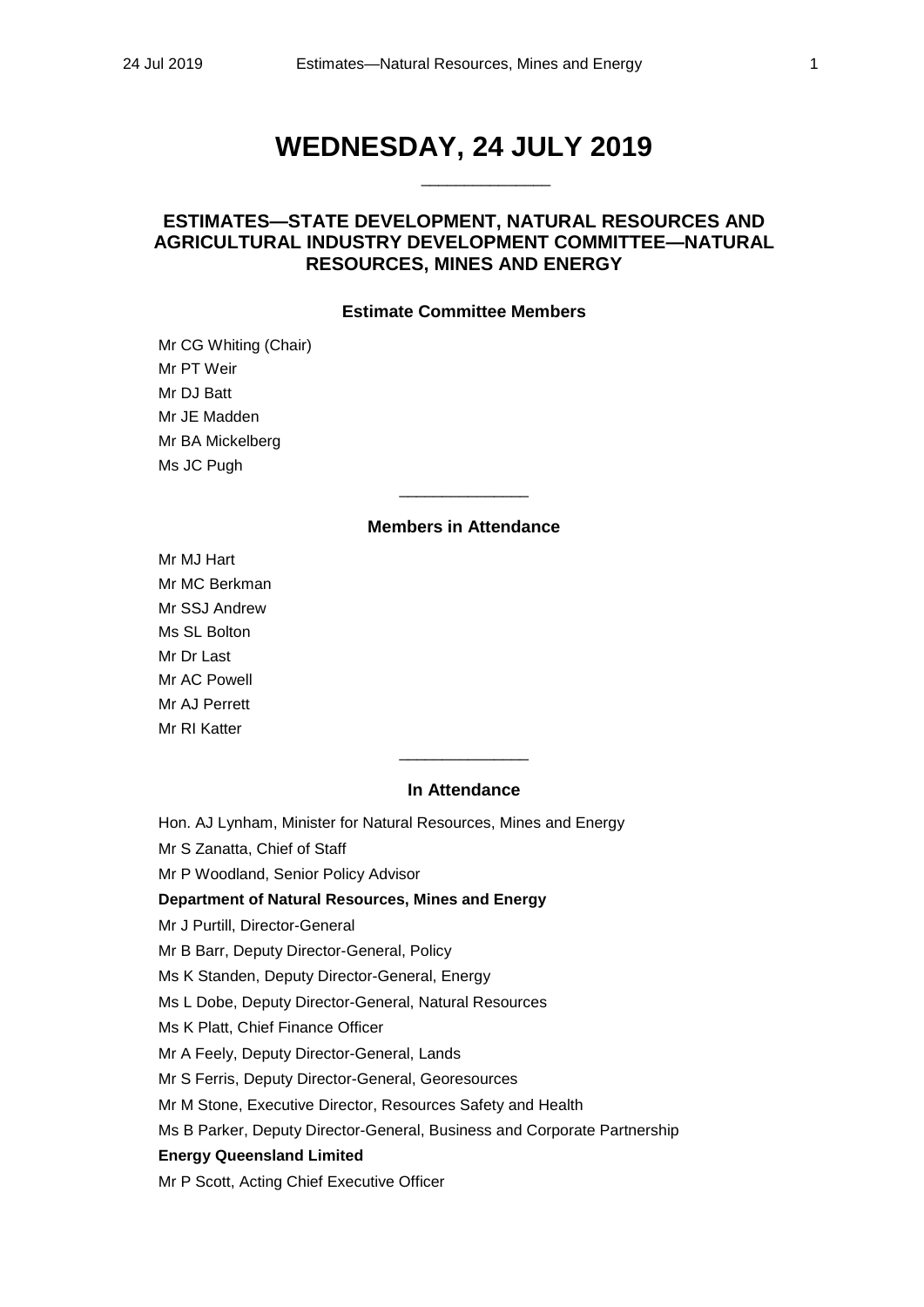#### **Stanwell Corporation Limited**

Mr R Van Breda, Chief Executive Officer

## **SunWater**

Ms N Hollows, Chief Executive Officer

#### **CleanCo Queensland**

Mr M George, Interim Chief Executive Officer

## **The committee met at 9.00 am.**

<u>ഇ</u> **[CHAIR:](http://www.parliament.qld.gov.au/docs/find.aspx?id=0Mba20190724_090018)** Good morning. I declare this hearing of estimates for the State Development, Natural Resources and Agricultural Industry Development Committee open. I would like to acknowledge the traditional owners of the land upon which our parliament sits. I would like to introduce the members of the committee. My name is Chris Whiting, the chair of the committee and the member for Bancroft. Mr Pat Weir is the deputy chair and the member for Condamine. The other committee members are: Mr David Batt, the member for Bundaberg; Mr Jim Madden, the member for Ipswich West; Mr Brent Mickelberg, the member for Buderim; and Ms Jess Pugh, the member for Mount Ommaney. The committee has granted leave for non-committee members to ask questions at the hearing today, so other members may be present over the course of the proceedings. Mr Stephen Andrew, the member for Mirani, and Mr Michael Hart, the member for Burleigh, are here as well.

\_\_\_\_\_\_\_\_\_\_\_\_\_\_\_

Today the committee will consider the Appropriation Bill 2019 and estimates for the committee's area of responsibility. I remind everyone present that any person may be excluded from the proceedings at my discretion as chair by order of the committee. The committee has authorised its hearing to be broadcast live, televised and photographed. Copies of the committee's conditions for broadcasters of proceedings are available from the secretariat. I ask that mobile phones or other electronic devices be turned off or switched to silent mode. Please be advised that photography and video recording of the proceedings by officials or members of the public is prohibited. I also remind you that food and drink, other than water, are not permitted in the chamber.

The committee will examine the portfolio areas in the following order: energy from 9.00 am to 10.00; land and water and titles and valuations from 10.00 to 11.00; mining and resources from 11.15 to 12.15; state development and manufacturing from 12.45 to 2.15 pm; infrastructure and planning from 2.30 to 3.45; agricultural industry development from 4.00 to 5.30 pm; and fisheries from 5.45 to 7.15 pm. The committee will now examine the proposed expenditure in the Appropriation Bill 2019 for the portfolio areas of the Minister for Natural Resources, Mines and Energy, and I welcome the minister. The committee will examine the minister's portfolio until 12.15 pm and will suspend proceedings during this time for a break from 11.00 to 11.15 am.

The visiting members accepted by the committee are: Mr Tim Mander, the member for Everton; Mr Jarrod Bleijie, the member for Kawana; Mr Andrew Powell, the member for Glass House; Mr Dale Last, the member for Burdekin; Mr Michael Hart, the member for Burleigh; Mr Tony Perrett, the member for Gympie; Ms Sandy Bolton, the member for Noosa; Mr Robbie Katter, the member for Traeger; Mr Jon Krause, the member for Scenic Rim; Mr Michael Berkman, the member for Maiwar; and Mr Stephen Andrew, the member for Mirani.

I remind those present today that the committee's proceedings are proceedings of the Queensland parliament and are subject to the standing rules and orders of the parliament. It is important that questions and answers remain relevant and succinct. The same rules for questions that apply in parliament also apply in this hearing. I refer to standing orders 112 and 115 in this regard. Questions should be brief and relate to one issue and should not contain lengthy or subjective preamble, arguments or opinions. I intend to guide proceedings today so that the relevant issues can be explored fully without imposing artificial time limits and to ensure there is adequate opportunity to address questions from government and non-government members of the committee.

On behalf of the committee I welcome the Minister, the Director-General, departmental officers and members of the public to the hearing. For the benefit of Hansard I ask departmental officers to identify themselves the first time they speak or answer a question referred to them by the Minister or the Director-General. I now declare the proposed expenditure for the portfolio areas of natural resources, mines and energy open for examination. The question before the committee is—

That the proposed expenditure be agreed to.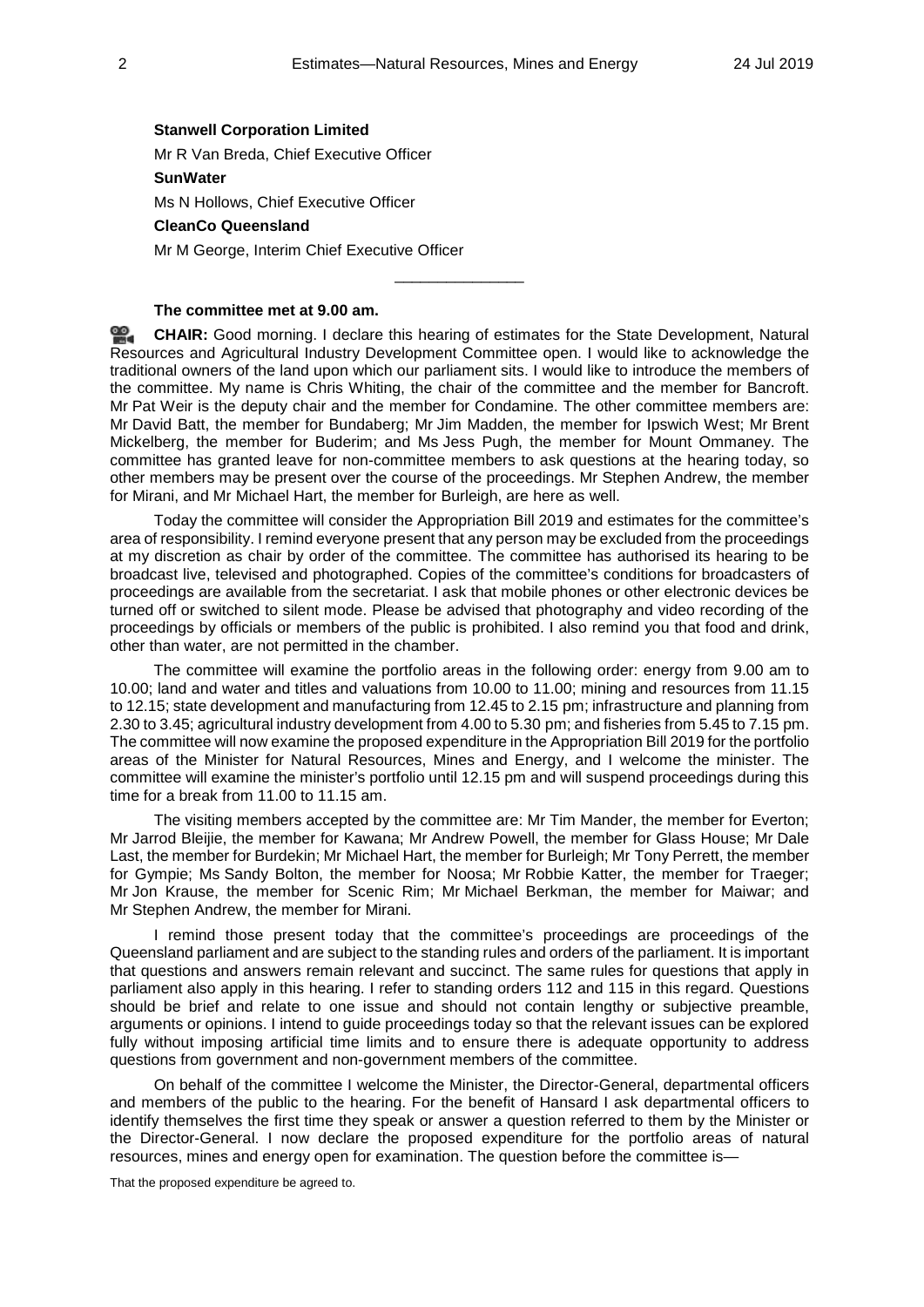Minister, if you wish you may make an opening statement of no more than five minutes.

**Dr LYNHAM:** I too would like to acknowledge the traditional owners of the land on which this event is taking place today.

The overriding goal of this government's energy policy agenda is to ensure that Queenslanders continue to enjoy our energy trifecta: price, reliability and renewables. Queensland continues to have the lowest average wholesale prices on the eastern seaboard, and that is thanks to our \$2 billion Affordable Energy Plan. Underpinned by public ownership of our electricity assets, this translates to two consecutive years of falling household power bills. We have the nation's youngest fleet of coal-fired power stations and a \$5 billion pipeline of renewable energy projects, 26 of them already generating more than 1,700 megawatts of clean energy with another 900 megawatts committed or underway. That means that more than 4,500 construction jobs have been created and will come to regional areas statewide. We are about to unleash the next wave of renewable energy and regional jobs, with 10 projects competing for contracts to kickstart new regional investments.

As well, Queensland's third publicly owned electricity generator, CleanCo, starts trading in the national electricity market on 31 October. From this date CleanCo takes over the Wivenhoe and Swanbank E power stations near Ipswich and three Far North Queensland hydro power stations. CleanCo will also complete the government's Renewables 400 reverse auction. They are working with 10 shortlisted renewable energy proponents to bring on up to 400 megawatts of renewable generation and storage. Importantly, that means more new jobs building these projects in regional Queensland. CleanCo will seek binding bids from 10 proponents to supply renewable energy and recommend projects to government early next year. This will increase competition and supply in the Queensland electricity market, and that means more downward pressure on electricity prices for all Queensland families. Preliminary analysis indicates that CleanCo should reduce wholesale electricity prices on average by around \$7 per megawatt hour, which is expected to translate to an estimated \$70 per annum saving for the average Queensland household.

This government continues to deliver on power prices. Electricity bills for the typical regional household have decreased by an average of 2.9 per cent a year over the past two years and 4.6 per cent a year for a typical small business. The 2019-20 budget before us includes around \$500 million to ensure that regional Queenslanders pay similar prices for their electricity as customers in South-East Queensland. The Queensland Competition Authority estimates that regional customers would pay between eight per cent and 100 per cent more for their electricity than they currently do depending on where they live. QCA's reporting on the South-East Queensland market has also shown small customer electricity prices falling in 2018-19 and again in 2019-20. In addition, the government continues to invest dividends from its government owned corporations to provide the second of two \$50 asset ownership payments to around two million households.

We recognise that even with these efforts to reduce prices some households will still struggle with their quarterly power bill. Our successful Energy Sayyy Families program helps low-income households manage their energy costs. Between October 2018 and December 2019, 4,000 families will benefit from receiving a digital metre, having access to monthly billing, and access to information and advice on simple actions to reduce their energy use and save on their power bills.

In 2020, Queensland will reach the milestone of 20 per cent renewable energy—well on target to achieve this Labor government's target of 50 per cent renewables by 2030. We have the nation's youngest fleet of reliable, efficient coal-fired power stations, with an incoming tide of affordable, renewable generation rolling in behind. Queensland is the nation's energy powerhouse under a Palaszczuk Labor government.

**CHAIR:** The committee will now examine the portfolio area of energy.

**Mr HART:** Chair, could I ask some questions of the acting CEO of Energy Queensland please. Mr Scott, as a major government owned enterprise, how are conflicts of interest managed by the Energy Queensland board—in particular, when your chair is a resident of New South Wales and on the board of EDI, a supplier of services to Energy Queensland and a competitor to Yurika, which is a wholly owned subsidiary of Energy Queensland; when you have a director who was appointed to the board after a union leader proposed the appointment without applying or going through a formal selection process; when you have another board member whose company is in partnership with a recruiting company that was last year appointed as a major supplier to Energy Queensland; and when you have another board member who is on the board of Genex Power, a fact that is not disclosed on the Energy Queensland corporate website, and Genex is a direct competitor to Yurika, which as I said is a wholly owned subsidiary of Energy Queensland?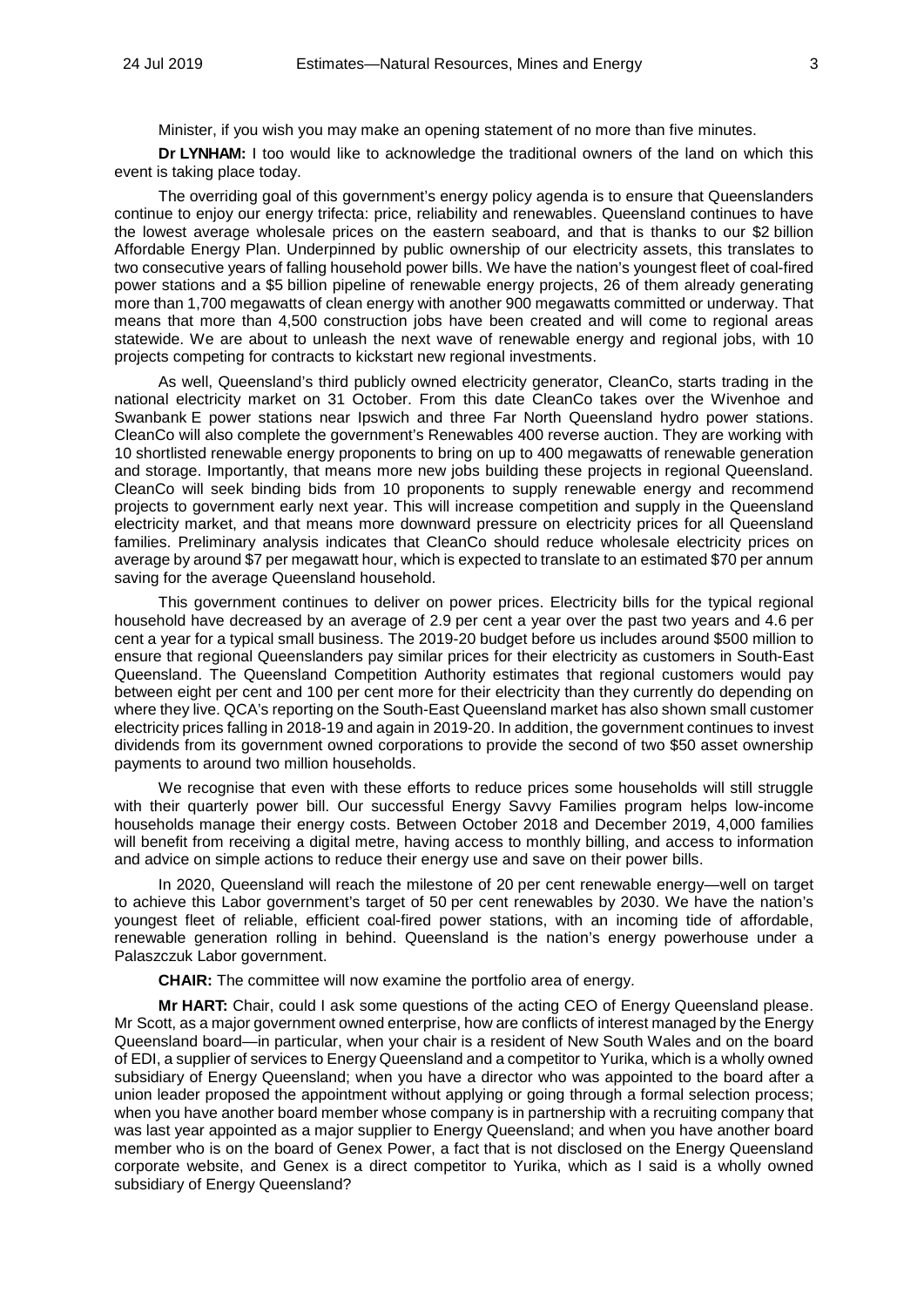**CHAIR:** Let me just start by saying that that is a pretty long preamble for that question. Bear in mind that you almost had a couple of questions in that one. I just point that out to start with but I will allow that question.

**Mr Scott:** I would have to take that question on notice. I do not have in front of me our broad policy, other than to say that we follow government guidelines in respect of that matter. We could come back to you with a more fulsome answer.

**CHAIR:** If you want to come back with a more fulsome answer, we can revisit that at the end of the session.

**Mr HART:** Chair, can I just confirm that the minister will take that on notice—that his CEO cannot answer about conflict of interest?

**CHAIR:** No. The acting CEO has said that he will get some more information and come back at the end of this session. As you know, the minister is the only person who can take those questions on notice.

#### **Dr LYNHAM:** Yes.

**Mr HART:** The next question is also to the CEO of Energy Queensland. Mr Scott, I refer to the Ignite Employee Recognition Program. Can you advise the percentage of field staff who have not signed up to the program, despite it being heralded as a great success? Can the details be provided of the total amount that was spent on promotion, awards, dinners, flights and accommodation associated with the awards night in Townsville?

**Mr Scott:** Thank you for your question. I will have to take that on notice also. I do not have the granularity of that detail but we will be able to provide that information during the sitting.

**CHAIR:** Minister?

**Dr LYNHAM:** That is fine.

**Mr HART:** Can I ask the CEO of Stanwell some questions? Mr Van Breda, you remember that last year we were talking about the ministerial direction that was given to Stanwell. Can you confirm if that is still in place?

**CHAIR:** You are going to have to be a bit more specific, member for Burleigh. Obviously, we are doing some forward examinations, but can we have some more specific details in your question?

**Mr HART:** Mr Van Breda, Stanwell was under a direction by the minister last year when we spoke at estimates. That direction required Stanwell to enter the market at a certain price, a certain amount of energy, as you told us last year. Can you confirm if that is still in place?

**Mr Van Breda:** That bidding direction ended on 30 June 2019.

**Dr LYNHAM:** Can I add to that response?

**Mr HART:** Well—

**CHAIR:** We know the direction. This will come off the government time; we have established that. The officer has finished. The minister is furnishing some more information.

**Dr LYNHAM:** Thank you, Chair. The bidding directions to Stanwell on return to service of Swanbank E Power Station have acted to supress price volatility as well as to add system security here in the state. The directions to Stanwell, as well as other initiatives under the Powering Queensland Plan, have ensured forward wholesale prices in Queensland were the lowest of the mainland regions in 2018-19. The directions were not published, given they contained commercially sensitive information. However, it is clear that the market received the message that extreme wholesale prices are no longer acceptable. I can confirm that Stanwell is no longer subject to these directions.

**CHAIR:** Do you have a further question, member for Burleigh?

**Mr HART:** Yes. Mr Van Breda, can you advise whether Stanwell receives any CSO funding to cover the power offtake agreements that were forced on you by the government—any of those that are outside commercial rates?

**CHAIR:** I am going to let that one through, member for Burleigh, but you are touching on standing orders. I invite the officer to speak on that.

**Mr Van Breda:** The bidding direction was under the Electricity Act 1994. In accordance with that direction, Stanwell has undertaken its bidding appropriately in terms of—

**Mr HART:** Sorry. That is not the question.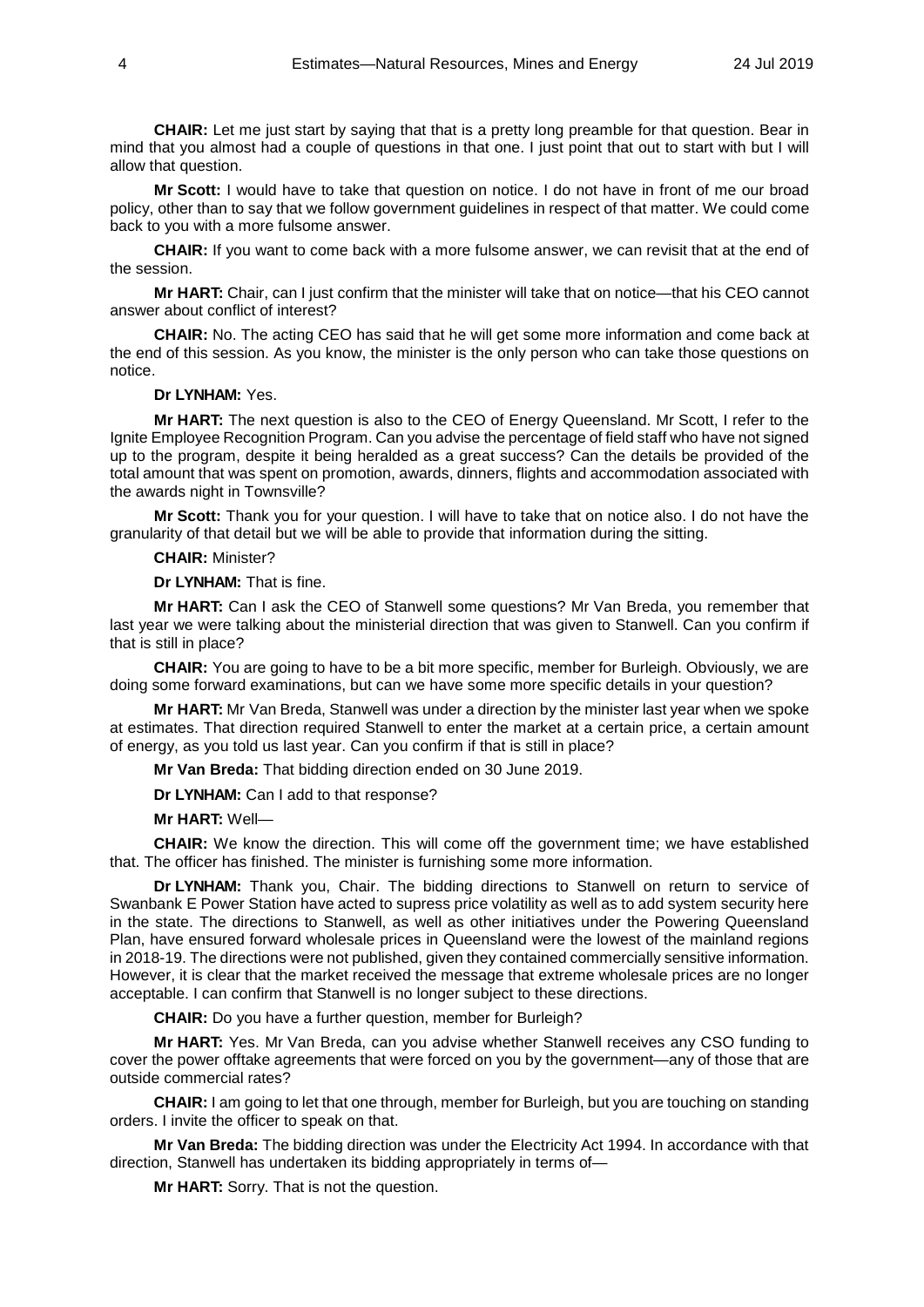**Mr Van Breda:** Stanwell has not received a CSO. The bidding direction was under the Electricity Act 1994, not under the GOC Act.

**Mr HART:** Sorry, it is nothing to do with the bidding. I am talking about the power offtake agreements that the government handed to you after they made those arrangements with renewable energy companies. You are taking power offtake agreements. Can you tell the committee if any CSO payments have been given to you because some of those deals are not done on a commercial rate?

**Mr Van Breda:** I can confirm that no CSOs were received by Stanwell Corporation.

**Mr HART:** I have a question for the CEO of CleanCo. Mr George, I want to ask about the source of power that CleanCo will be using. You have Swanbank E as a power station in your portfolio now, or you will have, and you will have Wivenhoe's pumped storage. We heard last year at estimates and through the year that approximately 60 per cent more power is required to pump water up the hill before you can release it down in a pumped hydro scheme. Can you tell us where the power to pump that water up the hill will be coming from? Will it be coming from Swanbank E or are you anticipating buying it from outside the company?

**Mr George:** Thank you for the question. The electricity market operates in Australia in what is called a gross market pool where electricity is traded, the physical commodity is traded and also financial contracts are written around electricity trading, the physical electricity trading. We have an ambition to build up a portfolio of clean energy assets, starting with our foundation portfolio which will be transferred to us on 31 October. That foundation portfolio includes Swanbank E gas-fired power station, Wivenhoe pumped storage hydro facility and the three Far North Queensland hydro stations— Barron Gorge, Kareeya and Koombooloomba.

Our ambition is to use that initial foundation portfolio to facilitate further development of new renewable energy projects in the regions in Queensland, and our mandate is to facilitate an extra 1,000 megawatts of new renewables by 2025. We will do that by procuring that new renewable source of supply through investment. We have an allocation of \$150 million in FY20 and \$100 million in FY21 to invest in new renewable projects and we will also procure what we call offtake contracts from new renewable energy projects in order to facilitate that investment. In that way we will build up a portfolio of supply. That portfolio of supply is what will be used for our operations which will include, as your question refers to, energy to pump water up the hill at Wivenhoe.

**Dr LYNHAM:** Mr Chair, I would like to point out a couple of facts here. The questions asked thus far would not be able to be asked if there ever was a chance of a future LNP government with their divestment legislation in train under the federal government. It is just a privatisation agenda. I want to point out to the committee that none of these questions could possibly be asked in a privatised electricity environment. We have publicly owned assets which enable us to drive down costs for Queensland families. We have experts in the field, experts in our GOCs, that allow us to do this. There are significant cost savings around the board—especially Energy Queensland.

Also, in terms of Wivenhoe pump storage—I noticed the tone of the question—there is no vision for a renewable future from those in the LNP. We had power prices hitting five-minute spot prices of zero in the market just recently—zero for power. That is the time that sources such as pump storage such as Wivenhoe will be taking the power and pumping the water up the hill, so to speak, and at night-time that water will come down the hill as hydro-electricity, so water will be pumped up the hill potentially at zero cost and then coming down. That will benefit every Queensland family. Do you know where that power comes from, Mr Chair? That comes from the solar rooftops in Queensland. It will come from the 2,200 megawatts of solar.

**CHAIR:** Thank you, Minister, for furnishing us with that additional information. Member for Burleigh, do you have any further questions?

**Mr HART:** Yes. Mr George, your company will start trading on 31 October, will it?

**Mr George:** Yes, that is correct.

**Mr HART:** On 31 August you will have Swanbank E and the Wivenhoe pump storage system. The Swanbank E is a gas peaking plant, which would be the most expensive form of electricity you could get in Queensland at the moment. When you multiply that by 1.6 times to sell pumped hydropower from it, how is CleanCo going to economically be able to sell electricity or, as the minister said, are you going to be buying electricity in the market on 31 October?

**CHAIR:** I am going to allow that question, but I remind the member for Burleigh once again about the long preambles.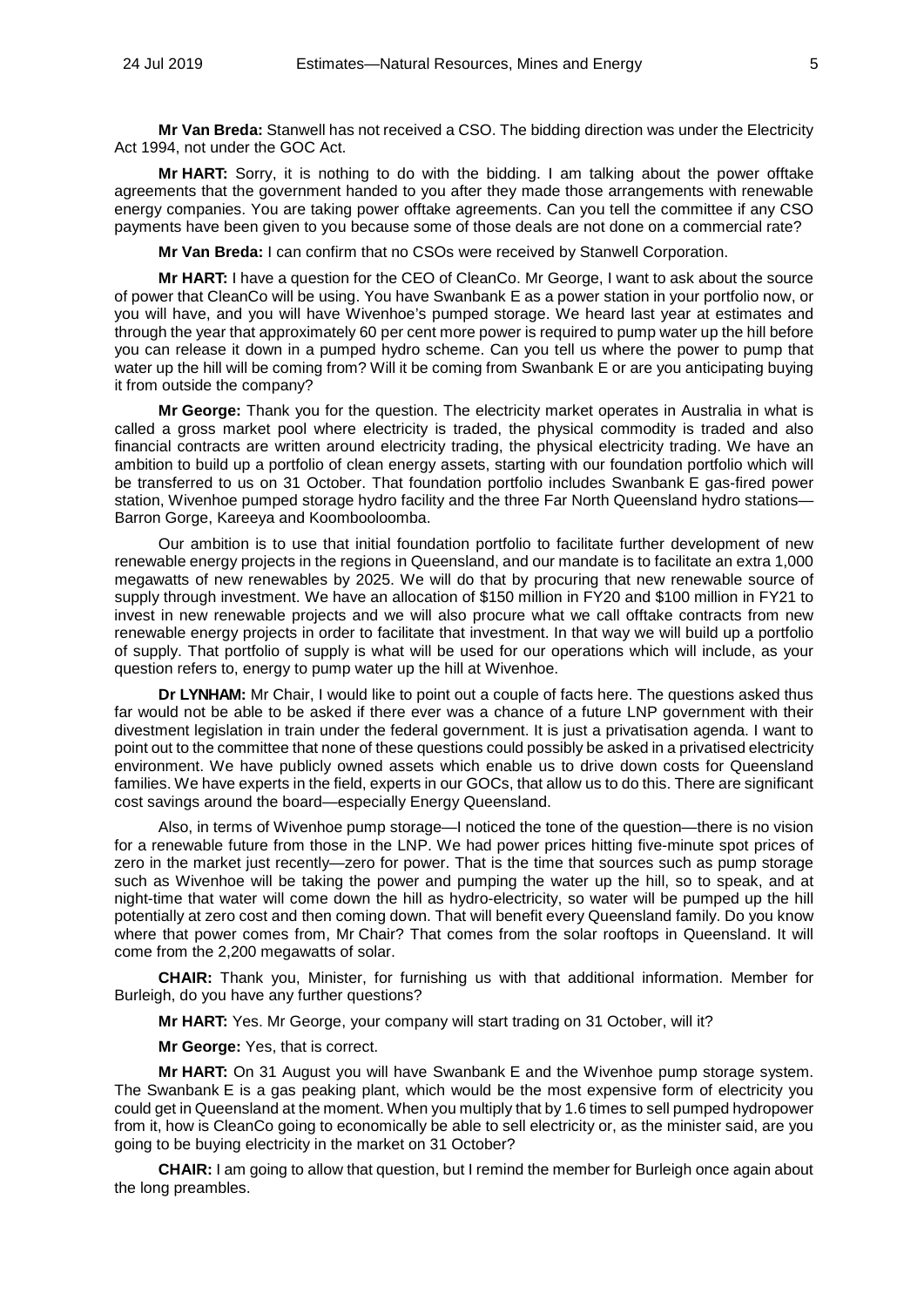**Mr George:** Thank you for the question. The way the electricity market works is that there is the physical trading of electricity and then financial contracts around that trading. It is not possible to identify where any one electron goes from the point of view of both generation and supply. The arrangements that we have in place and are building are to build a portfolio of supply-side options for the delivery of electricity. That would include a mix of financial contracts such as offtake contracts from new renewable energy projects that we would facilitate and that portfolio of supply is what we would use to pump electricity up the hill at Wivenhoe.

**Dr LYNHAM:** I draw the chair's attention to standing order 115. The preambles are getting very, very long. I also wish to correct a statement made by the member for Burleigh that Swanbank E is not a gas peaker plant; it is a combined cycle plant. Swanbank E is vital for reliability in this state; it is a plant that is used.

**CHAIR:** Thank you, Minister. I have mentioned—I think twice now—the lengthy preambles. I am sure the members to my left are taking that on board. I ask you to make sure that you get straight to the question. We do not need a lengthy preamble or an argument in there as well.

**Mr HART:** Thank you for your direction, Mr Chair. Of course, energy is a very difficult subject, very complicated. Minister, with regard to transitional electricity tariffs for our farmers, the government announced recently that it would delay those tariffs becoming obsolete until after the 2020 election. There are 14,800 farmers who are involved here. Does that mean that you do not have a plan at all to assist these farmers with tariffs that make sense to them?

**Mr MADDEN:** Point of order. Mr Chair, I am concerned that this question breaches standing order 115(b)(iv) in that it has an imputation that farmers are not being properly assisted by the government. I would ask my friend to ask the question as is without the imputation.

**CHAIR:** Thank you, member for Ipswich West. I do believe there was a slight imputation there. I ask the member to rephrase the question. I thought the imputation was the line he threw in about the election. Can you get straight to the question? I ask you to rephrase that.

**Mr HART:** Minister, the government recently announced that obsolete tariffs would cease 12 months after the date you originally announced they would cease. That has an effect on farmers. Does the government have any plans to offer tariffs that make sense to farmers to use to pump water?

**Dr LYNHAM:** The government, as rightly said, has decided to extend the phase-out date for legacy retail tariffs by 12 months, to 30 June 2021. We have made this decision to ensure the phase-out process is fair for our regional farmers and businesses. The extension will give regional businesses time to understand future tariff options presently being developed by Energy Queensland and provide a better opportunity for these businesses to make an informed assessment of their electricity needs. However, the Queensland government is firmly committed to phasing out legacy electricity tariffs to ensure that all customers pay a fair price for electricity, as was the case with the LNP government as well. Throughout the tenure of the Newman government you were also fully committed to this goal.

Energy Queensland will consult with customers throughout 2019 on its future tariff structures. I encourage regional businesses to continue to engage with Energy Queensland during this period. The impacts for legacy tariff customers switching to standard business tariffs vary widely and are not always negative depending on how much and when they use electricity. I ask that regional customers contact Energy Queensland to understand whether there is benefit in switching to a standard business tariff now. Some farmers and some businesses on these obsolete tariffs would have cheaper tariffs now if they switched to a standard business tariff. I would ask them to contact Energy Queensland to get advice regarding this.

To further help businesses with the transition, the Queensland government has invested \$30 million across a range of programs and initiatives to ensure businesses are better equipped to understand their electricity use and minimise electricity costs. This includes the Large Customer Adjustment Trial, the Large Customer Adjustment Program and the Energy Savers Plus Program extensions for farmers and irrigators. The initiatives provide participating businesses with free energy audits and financial assistance to improve energy efficiency.

The energy audits provide participants a range of options to improve energy efficiency. It is at the discretion of the participant to decide in which option to invest. The Queensland government also supports all Ergon Energy customers through the uniform tariff policy, which ensures that regional customers pay similar amounts for electricity as those in South-East Queensland. Most of the old, obsolete tariffs are set at levels not based on the cost of the supply of electricity. The recently released determination flags that for a second year in a row there will be no change to their price. In fact, over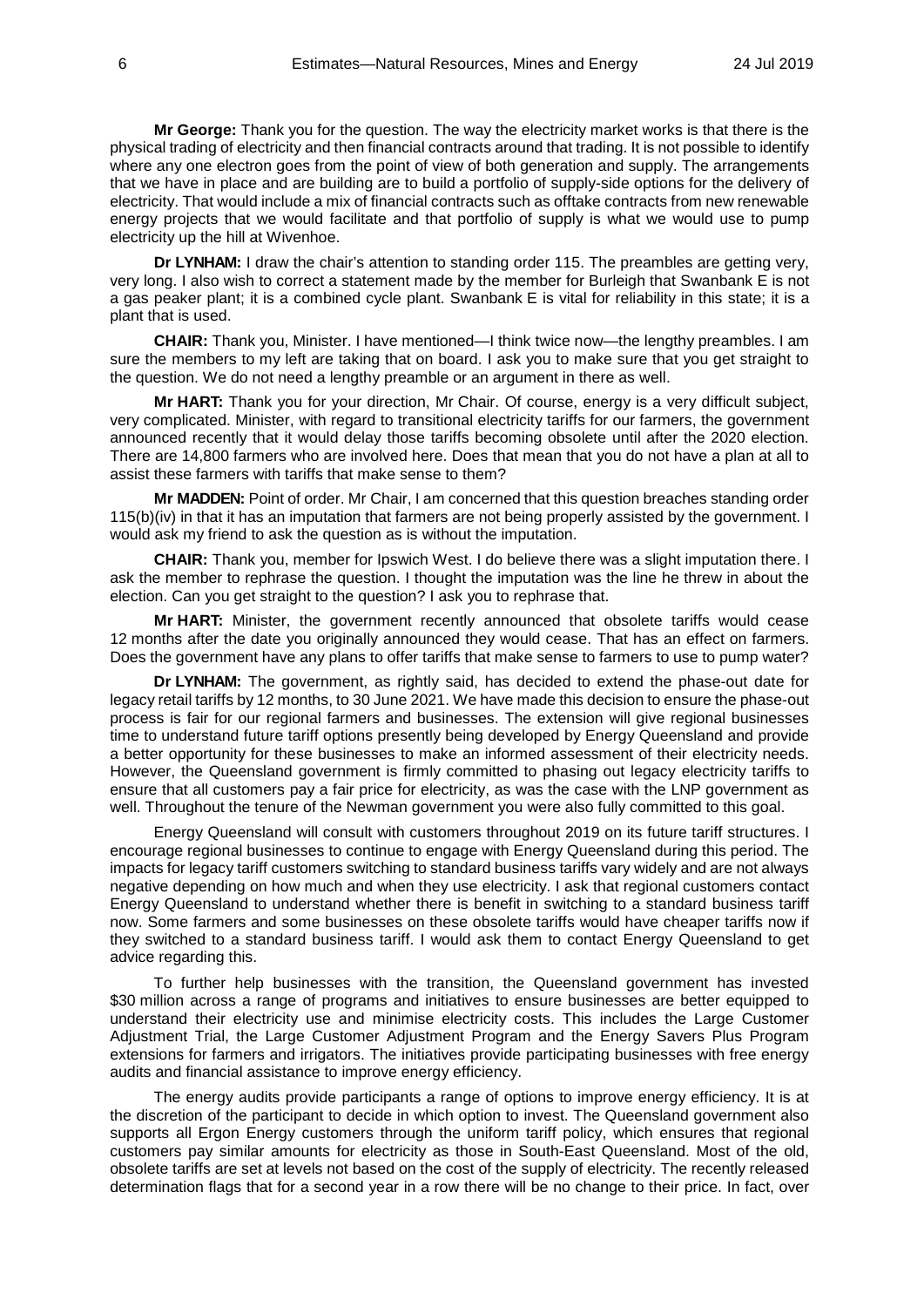the tenure of the Palaszczuk government these obsolete tariffs have increased by only 3.5 per cent. I note that members of the opposition like to mention that farmers' tariffs have increased by 100 per cent over so many years. They have to include their years, under the Newman government, to get to that figure, because under Palaszczuk government tenure the obsolete tariffs have increased by only 3.5 per cent.

I also note the rollout of Ergon Energy's tariff 33 trial, which is being used by farmers needing only a controlled load tariff with limited hours of supply. Dale Holliss of Bundaberg Regional Irrigators flagged the benefits that trial tariffs such as tariff 33 had for irrigators. We are also delivering the energy savers plus and providing funding for Energy Queensland to provide smart meters to large customers in advance of the phase-out of these obsolete tariffs.

In terms of extending it for a year, we also have to wait for the Australian Energy Regulator's determination, which is due in April. The Queensland Competition Authority will respond to the determination in April. There are a number of reasons we extended that. First, we extended it so that farmers and irrigators would have more time to transition from the obsolete tariff. Secondly, the Australian Energy Regulator determination is in April and then the Queensland Competition Authority will respond to that.

**CHAIR:** Thanks. We have been going on for a while now. I will throw to questions from members to my right.

**Mr MADDEN:** With reference to page 10 of the Service Delivery Statements for the Department of Natural Resources, Mines and Energy, can the minister detail any recent developments in Queensland energy policies or initiatives?

**Dr LYNHAM:** I thank the member for the question. I know that the member is a strong supporter of a vibrant renewables economy here in Queensland. As the member would be aware, only the Palaszczuk government is delivering the renewable future that Queenslanders need. That is why I was so pleased to be able to announce the short list for the Palaszczuk government's Renewables 400 program. The 10 short listed projects will compete for contracts that will kickstart new regional investments through new clean energy generator CleanCo, owned by the people of Queensland. These projects include multiple energy sources including wind power, large-scale solar and battery storage projects right across the state of Queensland, from Cook shire in North Queensland to the Western Downs in the south.

The Palaszczuk government has also made the decision to have CleanCo work with the 10 short listed renewable energy proponents through the request for proposal stage. CleanCo is a natural and obvious fit to be the government owned corporation partner for the final stage of this process and will work to ensure that these are good jobs for the people of regional Queensland, in line with our procurement policy.

The interest in Renewables 400 demonstrates that the renewable sector in Queensland is thriving after the dark years between 2012 and 2015. Some 115 proposals were received, totalling 9,000 megawatts of renewable energy and almost 6,000 megawatts of energy storage. I remind the committee that 400 megawatts of energy is equivalent to a medium sized coal-fired power station. All proposals were subject to a rigorous evaluation process. The short listed projects have been invited to submit binding bids to provide the next wave of large-scale renewable energy.

As we move on to the next stage, it is important that investment continues to retain the benefits gained from the development of supply chains in the renewables sector and the ongoing jobs and economic development we have seen, particularly in regional Queensland. We are acutely aware of the need to ensure that the expansive renewable generation capacity is managed in a way that delivers the best outcomes for Queensland consumers in terms of reliable and affordable energy supply.

Shortly, CleanCo will commence the formal process with short listed proponents, and it is expected that successful projects will be announced in the first half of 2020. While there will be projects that miss out, I highlight that there will be further opportunities to invest in Queensland, be it in partnership with CleanCo as part of its mandate to deliver a further 1,000 megawatts of capacity by 2025 or as part of our ongoing process and progress to 50 per cent renewable energy. This is an exciting milestone, and I look forward to providing further updates on Queensland's renewable energy transition.

**Ms PUGH:** In reference to page 10 of the SDS, can the minister please outline what benefits CleanCo will deliver to the Queensland wholesale market in 2019?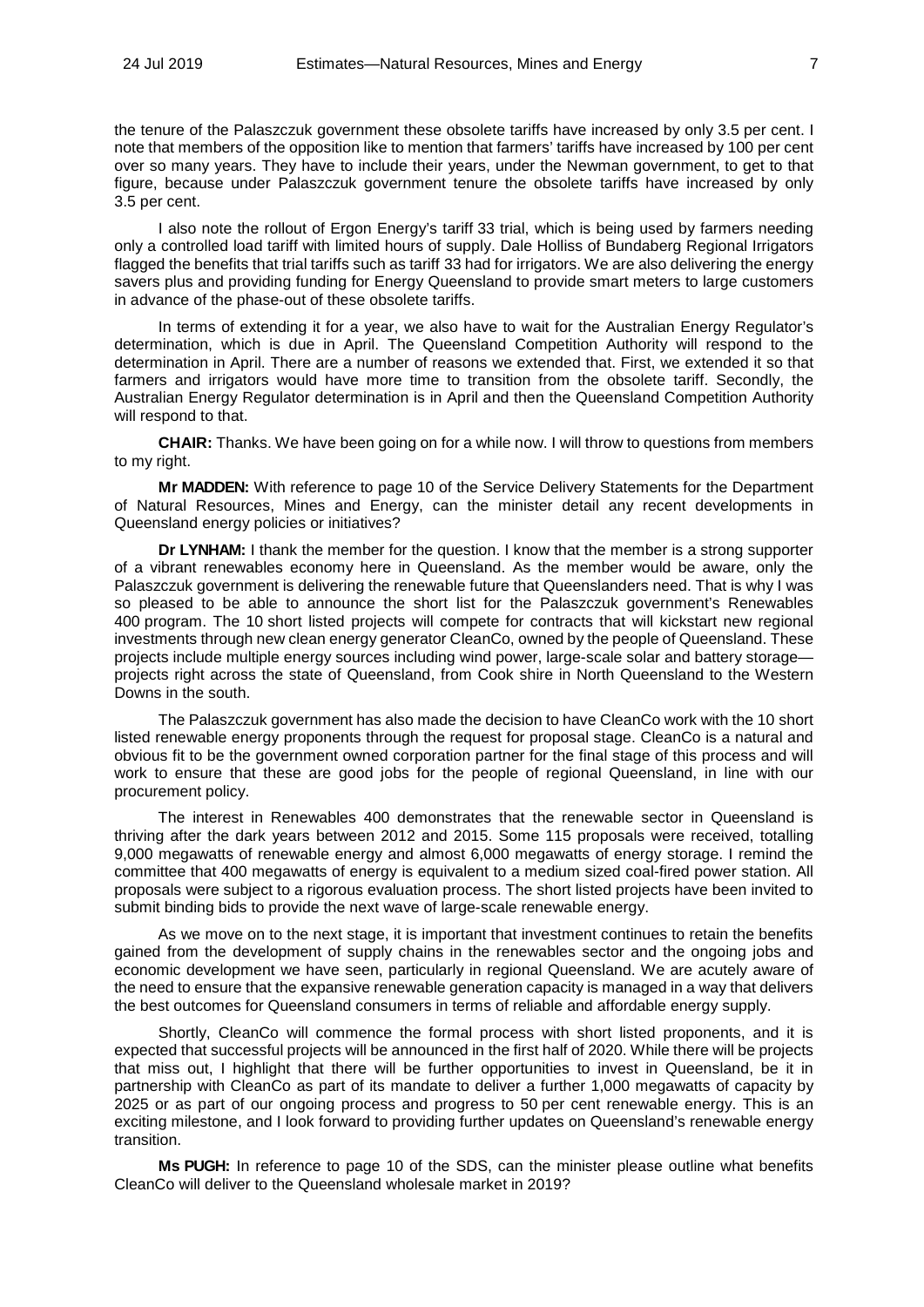**Dr LYNHAM:** I thank the member for the question. As the member would fully appreciate, the establishment of Queensland's new generation company, CleanCo Queensland, is a game changer for electricity generation and shows that the Queensland government is serious about real energy market reform that can only be delivered by assets that stay in Queensland families' ownership.

CleanCo will deliver on the government's objectives for a clean energy future, affordable energy prices, growing investment and jobs. That is why it was so exciting to be able to announce that as of 31 October this year CleanCo will be trading in the Queensland market. CleanCo was established on 17 December 2018, and a board and interim CEO have been appointed. Much work has been undertaken behind the scenes to ensure that CleanCo will be ready to trade in October. I must take the opportunity to thank Jacqui Walters, Miles George and the entire team for the long hours and support they have invested into delivering this game changer.

Queensland's third publicly owned generator will improve competition in the wholesale electricity market and put downward pressure on electricity prices. Preliminary analysis indicates that CleanCo should reduce wholesale electricity prices on average by about \$7 per megawatt hour, which is expected to translate to an estimated \$70 per annum saving for the average Queensland household. This is on top of our Powering Queensland Plan actions, which have already been spectacularly successful in continuing to suppress wholesale prices, with Queensland wholesale prices on average the lowest in the National Electricity Market for the past two years.

CleanCo forms a key part of our goal of 50 per cent renewable generation by 2030 and will further support growth in our renewable energy industry, delivering 1,000 megawatts of new renewable energy generation by 2025 in addition to existing low- and zero-emission government owned generation plants. Analysis of the role of CleanCo in the electricity market indicates that Queensland's existing coal-fired power generation fleet will continue to operate for a number of years, in accordance with its forecast economic life. It is only because we continue to own electricity generators that we are able to take this action and deliver on our energy commitments to benefit all Queenslanders.

By contrast, the LNP is still talking about generators as per the ACCC report when we have already delivered on these three generators. We would not be in a position where we could split our generators into three if the LNP had its way and sold off these assets. My biggest concern is that the state LNP has refused to flag exactly what its policy is so the people of Queensland cannot examine it on its policy. They say that they support three generators, but on the ground people are hearing that they want to wind up CleanCo immediately. What is it? Do they want three generators, or will they shut down Queensland's publicly owned renewable generator? The Palaszczuk government is committed to three strong, publicly owned generators, just like the ACCC report recommended. The addition of CleanCo into the market in time for the summer period of 2019-20 will be a great outcome for all Queenslanders.

**Mr MADDEN:** My question is again of the minister. In reference to page 10 of the Service Delivery Statements, Minister, you just outlined the benefits of CleanCo to Queenslanders. Can you outline any risks in the delivery of CleanCo to the people of Queensland?

**Dr LYNHAM:** I thank the member for the question. As previously discussed, CleanCo will absolutely be a game changer for the people of Queensland. CleanCo is estimated to provide a \$70 per year saving to the average Queensland household energy bill. As the member would appreciate, the Palaszczuk government takes its role in lowering energy prices for Queenslanders extremely seriously. Queensland needs certainty and the Palaszczuk government delivers the certainty and stability the energy sector needs.

When I meet with stakeholders they consistently raise with me that the biggest threat to investment in Queensland and Australia is the uncertainty of policy coming from Canberra. It is a federal government with a proud history of energy policy failure. Despite a united call from business, investors and experts—in fact, their own experts—the federal government still refuses to explore a carbon emissions framework. Their clean energy target was on and then it was off due to pressure from the LNP backbench federally. Then we had the National Energy Guarantee which was through but then it was not until it ultimately cost a prime minister his job. The default market offer was jammed through despite opposition from Liberal states like New South Wales and South Australia and also from Queensland due to concerns that in the medium to long term it would actually impede competition and minimise discounting as per the Australian Energy Market Commission's advice.

The impending threat of divestment legislation is also another threat which is causing significant uncertainty in the market and a measure that was never an ACCC recommendation, despite the federal energy minister's claims. Indeed, Rod Sims himself stated that it was an extreme measure and not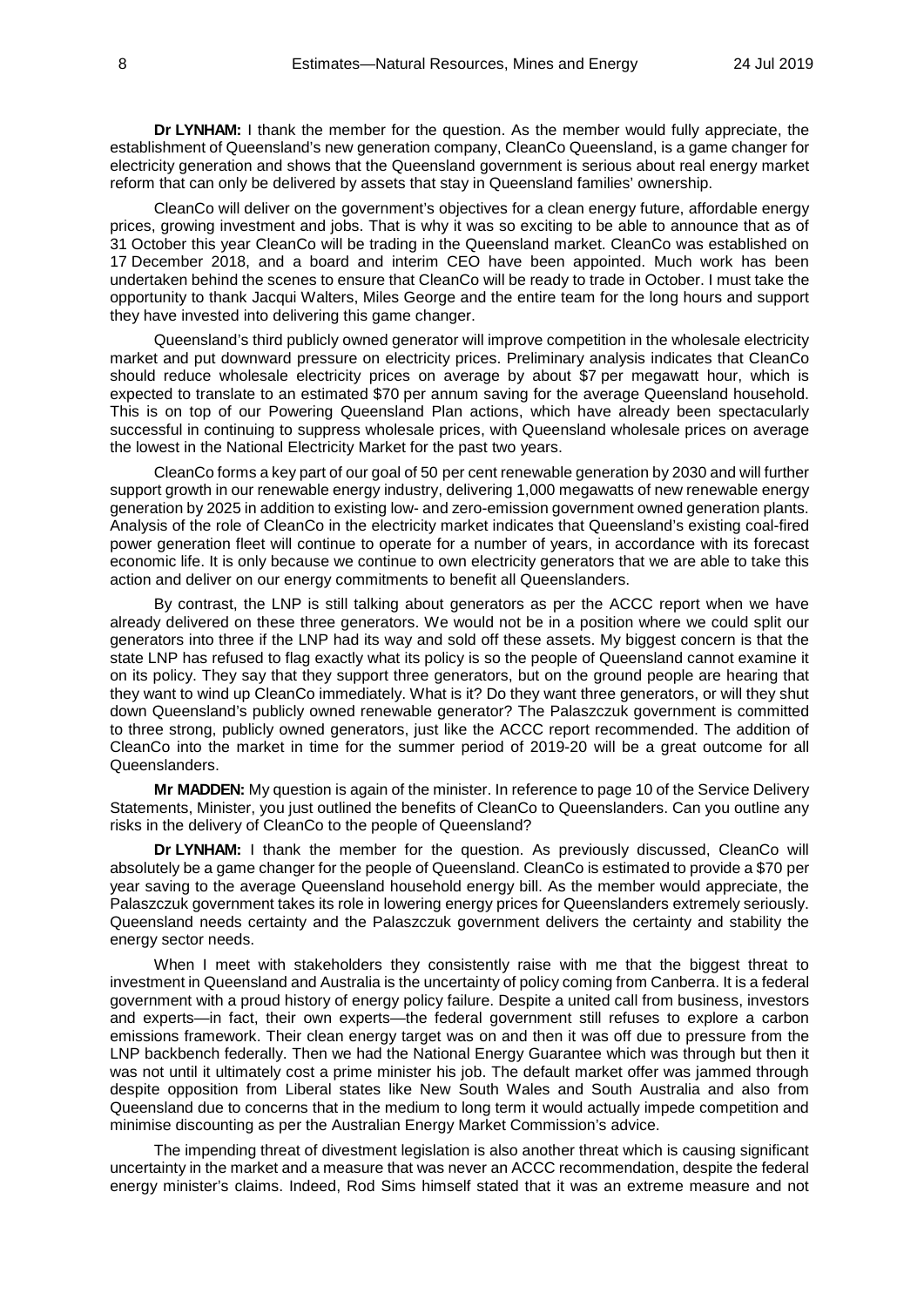something that he was consulted on. We also had the unedifying spectacle of calls for nuclear power in Queensland from Liberal National Party members and proposals to underwrite new coal-fired power stations in Queensland. Unfortunately, the very process they set up to support a coal-fired power station could not find one to support. I cannot strongly emphasis this point enough: every time another ill considered policy proposal is put forward by a federal government, it risks damaging confidence in the market and places further pressures on the market. CleanCo does not need a federal government more intent on creating turbulence than the leadership this sector needs currently. That is without even getting to the threats CleanCo faces here in Queensland with a party that last year performed a renewables mandate backflip in less than 0.6 of a millisecond and refuses to rule out winding up or gutting CleanCo. There is only one party delivering a pragmatic, sensible, renewable climate policy here in Queensland, and that is the Palaszczuk government.

**CHAIR:** Thank you. We will have just one more question from the members to my right—just a quick one—before we go back to the opposition and then to a couple of quick questions from our crossbenchers.

**Mr MADDEN:** My question is again of the minister. In reference to page 10 of the Service Delivery Statements, can the minister please outline how the Queensland government is tracking to meet its 3,000 megawatt solar PV target?

**CHAIR:** Thanks, Minister, but just a brief response will be needed.

**Dr LYNHAM:** I thank the member for the question. The member full well understands how quickly Queenslanders are embracing renewables in the state. Indeed, in your electorate 12,200 households have rooftop solar installed. Queensland locals are taking control of their power bills and are installing a new rooftop solar PV system every 12 minutes, and Bundaberg is the capital of the nation in terms of solar PV. I am pleased to report that the Queensland government's 3,000 megawatts of solar voltaics by 2020 target was met in 2018, two years early. Once again, it is another tick for the Palaszczuk government and its energy election commitment.

The surge of solar activity is continuing in 2019. As of the end of May 2019, there were 3,844 megawatts of total solar connected in Queensland. This fantastic outcome underpins the government's renewable energy credentials in making Queensland a world leader in solar power. In 2018, over 44,000 new solar systems were installed in Queensland. Queenslanders recognise the benefits of renewable energy and Queensland boasts six of the top 10 solar postcodes in Australia. Since the target was set in 2015, we have reformed voltage standards and delivered a raft of initiatives designed to bring the benefits of solar to all Queenslanders.

In remote Queensland an award-winning 200 kilowatt rooftop solar farm is delivering benefits to the Lockhart River Aboriginal shire community. We are now leveraging the success of the Lockhart River trial to deliver renewable energy solutions to four more remote communities—Doomadgee, Mapoon, Pormpuraaw and Bamaga. The government is also working to usher in the next wave of renewables technology, with over 3,000 Queenslanders taking advantage of our interest-free loans for our solar and storage program. Finally, our contribution through the Solar 150 initiative supported four solar farms in Queensland. This helped kickstart a renewable energy revolution. There are 26 large-scale solar projects in Queensland and another six to come. I am proud of the work done to date which has delivered on our target of 3,000 megawatts of solar by 2020 and now we are on to 50 per cent renewables by 2030.

**CHAIR:** Thank you, Minister. We will now go to the members to my left—opposition members for about eight minutes worth.

**Mr HART:** Minister, can you tell the committee if you are aware of the conflict of interest that was contained in the question I asked the CEO of Energy Queensland earlier? It is a conflict of interest in the board members.

**Dr LYNHAM:** I am not aware of the conflict of interest, Chair, but I will take that on notice.

**CHAIR:** I point out that we are going to ask the acting CEO to come back at the end to see if we can get that information.

**Dr LYNHAM:** And I should have said the alleged conflict of interest.

**CHAIR:** Yes, indeed.

**Mr HART:** Minister, can you advise the committee if you were consulted by the industrial relations minister before the latest solar farm regulations were put in place, those laws that have now been ruled invalid by the courts?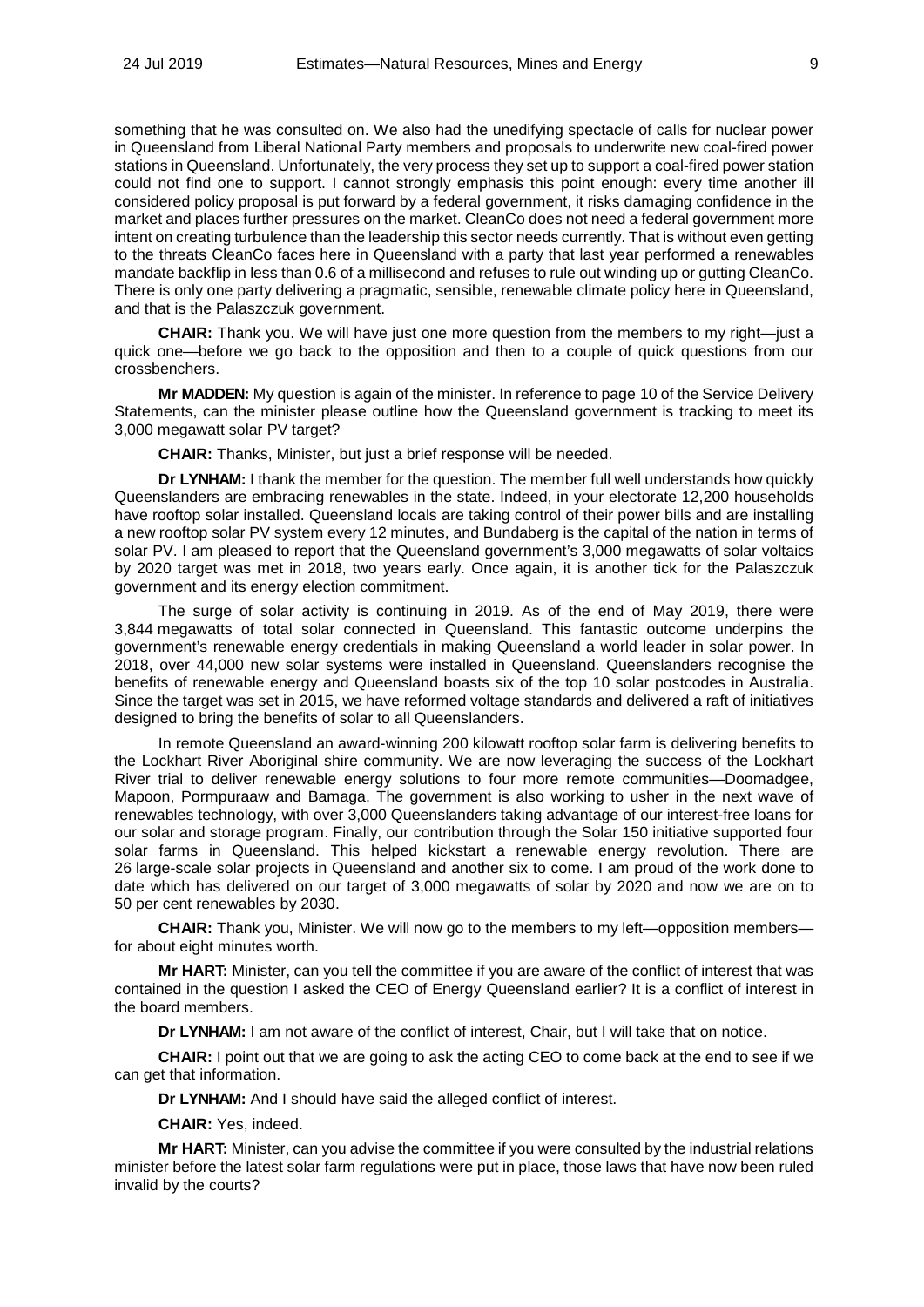**CHAIR:** I am almost—no, I am going to let that one through. Minister.

**Dr LYNHAM:** Chair, cabinet considerations are not able to be discussed at this forum.

**CHAIR:** Thank you.

**Dr LYNHAM:** I can edify the member in some way that may assist, with the discretion of the chair. **CHAIR:** Certainly.

**Dr LYNHAM:** Queensland is leading the way in renewable energy investment and renewable projects that have recently become operational have delivered over 3,600 jobs, primarily in regional Queensland. In addition, renewable energy projects that are currently under construction are delivering about a thousand jobs in regional Queensland and a range of skills is required to deliver large-scale renewable energy projects. The primary opportunities for local companies and workers relate to the installation of panels, including electrical aspects, and civil construction such as site preparation, concreting and fencing. However, it is not just about construction jobs. The pipeline of projects is injecting cash flow in the local economy through rental of accommodations, hospitality, transport and local supply of goods and services. This supports further employment in the surrounding areas.

As the industry grows, it is important that it grows in a sustainable manner, including good health and safety outcomes for those building the projects. While the government sought to introduce a new electrical safety regulation that applied to solar farms, I am aware of the recent court proceedings which have ruled the new regulation invalid. As the member rightly knows, any questions regarding this and the next steps should be directed towards the appropriate minister, and that is Minister Grace.

**Mr HART:** Director-General, can you tell us how many meetings you have had with the ETU in the past year?

**CHAIR:** Before we go on to that, can I ask the member for Burleigh to make sure that we are relating the questions to the examination of future expenditure?

**Mr Purtill:** Thank you for the question. The answer is zero.

**CHAIR:** Do you have any further questions?

**Dr LYNHAM:** I am happy to take up the time talking about the lowest electricity prices on the eastern seaboard and moving to a renewable future.

**CHAIR:** Thank you, Minister.

**Mr HART:** Minister, in your answer to question on notice No. 8 you stated—

We have already taken action to put pressure on wholesale electricity prices. We directed Stanwell to modify its bidding strategies to more closely reflect its underlying costs.

Is this effectively admitting that your government has been using electricity as a hidden tax?

**CHAIR:** Member for Burleigh, you know what I am going to say. Can you rephrase that in a way that does not offend the standing orders? You had a hypothetical imputation in that. Did you want to have another go?

**Mr HART:** If the minister is giving a direction to Stanwell to change its bidding strategies to more closely reflect that underlying cost, in converse, does that not mean that, before that direction was given, Stanwell was selling electricity at an increased rate? It was making the government a lot of money.

**CHAIR:** Okay. Who would like—

**Dr LYNHAM:** I am happy to take that, Chair. There are incorrect views being pushed by those opposite regarding the nature of generator profits. There is a range of factors not related to the wholesale market that impact on revenue. Let us not forget the issues in the southern states, with the unplanned withdrawal of major generating assets pushing up spot prices. I make no apologies at all for taking revenue received from our ownership of these assets and reinvesting it in programs to stabilise energy prices and assist with affordability.

Let us pause on that for a moment. We are able to reinvest these assets because they are still owned by the people of Queensland. We do not have to plead with boards and CEOs located interstate or overseas for profits to be returned or reinvested into Queensland. These profits, these dividends, are not going to the Cayman Islands, China or Europe; they are going back to Queensland families. We will not allow the LNP to sell these key assets. These assets are owned by Queensland families.

Any fog of divestment legislation purported by the federal government that the state LNP is going to act under to sell our assets—we will do all we possibly can to make sure that these assets are not sold. We are ensuring that the dividends pay for essential services and initiatives, including \$2 billion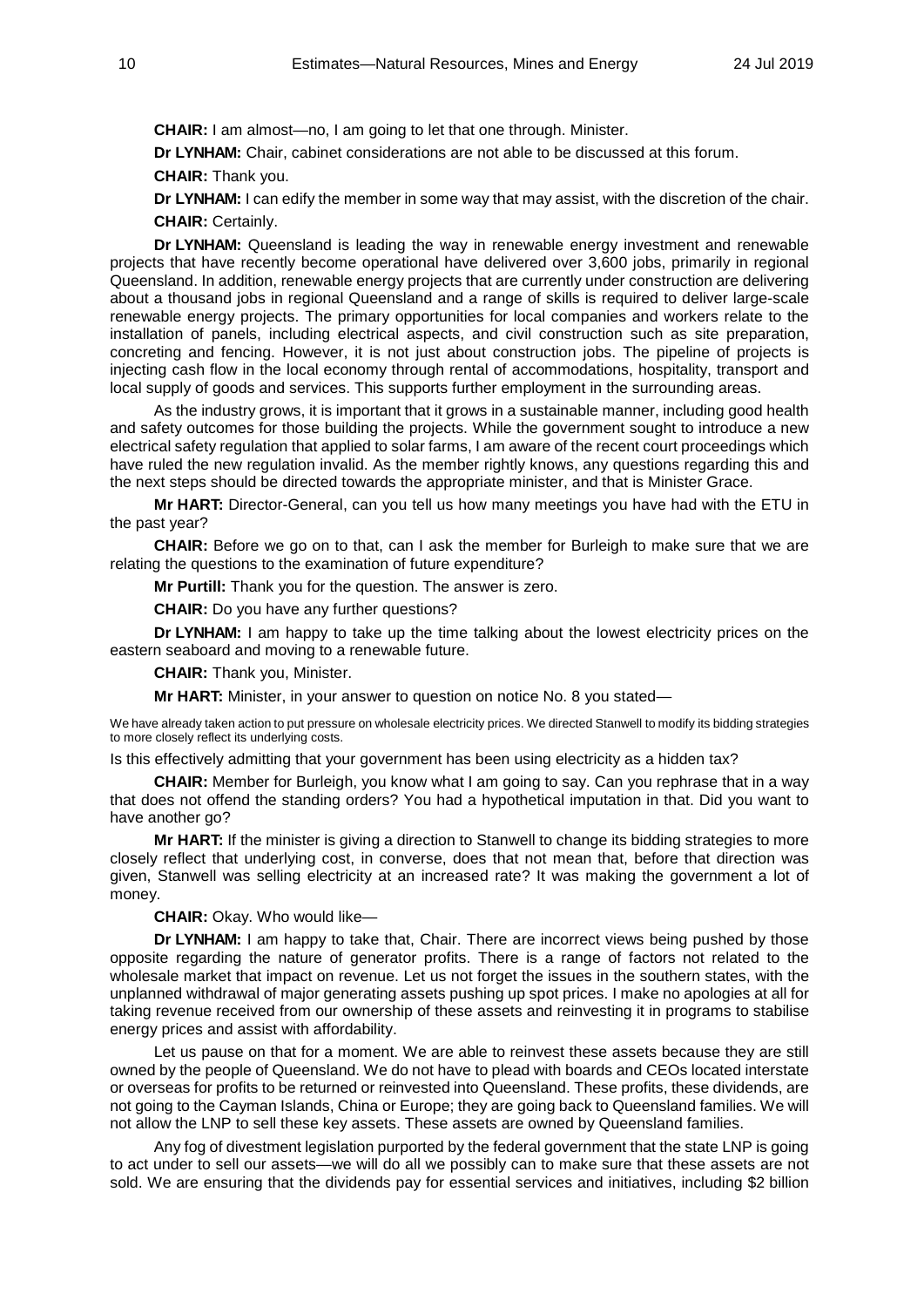through the Affordable Energy Plan and the Powering Queensland Plan. Because we own our assets, we are delivering price decreases for Queenslanders. The most recent regional price determination was a \$62 saving for households and a \$144 saving for small businesses in regional Queensland. This builds on the price decreases seen over the last two years.

Every nuance in every question asked by the member opposite points towards their ultimate goal to privatise our electricity assets—our assets that are working for the benefit of every family in Queensland in having the lowest wholesale price on the eastern seaboard. The Palaszczuk government's energy policies are working for every Queensland family—unlike those opposite, with record power prices, 43 per cent increases during their term. If they ever got back in again we would see price increases and we would see record payments from Queensland families, and those payments would be going to China, Europe, the USA or the Cayman Islands.

**CHAIR:** Thank you. I am going to ask for a couple of questions from the crossbenchers. I call the member for Maiwar.

**Mr BERKMAN:** Minister, there has been expert criticism that Labor's 50 per cent renewable energy target is simply a target without a plan, and on the best available climate science we need to be more ambitious than that in any case. Without a federal Labor government for at least the next three years to legislate supportive frameworks and mechanisms, are you considering any backstop or legal mechanism to mandate this target?

**Dr LYNHAM:** I thank the member for the question. I thank him for his perceptiveness in regard to the difficulty with state governments having to set the policy agenda for the nation regarding meeting renewable energy mandates. It is extremely difficult having a federal government that does not share the states' vision, especially Labor states' vision. We heard from New South Wales as well. Before the New South Wales election, there was almost a revolt in New South Wales against federal government climate policy.

There is no policy on climate change within the federal government. There is no reasonable policy with a federal LNP government. It is up to state governments, such as the Palaszczuk Labor government, to make sure that we have that mandate of a 50 per cent renewable energy target. Next year we will hit 20 per cent, and our trajectory is on target to meet that mandate of 50 per cent—our renewable mandate.

On capacity, we are going to easily hit a 50 per cent renewable mandate. On output, we will get to 50 per cent renewables by 2030. I have no qualms in stating that we will get there by 2030. We need to have a target of 50 per cent renewable energy by that date, but we have to work with other states to achieve that. It is difficult without a federal Labor government.

Let me remind those opposite that all that federal Labor was doing on emissions policy was to duplicate that policy that was agreed to by a federal Liberal government and the states, and that was the National Energy Guarantee. We had reliability in, but we did not have emissions in at all. We were going to agree to that and we did agree to that, only to see it trashed by the backbenchers in the federal government.

It is difficult for all of the states. I have talked to my Victorian colleagues. It is like trying to hit a moving target with federal government policy. It just changes and changes. You cannot have 56 recommendations of an ACCC report, take two recommendations from those 56 and call it a national energy policy. It simply does not work if you take a couple of populist views out of there and start trying to plug in a national energy policy.

Let us look at a couple of those. One is underwriting coal-fired power stations. We hear from those opposite and from commentators that renewable energy is somehow being heavily subsidised, and we had a few hints about that from the member opposite in one of his earlier questions. Can you imagine the subsidies that would be required for a new coal-fired power station? A new coal-fired power station will deliver electricity at \$140 per megawatt. I can get a wind farm down to \$44. I can get solar at \$50.

Just yesterday we heard Angus Taylor talking about nuclear power. That is \$200 a megawatt hour—four or five times the cost of wind farm energy. Imagine the subsidies that would have to be plugged in from a federal government to support coal-fired or nuclear power in this state, where I can get wind power at \$55 a megawatt!

Under the Palaszczuk government, we have reliability, scrutiny of our power supply, the cheapest power in the wholesale market on the eastern seaboard and a 50 per cent trajectory. We have reliability. We are making sure that we keep downward pressure on power prices for all Queensland families. You cannot do that with a coal-fired power station or a nuclear power station. They will require immense subsidies.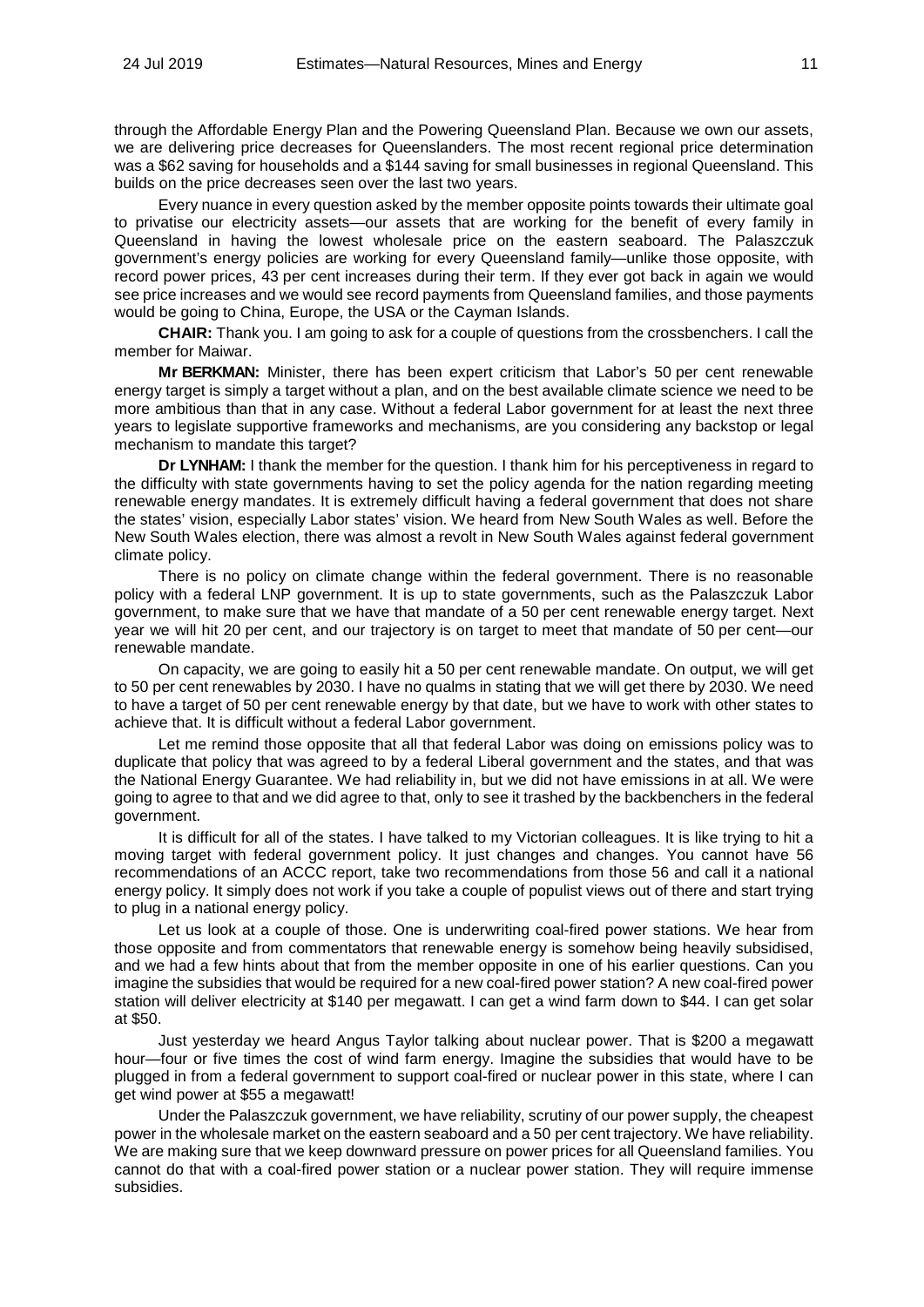**Mr ANDREW:** Minister, considering Victorians and the people in South Australia enjoy 150- and 160-megawatt demand charges respectively, why is Queensland being so disadvantaged at 100 megawatts?

**Dr LYNHAM:** I thank the member for the question. Just for some clarification, you are talking about the 100-megawatt limit demand charge?

**Mr ANDREW:** Yes. We also suffer restrictions from other suppliers as well. Why are we being so restricted and disadvantaged?

**Dr LYNHAM:** I thank the member for the question. The 100 megawatts is actually set in the National Electricity Rules that we follow. It is set by the COAG Energy Council.

**Mr ANDREW:** National Energy Retail Law (Queensland) 2014 section 19C(8) sets the 100-megawatt-hour limit.

**Dr LYNHAM:** It just replicates exactly what happens in national energy law. It is national policy that is followed by the Queensland government.

**CHAIR:** The committee will now conclude its questioning on the portfolio area of energy at this time and we will move on to the examination of the portfolio areas of land and water and titles and valuations.

**CHAIR:** As we move into this area, Minister, would you like to make a brief opening statement of five minutes?

**Dr LYNHAM:** The Palaszczuk government takes its responsibility for sustainable management of our state's natural resources seriously. These resources range from vegetation management to water infrastructure, gas and coal to state land. We make these management decisions based on science and consultation with the community. The introduction of our responsible vegetation management laws restored the balance between environmental outcomes and food and fibre production. On release of the Inspector-General Emergency Management review, we once again promoted the facts as others attempted to create confusion about the ability of landholders to build firebreaks or conduct back-burning.

As was clearly stated in the IGEM review, there have been no changes to Queensland's vegetation management laws to prevent the construction of firebreaks or conduct back-burning. I wish to repeat that for emphasis—there have been no changes to Queensland's vegetation management laws to prevent the construction of firebreaks or conduct back-burning. Our vegetation management reforms have increased protection for high-value regrowth and remnant vegetation and boosted protection for important habitats, including waterways leading to the Great Barrier Reef. These reforms include the establishment of the extremely successful Vegetation Management Hub in Charleville, which is available to answer any questions landholders may have about managing vegetation on their land or harvesting fodder to feed their stock.

The Palaszczuk government continues to lead the nation when it comes to the resolution of native title claims, with 148 claims resolved to date. The Palaszczuk government takes a responsible, consistent approach to water infrastructure. Projects must demonstrate that they stack up before we commit Queensland taxpayers' money to the project. Such was the case with the \$215 million Haughton pipeline, which will provide water security for the people of the Townsville region and is being entirely funded by the Palaszczuk government. There are also other water infrastructure projects, such as Emu Swamp Dam and Burdekin Falls Dam to name just two, on which detailed business cases are being carefully scrutinised to decide whether or not they provide value for money for Queenslanders.

The Palaszczuk government is also working hard to enhance metering, measurement and compliance in rural water management across the state. Following the *Four Corners* coverage in 2016, a three-person independent panel was appointed to review metering, measurement and compliance throughout the state. The audit identified that the Queensland government had strong water planning processes and laws but needed to enhance its water information systems, metering policies and compliance activities. Following the completion of our independent audit the Queensland government endorsed a reform program, the Rural Water Management Program, to progress this very important work. This program is designed to ensure greater accountability and transparency in how water is managed by both government and water users, with an initial focus on improving management in the Queensland Murray-Darling Basin.

Dam improvement programs undertaken by Seqwater and SunWater are vital aspects of this government's focus on ensuring the sustainability and longevity of our water resource assets. Seqwater budgeted a record \$153 million in capital expenditure for 2019-20, focusing on the continuation of a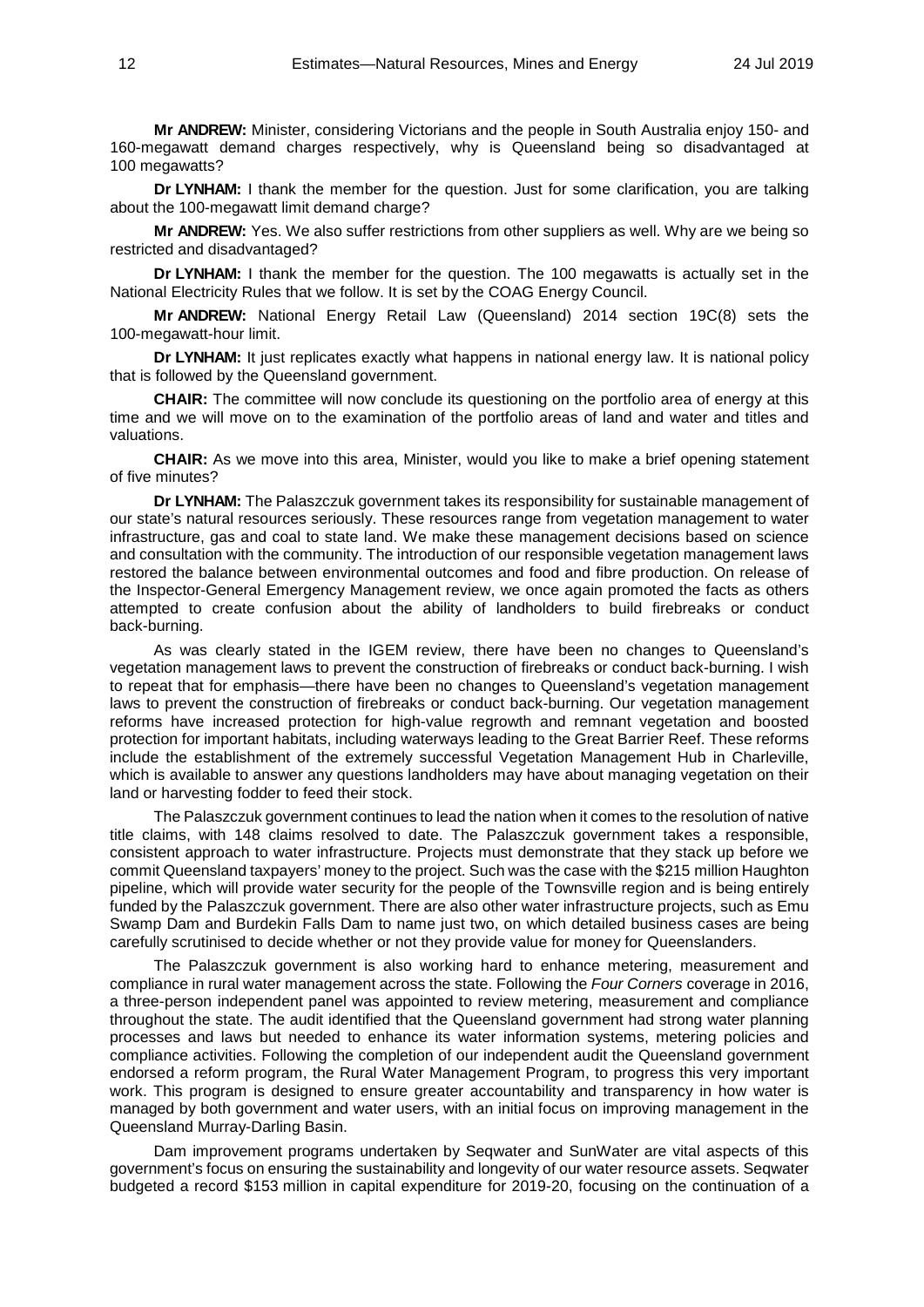safe, secure and reliable water supply for South-East Queensland, as well as providing essential flood mitigation services and managing catchment health. SunWater has allocated \$43.5 million to enhance dams to meet future extreme weather conditions and to continue to provide water security for regional Queensland. My department's clear goal is secure, reliable and sustainable management of our natural resources. Through consultation, due diligence and sheer hard work and determination, we have shown this to be an attainable goal.

**CHAIR:** Thank you, Minister. We will now go to some questions. Member for Burdekin, I understand you are going to lead off.

**Mr LAST:** My first question is to the minister. Minister, in reference to page 5 of the SDS relating to the percentage of the state's water service providers compliant with drinking water regulatory requirements, in this measure it notes that in 2018-19, 94 per cent of the providers were compliant. Every Queenslander is entitled to compliant drinking water. Will you name those providers that are noncompliant water providers and explain what the government is doing to bring this figure to 100 per cent?

**Dr LYNHAM:** There are some that are temporarily non-compliant. There is an overlap between local government and my department regarding this issue. I will take that on notice and get back to the member.

**Mr LAST:** Minister, I refer you to page 5 of the SDS which states your target for compliant drinking water service providers for 2019-20 is 90 per cent. Can you explain why it is acceptable that the quality of Queensland's drinking water should actually reduce compared to last year?

**Dr LYNHAM:** I am happy to take that on notice. The target we always aim for is 100 per cent, but because of the overlap with local government responsibilities, with some communities falling out of compliance, it is quite detailed. I am quite happy to give the member a briefing regarding this issue.

**CHAIR:** If you have any more information we will come back to it.

**Mr LAST:** Could I ask the CEO of SunWater to come forward, please. With reference to page 4 of the SDS relating to the 2019-20 service area highlights, which mentions the implementation of rural irrigation prices from the QCA review, would you explain why SunWater has updated and resubmitted its report to the QCA four times and whether 112 per cent increases in non-routine expenditure across all the schemes from the QCA target from 2013 to 2018 totalling \$69,160,000 compared to the actual \$146,566,000 are a sign of good financial management from your organisation?

**CHAIR:** Before we go on, that is a long question with a lot of detail. You have referenced the SDS, but obviously it goes a bit further. I will allow that through and we will see where we go with it.

**Ms Hollows:** The question is quite detailed. I will attempt to answer it as best I can. Late last year we made a submission to the Queensland Competition Authority as the regulator for irrigation bulk water prices. We currently do not recover all of our costs in relation to irrigation. The submission that SunWater made was in relation to our costs, not recommending what prices will be charged. That is a QCA decision as to what is sufficient and prudent and then, ultimately, it is a government decision.

We made various submissions in the spirit of being transparent. We had various conversations, including updating our network service plans and having consultation with irrigation groups across the state as well as the QFF and the QCA. The part of us making that submission in 2018 was initially on our 2019 budget estimates. Given the transpiration of time and given that we had finalised our FY20 budget, we felt that we should update our submission and included updated costs in relation to our 2020 financial year. We made that submission in June 2019. The updated costs across the whole board did not increase if you excluded power costs and insurance costs. Both of those costs we cannot fully control. Our total costs between those two submissions did not vary in total. It was only the share of the costs between those schemes.

We looked at how we could more truly reflect the cost allocation across the various schemes as part of our continuous improvement process. That meant that some schemes had increased costs and some schemes had reduced costs. The main reallocation of those costs was in relation to local overheads. We had two cost centres for local overheads and we have made eight cost centres to be more transparent, given the feedback from irrigation committees across the state in that they thought divvying it up across two was not appropriate and there was no transparency in relation to that. That was part of that reason. That means that for some there are benefits and for others—so some of the schemes that you have stated with increases—there are increases. Further, some of those cost increases, when comparing, are from our initial costs in 2012 and we have only had indexation in pricing from those costs—no doubt when you have had seven years of increased costs through inflation, increased insurance particularly, and also flood repairs.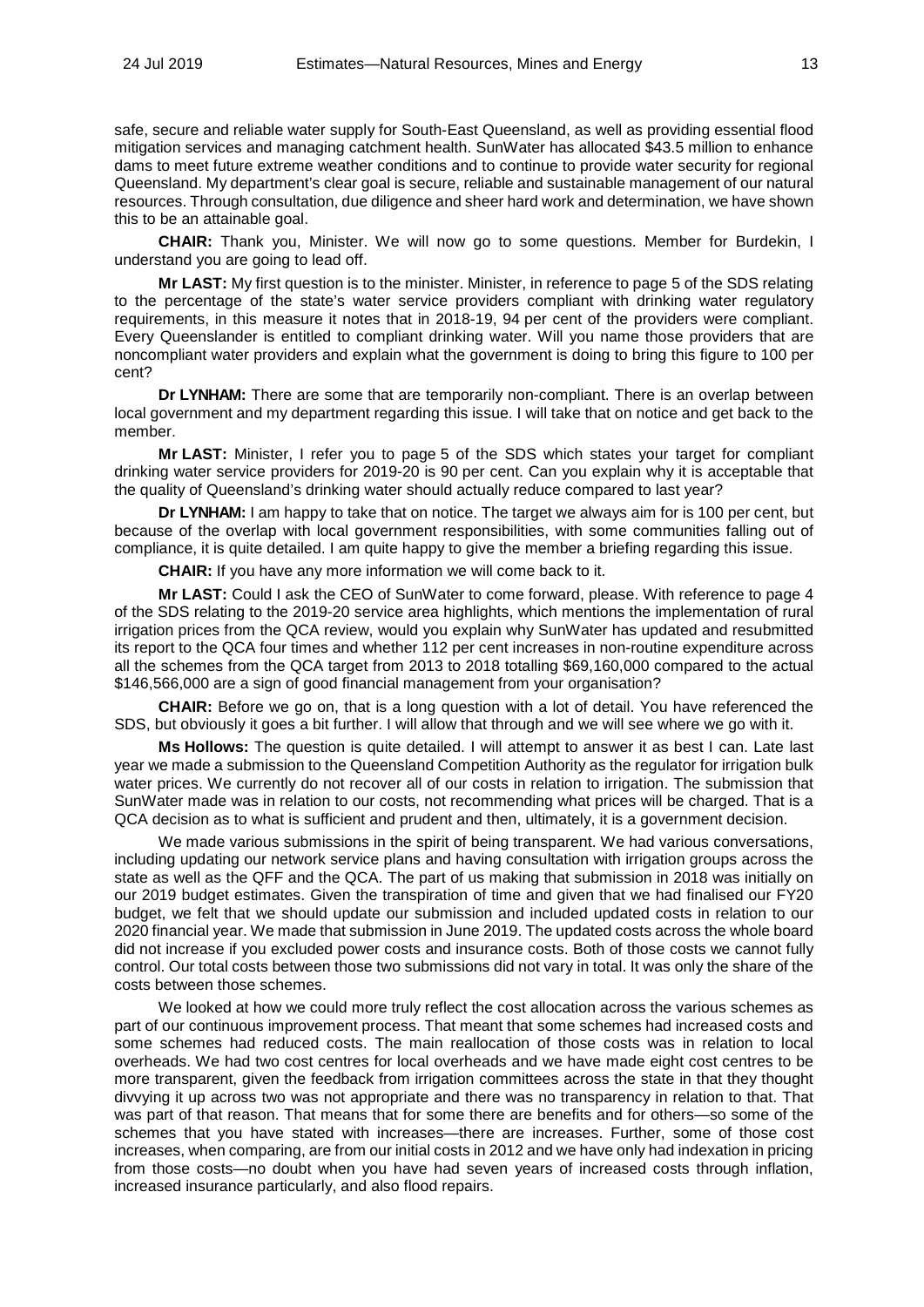Part of your question was in relation to the total irrigation non-direct costs. In actual fact, they went down in our updated submission in total. Our total overhead costs have actually gone down from 2012 to 2019.

**Dr LYNHAM:** If I could add—

**Mr MICKELBERG:** Point of order. Under standing orders 181(b), 182(2) and 182(3), as we discussed earlier, the minister can only answer questions that are directed to him directly or provide additional information in writing.

**CHAIR:** I will make this easier for you. This is a question from me: Minister, do you want to give some further information?

**Mr MICKELBERG:** Point of order, Mr Chair. Let me finish my point of order.

**CHAIR:** I just finished with your point of order. Do you have another one?

**Mr MICKELBERG:** I have not finished.

**CHAIR:** I dealt with your point of order. Do you have another point of order?

**Mr MICKELBERG:** Your previous questions, in the last section of questions, added up to two minutes and 30 seconds and that did not come off government time. I ask that if you are going to police it in that manner—

**CHAIR:** Member for Buderim, there is no point of order. It did. I have been keeping a close eye on things up here.

**Mr MICKELBERG:** Fourteen and a half minutes.

**CHAIR:** I am keeping an eye on these things here. I caution the member for Buderim. We are under control here. Everything is fine. Minister, would you like to answer my question?

**Dr LYNHAM:** As SunWater has advised, its overhead costs as submitted to the Queensland Competition Authority have, in fact, fallen for 2019-20 compared to 2018-19 but it has simply updated the way these costs are allocated across schemes. The updated cost allocation has resulted in a price shift in overhead costs for some schemes. SunWater has made some updates to the costs proposed since making its original submission to the QCA in November 2018. SunWater is committed to being transparent with its customers. It has provided the QCA with updates and forecast costs to ensure the QCA has the best available information.

I am often in discussions with farmers, especially through their representative bodies such as the Queensland Farmers' Federation. They are often in my office. We are working through these processes together. We have been seeing in the media the talk from those opposite that is simple fearmongering regarding the costs of irrigation. I just want to point out that you are on notice. The processes are there. They have been outlined by SunWater. The QCA will make a relevant decision. There will be draft determinations out there. The fearmongering in the media is unconscionable.

**Mr LAST:** Minister, given that particular comment, I have been visiting irrigators throughout Queensland who are very concerned about the proposed water price increases to meet SunWater's cost-reflective pricing. Will you commit here today to not accept SunWater's inflated and biased cost-reflective pricing proposal?

**Ms PUGH:** Point of order. There are clear inferences in that question.

**CHAIR:** Yes. The member for Burdekin knows that. Can you rephrase the question without any imputations?

**Mr LAST:** Minister, will you commit here today to not accept SunWater's cost-reflective pricing proposal?

**Dr LYNHAM:** Chair, where is this in the budget papers?

**CHAIR:** Member for Buderim, is this referring to any further expenditure in this financial year?

**Mr LAST:** It is page 4 of the SDS

**CHAIR:** You are talking about page 4 of the SDS. Is there any particular section? What does it say?

**Mr MICKELBERG:** Page 4 of the SDS talks about the implementation of rural irrigation prices from the QCA review.

**CHAIR:** It is in terms of the review. Have we dealt with this already?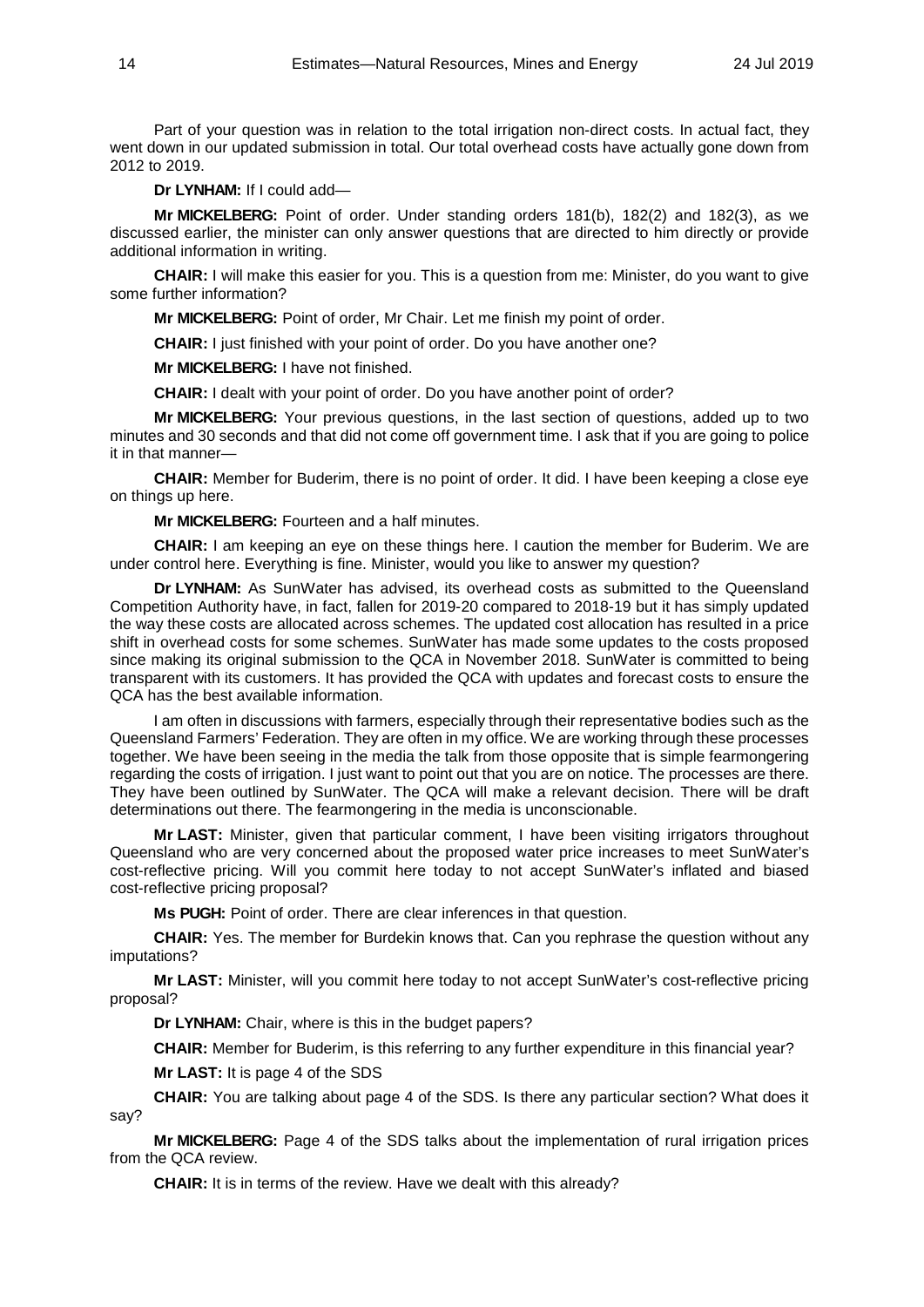**Dr LYNHAM:** Chair, the member has said it himself regarding the QCA review. The QCA recommends prices. SunWater does not set the prices. There will be a draft QCA determination out and further discussion will be on the draft QCA determination. We have just seen horrific fearmongering by those members opposite for sheer political points with farming communities going through drought. Sixty-five per cent of Queensland is in drought at present. They do not need fearmongering from those opposite. We have talked at length with farmers' representative bodies, such as the Queensland Farmers' Federation, and we are working with them.

The QCA will make that determination. There will be a draft document for everyone to see, with transparency through and through. We do not need to go through this political pointscoring when farmers are suffering. Sixty-five per cent of Queensland is in drought, farmers are suffering and here we have some cheap political points being scored by those opposite. It is totally unnecessary. We do not need this. We should be working together, as we are with the farmers. The QCA will make a draft determination for everyone to see.

**Mr BATT:** My question is to the SunWater CEO, Ms Hollows, with reference to page 3 of the SDS relating to the service performance description, which specifically refers to the safety of referable dams. Between SunWater and Seqwater there are 49 referable dams and you are tasked to manage their safety. What are the costs associated with the increased safety standards imposed on your dams by the ANCOLD guidelines for acceptable flood capacity for water dams, July 2017, which cater for the one-in-15,000-year events? Which assets do not currently comply?

**Ms Hollows:** Dams are lifelong assets. As a dam owner we are required to follow the ANCOLD guidelines as well as the Queensland state regulation. It is quite a technical answer and I am not a technical person, so I cannot go into the level of detail. However, I can say that a number of our dams are above the limit of tolerability in relation to the ANCOLD guidelines. Our dams are safe and we do works to continue to upgrade and we do inspections. We undertake inspections annually and we then do five-year full-year studies. If there are works required, it is to maintain modern design standards, taking into account increased populations downstream and extreme weather events. The main reason for the dam improvement program is in relation to ensuring that, through extreme weather events, the dams can safely hold and be able to handle and spill that excess water.

Our dam improvement program is part of our asset management strategy. Irrespective of the specific ANCOLD guideline changes, there have not been a lot of changes over the past couple of years. It is matter of understanding the studies and doing the assessments, and looking at what works are required. Those works do require extensive studies, hydrological assessments and geotechnical assessments. That then means that we have to look at doing business cases to determine what those costs are. In terms of the costs on our dam safety program, we spent \$42 million in the 2019 financial year which was for the Fairbairn Dam which is currently under construction. We are waiting for government approval to recommence the detailed business case for the Burdekin Falls Dam and Paradise Dam.

Fairbairn, Paradise and Burdekin Falls are the three higher risk dams. Beardmore Dam had a dam safety issue which we are undertaking works for now. If you look at the top four dams in the highest risk that is why we are prioritising them. We do a portfolio risk assessment. Every year we review that. That actually looks at the whole portfolio of dams and then allocates at highest risk, on a risk based process, which dams should be progressed first.

**Mr BATT:** Paradise Dam, which is in my area of the Wide Bay, is currently going through a business case to do some of that including repair damage from the 2013 events. From presentations made to local growers some of these dam safety repair options involve significant costs to maintain the existing spillway. What is SunWater's position around the potential lowering of the Paradise Dam spillway by up to 17 metres?

**Ms Hollows:** SunWater, as a government owned corporation, has a commercial charter. Our job is to look at options—a number of options—and present those to government to make a decision in terms of what is the best outcome in the longer term. The detailed business case has commenced for Paradise Dam which includes two options. One is a full supply option. Another option, which provides a lower cost and a lower dam safety outcome—at a lower level, which is what you are talking about is that lowering of the level of the spillway.

That is not our decision to make. That will be made through the Building Queensland led business case that is being undertaken. That will be presented to the state government and the state government will make the decision about which of those options would be the best option to proceed with.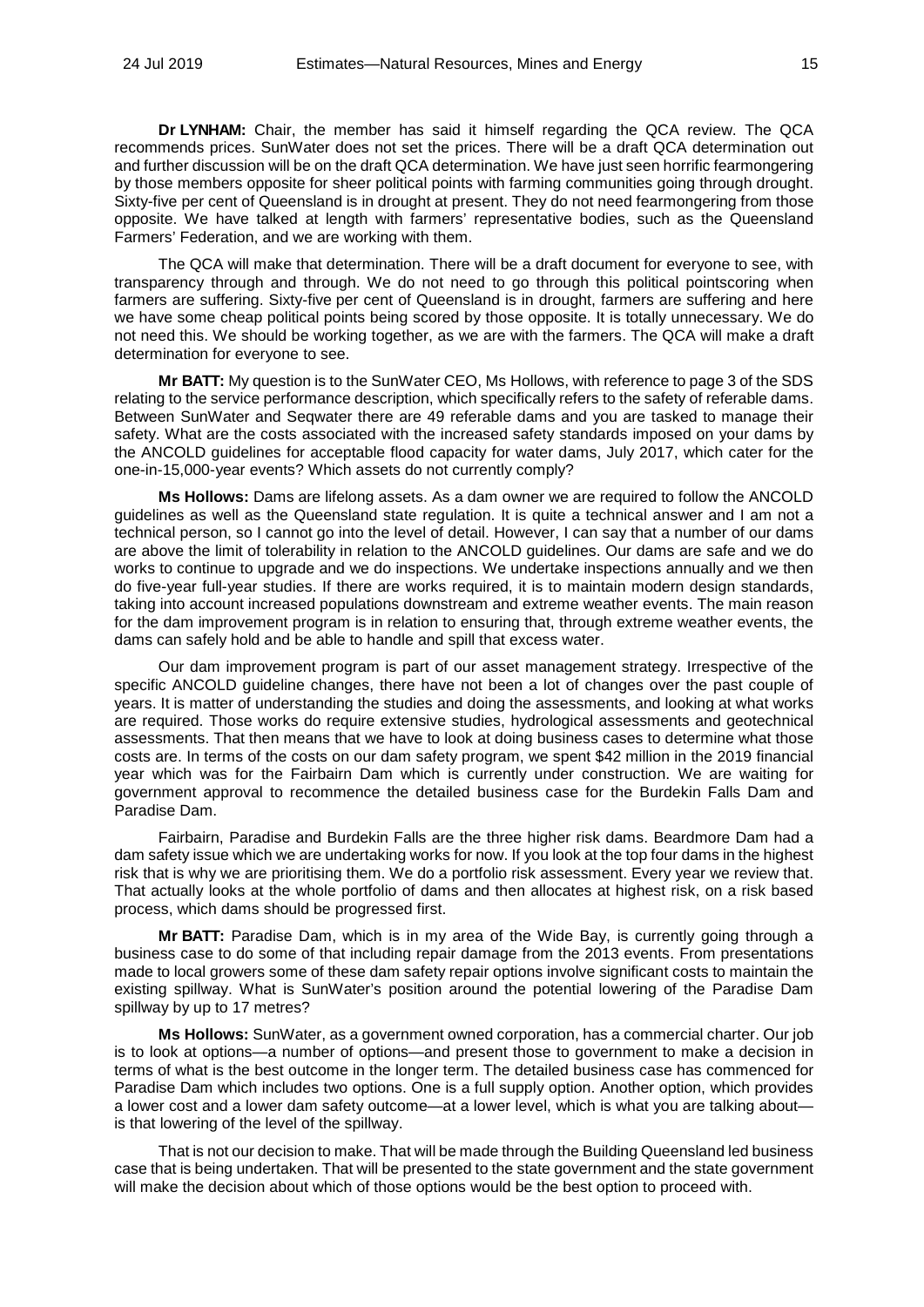**Mr LAST:** My question is to the director-general. I refer to page 3 of the SDS relating to the service performance description which specifically refers to administering water security, including infrastructure, planning and administering non-commercial dams and weirs. Director-General, as you would be aware, the Granite Belt is in the grip of the worst drought in living memory. Can you advise the committee when the approvals for the proposed Emu Swamp Dam located near Stanthorpe will be finalised?

**Mr Purtill:** There are currently no outstanding approvals awaiting a decision by the state government with respect to the Granite Belt Irrigation Project, the Emu Swamp Dam, that I am aware of. I will take advice if that is not the case. As far as I know, the Emu Swamp Dam process is still in its business case development. There are a number of questions that we as the state have put back to the proponents with their preliminary business case. That work is still underway and will continue. In terms of specifics, I will check with the deputy director-general of natural resources. In terms of specific approvals there are actually none outstanding that I am aware of.

**Mr LAST:** I would like to table a letter dated 19 July from Granite Belt Water Ltd regarding this business case and their response in which they clearly state that they have addressed all the outstanding issues. I am happy to give the director-general time to have a look at that.

**CHAIR:** Member for Burdekin, has this been received? It has 19 July on this particular letter. It may be that this has not been received yet. We will give that a quick look over.

**Mr Purtill:** I am happy to take that on notice to save you time.

**Mr LAST:** Thank you.

**Mr Purtill:** We certainly maintain a position that the proponents are yet to secure the water from each of the sources required for their business case.

**CHAIR:** We will deal with the issue of that being officially tabled during our break. The minister will take that on notice.

**Mr LAST:** Minister, the federal government has committed \$47 million for this project with private irrigators and growers committing a further \$23.4 million. Will the state government commit to funding the remaining \$13.6 million so that this much needed project can get under way?

**CHAIR:** I will let that one through. It does not deal yet with any cabinet submissions. I will let the minister answer that one.

**Dr LYNHAM:** As the member said, the Emu Swamp Dam proposal is for a 12,000 megalitre dam near Stanthorpe on the Granite Belt. It will support approximately 273 hectares of irrigated land. The final detailed business case was provided to the Commonwealth on 25 February 2019. This detailed business case was developed by the proponent, the Stanthorpe and Granite Belt Chamber of Commerce. The detailed business case includes a department assessment of outstanding matters.

This is one of the projects that I have been intently focused on for some time. I have been regularly briefed on the navigation and resolution of various issues by my department. I understand the department has been working closely with the proponent to ensure that there will be sufficient entitlements to meet the 3,900 megalitre target by a number of sources, including the strategic reserve, town water supply allocations and a small Indigenous purposes allocation. Obviously it is a complex proposal that needs to be assessed carefully. I well remember the town water supply allocation and the issues with Southern Downs Regional Council regarding that.

Whilst there are provisions proposed to enable an emergency water supply for Stanthorpe, the concept of using town water supply allocations has been a matter that has still exercised the mind of Southern Downs Regional Council. Another matter we are currently looking at closely is the use of a tier 2 contractor to construct a clay core rock face dam. This proposal has implications for both engineering suitability and costs.

The federal government is supportive of Emu Swamp Dam, having publicly offered \$42 million for construction and \$5 million for associated roadworks. I have spoken about this several times with the minister for agriculture, the Hon. David Littleproud, who is the local federal member and very enthusiastic about this dam, which may explain the generous terms being offered. Last week I met with the Deputy Prime Minister concerning Emu Swamp Dam. I understand the federal government has indicated that they are prepared to take on cost overruns but that is yet to be confirmed.

While there is a lot of support for Emu Swamp Dam, enthusiasm cannot be a substitute for considered assessment. Currently across Queensland, as you are aware, we have billions of dollars worth of dam proposals. We need to ensure that we make careful, considered solutions. I look forward to the opportunity to continue to inform the House as to the government's work with the Emu Swamp Dam proponents.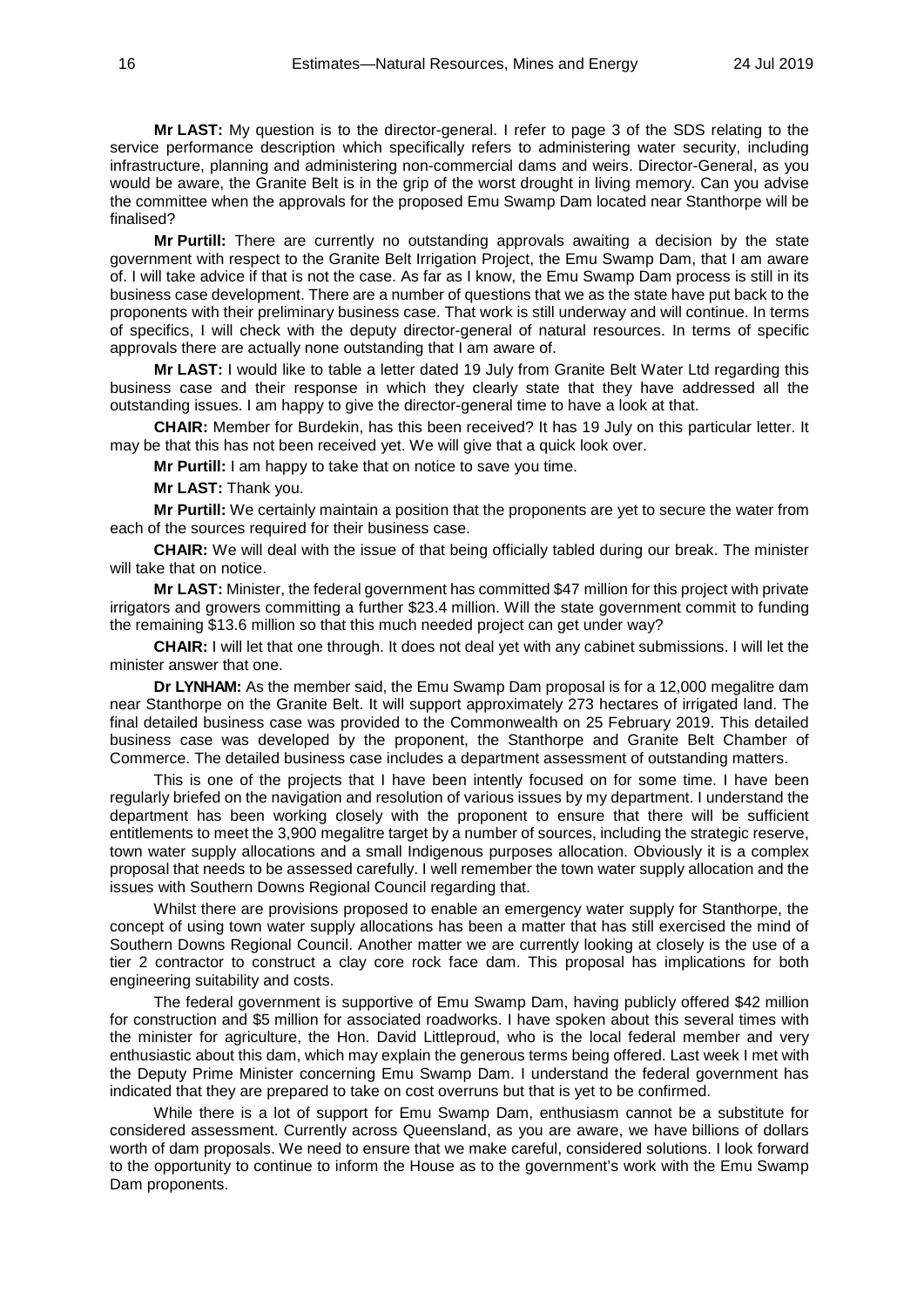**CHAIR:** I will move to the member for Ipswich West.

**Mr MADDEN:** My question is of the minister. With reference to page 2 of the SDS, can you advise the committee of the efforts the Palaszczuk government has taken to enhance the security of Townsville's water supply?

**Dr LYNHAM:** I know the member has a keen interest in water security issues across Queensland, whether that is in his electorate or in Townsville or elsewhere. I am proud to say that the Palaszczuk government has committed \$225 million to address Townsville's long-term water security needs, supporting the recommendations of the Townsville Water Security Taskforce.

This funding is in two parts. The first is \$10 million provided to the Townsville council for a water smart package. This package includes a rebate program and a community education program to improve the Townsville community's water efficiency practices. Improving water efficiency can be worth millions of dollars in terms of saved water. Indeed, the \$10 million Water Smart Package was launched just last week. The Palaszczuk government is also contributing \$215 million towards a new 37-kilometre pipeline to connect the Haughton pump station to the Ross River Dam.

This expenditure is important because not only will it develop important long-term water infrastructure to enhance Townsville's water security but also we have brought the expenditure forward to act as an economic stimulus in the Townsville economy. I understand that council has made good progress with major suppliers appointed, design completed, and civil and pipe-laying activities also commencing onsite.

This project has been slightly delayed by the terrible February floods that swept across most of northern Queensland and Townsville, but Townsville City Council advised that the pipeline should be completed by March 2020. These funds are already flowing to the Townsville City Council. A total of \$160 million was transferred to council in the financial year 2018-19. A further \$55 million is expected to be transferred in the first half of the current financial year.

The Palaszczuk government is committed to the people of Townsville and all North Queensland. This is clear in our commitment to this project. It is also clear in the strong and untiring advocacy of the three Labor state members for the Townsville region.

**Ms PUGH:** In reference to page 2 of the SDS, is the minister able to advise the committee of the progress of the important Cape York water plan being developed through your department?

**Dr LYNHAM:** I am pleased to advise the committee that on 7 June 2019 the Department of Natural Resources, Mines and Energy finalised the Cape York water plan. This outcome is an important achievement for the Cape York community and particularly for Aboriginal and Torres Strait Islander people who live on the cape. For the first time, Cape York has a water management plan that is consistent with water plans across this state.

The creation of the Cape York water plan allows for management rules covering existing and future water use. It also allows for the allocation of water to be used to preserve and sustain the Cape York environment. As I have said, this is of particular significance to Aboriginal and Torres Strait Islander people as it gives them the capacity to make important decisions about the use of water in the cape which will affect their economic, social and cultural needs.

Aboriginal and Torres Strait Islander people have access to about 485,000 megalitres of unallocated water across 13 catchments in the region. The water plan also ensures that 97.5 per cent of the median annual freshwater flows of rivers in the region will flow to either the Gulf of Carpentaria or the Great Barrier Reef. This will help maintain the health of these river systems and preserve the rich environmental values of Cape York.

Cape York is also home to a number of important industries that rely on water. These include agriculture including irrigated agriculture, tourism, mining, aquaculture and grazing. The water plan will give these industries more certainty about water availability by recognising their existing rights to water and allow some opportunities for future growth.

The Cape York water plan will be carefully monitored to ensure it achieves a balance between the needs of the community, environmental values and development needs. The Cape York water plan was developed by my department with widespread consultation across the community including 32 Aboriginal and Torres Strait Islander communities, local water users, industry and regional bodies. All of these groups are to be congratulated on what is a very good outcome.

**Mr MADDEN:** Minister, there has been considerable media coverage as to the changes to the rules with regard to harvesting of mulga, *Acacia aneura*, which is a wonderful natural resource for the graziers of South-West Queensland. In reference to page 2 of the Service Delivery Statements and the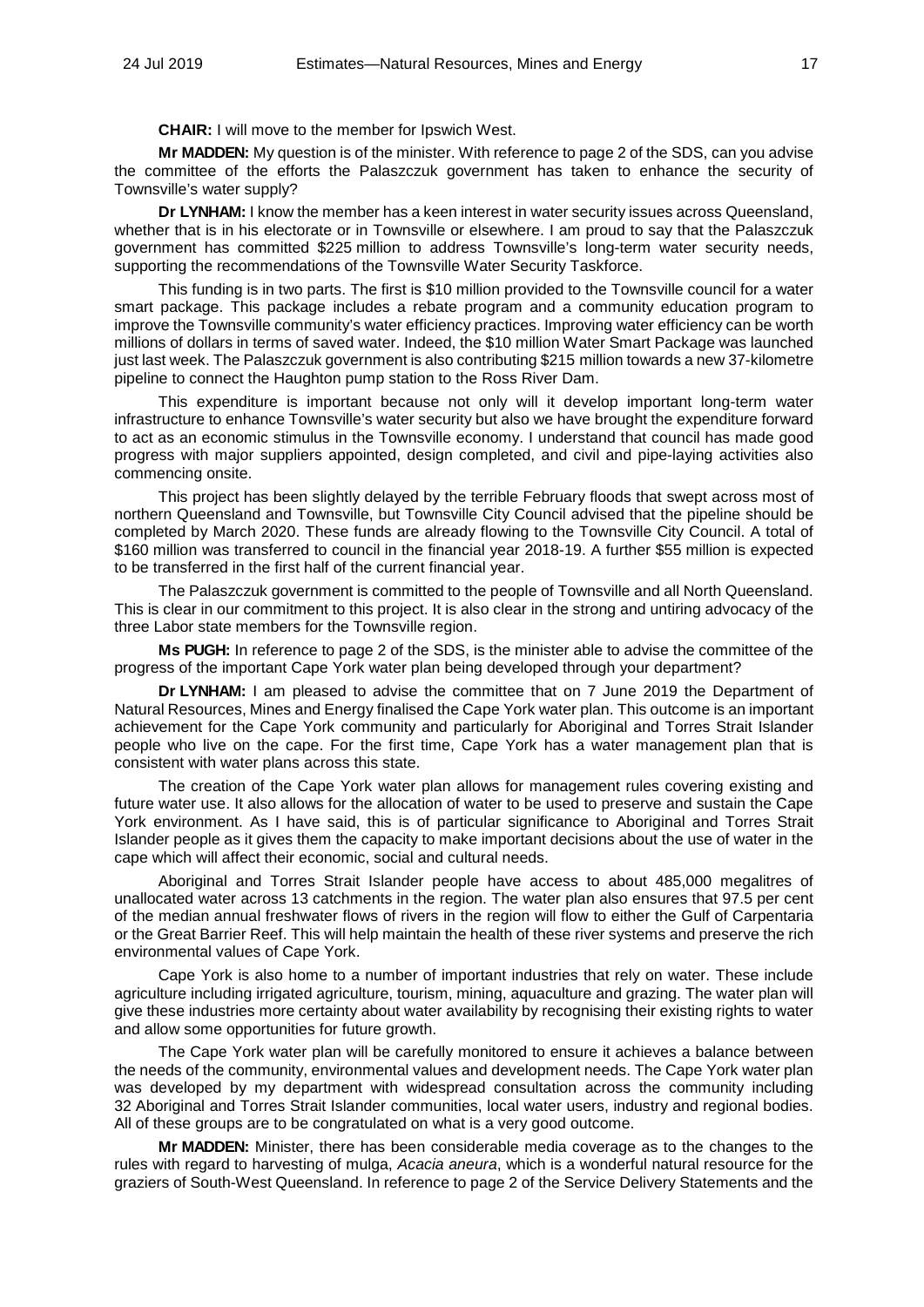department's key priority to deliver a program of work to implement the suite of vegetation management commitments, will the minister update the committee on the changes to the rules regarding mulga harvesting and, as well, any advice the minister has on how farmers are adapting to these new rules?

**Dr LYNHAM:** I appreciate the opportunity to set the record straight on this issue. It is one that has caused a lot of concern amongst landholders in Western Queensland who have been misled by an opposition who failed the test of maintaining sustainable vegetation management laws when they were briefly in government. One of the most blatant examples of misleading claims from the opposition occurred on 29 August last year—and there have been many examples—when the member for Burdekin and shadow minister put a video on his social media account. In it he stated—

The issue becomes you're not allowed to clear for a five-metre radius. As you look across the mulga, you will see that it is now impossible to come in here. What this means is that this land will be locked up forever and the owners and graziers cannot do anything with it.

This five-metre rule, which he demonstrated to viewers with a plethora of pink tape placed five metres around a tree, was invented by the LNP and was a requirement on page 12 of the LNP 'Managing thickened vegetation in the Mulga Lands' self-assessable code. By contrast, there is no five-metre rule in our self-assessable code for harvesting. I hope the post is still there—29 August was the Facebook post.

The Palaszczuk government is aware of the need to balance environmental protections with food and fibre production. We have continued to provide flexibility for farmers who need to harvest fodder to feed their stock during times of drought. This is why our laws allow farmers to push mulga to feed their stock without seeking approvals. We have also met our election commitment to retain many other similar codes to allow farmers to manage their properties without seeking approvals.

These codes are working. A revised fodder harvesting code came into effect in March 2018 with modest changes to address the Queensland Herbarium and CSIRO feedback. Since then, to 30 June 2019 there have been 590 notifications made covering 257,000 hectares. Of these, there are 92 lots that have multiple notifications including one lot with 20 notifications. This shows that our landholders recognise that our mulga harvesting code is useable and sustainable.

I warned farmers, I think last year at estimates, to ignore the politicians from the LNP with their confused scaremongering regarding our vegetation codes. This is another example. I encourage any rural producer to not listen to LNP representatives. They are just trying to score political points and create confusion. If you have any concerns or questions about vegetation management, call the experts—135VEG. They are based in Charleville and they will assist.

**CHAIR:** I refer to page 4 of the SDS. Minister, can you please advise of any recent improvements in water security for the residents in the electorate of Bancroft?

**Dr LYNHAM:** I thank the member for the question. I know that he is a strong advocate for ensuring his constituents have safe, reliable drinking water supplies. The Palaszczuk government is ensuring water security across Queensland which is why approximately this time last year 100,000 Moreton Bay residents turned on their taps to a new, more secure drinking water supply throughout as part of a joint project between Seqwater and Unitywater. The former Petrie Water Treatment Plant was constructed over six decades ago and required a significant upgrade. Connection to the South-East Queensland Water Grid proved to be the most cost-effective solution and provided additional water security benefits.

The SEQ Water Grid is one of Australia's most secure drinking water supplies. The grid allows water to be moved around the region in both directions anywhere between the Sunshine Coast and the Gold Coast. The project consists of four stages: first, a pipeline to connect the Boundary Road reservoir with the Northern Pipeline Interconnector; followed by a new pumping station and associated network configurations at the Petrie plant, as well as pipework reconfigurations and decommissioning of the Kallangur pumping station; then the installation of a new water quality management facility at Boundary Road reservoir; and, finally, the decommission of the old Petrie Water Treatment Plant.

People living in suburbs in your electorate of Bancroft and surrounds including Dakabin, North Lakes, Mango Hill, Kallangur, Murrumba Downs, Griffin, Petrie, Lawnton and Strathpine have now transitioned to the South-East Queensland Water Grid. The transition followed the commissioning of \$16.5 million worth of water infrastructure upgrades including the construction of a 2.4-kilometre pipeline to connect the area to the grid. The new connection meant that these communities can now be supplied from three separate water sources, significantly improving water supply security.

I note that the project won the engineering construction award at the Project Management Achievement Awards last year. This not only highlights the ongoing success of Seqwater's interaction with other water entities but also their commitment to ensuring the long-term sustainability of one of our most precious resources.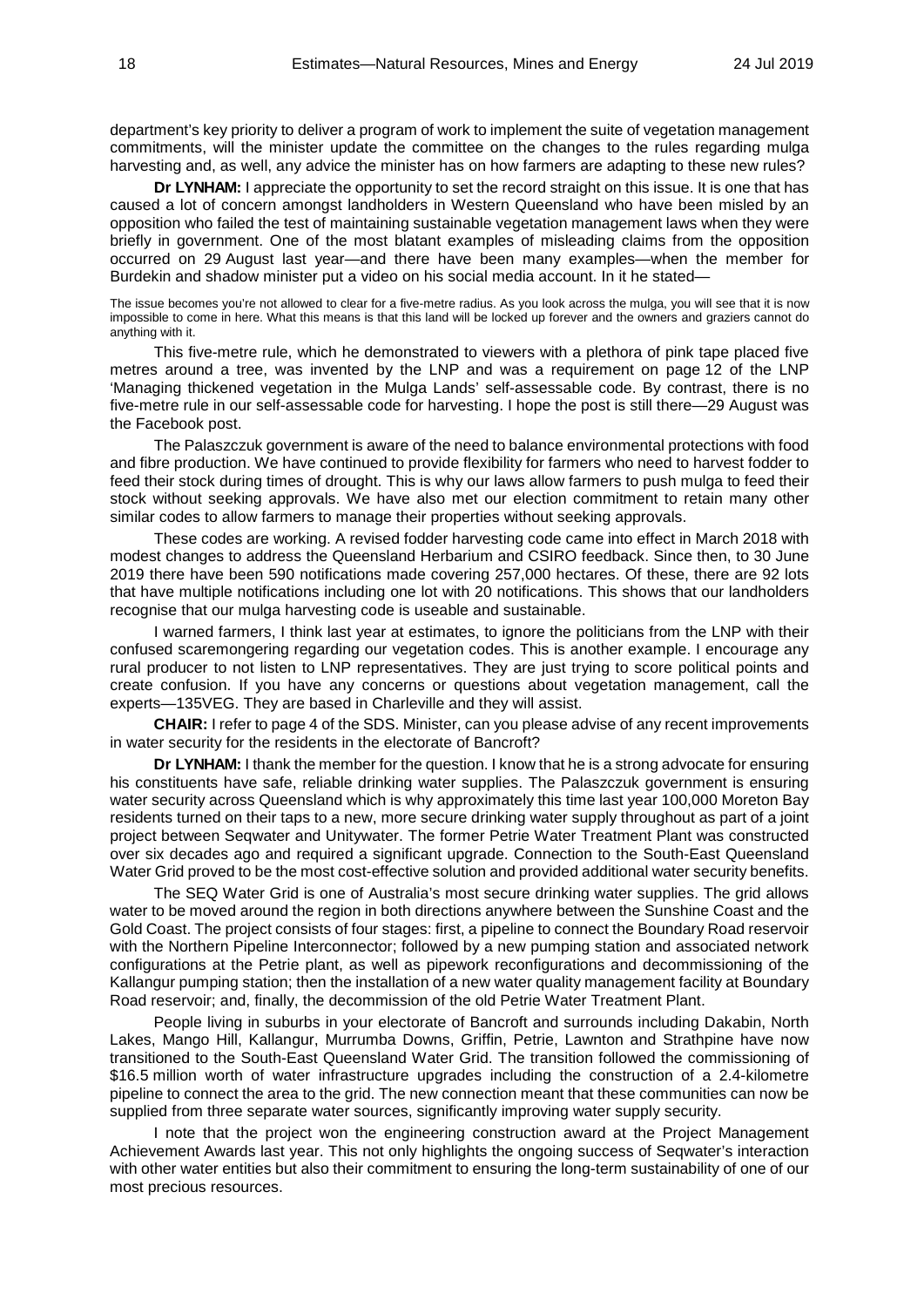Chair, I would also like to take this opportunity to thank the many workers who contributed to this project, many of whom live in your electorate. This is not the only water security project that the Palaszczuk government is delivering across Queensland. The Palaszczuk government has contributed \$225 million to water security in Townsville and \$176 million to construct the Rookwood Weir, which will provide water security for Rockhampton, Gladstone and Yeppoon. Thanks to our buy Queensland policy, both of these projects will simultaneously boost economic development in these regions.

**Ms PUGH:** Minister, with reference to page 4 of the SDS can the minister please inform the committee of the progress of the Cairns showgrounds master plan?

**Dr LYNHAM:** I am pleased to inform the committee that this is yet another election commitment delivered by the Palaszczuk government. In 2017 my colleague, the member for Cairns, made a government election commitment that the state would contribute \$100,000 towards an investigation into the best and most appropriate way the Cairns showgrounds could be redeveloped. Following a formal procurement process my department engaged an independent planning consultant for the development of a new master plan and management plan for the site. The Cairns Regional Council, Cairns Show Association, Cairns District Rugby League and other users of the site have been engaged throughout the planning process through an established advisory group and a number of face-to-face sessions.

My department has worked closely with consultant and advisory group members to ensure that the current users of the site are accommodated in any future development of the site. Additional consultation with key stakeholders and formal and informal users on the final draft master plan and management plan occurred in April 2019, with feedback reflected in the final master plan and management plan. In June 2019 the consultant delivered the final master plan and management plan to my department, which displays a bright future for the Barlow Park precinct and the 47 individual community organisations that utilise the site.

On 1 July 2019 I wrote to the Cairns Regional Council, Cairns Show Association, Cairns District Rugby League and Cairns Athletics to thank them for their participation in the consultation process and providing them with copies of the final master plan and management plan. This master plan represents a strong long-term strategy for the growth and development of this site, including the proposed divestment of under-utilised areas and recycling the proceeds back into the rejuvenation of the site. The government is committed to working with the trustee of the site to maximise utilisation of the site. The next steps are for the trustee, the Cairns Regional Council and all users of the site to assess funding options to develop the site in line with the master plan.

These showgrounds have the potential to be a key asset for the city of Cairns and contribute to jobs and investment for the long term. This master plan will bolster the Cairns show for many years to come whilst creating a precinct that can be used for a multitude of other purposes.

**Mr MADDEN:** With reference to page 4 of the Service Delivery Statement, can the minister inform the committee how his department sustainably manages our natural resources and is this data available to the public?

**CHAIR:** Minister, if you could quickly answer that question before we return to the opposition.

**Dr LYNHAM:** The Palaszczuk government is committed to providing open and accessible data where that is possible. As part of this the government has created two tools: Queensland Globe and the Natural Resources Inventory. The facts about natural resources in Queensland are more accessible than ever before. Across government numerous agencies collect and manage extensive amounts of information. The Natural Resources Inventory alone draws on data from the state's land, water, vegetation and energy resources from over 200 data sources and nearly 10,000 charts and figures. The Queensland Globe is an online web browser application hosted by my department for anyone at any time on the device of their choice to collate and display spatial location based information. There are 800 layers of information throughout the Globe, including: boundaries of land parcels; road, rail and drainage networks; boundaries of administrative and legislative areas; soils and vegetation; and geological and environmental conservation activities. Users of the information include individuals, businesses, not for profits, academia and government at all levels.

Complementing Queensland Globe is the Natural Resources Inventory. It is the world's first fully digital natural resources inventory, and it was launched by my department in April this year. Users can use the Natural Resources Inventory to explore topical themes such as renewable energy, water availability, land use and the value of the resources sector to the state's economy. For investors, this is information on the availability of resources with links to further information plus economic and user data tailored to showcase the wealth of opportunities available in Queensland. The inventory allows the public access to information that was previously difficult to interpret or spread across multiple data sites.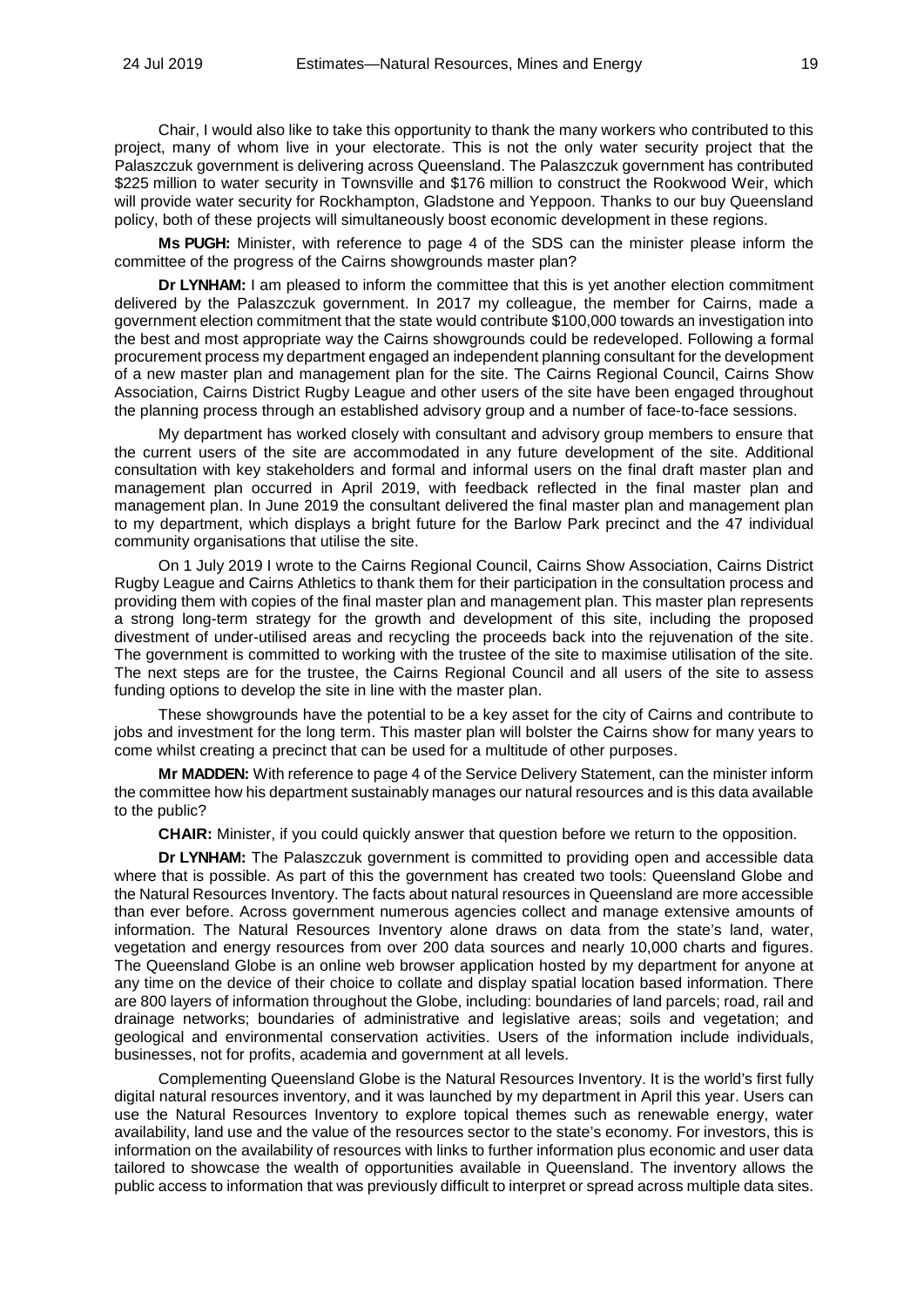The inventory's user-friendly website highlights the state's sustainable and responsible management of resources. Over 10,000 new users have already visited the website since it was first launched in April. I encourage all members to jump on and take a look.

**CHAIR:** We will go to the opposition for 10 minutes and then we will have five minutes for the crossbenchers. Who would like to start?

**Mr LAST:** Could I ask the CEO of SunWater to come forward again. Ms Hollows, with reference to page 4 of the SDS relating to the 2019-20 service area highlights, which specifically refers to the delivery of the Rookwood Weir project, can you explain why construction of the Rookwood Weir, which was scheduled to commence in mid-2019, has now been delayed and when we can expect to see ground broken at the site?

**Ms Hollows:** The detailed business case led by Building Queensland was completed in September 2017 for the Rookwood Weir project. As you are aware, both state and federal governments have committed to fund this project for \$352 million. SunWater was advised as the state entity responsible for the construction and operation of the weir in mid-2018. We immediately commenced preparatory works at that point in time. The Rookwood Weir project is being supported as it will provide improved water security and available water supply for irrigators. We received \$66 million in funding from the state, of which \$49 million was received by the end of June in accordance with milestones agreed under the development funding agreement with the state government.

We have spent \$37 million of this to the end of June 2019. This includes reimbursement to GAWB, the Gladstone Area Water Board, of \$12 million for their share of the EIS, the design and study costs, prior to June 2018, transitional arrangements to November 2018 and an additional \$16 million to ourselves for the work that had been undertaken to date. The remaining funding will allow the construction of early works, procurement activities, land acquisition and project management up to 30 June. The business case at the time was developed on a concept study, and we have continued to do design works over the last financial year. We have established a project team to allow us execution of these projects and we are looking at the six components: the weir, bridge upgrades, the low-level crossing upgrade and the upgraded intersection of the Capricorn Highway at Gogango. The development of project management, stakeholder management and water management plans have been undertaken, and we have completed 85 per cent of the design for the weir and 99 per cent of the design for the Foleyvale and Riverslea bridges. We have put in place strategic procurement plan development for the main weir package and early works packages. The Thirsty Creek roadworks, including final design and procurement planning, have been undertaken.

Over the next financial year, by December 2019 SunWater will have completed the final design of the weir and bridges, and we will have issued procurement expressions of interest for the main weir package. We will have commenced the Thirsty Creek roadwork upgrade construction, which will be undertaken by the Rockhampton Regional Council. We will also have issued procurement requests for the offer for the Capricorn Highway upgrade. By mid-2020 we would expect to have issued contract award for the construction of the weir. We continue to negotiate with landowners to look at the acquisition of their land and obtain secondary environmental approvals, which are still required for the project before it can commence.

**Mr LAST:** You talked about the issuing of the contract next year, so how long after that will it be before we expect to see work commence at that site?

**Ms Hollows:** We would expect that construction would commence after the contract has been awarded and through a mobilisation period, and then construction would be expected to be completed and commissioning by the end of 2024. We are currently forecasting a three-year construction period given the wet seasons and given secondary environmental approvals and understanding more detail of the design. The amount of in-river construction works are limited, so can you only undertake them at certain periods of time and particularly not in the wet season.

**Dr LYNHAM:** Mr Chair, can I add something?

**CHAIR:** Very briefly, Minister.

**Dr LYNHAM:** The Queensland government is the only government funding SunWater for Rookwood Weir at this stage. We are still waiting for the federal government. I just want to make that absolutely clear—that any early works will be provided by money paid by the Queensland government.

**Mr LAST:** My next question is to the director-general and refers to page 14 of the SDS relating to the departmental budget summary and expenses. In 2018-19, the Natural Resources Management Services expenses were budgeted to be \$392,556,000 but the estimated actuals for the same period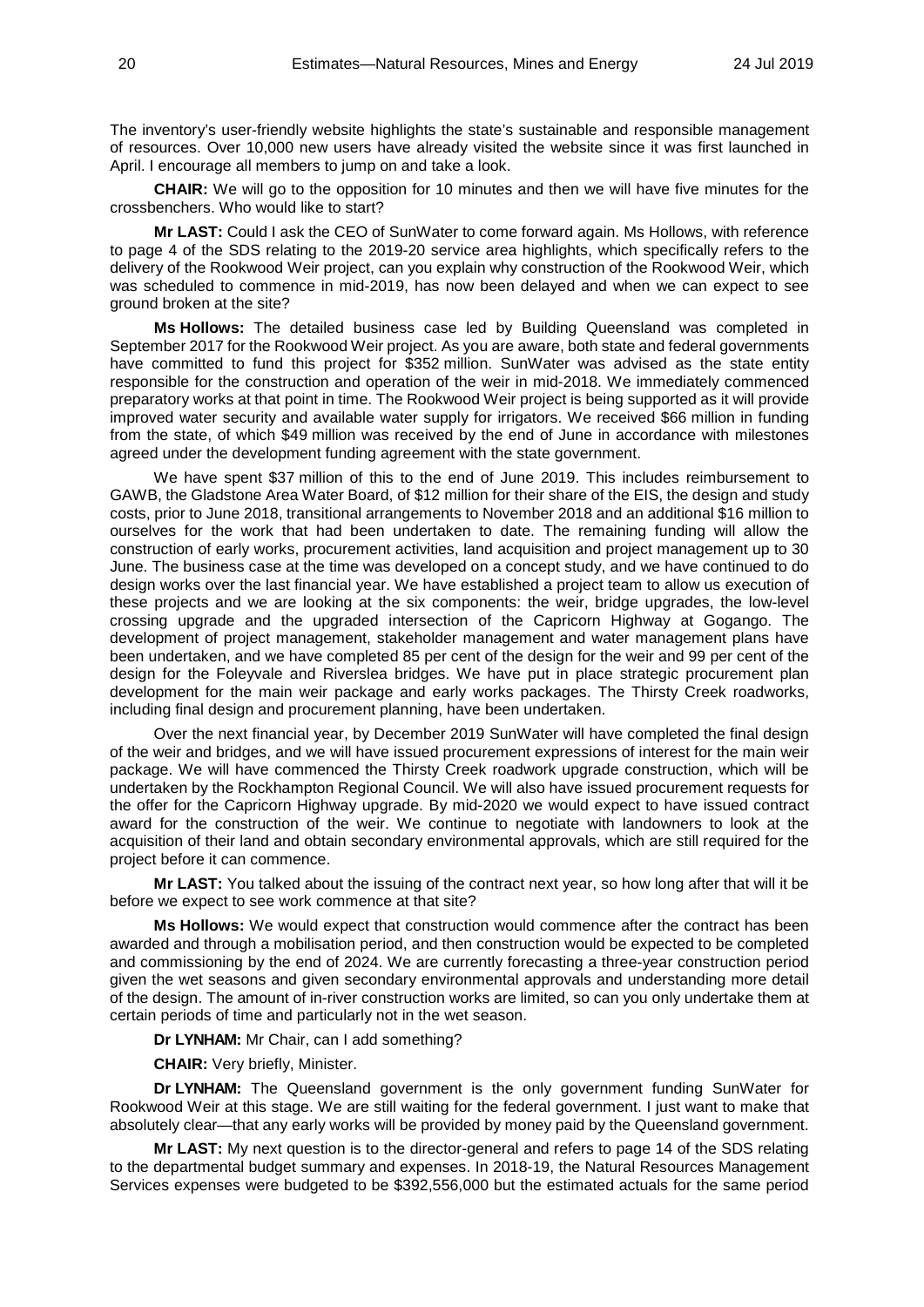have blown out to \$511,445,000—a \$119 million increase. Given that your department has budgeted in 2019-20 for expenses of \$384,318,000—some \$8 million less than last year's budget—can you explain the expenses blowout and how exactly the department intends to stick to its budget this year?

**CHAIR:** That is a long question. I am not going to ask you to rephrase that for standing orders, but I am going to give a bit of latitude with the answer for that one.

**Mr Purtill:** I thank you for the question. I am going to ask the chief financial officer for the department to give you some feedback on your question.

**Ms Platt:** If I understand your question properly, you are trying to understand the difference in the three columns for the Natural Resources Management Services?

**Mr LAST:** The 2019-20 budget for expenses is some \$8 million less than last year's budget, which was grossly exceeded. Can you explain why last year's budget was exceeded and how you intend to stick to your budget this year, given that it is less than last year?

**Ms Platt:** The difference between the three columns is about timing of particular programs. They are often three or four years long and will have different levels of expenditure in each. I will explain both columns. The main variances from the 2018-19 published budget to the estimated actuals of \$118.9 million was as follows: the bringing forward of the Townsville water security payment of \$145 million; a deferral of the local management arrangements due to the last scheme being completed in 2019-20; and some timing around Water for the Future Healthy HeadWaters of \$9.4 million. Then the variance from the 2018-19 estimated actual figure to the 2019-20 published budget is as follows: Townsville water security of \$105 million—in 2018-19 we had \$160 million, and in the estimates for 2019-20 there is \$55 million; Water for the Future Healthy HeadWaters of \$11.8 million; the National Water Infrastructure Development Fund of \$6.2 million; and the local management arrangements of \$2.8 million.

**Mr LAST:** Thank you. Director-General, I refer to page 3 of the SDS relating to the service performance description. The Building Queensland preliminary business case for Nullinga Dam was finalised in 2017 and on its website it says that it has commenced discussions with SunWater and the department to develop the detailed business case. Can you explain your department's involvement with the business case study currently being completed by Building Queensland and when can we expect to see this study finalised?

**CHAIR:** Just to clarify, is this a Building Queensland question or is it a departmental question?

**Mr LAST:** It regards Nullinga Dam and page 3 of the SDS.

**Mr Purtill:** I am happy to assist where I can. Building Queensland has completed the Nullinga Dam business case. That actually finalises a commitment from the Queensland government to facilitate the investigations that were funded by the NWIDF process. The detailed business case is now being considered inside Queensland government. The detailed business case built on the earlier preliminary case and an accompanying expression of interest in additional water supplies that was supplied by MSF Sugar on the Tablelands.

The additional work by Building Queensland has updated the estimated costs of constructing the dam and associated distribution network as well as the potential economic benefits that might be realised if the project were to progress. A more detailed water demand study has been undertaken to better understand the volume of water that could be used from the dam, as well as the amount that end users would be able and willing to pay within the constraints of their business costs. Consideration and comparison of the various options, including Nullinga Dam, to meet the identified demands for water is necessary to identify the most appropriate way forward at this time. Once the Queensland government has had time to consider Building Queensland's detailed business case, the documents will then be sent to the Australian government for its consideration—not dissimilar to the process I referred to for Emu Swamp. The final business case then gets published on the department's website.

Simultaneously, the Mareeba-Dimbulah Water Supply Scheme modernisation project that SunWater is currently undertaking is another project in the vicinity that would also increase water availability for irrigators in the area, so there is an opportunity to compare and contrast the business case and benefits of the two projects. Having been to the Nullinga Dam site, I believe there are a number of significant challenges for the project. Certainly, on the material that I have seen already, it is an extremely costly project per megalitre in order to proceed. The process of the detailed business case is to put forward the benefit-cost analysis, to look at not only the commerciality but also the economic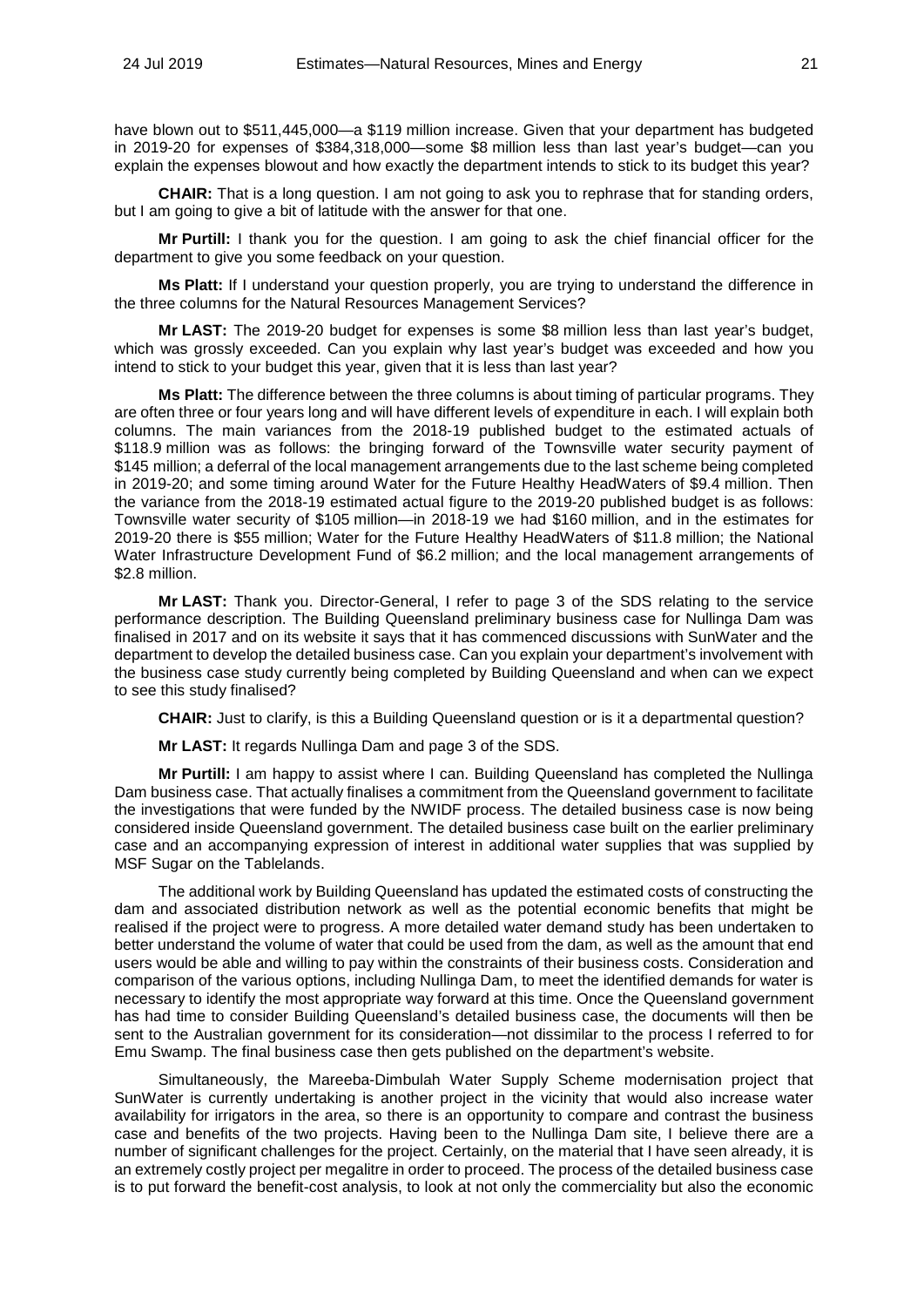benefits that might be brought, and then to make assessments around whether the market has an appetite for the product itself and also the costs that it might be realised at. It is certainly a challenging project—many dam projects are, as I am sure you are aware.

**Ms BOLTON:** Minister, I refer to page 4 of the Service Delivery Statements regarding the implementation of the improvement of water resource management. There has been much talk already here today on that. Given the projected increase in the population of the Sunshine Coast by a quarter of a million people, and with 67 per cent—or, as you said, 65 per cent—of Queensland in drought, what infrastructure, besides those projects that have been spoken about today, is in the pipeline for water collection and storage? What is being looked at? When will it be developed for those areas that we have not spoken about today that are in dire need of assistance?

**Dr LYNHAM:** I thank the member for the question. It is an important issue. I know that my electorate had a few big holes and cranes in it in procuring a pipeline from Sparkes Hill, which is in my electorate, to the Sunshine Coast to increase the capacity of the water grid to the Sunshine Coast. That was completed only last year. That would increase water security to the Sunshine Coast immediately.

You are absolutely correct that 65 per cent of the state is drought-declared, which is terrible for our farming communities. We have demonstrated specific commitments: Rookwood Weir; the Townsville pipeline, with \$215 million; and the state's Dam Improvement Program, with \$145 million for last financial year and the current financial year. We have already talked about Rookwood Weir at some length. Rookwood will be high-priority water for Gladstone and also for associated agriculture in that region. We have committed \$225 million for the Townsville pipeline, providing much needed water security for Townsville. Let us hope the federal government continue with their commitment for stage 2 of the project.

Raising Burdekin Falls Dam is a large issue. SunWater has completed preliminary assessments of raising Burdekin Falls Dam. This work has established that there is potential for sufficient water demand to exceed the current available water from the existing Burdekin Falls Dam in the short to medium term. SunWater's assessments include investigating the demand for water and supply options for meeting those demands in the region, including the potential for raising the wall. At this stage, Burdekin Falls Dam is considered a priority for further assessment in this catchment.

There are a number of competing water supply options across the Burdekin Basin which may have overlapping implications in terms of available water resources and potential water customers. We have already heard the CEO of SunWater talking about the Dam Improvement Program. Through our bulk water businesses we are making significant investment in the state's dam safety improvement program. Public safety is an absolute priority for this government. In response to these challenges, both SunWater and Seqwater are delivering dam improvement programs to ensure that dams comply with the latest safety standards, meaning they can continue to function safely during extreme weather events.

**CHAIR:** Thank you, Minister. We will very briefly go to the member for Maiwar for a quick last question.

**Mr BERKMAN:** Thank you, Chair. It is a quick one to the DG. Mr Purtill, you would be aware of section 1250D(5) in the Water Act, which creates an exemption from the requirement to apply for an associated water licence in limited circumstances where the chief executive is satisfied that certain criteria are met. Can you confirm for us that Adani is the only company or mining lease holder to be exempt from making an associated water licence application under this section?

**Mr Purtill:** Thank you very much for the question. To ensure that I am accurate in my response I will take the question on notice and get an answer for you.

**Mr BERKMAN:** Thanks very much.

**CHAIR:** We will now take a break. We have some questions on notice that we will come back to before the end of the next session at 12.15 pm. The committee will now adjourn for a break. The hearing will recommence at 11.15 am with the examination of estimates for mining and resources.

### **Proceedings suspended from 11.01 am to 11.15 am.**

≌. **[CHAIR:](http://www.parliament.qld.gov.au/docs/find.aspx?id=0Mba20190724_111549)** The hearing is resumed. Welcome back, Minister and officials. The committee will now examine the proposed expenditure for the mining and resources portfolio. Minister, if you wish, you may make an opening statement of no more than five minutes.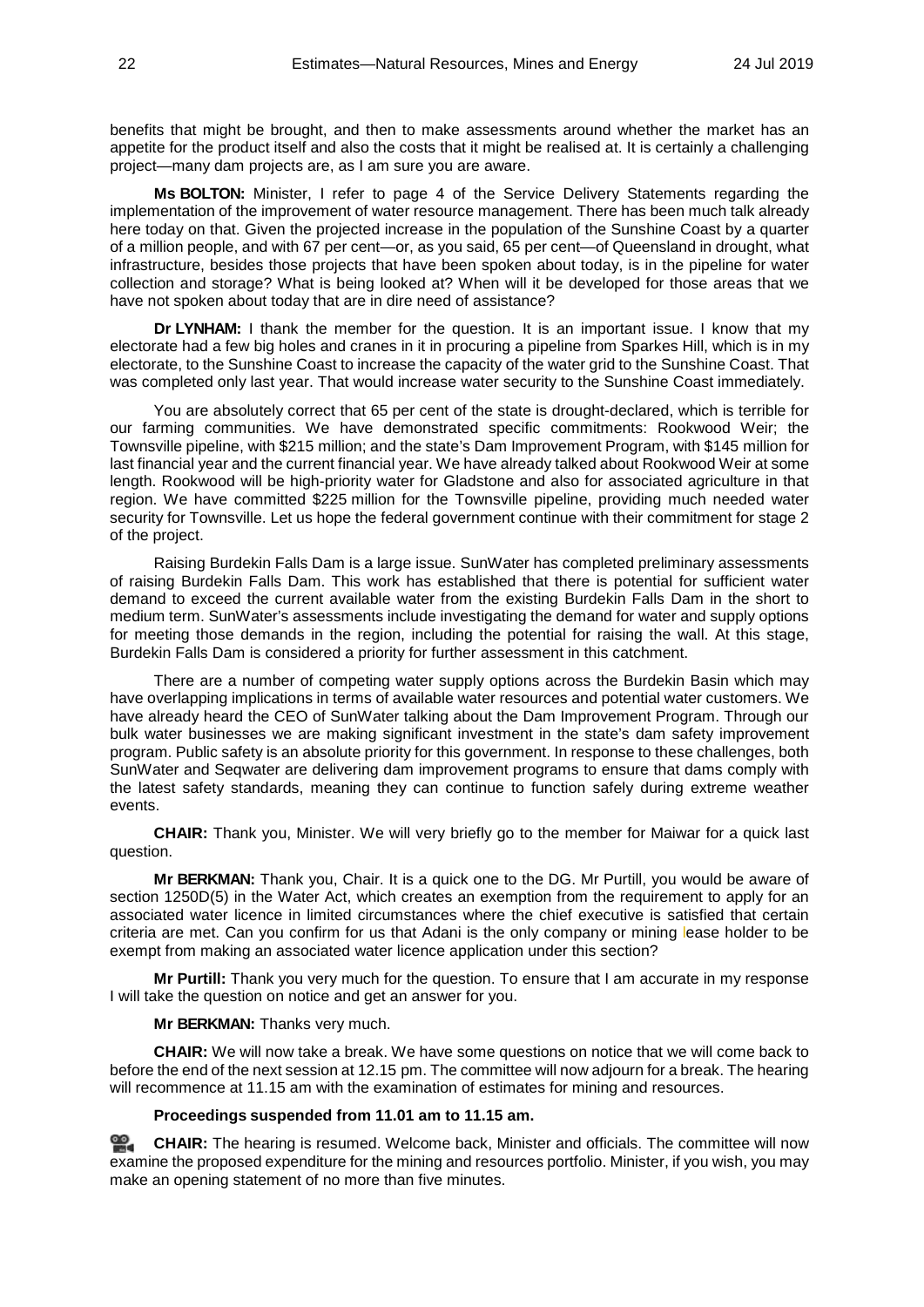**Dr LYNHAM:** Thank you, Chair. Firstly, allow me to place on the parliamentary record my deepest sympathies to the family and friends of the six Queensland mine and quarry workers who have passed over this past year. This is totally unacceptable. Any loss of life or serious injury is unacceptable. As I have said repeatedly, the health and safety of our 50,000 mine and quarry workers is paramount.

In the past two weeks I brought together companies and workers' representatives to recommit to worker safety. I have obtained a commitment for a statewide safety reset, which is now underway. I am aware that Anglo American, Glencore and BMA-BHP are working on safety reset dates and that operational staff from George Fisher Mine stopped work on Monday for their discussions on risk and safe practice with management and relevant union representatives. This will happen progressively at every site involving every worker by the end of August.

Last week reset materials were distributed statewide for individual sites to tailor to their own rostering and operational requirements. I table those materials and acknowledge the contribution of industry and unions as well as my departmental staff in finalising these so quickly. I look forward to continuing to work together on reforms to strengthen safety culture in the resources sector, including legislative reforms such as this government's proposal to actively consider the offence of industrial manslaughter.

On health and safety matters this budget continues the government's focus on tackling coal workers' pneumoconiosis and other mine dust lung diseases. Over the past three years we have made significant reforms to the identification and prevention of this insidious disease and to the safety net for affected workers. This continues in this budget, with \$1.2 million for a new mobile health screening service to complement existing services to ensure medicals for workers are available throughout regional Queensland. Chair, if I may, I will now turn to other resource related matters.

Since 2015 this government has released more than 39,000 square kilometres of land for gas exploration, over a fifth of it guaranteed to be for Australian buyers. In fact, last year Queensland supplied around a quarter of the gas that flowed to the east coast domestic market. Senex is expecting to produce gas by the end of 2019 from its Project Atlas located in the Surat Basin. This petroleum lease was the first area granted with an Australian market supply condition in March 2018. In yet another first, an Australian first, we have set aside land for potential gas producers to supply domestic manufacturers. This initiative will support hundreds of local manufacturing jobs and support investment of approximately \$100 million at Gibson Island over the next three years. I can advise the committee that Queensland's next exploration program is being developed for release early next year, and this program will identify further areas for domestic gas.

The government's four-year \$27 million Strategic Resources Exploration Program continues to support resource success and jobs. In 2019-20, \$12.7 million will be allocated to this program, including \$6.3 million to help with base metals discovery in the North West Minerals Province and \$384,000 to attract new investment from explorers, developers and customers.

The resources sector is central to Queenslanders' lives. It provides royalties to fund schools, teachers, hospitals and nurses. It generates thousands of jobs for Queenslanders from Weipa to the Gold Coast and to the far south-west. It provides the mineral and energy resources to generate electricity, make steel, manufacture solar panels and that most essential of our tools, our mobiles. In this budget and beyond the Palaszczuk government will continue to seek to facilitate the industry's growth in the interests of Queenslanders.

**CHAIR:** Thank you, Minister. We will now open questioning. Member for Burdekin, do you want to lead off?

**Mr LAST:** On behalf of the LNP, I also pass on my sympathies to the families and friends of those miners who lost their lives this year. Unfortunately, most of those fatalities occurred in my electorate. I know that it has a big impact on a lot of communities in my electorate. Director-General, I refer to page 7 of the SDS relating to mineral and energy resource services and to resource safety and health. Can you please give me the details that relate to the number of quarry-specific inspections conducted yearly for the past four years?

**Mr Purtill:** In order to ensure that I give you accurate information, I will take that question on notice and endeavour to provide a response as quickly as possible.

**Dr LYNHAM:** I am happy to have that question taken on notice.

**Mr LAST:** Director-General, what was the department's target for audits to conduct in 2018-19 for coalmines inquiries, and how many inspections were undertaken?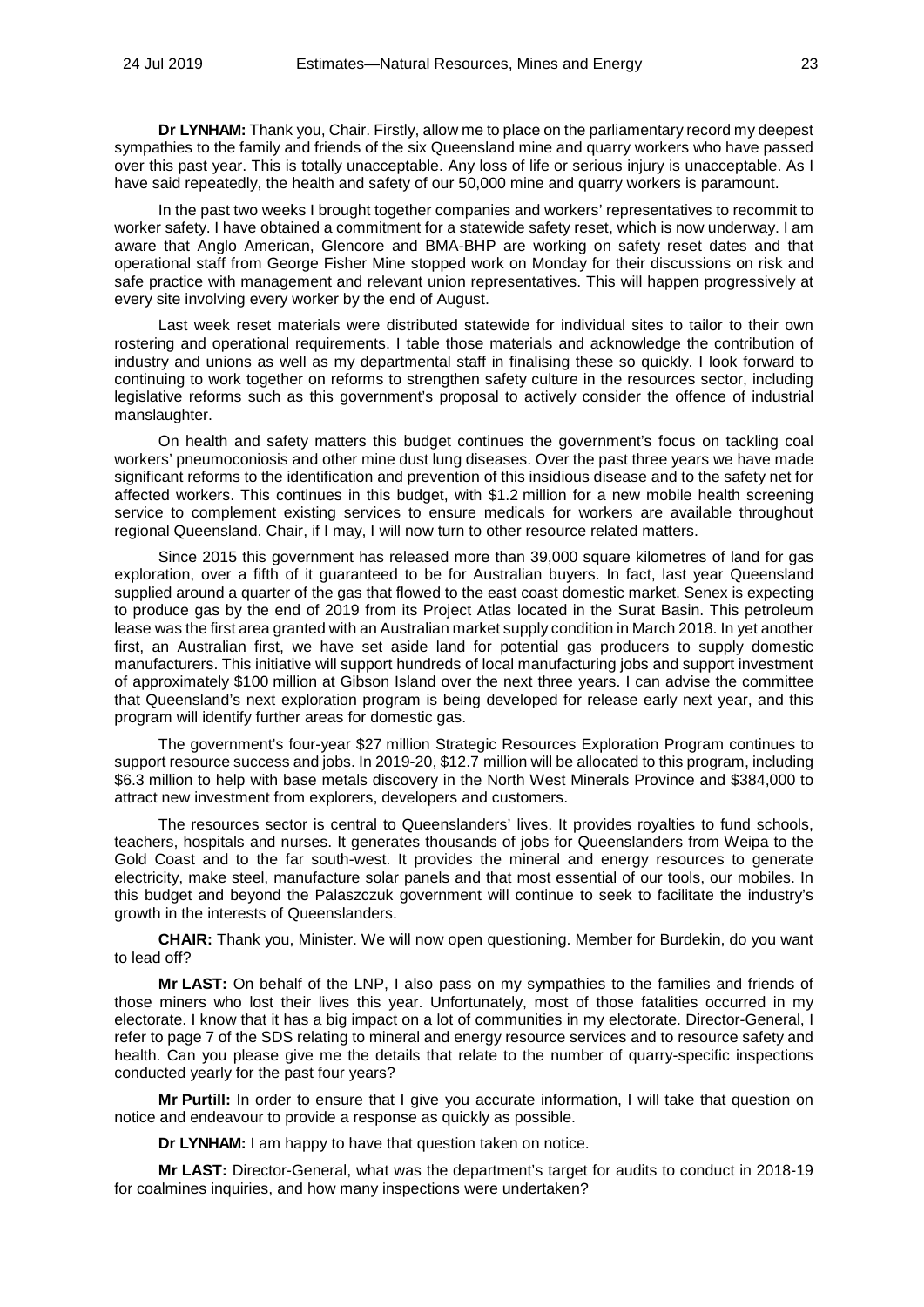**Mr Purtill:** With your indulgence, I will ask the Executive Director of Resources Safety and Health to give you a specific update on that.

**CHAIR:** As I said, we can examine past expenditure but it has to show a pattern as to future expenditure in the 2019-20 budget as well. Mr Stone?

**Mr Stone:** I will just give the headline number for inspections for the entire Mines Inspectorate and then move to the detailed number. For 2018-19, planned inspections were 1,180. We reached 90 per cent of those combined inspections. In coal we achieved 396 inspections, which was 91 per cent of our planned number. In mineral mines and quarries we achieved 784, which was actually 120 per cent of our planned number. I would be happy to expand on why that was.

**Mr LAST:** If you would not mind, on the quarrying side of it.

**Mr Stone:** Certainly. For the quarry side, our planning 12 months prior considered that we would do a number of detailed, deep-dive inspections around fatal hazards and critical controls. As the year panned out, sadly with multiple fatalities in quarrying and our increasing focus on respirable crystalline silica, we changed our plan as we went. We did fewer of those deeper dive audits and inspections that take multiple days and instead prioritised many more shorter inspections looking at respirable dust controls and at guarding and isolation, the root cause of one of the fatalities this year.

**Mr LAST:** Director-General, have you requested more resources for mine safety inspections, and have these resources been provided?

**CHAIR:** Before you answer that, we have had this particular line of questioning in years past. If we stray into areas of policy, bear that in mind. Also, if we are talking about cabinet submissions that invokes its own standing orders. I will let the officer deal with that in whichever way he sees fit.

**Mr Purtill:** I will elaborate on the planned numbers of inspectors for the financial year 2019-20. A commitment has been made to add additional resources in 2019-20. As at 30 June, the Mines Inspectorate comprised 22 inspectors of mineral mines and quarries and 22 inspectors of coalmines. In response to the recent fatalities in the mining industry and the inspectorate's response to the underground fire at Goonyella coalmine, the minister has announced that there will be three additional mines inspectors as well as an additional chief inspector. We will have a chief inspector for coalmines and a chief inspector for metallurgical mines and quarries.

The additional resources will be located in regional offices to provide effective oversight to operations located across the state. With these additional resources, the total number of mines inspectors will be 48, the highest number in a decade. The additional inspectors will possess a range of statutory, vocational and tertiary qualifications dependent on the need at the time they were recruited. This is in addition to a commitment to additional occupational hygienists that we are deploying into the Bowen Basin.

The qualifications we are seeking for those inspectors include degrees in engineering and/or science; first-class, second-class or deputy certificates of competency; certificates in open-cut examination in underground mine management; postgraduate studies and professional certifications in occupational hygiene—I mentioned the hygienists—geotech engineering and particularly mine ventilation with respect to lessons learned from North Goonyella during the course of the year; workplace inspection diplomas; Certificate IV in Government Investigations; competency based training qualifications; and trade qualifications to ensure that we have a mix across our inspectors of the competencies we need for underground and open-cut coalmining and quarrying as best we can distribute those to where the need is.

**Mr LAST:** Are you satisfied that those additional resources meet your requirements?

**CHAIR:** Member for Burdekin, are you asking for an opinion?

## **Mr LAST:** No.

**CHAIR:** Perhaps. Perhaps not. I will not rule that question out of order, even though it is asking for opinion. Once again, Director-General, answer that as you see fit.

**Mr Purtill:** Obviously I cannot proffer an opinion, but I can proffer the numbers. Certainly with the additional three mines inspectors and chief inspector as well as the occupational hygienists that were committed to previously, we will have the highest numbers of inspectors in the last decade, at 48. We are in a very strong position. Of course, that will not only provide us with greater physical presence in the field but also allow us to increase our compliance program. Unfortunately, as you are well aware, we have a number of significant investigations afoot.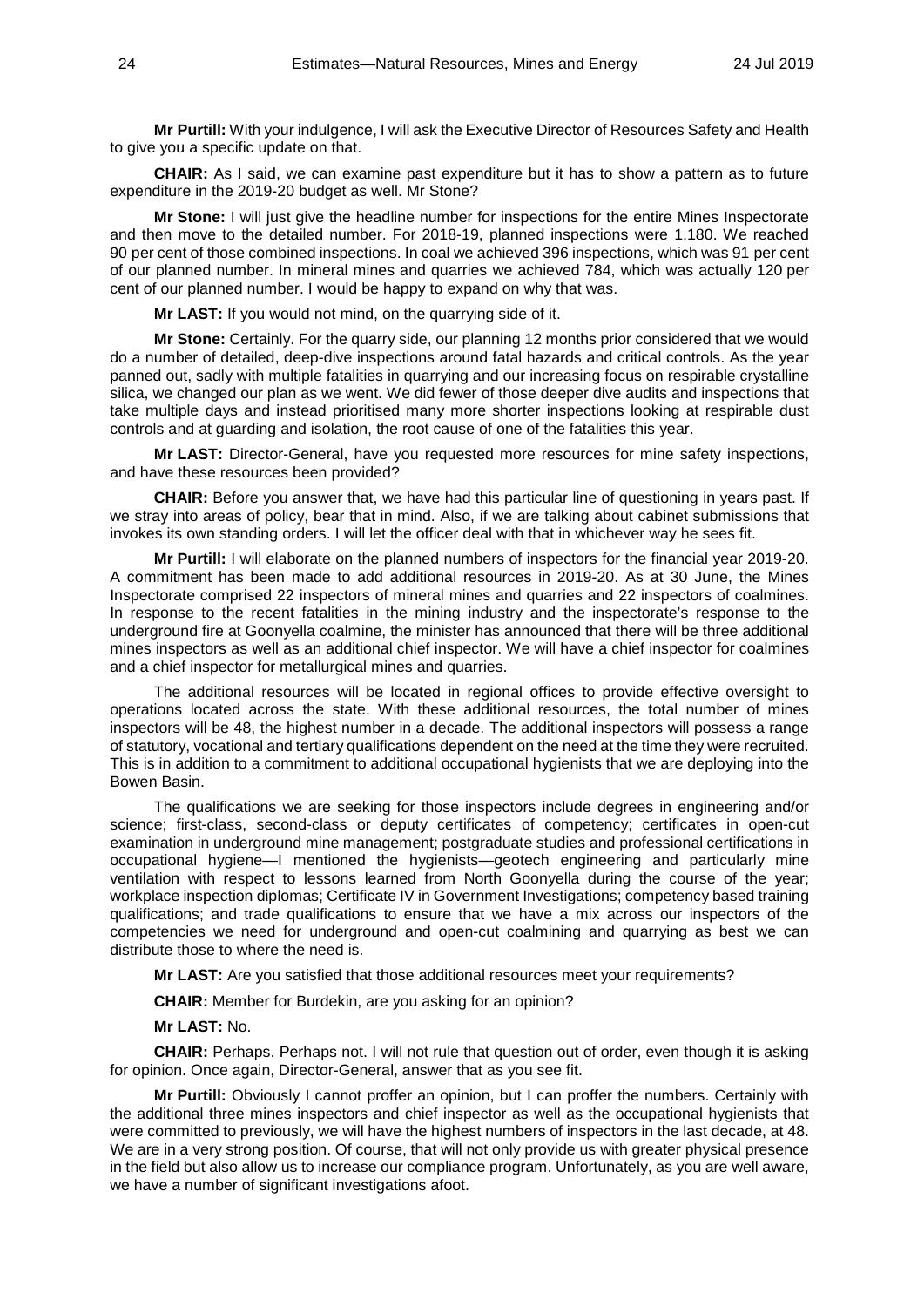**Mr LAST:** Minister, on Steve Austin's ABC Radio program on 16 July 2019 you refused to say whether your department had enough money to manage both the added workload to conduct fatal accident investigations and mine safety inspections. Minister, I will ask you again: do you have enough money and resources to conduct and meet all of your required mine safety obligations?

**CHAIR:** Minister, I am allowing that question. There is some repetition, but please answer as you see fit.

**Dr LYNHAM:** Thank you, Mr Chair. We requested further moneys in 2016 and that was granted in the 2016 budget process. We have also, as you will remember, 100 per cent cost recovery for our inspectors from industry. Industry has been extremely cooperative and, whatever it costs, we have 100 per cent cost recovery from industry.

**Mr LAST:** Director-General, in reference to page 7 of the SDS related to mineral and energy resource services referring to gas production and regulation, can you explain whether your department conducted modelling on the impact of the new 25 per cent increase in royalties on Queensland gas production and, if so, when it was provided to Treasury?

**Mr Purtill:** I thank you for the question. Questions pertaining to royalties are a matter for Treasury and the Treasurer.

**Mr LAST:** Minister, when were you first made aware that there was a proposal to raise gas royalties in the budget and what was your advice to the Treasurer?

**Dr LYNHAM:** Mr Chair, again, I am not allowed to expand on any cabinet deliberations.

**CHAIR:** Yes; thank you for that. Perhaps if you have a different line of questioning. Do you have further questions?

**Mr LAST:** Certainly, Mr Chair. Director-General, referring to page 7 of the SDS relating to mineral and energy resource services, can you explain what the department needs to finalise the approvals that remain outstanding on Acland stage 3 and whether this will be completed before 1 September 2019?

**Mr Purtill:** Thank you very much for the question. I am very happy to update you on where we are at with the New Acland stage 3 expansion project. The department has been working with the New Hope Group over recent years to understand the proposed stage 3 project and the timing implications of their approvals. The project, as you are aware, has received significant community interest and has a protracted legal history which is not uncommon with mining projects in recent years which of course comes with a particular level of burden around administrative efficacy in making sure that we have everything perfectly in order. There was an initial recommendation from the Land Court that the project should not proceed and this recommendation was then overturned but, again, you may be aware that it is still the subject of further appeal. I understand the proponent may be forced to reduce production while that appeal progresses and the final approvals are considered. We do understand that and so we are focused on the project.

I am currently ensuring that we are preparing the briefing package for the consideration of the minister for the mining lease applications and, like all approvals, the mining leases must be fully considered based on all of the facts and circumstances related to the decision. We will be putting forward a comprehensive decision brief for the minister. I am aware that the environmental authority has been issued and it was issued on 12 March 2019, but I can assure you that we have been working very closely with New Hope on both details around the mining lease but in particular the associated water licence. Of course, they are both necessary approvals required for any project to proceed. The mining lease in isolation is not on the critical path. Rather, it is the two approvals put together so, if I may, I would talk about the associated water licence because to get the project to move both have to happen.

**Mr LAST:** No, that is fine. Thank you, Director-General. I will pass to my colleague.

**Mr WEIR:** My question is to the minister much along the same subject. Some 150 direct jobs on the Darling Downs are on the line if this project is not ticked off by 1 September 2019. What are you doing to ensure that these 150 jobs are safeguarded, Minister?

**CHAIR:** I am not going to ask you to rephrase that. There is an opinion imputation in that question and a hypothetical. Minister, I will let you answer that as you see fit.

**Dr LYNHAM:** Thank you, Chair. There is no doubt that the Palaszczuk government has a strong record in supporting and advancing the resources sector. Some \$20 billion worth of investment and 7,000 jobs says it all. I reflect on the LNP's record. They did nothing whilst exploration fell off a cliff in Queensland. They opposed our concessions to exploration to kick off exploration, to resuscitate exploration, in this state. They opposed us. They destroyed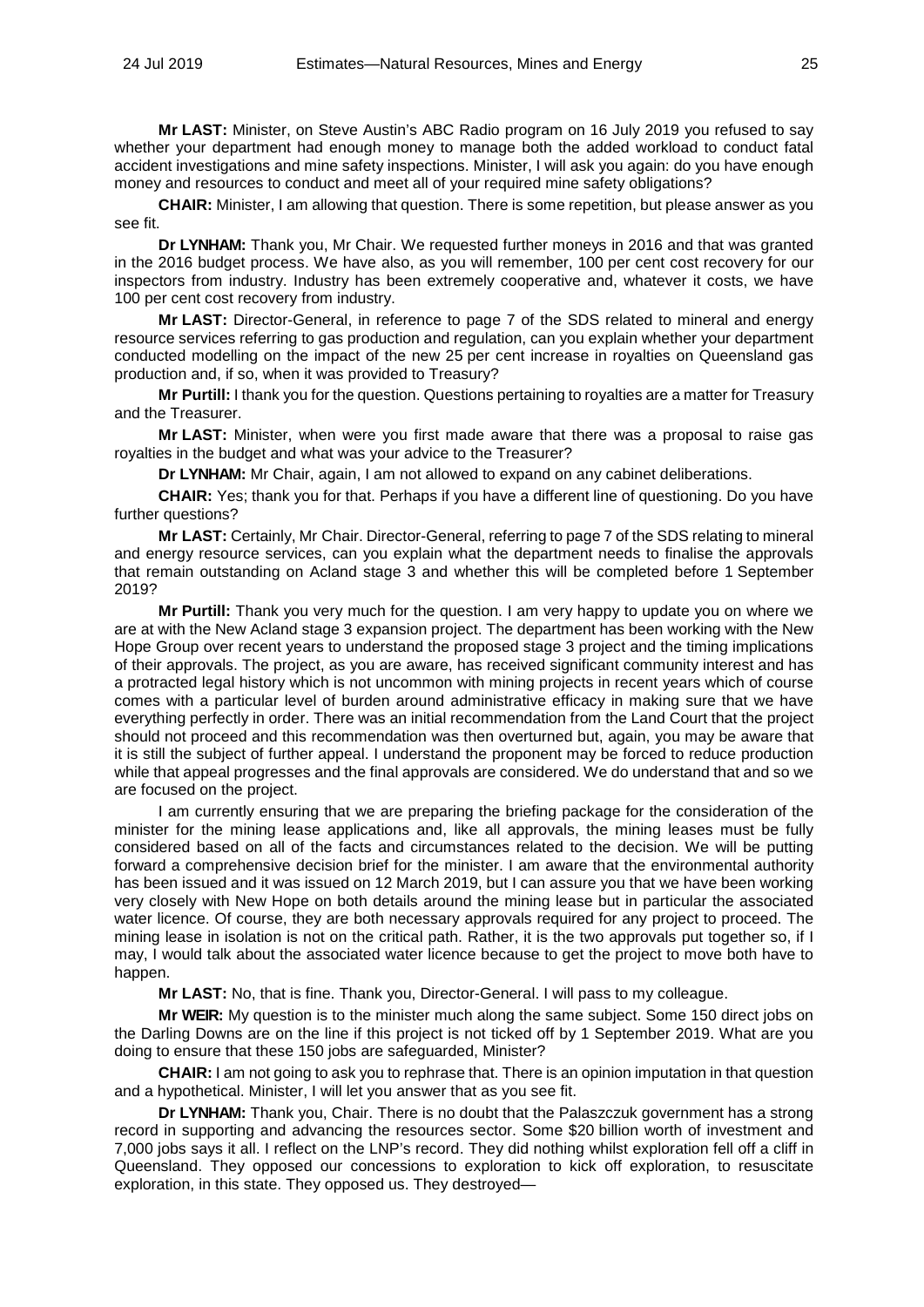**Mr WEIR:** Excuse me—

**CHAIR:** Do you have a point of order, member for Condamine?

**Mr WEIR:** I do. My question was specifically around Acland stage 3.

**CHAIR:** It was, but I am giving the minister some latitude because of potential breaching of standing orders in the question.

**Dr LYNHAM:** To direct your question, member for Condamine, the New Acland stage 3 project has received significant community interest and has a protracted legal history. There was an initial recommendation of the Land Court that it should not proceed. Elements of this recommendation were then overturned and the Land Court produced a new recommendation for the project to proceed with new conditions and these conditions revolved largely around lowering noise limits from the project. From 6 to 10 pm the noise limit has reduced from 42 decibels to 35 decibels. From 10 to 7 the noise limit has reduced from 37 decibels to 35 decibels. This required the proponent to seek a change to their Coordinator-General conditions to reflect the new noise limits. The Land Court also recommended that the mining leases only be granted for 25 years and that the proponent conduct a survey to investigate the location of an historic gravesite. On 2 February 2019 the Coordinator-General granted New Acland's application to change the noise conditions as recommended by the Land Court. With the new recommendation in place, the Department of Environment and Science granted the environmental authority for this project in February this year. Importantly, a mining lease cannot be granted to a project until it has passed this hurdle first. The mining lease applications, as the director-general has said, are currently being processed by the department and assessed by the department.

The last major approval required for the project to proceed is the associated water licence. The Department of Natural Resources, Mines and Energy is currently assessing the associated water licence application, including the consideration of over 500 submissions that were lodged during the public notice period. I have been advised by the Department of Natural Resources, Mines and Energy that the application and draft decision will be referred to the Department of Environment and Science for its review as required under the Water Act 2000 during August 2019. As such, I am advised that a decision on the associated water licence will be made by the end of September 2019. Like all approvals, the mining leases and associated water licence will be fully considered based on all of the facts and circumstances relevant to the decisions.

**Mr LAST:** My question is to the minister with reference to page 24 of the SDS relating to the income statement explaining variations in the financial statements with regard to the Gas Action Plan. Minister, in this same room at last year's estimates you gave a commitment that the Queensland Gas Action Plan that was announced in 2015 would be delivered by the end of the year. Can you give a date when Queenslanders will get to see the long anticipated Gas Action Plan, or have you abandoned it?

**CHAIR:** Okay; rephrase. You are breaching standing orders.

**Mr LAST:** Can you give a date, Minister, when Queenslanders will get to see the Gas Action Plan?

**Dr LYNHAM:** Can I just make a small correction? The EA for New Acland was issued on 12 March 2019, not February. I apologise to the committee.

**CHAIR:** Thank you.

**Dr LYNHAM:** In regard to the gas action plan, the Queensland government has decided to delay the final release of the gas action plan. This has been necessary because of the evolving issues around the east coast gas market and ongoing policy uncertainty in other jurisdictions, specifically the federal government.

While the gas action plan has not been publicly released, the government has not been idle. Queensland leads the nation when it comes to gas policy and is doing the heavy lifting on gas supply for the eastern states. Because of the inability of the federal government to have any gas policy, it has been like trying to hit a moving target with our gas action plan. In Queensland, we have just simply taken action where the federal government has inaction and is also trying to stifle Queensland's gas production by producing market uncertainty and directly imposing restrictions on exports at its whim.

We have constantly been after the federal government to provide pipelines to move Northern Territory gas into Queensland. We have also had the first pipeline in action with the Jemena pipeline that I fought so hard to obtain for Queensland. That pipeline is now in operation. That is not a gas action plan; that is gas action.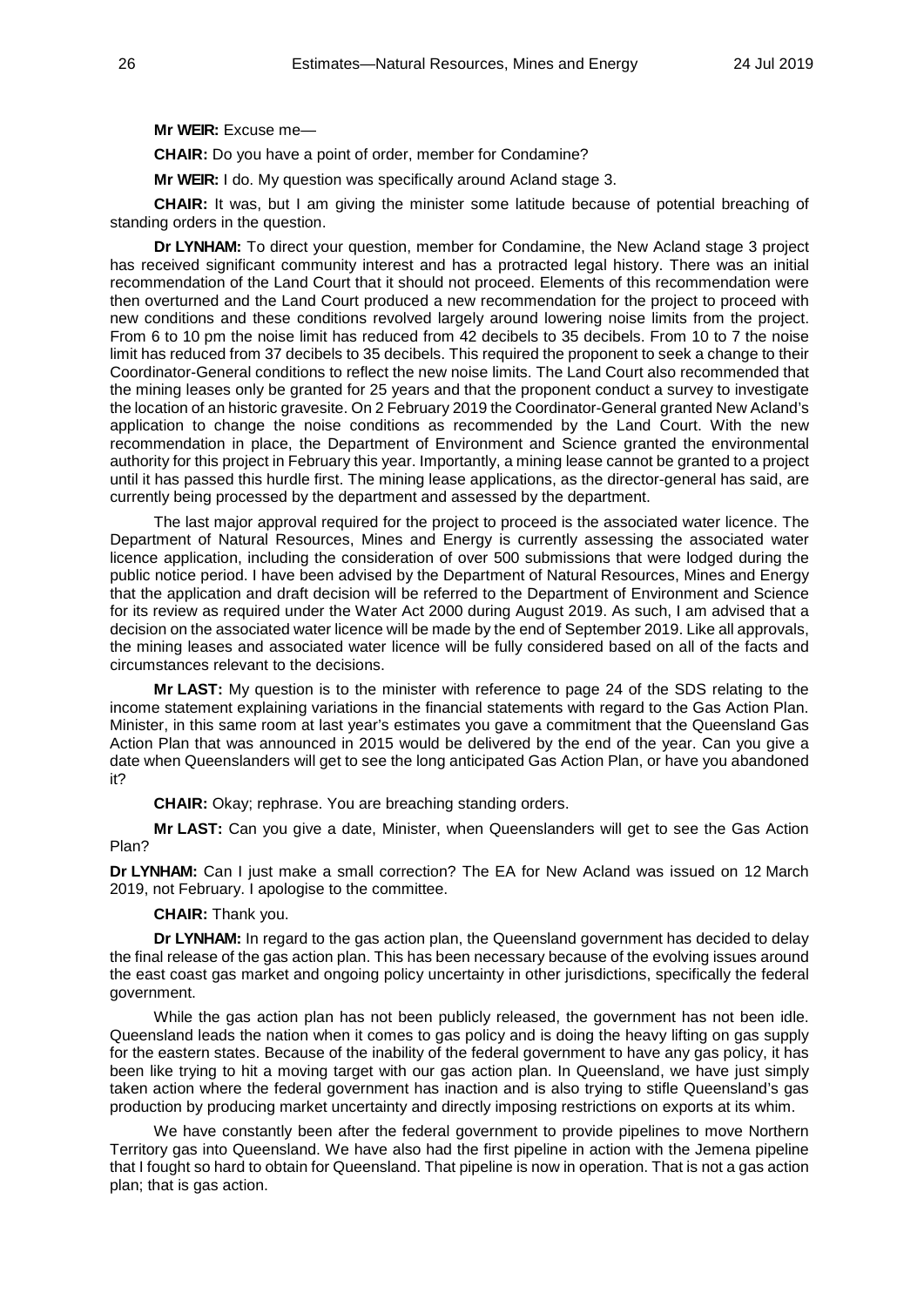We had the Labor opposition commit to supporting the Queensland government for further pipelines from Mount Isa through the Bowen Basin, connecting Townsville and, indeed, the whole Northern Territory market to Gladstone. We all know that, when it comes to electricity and when it comes to gas, increased supply means decreasing costs and that is what we have been doing. We released gas for domestic uses and a number of factories in Queensland—

**Mr LAST:** Point of order. This goes to relevance. It is a very specific question. When will it be released?

**CHAIR:** I believe the minister is coming to the answer.

**Mr LAST:** I hope so.

**CHAIR:** I do believe.

**Dr LYNHAM:** In terms of the gas action plan, I remind the member opposite that Queensland has been doing gas action. We have been acting where the federal government has had inaction. We now have Canberra negotiating with a South Australian senator over Queensland gas. Essentially, a South Australian senator is telling us what we should do with our gas, which is being negotiated by a federal LNP government. The Queensland LNP needs to speak up and talk to its mates and get things done.

**Ms PUGH:** With reference to page 7 of the SDS, will the minister please inform the committee of the government's response to the recent tragic mining and quarrying fatalities?

**Dr LYNHAM:** I thank the member for the question. The loss of one life in the resources sector is one death too many. The loss of six mining and quarrying workers in the last 12 months is unacceptable. It is extremely distressing. Families expect that when a loved one departs for work they will return home safely after every shift. I have made it absolutely clear that the situation is unacceptable and requires strong and immediate action from industry.

From the start of this week, Queensland mines and quarries will implement a statewide safety reset with a targeted completion date by the end of August. This reset has been designed to facilitate discussions between management, operational staff and union representatives on risk and safe practice. Employers and employees alike will reflect upon why they are undergoing a safety reset, discuss site-specific safety history and safety culture, and hear from senior executives, union site representatives and the inspectorate. These resets will be tailored to the individual sites and their various rostering and operational requirements and are designed to cover all workers. I am advised that industry has commenced, with Anglo American, Glencore and BMA-BHP presently planning dates for resets and engaging with the Mines Inspectorate and stakeholders. I am advised that George Fisher Mine held its first reset yesterday. I visited Coppabella mine in Moranbah last week and heard from workers firsthand and site executives alike of the importance of cultivating a positive culture of safety onsite.

The Queensland government has allocated in this year's budget an additional \$1.68 million for more inspectors. Three new mines inspectors will be appointed as well as an additional chief inspector. The government, industry and unions have also committed to convening a mine health and safety forum as part of the Queensland Mining Industry Health and Safety Conference Queensland on the Gold Coast in late August. We have also committed to work together on reforms to strengthen safety and culture in the resources sector. This includes sanctions for reckless behaviour and legislative reforms, such as the government's proposal to actively consider the offence of industrial manslaughter, which exists in other industry sectors.

Two independent reviews are now underway into mining and quarrying safety, how industry can improve, how the Mines Inspectorate can be more effective and the currency of the state's mining health and safety legislation. These are due for completion before the end of the year. These findings will add to the comprehensive suite of initiatives that we have completed and will further complete in mining health and safety.

I offer my deepest sympathy to the families, friends and colleagues of the deceased. It is on all of us—government, industry and unions—to make safety our No. 1 priority and ensure that Queenslanders can come home safe to their loved ones.

**Mr MADDEN:** With reference to page 2 of the Service Delivery Statements, will the minister inform the committee how the Palaszczuk government's investment in mobile screening services will benefit workers in regional Queensland?

**Dr LYNHAM:** I thank the member for the question. As the member would be aware, since 2015 the Palaszczuk government has made several significant reforms in mining safety and health and invested considerably to ensure that our workers are safe. The Palaszczuk government has invested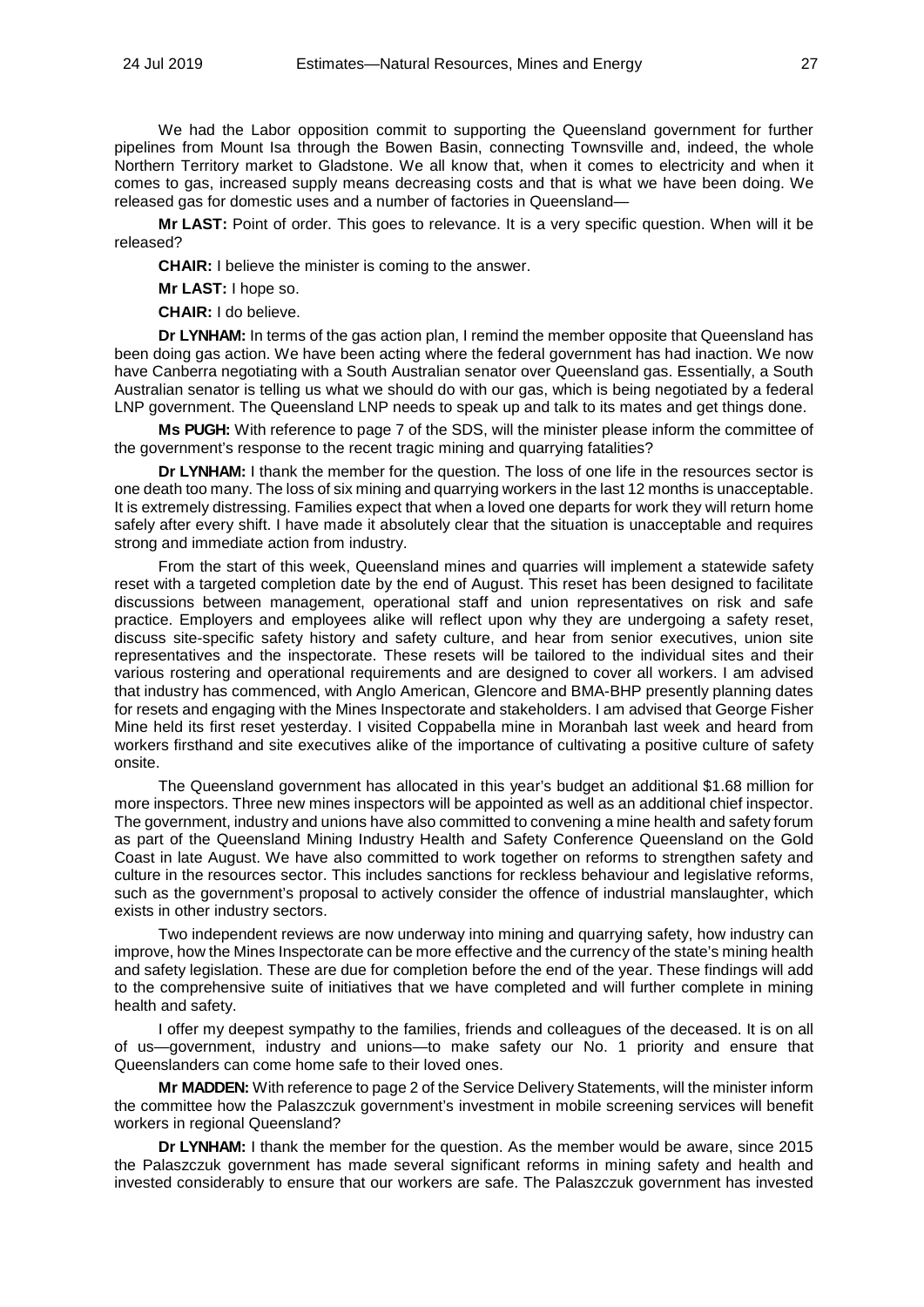\$25 million to deliver reforms to improve the safety and health of our mineworkers. Over the next two years, the government will commit a further \$11.57 million to sustain actions to address the reidentification of mine dust lung diseases, including coal workers' pneumoconiosis.

We are also investing an additional \$1.2 million into the health of Queensland coalmine workers, with plans to add a mobile health screening unit to the services provided by existing regional specialists. Thanks to changes made this year, all Queensland coalmine workers can receive a free respiratory health check. Current workers receive this through their employer, and retired or former coalmine workers can access free screening through the department via a number of frontline, regionally based medical centres. All screening providers have the right specialist knowledge and are accredited and registered with my department to perform respiratory health screening, with medical centres located in communities including Moranbah, Rockhampton, Mackay and Emerald. A new mobile screening service will provide another means for workers to get checked for mine dust lung disease including coal workers' pneumoconiosis and silicosis. The mobile unit will not replace local specialist capability; it will complement it.

I look forward to consulting with industry and stakeholders, including those local providers, on the best way to deliver this service and will be contacting our stakeholders for their input and feedback. Consultation will commence at the end of this month and my department will provide me with advice on implementation by the end of September.

We are currently undertaking work to identify areas where local practices can be supplemented by a mobile service, including consideration for onsite or town based delivery models, frequency and availability, types of medical examinations performed, quality control and associated logistical manning and maintenance requirements. My department will also monitor performance of the unit following implementation to ensure it is delivering what it is intended to.

I encourage all workers to make sure they have their five-yearly health work check and former or retired workers to call the Coal Mine Workers' Health Scheme Health Surveillance Unit on 38185420 and book a free respiratory health check today. To date, 76 retired and former workers have taken the opportunity to have this important health check. As a doctor, I know that early detection is critical and, as the mines minister, I know that support is available if signs of lung disease are identified.

**Ms PUGH:** With reference to page 2 of the SDS and the department's contribution to creating jobs and a strong economy, can the minister please inform the committee about the number of jobs in the resources sector provided to Queensland, in particular to my electorate of Mount Ommaney, and whether he is aware of any other economic benefits?

**Dr LYNHAM:** I thank the member for her question. I know she is a great supporter of the mining and petroleum industries that are so important to Queensland. The Queensland Resources Council likes to say that Brisbane is the largest mining town in Queensland with more than 126,000 people whose jobs depend on mining. When I come off the plane at Brisbane Airport, I might be coming back from Sydney, Canberra, Cairns, Townsville or Mount Isa, you cannot help but notice the number of people in high-vis that are at Brisbane Airport. Brisbane is, indeed, a mining town.

Mining is not just important to our wonderful regional towns like Moura, Blackwater, Chinchilla, Moranbah, Weipa and Mount Isa, it is important to all the cities and towns across Queensland and, indeed, to our nation. This is because for every worker in high-vis there are a raft of people in transport, in catering, in legal, in accounting offices and IT firms and just about any other job that you can think of that is providing services to mining and petroleum operations in this state. Mining and petroleum are vitally important to this state. The mining industry is good for Queensland in many ways. It brings important investment to this state. It earns export income. It underwrites our currency and allows us to purchase goods and services from overseas, but most importantly it creates jobs for Queenslanders and there is nothing more important to individuals and to families than having a good job. These benefits are often forgotten or deliberately ignored by those who oppose mining.

The mining sector in Queensland employs people directly in its operations. These are new job opportunities in regional Queensland which help keep our regions healthy. I know the member for Mount Ommaney, who supports a strong resources sector, will be pleased to know that even though she does not have an operating mine in her electorate there are 3,445 direct and indirect jobs in the resources sector in Mount Ommaney. Let me warn the member for Mount Ommaney that lurking close behind her is the member for Maiwar. He may be a little disappointed when I tell him he has 3,049 resource sector jobs in his electorate. I am sure he is keen to see these jobs grow in his electorate. I imagine the member for Maiwar will get that out on social media rapidly.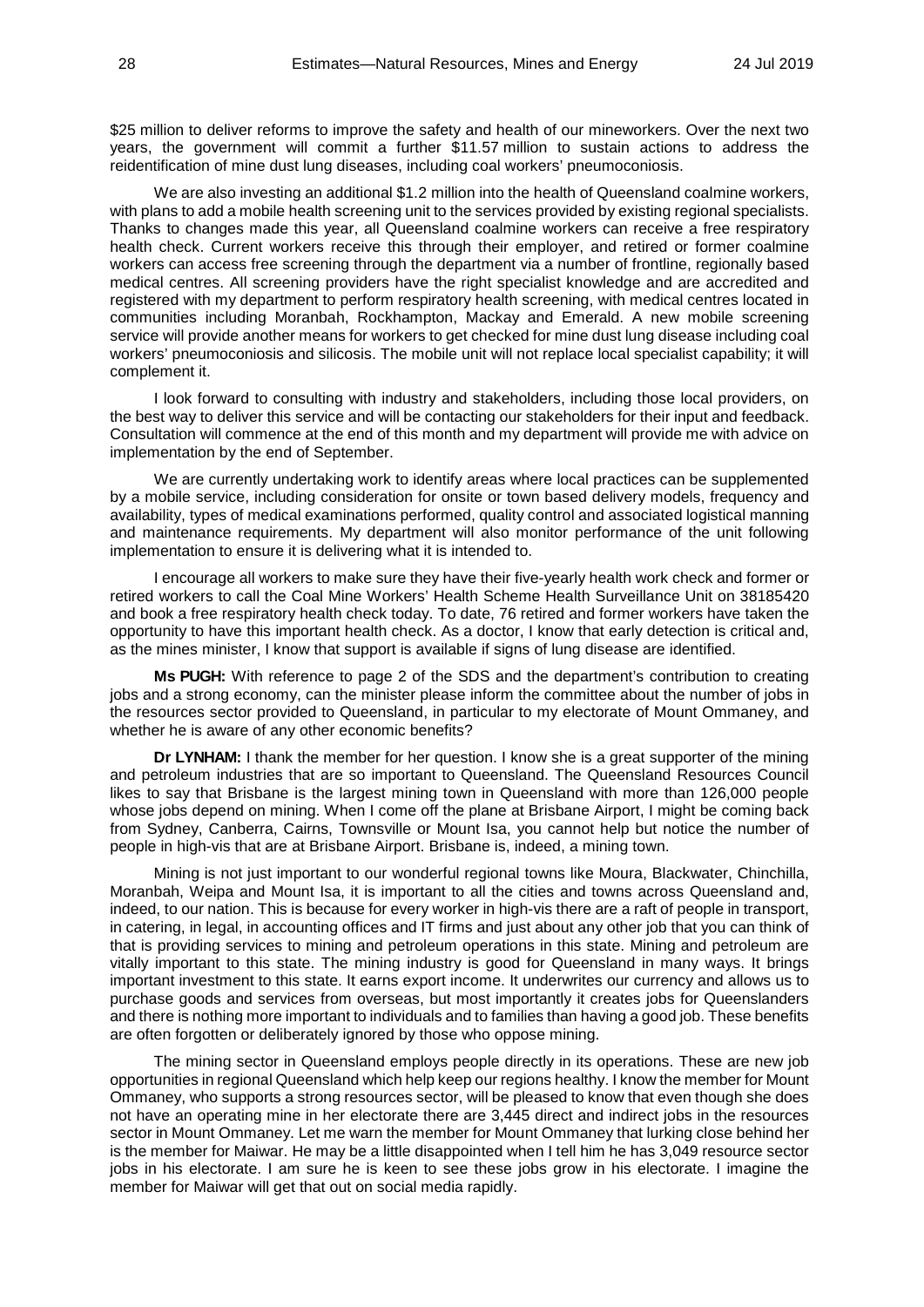**Mr MADDEN:** Minister, with reference to page 7 of the Service Delivery Statements, the government's domestic-only gas tenement program has been running for some time now. Will the minister update the committee on the benefits this program has provided to Queenslanders?

**Dr LYNHAM:** I thank the honourable member for the question because it is a very timely question. The Palaszczuk government released its first domestic gas block in an offer made only in 2017. In the past few months we have seen the fruit of this release. This has been a remarkable performance. In large part, the success we are seeing is a consequence of the hard work and commitment of the successful tenderer, Senex Energy. Senex are a mid-level Queensland gas company and the development of this block is a credit to them: to Ian Davies, the CEO, and to his team. Since being granted tenure for the block in March 2018 Senex has made remarkable progress. Already Project Atlas has signed contracts with CSR supporting 200 jobs and with Orora to supply three manufacturing plants in Queensland. Success of Project Atlas is partly due to the cooperation between Senex and its construction partner Jemena. Jemena is building a \$140 million pipeline and processing facility that will connect Project Atlas to the Wallumbilla gas hub in south-west Queensland. Senex's Project Atlas is just the beginning. There is more to come.

The Palaszczuk government has released 8,522 square kilometres of prospective land with domestic or manufacturing supply conditions. Blocks from these releases have been awarded to Senex, Central Petroleum, Armour Energy, Chi Oil and Gas, Santos, Shell and APLNG. The key to the release of these domestic and manufacturing blocks is that they allow for more gas to be brought to market. That is the key: more gas from more fields because more gas in the system is the only long-term way to deal with supply and, ultimately, with price. That is why the Commonwealth government's gas policy is so frustrating. Its policy, as we know today, is to conduct an annual review of supply adequacy, to threaten to reserve gas, but ultimately to do nothing. It has never consulted with Queensland on this policy. As I said before, we can now read in the paper that its policy is now at the beck and call of a South Australian crossbench senator, and those opposite sit in muted silence.

**Mr MADDEN:** Following on from my previous question, with reference to page 7 of the Service Delivery Statements, the government recently announced the winner of its first gas tenement release on condition that the gas produced from the block must be supplied to domestic manufacturers. Will the minister update the committee on how many jobs have been secured as a result of this release?

**Dr LYNHAM:** I thank the member for the question. The awarding of ATP2046 to a joint venture between APLNG and Armour Energy to be developed to supply gas to the manufacturing sector only follows from the Palaszczuk government's successful policy of allocating new acreage to the domestic gas market. The allocation of a block to manufacturing was the next logical step to our already successful domestic gas release program. Our manufacturers require gas as a feedstock and as a specialised heat and energy source. The key outcome of granting ATP2046 to APLNG and Armour is that they have in turn sold gas to a number of manufacturing customers. The first of these was Incitec Pivot Fertilisers plant at Gibson Island. Gas is important to Incitec Pivot Fertilisers because it is the basic feedstock needed in their production process. Securing of this gas supply over a period of three years means Incitec Pivot Fertilisers will be able to continue to operate and continue to employ more than 400 workers at this site.

As I have said, this release flows directly from the Palaszczuk government's domestic gas supply policy. This is a policy that those opposite criticised when it was first announced. This was after three years in government when they did nothing. Every now and then the minister for energy at that time would mutter a few vague threats but they did nothing. They were happy to criticise our policy which brings more gas into the market, but they said nothing when Malcolm Turnbull arbitrarily threatened Queensland's gas industry. That was without a word of consultation from Canberra with us. They are still afraid to stand up for Queensland and they are still afraid to stand up for 400 jobs at Incitec Pivot Fertilisers.

Last week in the very first week of the new federal parliament we saw the Prime Minister and Cormann horsetrading about Queensland gas with a crossbench senator from South Australia—again without a word of consultation with Queensland. I wonder when the LNP is seriously going to stand up for Queensland, Queensland interests, 400 jobs at Incitec Pivot Fertilisers and jobs around this state. When are they going to stand up to their mates in Canberra and say 'enough!'? This is the opposite. This is the difference between the Palaszczuk government and the opposition: we stand up for Queensland in mining, energy, power prices and gas supply. We stand up for Queensland and for Queensland families. We will continue to stand up to Canberra in the best interests of Queensland families, but from those opposite and their mates in Canberra there is silence.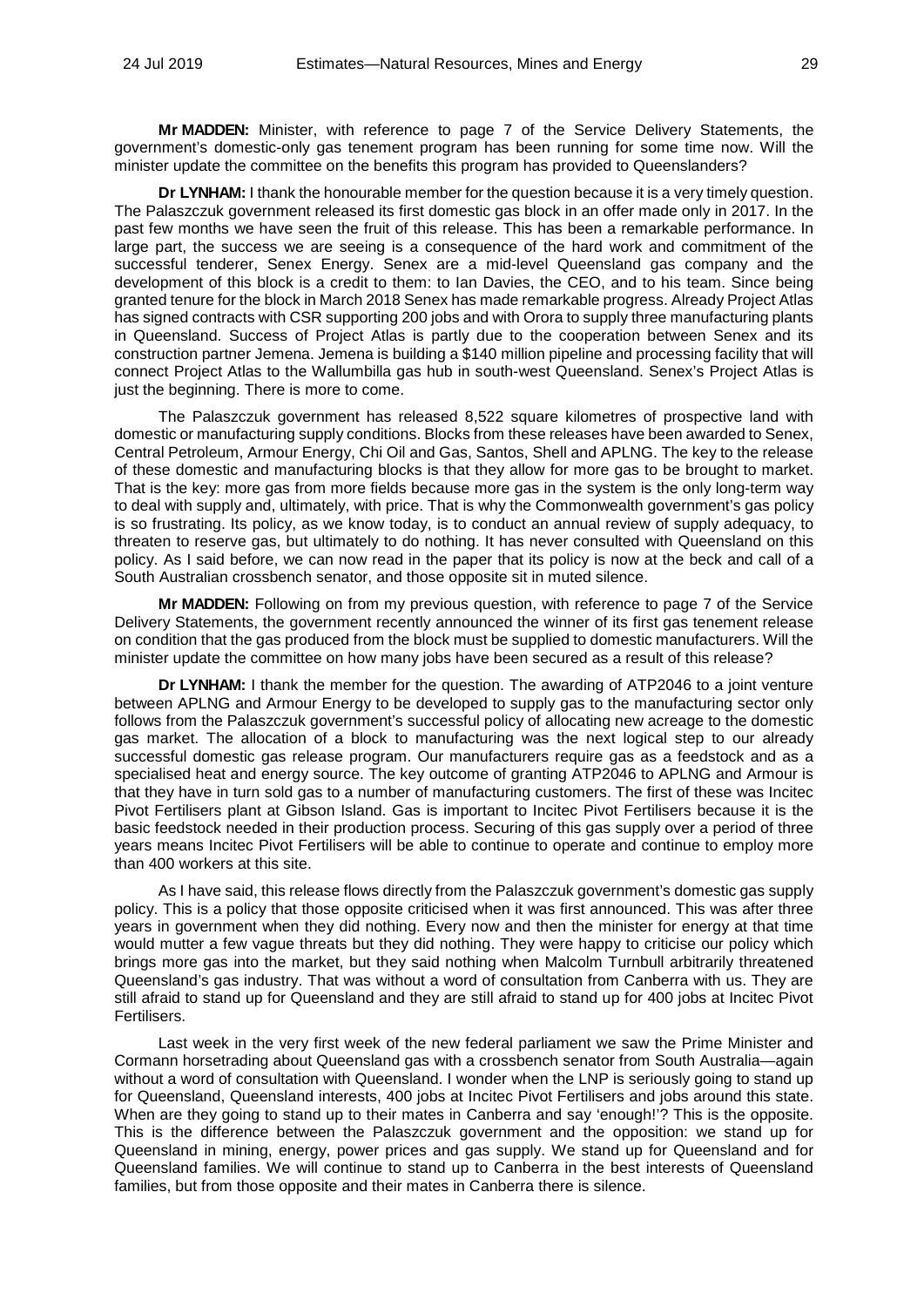**Mr MICKELBERG:** In reference to page 7 of the SDS relating to mineral and energy resource services and specifically referring to gas production and regulation, can the Director-General please outline the regulatory health and safety fees imposed by your department on animal biogas production systems as well as CSG production under the Petroleum and Gas (Safety) Regulation 2018?

**Mr Purtill:** Given the specificity of the request, I ask to take that on notice and get you the exact details. The minister can answer one of the previous questions that we took on notice.

**Dr LYNHAM:** With your permission, Chair.

**CHAIR:** We will come back to that at the end.

**Mr MICKELBERG:** Are you happy to take that on notice, Minister?

**Dr LYNHAM:** Yes, I am.

**CHAIR:** There are a number of questions that we need to clear up at the end of this session. We will come back to those.

**Mr MICKELBERG:** Minister, can you explain to me why Queensland's livestock producers looking to install and operate biogas systems designed to capture methane to use as energy are being charged and held to the same regulatory standard and fees as CSG wells?

**Dr LYNHAM:** I am happy to take that on notice.

**CHAIR:** Minister, obviously that may involve the department of agriculture. Can we ensure that this is relevant to this department? If not, we can refer it to agriculture.

**Mr WEIR:** It is about gas.

**CHAIR:** Yes, but we will make sure that that is spelt out.

**Mr LAST:** I refer to page 7 of the SDS relating to Mineral and Energy Resource Services and I refer to the department's role in the management of mineral resources to ensure they are being used in a sustainable way. Director-General, in your role in managing the department's interactions with the resource sector and following the QRC *State of the sector* report released over the weekend, which highlighted that uncertainty and poor state regulations were the No. 1 problem facing the sector, have these issues been raised with you and have you made the minister aware of them?

**Mr Purtill:** We have an ongoing dialogue with the Queensland Resources Council, of course. I meet regularly with the chief executive, as does the minister separately to me. Issues around the regulation of the industry are always writ large in those discussions, be they the regulations that are relevant to the Department of Environment and Science or whether they are relevant to our department. I am aware that the recent quarterly report carried those concerns, which I think are a constant theme in the industry. We have worked very hard on the reduction of duplication and processes. I can give you some more detail on that, just in specific response to the recent criticisms. The report also does highlight the positives in the industry and particularly the growth spurt that it is enjoying at the moment.

The areas of criticism are always valid and we are always willing to hear that feedback and take it on board. We did have a commitment to look at regulatory duplication and we have done that. We consulted very widely with the industry and with all stakeholders, including environmental interests, about what their concerns might be. I am very happy to report to the committee that, in general, a large amount of those concerns were in perception rather than reality, notwithstanding the fact that the government stands by its rights of third-party appeal. I suppose that is an area that the industry was particularly concerned about, but it is something that is, in effect, legitimate rights for people.

**Mr LAST:** Minister, do you agree with the DG's comments that he believes there is more perception rather than reality?

**Dr LYNHAM:** I am happy to take that question.

**CHAIR:** I was going to say that that is asking for opinion, but I am sure the minister is happy to take it.

**Dr LYNHAM:** I am very happy to take it. I point out our record in the resources sector: 7,000 jobs and \$20 billion worth of investment. I can go through the list of mines that have opened during our tenure. I will go through a few: the Byerwen coalmine, \$1.7 billion; QCG's Charlie project, \$1.7 billion; Rio Tinto's Amrun project, \$2.36 billion; and MMG's Dugald River zinc mine, \$1.4 billion. Mines that have reopened include Isaac Plains, Blair Athol, Collinsville and Gregory. I can go through a countless number of mines that have opened. There are still jobs out there. I think there are 1,300 jobs out there now, ready to fill, in the resources sector.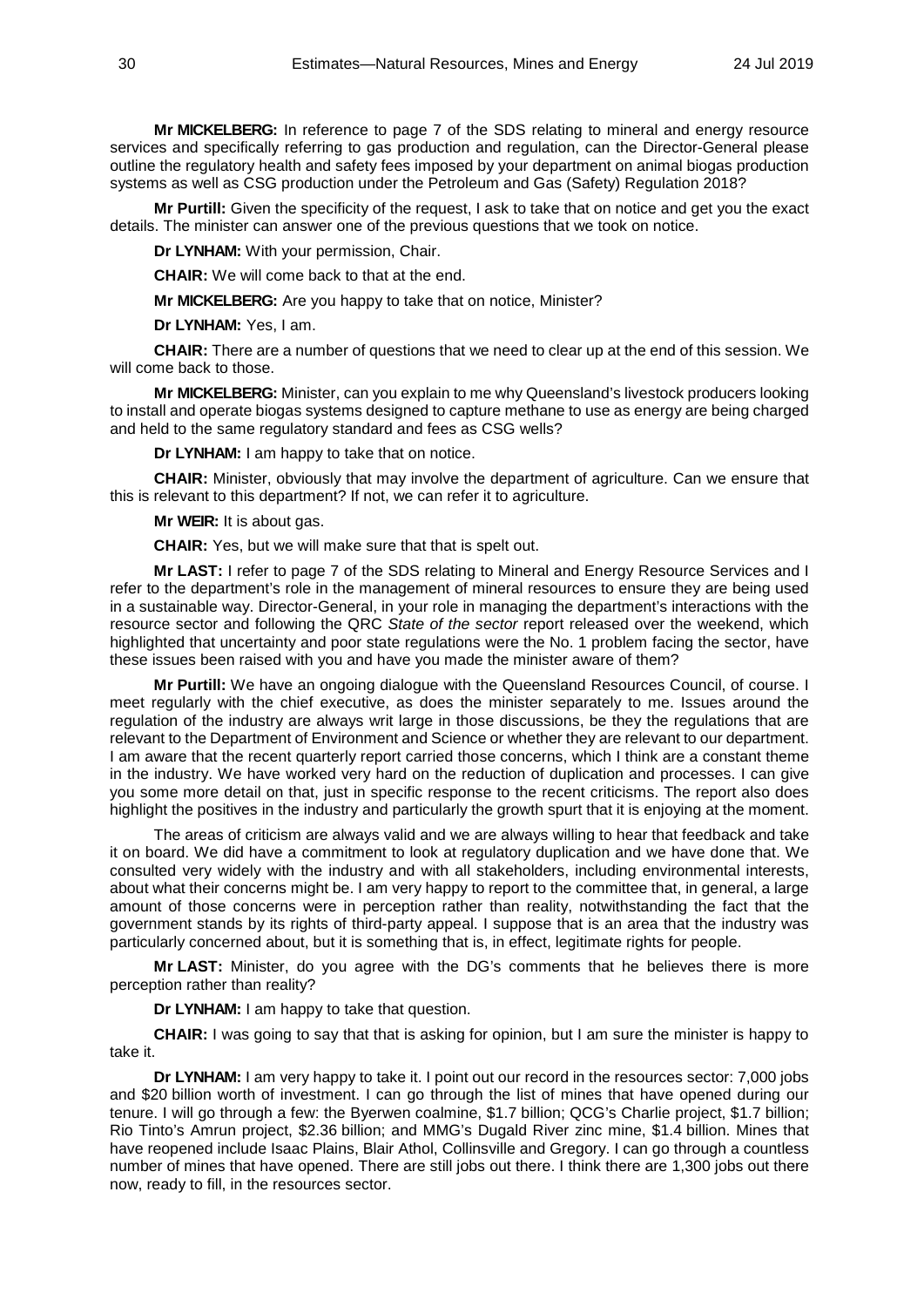I know that the QRC put out a report, the main basis of which was the 10-year moratorium or the promise not to increase coal royalties for 10 years. I would like to know, with a \$7 billion black hole in the budget—and I know the energy policy will add another \$700 million onto the budget, so that is a \$7.7 billion black hole to fill—where it is going to come from.

**Mr LAST:** Point of order. It goes to relevance.

**CHAIR:** I am laying that one there. You asked for an opinion and you are currently getting one.

**Dr LYNHAM:** The LNP had a huge black hole in their budget reply speech. In their policy there is a \$7.7 billion black hole to fill. Where is it going to come from? There is only one way they know how to rein back the deficit and it is to sack public servants, decrease services—

**Mr LAST:** Mr Chair, point of order.

**Dr LYNHAM:** I will come straight back to relevance.

**CHAIR:** Just a minute: there is a point of order. Is it regarding relevance?

**Mr LAST:** It is.

**CHAIR:** I understand where you are coming from and I think the minister is wrapping up his answer right now.

**Dr LYNHAM:** I will wrap up. Let us talk about relevance in mining and what the LNP did for mining. Let us compare that to what we have in the mining industry now.

**Mr LAST:** Let's talk about the report from the weekend, Minister.

**Dr LYNHAM:** Imagine what the QRC would say if the LNP got back into power, when they did nothing whilst exploration investment fell off a cliff. They destroyed social licence with poor legislation, which made mines very difficult to establish around the state.

**Mr LAST:** Point of order.

**Dr LYNHAM:** Consultation was non-existent.

**CHAIR:** One moment, Minister. We have a point of order, but, as I said, the minister is wrapping up his answer—

**Mr MICKELBERG:** Your confidence is misplaced.

**CHAIR:**—which is directly relevant to the question.

**Dr LYNHAM:** It is directly relevant.

**Mr LAST:** To the government budget?

**Dr LYNHAM:** There is only one government between the Newman government and our government that increased coal royalties.

**Mr LAST:** There is a report that came out on the weekend that criticised you. That is the question.

**Dr LYNHAM:** Only one increased coal royalties.

**CHAIR:** Thank you very much. This is probably a good time to go to the crossbench and the member for Mirani.

**Mr ANDREW:** Minister, I have spent 32 years in the mining industry. It has been a celebration until recently, when we lost some people. My sincere condolences go to those people's loved ones and families. Recently, I heard that you increased the inspectorate numbers. Is the depth of experience in the criterion of assessment for frontline people such as supervisors and superintendents taken into consideration by the government when hiring more inspectorate officers? Will the government make sure that those people are directly responsible and understand their roles and responsibilities so that the people at the mine face are protected, are worked with and have the understanding of the inspectorate? Will the inspectorate also understand what is expected at the mine site from the actual companies? I want to know that, because I think it has a great bearing on what we are doing going forward.

**Dr LYNHAM:** I respect the member's experience in the mining industry. I have been out there listening to everyone in the resources sector. I have done so previously and just last week, as I said before, I was out at a coalmine. I have had my inspectorate in. We have had companies in. We have had the forum as well, and the Mine Health and Safety Conference is coming up. It is great to hear from you with those ideas. I am taking everything on board. Everything I possibly can do to protect the health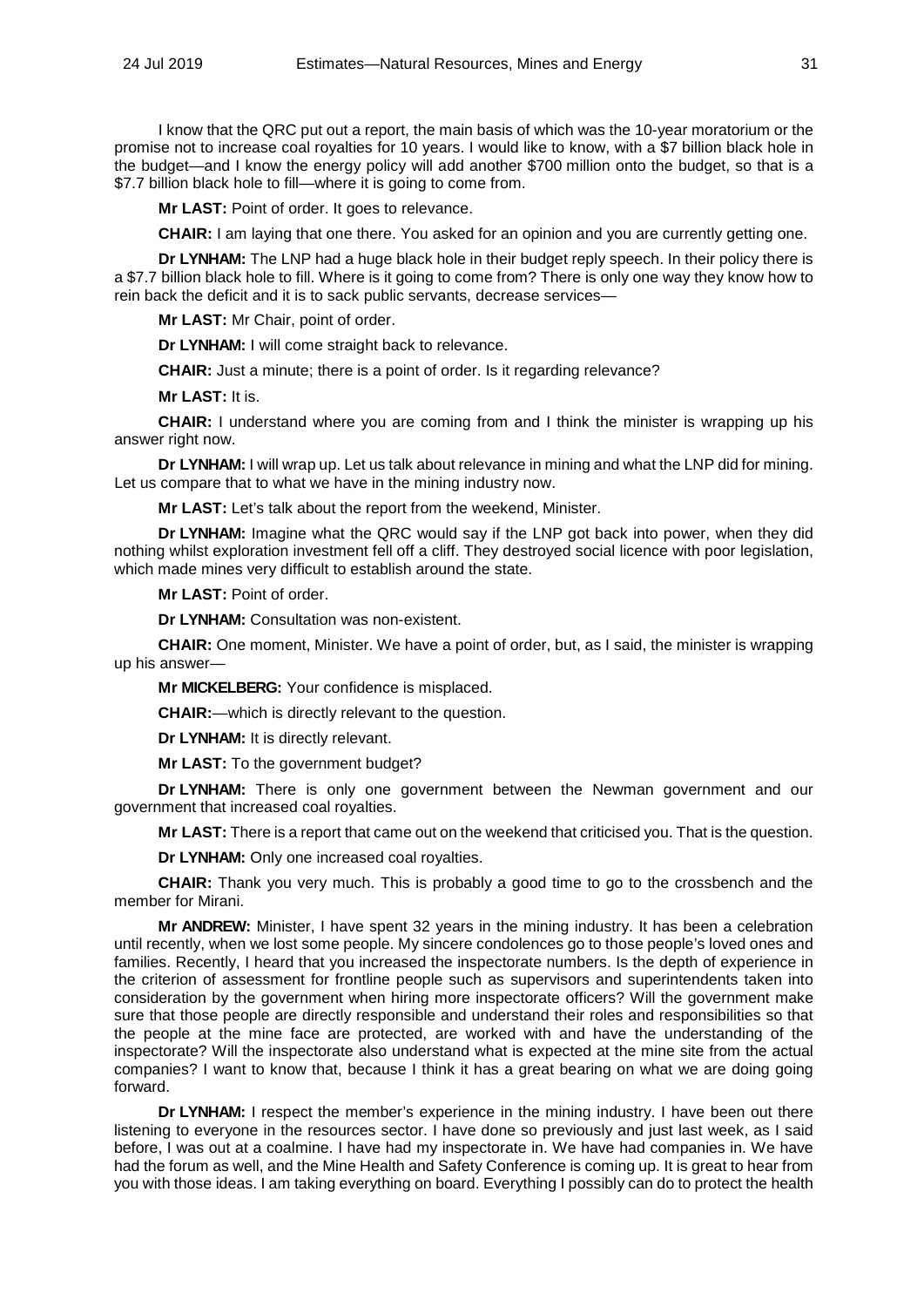and safety of our workers will be done. I am out there listening. There is not a day that goes by that I am not on the phone, listening to people regarding the health and safety of our workers, especially after those six deaths—tragedies for six families in our state.

I will ask the executive director to fill in some of those details. I would be only too pleased, when we meet again, to personally give you a detailed briefing about what we are doing in mine health and safety in this state.

**Mr Stone:** I acknowledge the depth of experience behind your question. I would say three things. Firstly, as you may be aware, in terms of their histories and backgrounds, our 44 mines inspectors come from site senior executives through to deputies, open-cut examiners, underground mine managers and workers. Their breadth of experience and depth of experience, I think, is one of the key elements of the Mines Inspectorate. It means that the conversations they have when they go to site are not exclusively with site senior executives. They will talk to and meet with site safety and health representatives. In the coalmining area we meet with the industry safety and health representatives and hold workshops with them. We have district worker representatives on the mineral, mines and quarries side. I am confident that we are hearing and seeing all elements and all aspects of the mining operation.

Your point specifically around frontline supervision and superintendents, those who we place in positions of responsibility for supervising and ensuring that many, many workers return safely home, are a critical position. In the last 12 months we have made reforms around ensuring that statutory ticket holders are appropriately qualified. We have made reforms around extending minimum safety and health training requirements to those frontline positions and we are working very closely with industry and the union to make further reforms.

The Western Australian review into mining fatalities in 2012 was quite clear when it drew the line between fatal incidents and serious accidents and the experience level both within industry but at a specific site of those frontline superintendents. We know that the role is important and I believe that the fatality review which is ongoing in Queensland will draw similar conclusions. That is an evidence base and a responsible regulator then takes that evidence base and uses it to drive regulatory reform.

**CHAIR:** For the last question we will go to the member for Maiwar.

**Mr BERKMAN:** I have one final question for the minister. Across the world we are seeing countries and governments turning away from thermal coal in favour of cleaner energy sources. This budget anticipates a decline in our thermal coal exports. Can you please outline for us how the Queensland government is preparing for this inevitable decline in our thermal coal export market, including specifically how you plan to support regional thermal coal workers and communities through this transition?

**Dr LYNHAM:** I know the member is deeply concerned about a transition to a renewable economy. It has only been the Palaszczuk government that has overseen this responsibility and managed growth in the renewables sector. Climate change is real. We are addressing it. We would like a federal government to come on board with that. We are very disappointed that the emissions reduction policy in the NEG was abandoned.

To put the Queensland coal industry into perspective, in the world there are 8,000—the figure of 8,000 is the only figure to remember—million tonnes of coal produced per annum. Of that, China produces 4,000 million tonnes of coal. Half the world's coal is produced by China. In terms of Queensland exports of coal we are looking at 200 million tonnes per annum. Of that, 60 million tonnes per annum is thermal.

We have 8,000 million tonnes produced in the world and only 60 million tonnes is exported from Queensland. That puts it into perspective. The export of coal throughout the world compared to consumption is quite low because coal is a very common mineral—you can just dig it up in your backyard. A lot of countries have coal reserves—Russia, China and Europe. Great Britain had coal reserves. The largest coalmine in the world is Wyoming in the US. It produces 120 million tonnes per annum. It is double the size of Queensland's total thermal coal exports. That mine in Wyoming is double the size of our total thermal coal exports.

I wanted to bring that into perspective for everyone here—that is, the size of climate change and Queensland's impact on climate change. Of the 8,000 million tonnes we export 60 million tonnes. We export because we are lucky to have Korea and Japan that do not have a lot of their own coal reserves. We were very lucky to develop that market. That is why we export.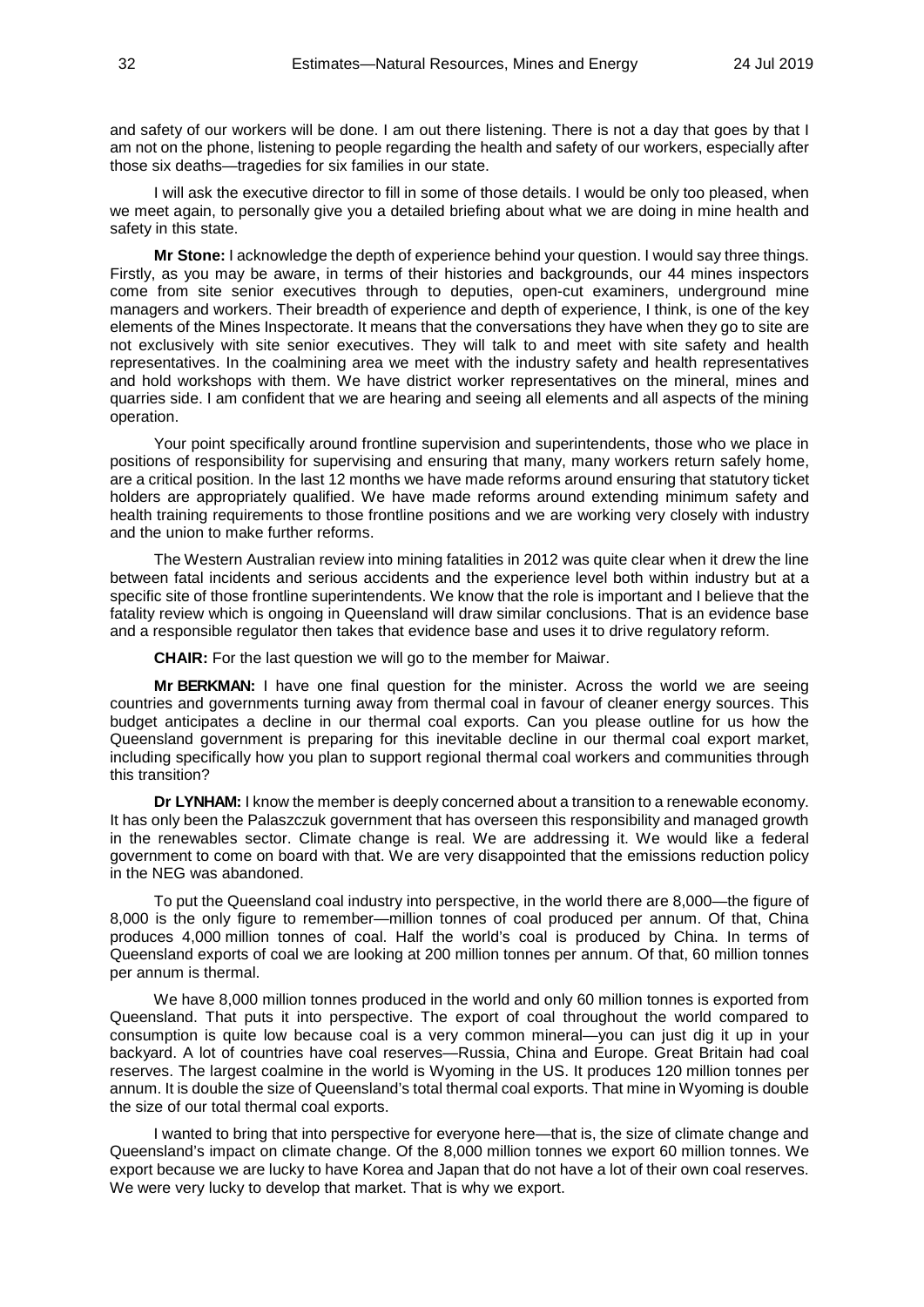In terms of looking after our workers in thermal coal, there will be a natural transition over years. Queensland will have a strong coal industry for years and years to come because we have metallurgical coal. Mongolia, ourselves and some mines in the US are the only ones that have high-grade metallurgical coal. We will still have a strong coal industry for years and years to come.

I note in the Greens national policy that you allow for open-cut mining of metallurgical coal as we do. You obviously support a coalmining industry in this state for years to come as we do. There will be an economic transition away from thermal coal as renewables become cheaper. We see now that solar panels are a 10th of the price they were 10 years ago. Prices are continuing to fall. We are seeing prices for wind, solar and renewables fall at rapid rates. There will be an economic impetus as coal-fired power stations, as they are in Queensland, become extremely expensive compared to renewable generation.

We have to have plans in place. Minister Grace Grace is the minister responsible for that. I suggest that when the minister has her time before estimates that that is the appropriate time to ask that question. We support coal in Queensland. I thank the committee for allowing me the opportunity to put into perspective how Queensland can have a strong, dominant and viable coal industry for years and years to come because we have metallurgical coal.

**CHAIR:** The time allocated for the consideration of the expenditure for the portfolio of natural resources, mines and energy has expired. We have eight questions on notice and a letter to table. First of all, we have all looked at that letter. The committee is happy for that to be tabled. We will go to questions on notice. We will start with quarry inspections.

**Dr LYNHAM:** We were asked how many inspections of quarries there have been over the past five years. The figures are: in 2014-15, 537; in 2015-16, 557; in 2016-17, 549; 2017-18, 473; and 2018-19, 537. That is an average of 531 inspections with a 10 per cent variance per year over the five years.

**CHAIR:** Are there any other answers that you have?

**Dr LYNHAM:** We have the one around conflict of interest. Directors of Energy Queensland are required to follow the Energy Queensland directors' conflict of interest policy and securities dealings policy. The policy is referenced in the Energy Queensland board charter which is available on the Energy Queensland website. I am advised that all board members have complied. The Energy Queensland Ignite Employee Recognition Program, would you like me to follow with that answer, Mr Chair?

#### **CHAIR:** Yes.

**Dr LYNHAM:** Ignite is a reward and recognition program of Energy Queensland that was released in the 2018-19 financial year. The program includes facilities for employees to send reward and recognition e-cards and messages of thanks and also include a yearly event for employees who have made transformational changes to the business. Whilst in its infancy, approximately 50 per cent of field employees have signed up, with the second stage of awareness to be rolled out in coming months. This year an event to acknowledge these employees was held in Townsville. It was held to align with another internal Energy Queensland event in Townsville. Flights, accommodation and related costs for these employees were approximately \$15,000.

In terms of Emu Swamp Dam, the question was asked: are there any outstanding regulatory approvals from the department associated with the Emu Swamp Dam project? The answer is that there has been no formal application for regulatory approvals to DNRME associated with the Emu Swamp project. One of the main challenges associated with the Granite Belt Irrigation Project relates to aggregating sufficient water entitlements to support the desired 3,900 megalitres per annum of water supplied from sources, including unallocated water reserves and trading and secure existing water allocations that are held by local water allocation owners and may not be used currently.

The department is considering a process for how all unallocated water in the Border Rivers and Moonie plan area is to be made available, and this will require discussions with a range of stakeholders. Unallocated water will be managed and ultimately released in accordance with the relevant regulatory instruments including the Water Act and water plan. The department is working actively to support the proponent on its regulatory requirements and other issues associated with the project.

The member for Maiwar asked the director-general whether Adani was the only mining project exempt from being required to apply for an associated water licence. I believe that the premise of the question is wrong. Adani applied for an associated water licence on 20 October 2016. The application was rigorously assessed and approved with conditions, and in accordance with the requirements of the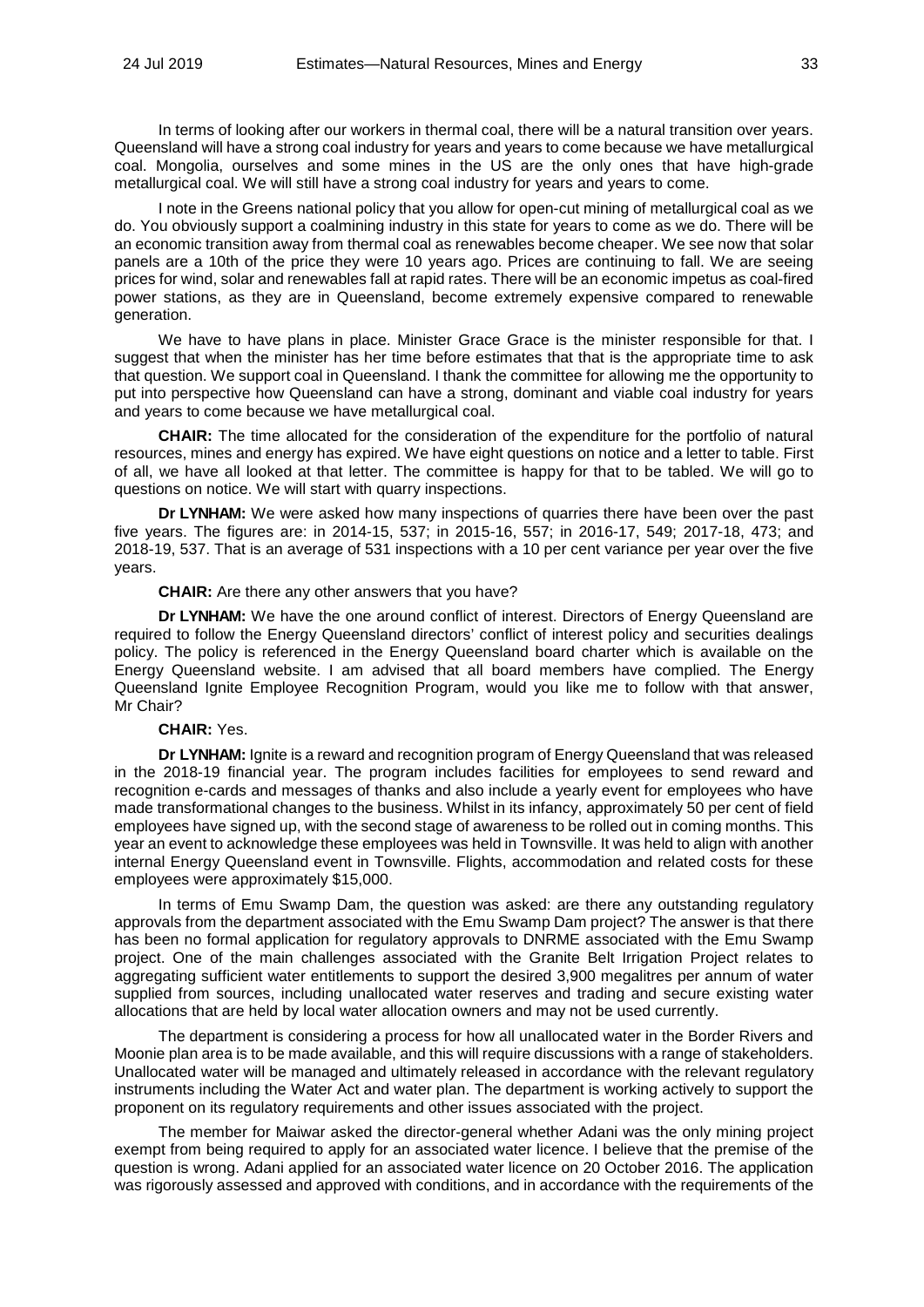Water Act, by the delegate in the Department of Natural Resources and Mines on 29 March 2017. May I just add that every mine in Queensland has the right to pump out water from that mine to make sure that mine is safe for daily operation.

**CHAIR:** There was a further question taken on notice.

**Dr LYNHAM:** I have no further answers at this stage.

**Mr BATT:** Mr Chair, can I follow up on an answer?

**CHAIR:** No. We have some outstanding questions on notice. You can check the exact wording of those outstanding questions in the proof transcript of this session of the hearing. That will be on the parliamentary website in approximately two hours. Those answers need to be provided to the secretariat by 5 pm on Friday, 26 July 2019.

**Mr BATT:** I raise a point of order, Mr Chair. In relation to one of the responses given by the minister, I wanted to confirm that that was a correct amount. The question asked earlier in relation to the Ignite Awards was about how much for the awards program. The minister has advised \$15,000 for flights and meals.

**CHAIR:** I thought we had the answer to that question. Minister, I am allowing you to elaborate briefly.

**Dr LYNHAM:** I am happy to take that question on notice.

**Mr BERKMAN:** I raise a point of order. Chair, I want a clarification that the question that was taken on notice earlier referred specifically to an exemption under one provision of the Water Act.

**CHAIR:** Under one provision of the Water Act.

**Mr BERKMAN:** Under a particular provision of the Water Act. Reference to applications for associated water licences that are unaffected is actually to dodge the question that was taken on notice.

**Dr LYNHAM:** I am happy to clarify that for the committee.

**CHAIR:** We have two clarifications. The same comments I made about the provision of those answers will apply. Thank you, Minister and departmental officers, for your attendance. The committee will now adjourn for a break. The hearing will resume at 12.45 pm.

**Dr LYNHAM:** Can I make a brief statement, Chair?

**CHAIR:** Yes, certainly.

**Dr LYNHAM:** I would like to close by thanking everyone involved in the estimates process. This is an important exercise. It helps demonstrate a government's accountability to its constituents. The Palaszczuk government committed to the people of Queensland to be accountable, and it is a badge of honour I wear proudly as a member of this government. I acknowledge and thank the chair and all of the committee members and the other attending members who have participated.

I know that a lot of work goes on behind the scenes to prepare for estimates. I again thank my director-general and his staff, chief executives of our government owned corporations and their staff, as well as my ministerial staff. I also thank the staff of the parliament who are here performing their committee duties as well.

**CHAIR:** We will resume at 12.50 pm with the examination of estimates for the portfolios of the Minister for State Development, Manufacturing, Infrastructure and Planning.

**Proceedings suspended from 12.23 pm to 12.51 pm.**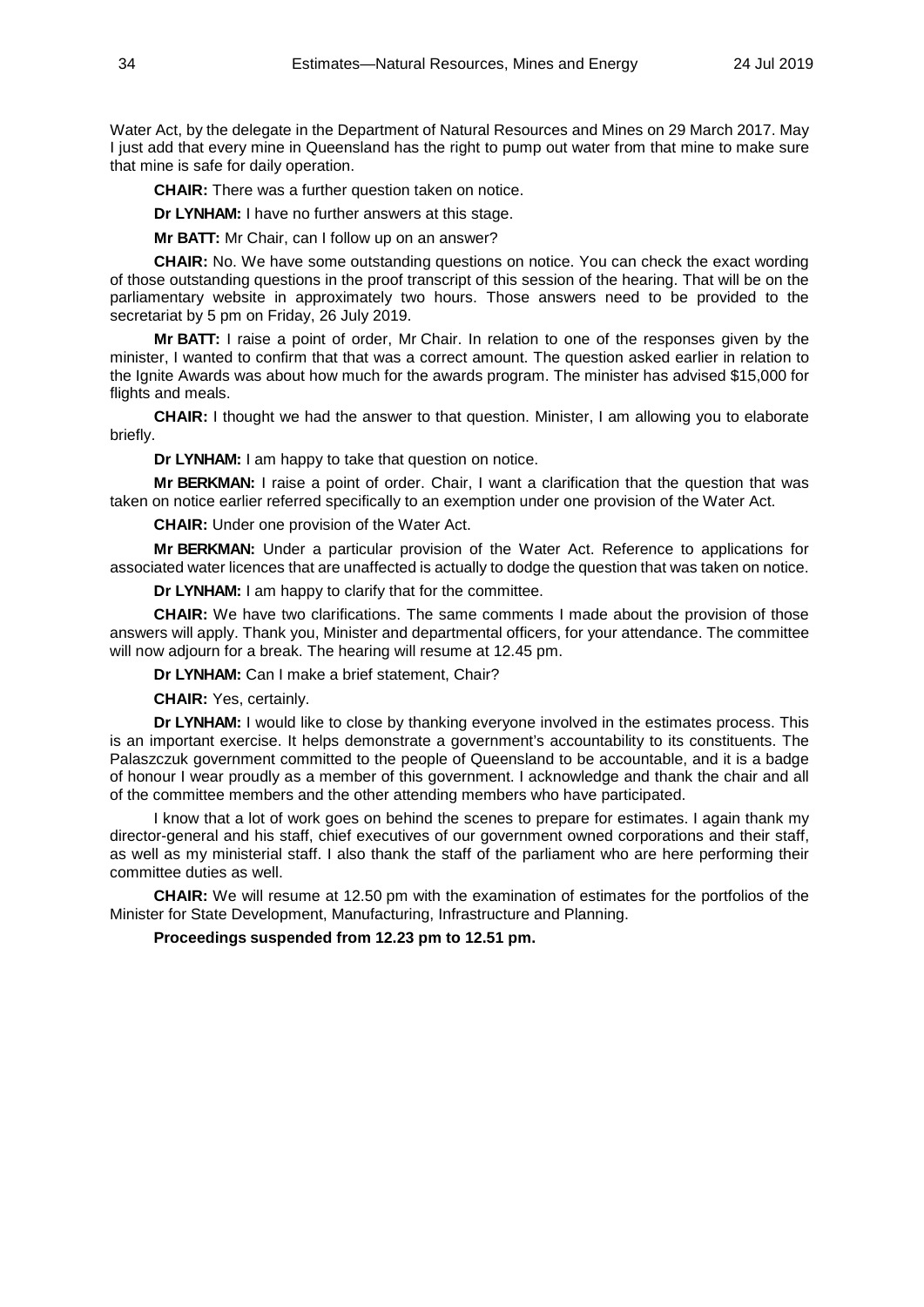## **ESTIMATES—STATE DEVELOPMENT, NATURAL RESOURCES AND AGRICULTURAL INDUSTRY DEVELOPMENT COMMITTEE—STATE DEVELOPMENT, MANUFACTURING, INFRASTRUCTURE AND PLANNING**

## **In Attendance**

Hon. CR Dick, Minister for State Development, Manufacturing, Infrastructure and Planning Mr B Kerdel, Chief of Staff

## **Department of State Development, Manufacturing, Infrastructure and Planning**

Ms T Power, Acting Director-General

Mr M McKee, Deputy Director-General Business, Commercial and Performance

Mr S Gatley, Acting Director, Estimates Coordination

Mr B Broe, Coordinator-General

Mr J Camden, Acting General Manager, Economic Development Queensland

## **Building Queensland**

Mr D Gould, Chief Executive Officer

#### **South Bank Corporation**

Mr B Delves, Chief Executive Officer

**[CHAIR:](http://www.parliament.qld.gov.au/docs/find.aspx?id=0Mba20190724_125100)** The committee will now examine the proposed expenditure in the Appropriation Bill 2019 for the portfolio areas of the Minister for State Development, Manufacturing, Infrastructure and Planning. The committee will examine the minister's portfolio until 3.45 pm and will suspend proceedings during this time for a break between 2.15 pm and 2.30 pm.

\_\_\_\_\_\_\_\_\_\_\_\_\_\_\_

I remind those present today that the committee's proceedings are proceedings of the Queensland parliament and are subject to the standing rules and orders of the parliament. It is important that questions and answers remain relevant and succinct. The same rules for questions that apply in parliament also apply in this hearing. I refer to standing orders 112 and 115 in this regard. Questions should be brief and relate to one issue and should not contain lengthy or subjective preambles, arguments or opinions. I intend to guide proceedings today so that relevant issues can be explored fully without imposing artificial time limits and to ensure there is adequate opportunity to address questions from government and non-government members of the committee.

The committee has authorised its hearings to be broadcast live, televised and photographed. Copies of the committee's conditions for broadcast of proceedings are available from the secretariat. I ask that mobile phones or other electronic devices be turned off or switched to silent mode. Please be advised that photography and video recording of the proceedings by officials or members of the public is prohibited. Also, I remind you that food and drink, other than water, are not permitted in the chamber.

On behalf of the committee I welcome the minister, the director-general, departmental officers and members of the public to the hearing. For the benefit of Hansard, I ask departmental officers to identify themselves the first time they answer a question referred to them by the minister or director-general. I now declare the proposed expenditure for the portfolio areas of state development, manufacturing, infrastructure and planning open for examination. The question before the committee is—

That the proposed expenditure be agreed to.

Minister, if you wish, you can make an opening statement of no more than five minutes.

**Mr DICK:** Thank you, Chair. I thank you and the committee for the opportunity to address you at the start of this hearing. At the outset, I would like to make it clear that it is my intention and that of the department to answer all questions fully today. Where that is not possible, we will endeavour to provide a response by the end of today's hearing. That will be my preferred position, rather than taking questions on notice.

I now turn to my portfolio responsibilities and the role that the Department of State Development, Manufacturing, Infrastructure and Planning is playing in growing optimism and opportunity in the Queensland economy. Queensland has long been known as the sunshine state but, as I have said on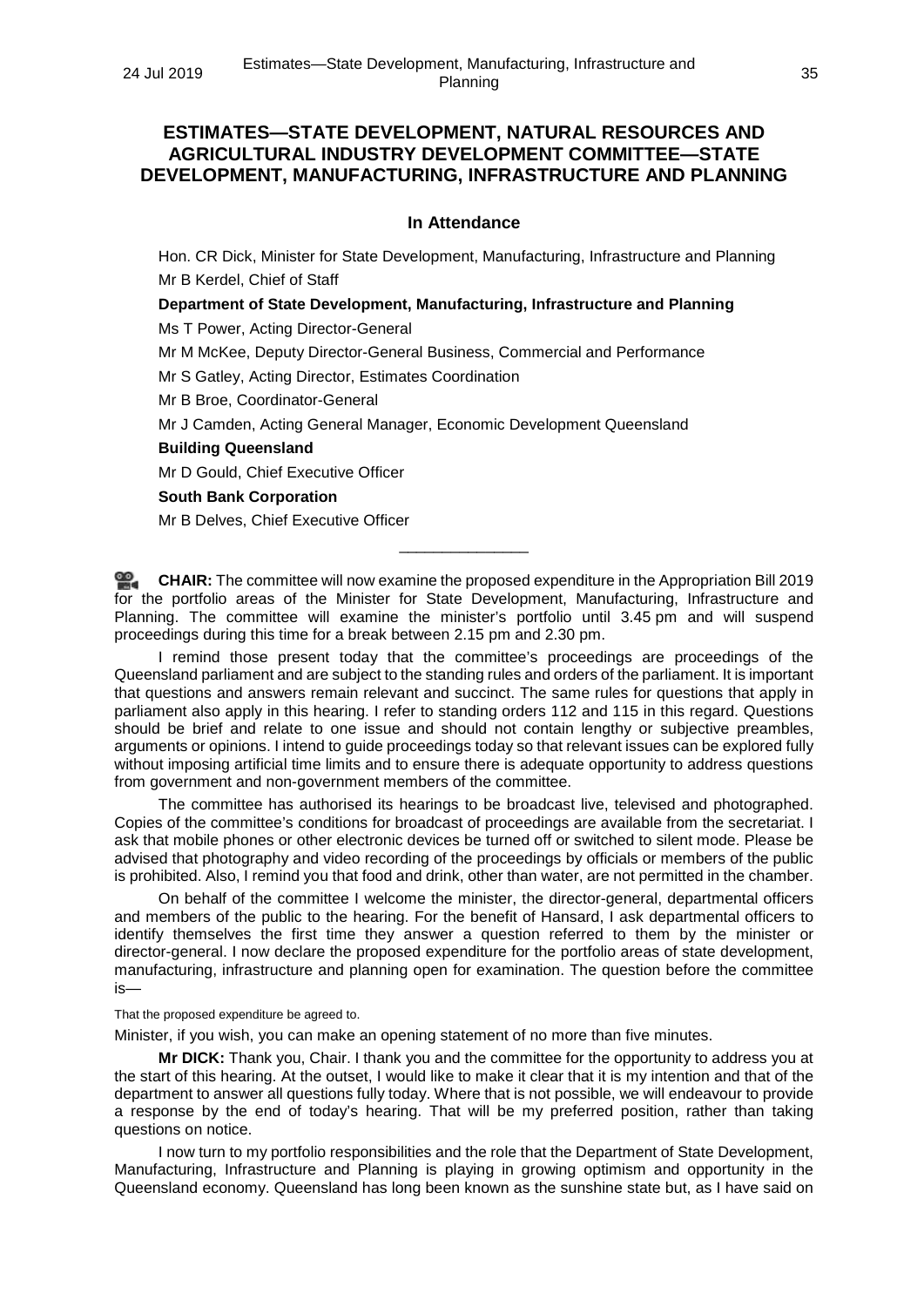many occasions, it should also be known as the sunrise state—the emerging home of new ideas and new technologies in new industries. That is why this morning I announced an Australian first: the establishment of the Queensland advanced robotics manufacturing hub in Northgate. Our vision is for Queensland to become the acknowledged centre of national excellence when it comes to robotics in manufacturing. We are proud to have committed almost \$8 million to this \$18 million project, and with our partners UAP and the Queensland University of Technology our state is once again leading the way.

There is another future on the table: not the sunshine state or the sunrise state but the radioactive state. The reality is that we are seeing every day a relentless push by the Morrison government to establish a nuclear power plant in Queensland. A nuclear power plant would be a disaster for industry, for jobs and for growth in our state. Look at Fukushima. Fukushima is a region in Japan, but now it is simply shorthand for a toxic meltdown.

We have a great tourism industry in Queensland, but how many of those tourists would want to come to the home of nuclear waste? Just today in the *Courier-Mail* I read an article in which the Morrison government's energy minister, Angus Taylor, refused to rule out a nuclear power plant on the Gold Coast. I table a copy of that article for the members of the committee. The Prime Minister is an old ad man from a long time ago. You can just imagine the Prime Minister's new tourism slogan: 'How good is Queensland? The home of Australian nuclear energy.' What about this: 'How good is the Gold Coast? Beautiful one day; radioactive the next.'

We have great agricultural industries linked to great manufacturers in food and fibre processing in this state. That hinges on our reputation as a clean, green state, and that will be destroyed—totally destroyed—if we become the home of nuclear power in this country.

I am interested in energy industries because we have new energy industries—industries that will create jobs for our children—that will be completely gutted by this proposal. Through my portfolio, as honourable members of the committee know, we are building a new hydrogen industry in Queensland. The vision of our hydrogen industry in this state is green hydrogen generated from renewable power that is exported to countries that want green, carbon-neutral power but lack the land mass or topography to do it. A nuclear power plant in Queensland would run renewables out of town. There is no market for Queensland in hydrogen created by using nuclear power. Forget about it. No-one is going to want it. We know what the experts say: a nuclear power plant can only be established with massive government subsidies—massive subsidies that would distort our new industry, strangling our efforts to create hydrogen. We are trying to get people to invest in renewables in Queensland to bring down power prices for industry, but they are not going to invest if there are thousands of nuclear megawatt hours going into the market. Queenslanders do not want this radioactive anvil dropped on our state.

The worst thing about it is that we know nuclear power stations need water, and they are generally located near the coast wherever they are built. All members who represent communities on or near the Queensland coast need to be prepared for that. The member for Bundaberg is here. It is his local MP, the federal member for Hinkler, Keith Pitt, who is leading the charge, along with leading LNP senator for Queensland James McGrath. They have been relentless in pursuing this since the election. The member for Bundaberg needs to stand up for his community and stand up to this nonsense. Does he want a nuclear power plant at Bundaberg or on the Burnett coast? Does he want that or not? If he opposes one in his community, will he join with me and our government to stand against the establishment of a nuclear power plant anywhere in Queensland?

The member for Glass House is here. What a perfect place for a nuclear power plant: the Sunshine Coast—absolutely prime! When is he going to say 'not for Glass House, not for the Sunshine Coast and not for Queensland'? I can tell you on behalf of Logan, the community where I live, that we do not want it. This is a defining issue of the budget and these estimates, and it will be a defining issue for Queensland going forward. I would be happy to provide further information to any member of the committee who might like to ask me a question, particularly the members for Bundaberg and Glass House. This is a perfect opportunity to ask me questions about the proposal. It is a golden opportunity to get clarity about this proposal and to say no to nuclear energy and the destruction it will cause to industry and our state in the future.

**CHAIR:** The committee will now examine the portfolio areas of state development and manufacturing. I call the member for Glass House.

**Mr POWELL:** My first question is to the acting director-general. I refer to the department's service summary for the declaration of further Cross River Rail PDAs on page 44 of the SDS. Will the proposed Cross River Rail Boggo Road station be declared a priority development area?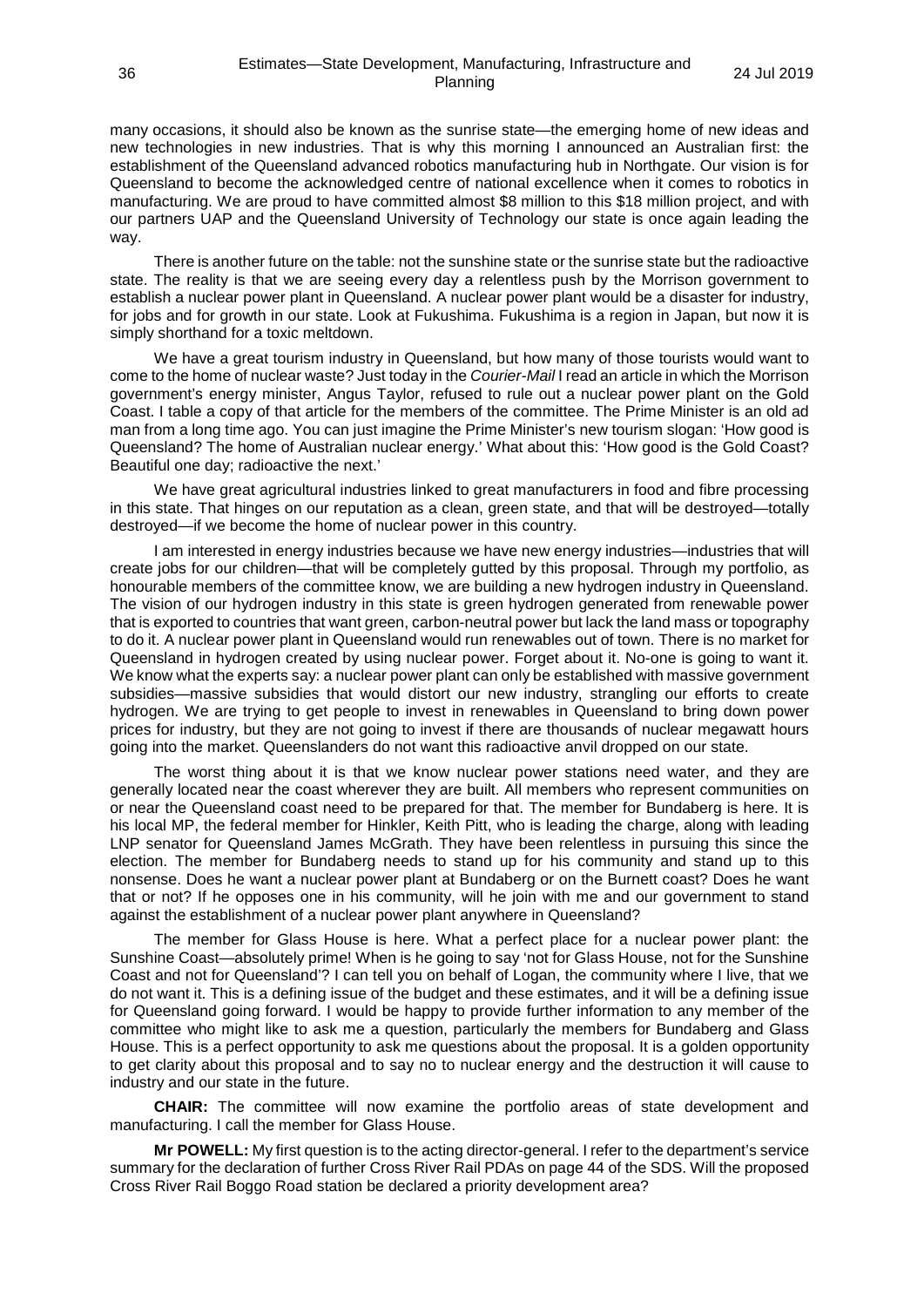**Ms Power:** I thank the honourable member for the question. I will have to get some detail on the PDA. It is certainly the intention, as I understand it, that all of the stations related to the Cross River Rail will be priority development areas. The Cross River Rail project will provide a new 10.2-kilometre rail line from Dutton Park to Bowen Hills and deliver 7,700 jobs. The project includes five new high-capacity stations at Boggo Road, Woolloongabba, Albert Street, Roma Street and Exhibition. Each station provides a unique opportunity to deliver urban renewal, to revitalise surrounding areas and to promote economic development. Economic Development Queensland is working with the Cross River Rail Delivery Authority to enable the delivery of this project through the declared priority development areas where required. The Albert Street Cross River Rail PDA was declared in December 2018 to facilitate the delivery of development around and potentially over the new underground station. Albert Street will be the first Brisbane CBD station built in 120 years.

**Mr POWELL:** Thank you, Mr Chair. The question was actually about Boggo Road. I am just seeking some clarification about that.

**CHAIR:** I am sure the acting director-general is moving to finishing the answer.

**Ms Power:** The Cross River Rail Deliver Authority has been carrying out extensive planning for the proposed Cross River Rail stations at Roma Street, Exhibition, Woolloongabba and Boggo Road. This includes the potential declaration of PDAs at some of these locations.

**Mr POWELL:** So at this stage it is unclear; is that correct?

**Ms Power:** The government is yet to consider whether that would be a PDA.

**Mr DICK:** By way of clarity, Chair, it is the Minister for Economic Development who is responsible for declaring PDAs; it is not the department.

**Mr POWELL:** Acting Director-General, was any work undertaken by the department around the proposed new Dutton station near the Princess Alexandra Hospital?

**Ms PUGH:** Dutton Park?

**Mr POWELL:** No. Sorry, the new Dutton Park station.

**Ms Power:** I thank the honourable member for the question. I am not aware but I will come back to you with answers on that one.

**Mr POWELL:** Acting Director-General, has the department prepared any work on the possible Boggo Road PDA?

**Ms Power:** Thank you for the question. The Cross River Rail Delivery Authority is consulting with Economic Development Queensland around the potential for priority development areas. As the Cross River Rail is a project of state significance, the delivery authority has been delegated powers and functions under the Economic Development Act 2012 to plan and assess development within PDAs in consultation with the Brisbane City Council. As I said earlier, there has not yet been a decision around a PDA for Dutton Park.

**Mr POWELL:** I understand no decision has been made, but the question was whether the department has done any work.

**CHAIR:** Member for Glass House, we are possibly going into repetition now. I will allow that one through, but I will just advise you of how far you are straying.

**Ms Power:** I can confirm the work done, but it would be fair to say that the department, through Economic Development Queensland, is in consultation with the Cross River Rail Delivery Authority around the requirements.

**Mr POWELL:** As part of that work—

**Mr DICK:** Just on a point of clarification, I understand that this session is in two parts. The first part is state development and manufacturing and the second part is infrastructure and planning. The creation of PDAs is a planning decision, so I am just seeking clarity from you, Chair. Are we open-ended now with questions or are we going to abide by the decision of the committee, which was to have state development and manufacturing in the first part of the hearing and infrastructure and planning in the second part?

**Mr POWELL:** Mr Chair—

**CHAIR:** We will deal with this point of order first. We are in fact dealing with state development and manufacturing, and after the break it is infrastructure and planning. From what I am understanding, we are talking about PDAs along the Cross River Rail and from the information we have here it does come under planning. Is that correct?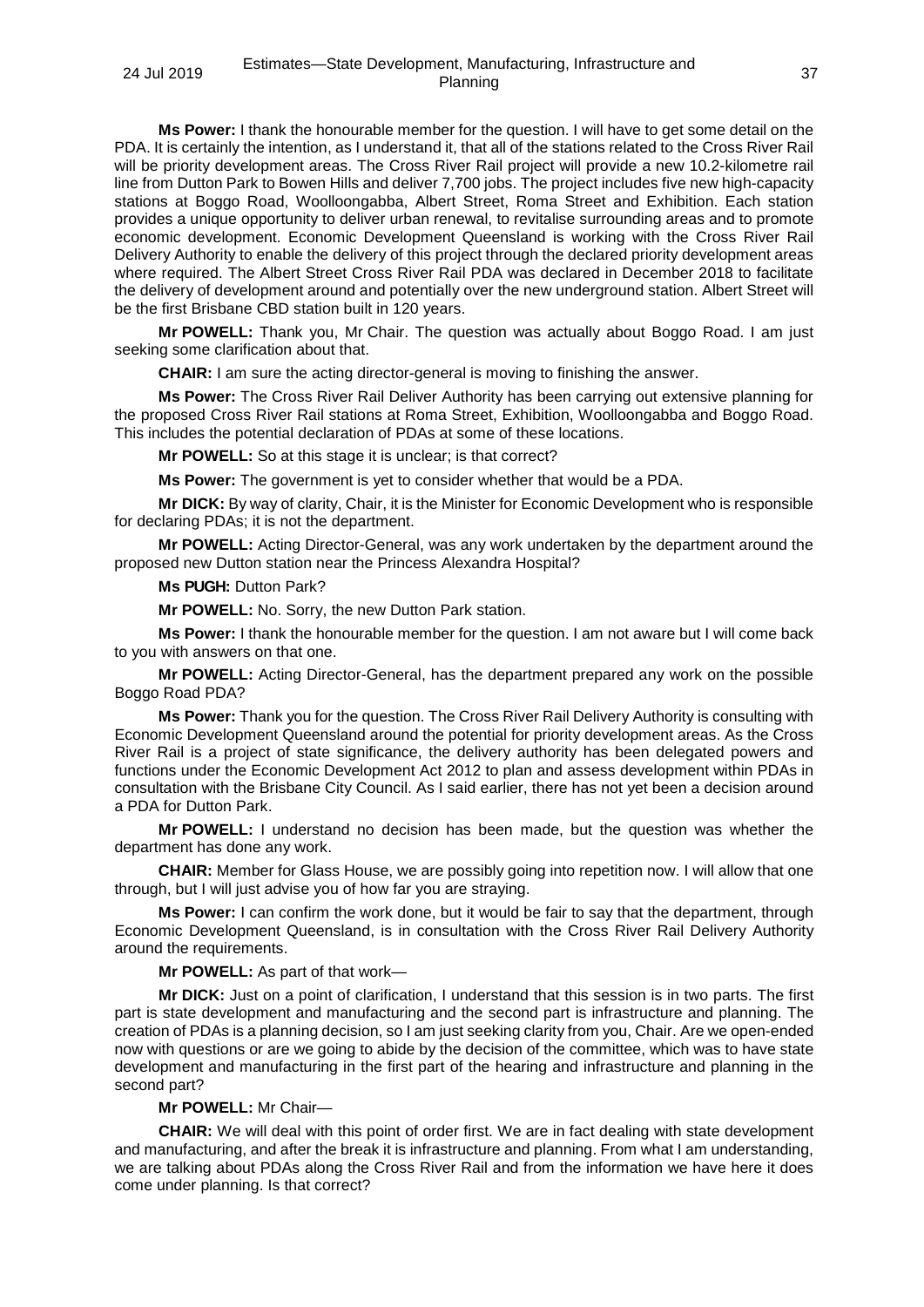**Mr POWELL:** Mr Chair, I would also point out that when PDAs are declared they become the responsibility of Economic Development Queensland, which does sit within the state development component of the minister's portfolio. Therefore, they are very—

**CHAIR:** Once they are declared.

**Mr POWELL:** They are very relevant, then.

**CHAIR:** I am going to say that—

**Mr DICK:** I do not really care, but let us not make a mockery of the decision the committee has made. If we are going to be open-ended, then staff, and I as minister, need to know that we are going to get questions from any part of the portfolio.

**CHAIR:** Thank you, Minister. We are going to stick to what we have here. I am going to make a direction in this case. Seeing that it is dealing in the main with planning, we will do that in the second half. I ask the member for Glass House to stick with questions regarding state development and manufacturing.

**Mr POWELL:** Can I seek some clarification on whether questions to the Coordinator-General about his role in Cross River Rail relate to the state development component of the minister's portfolio or the planning component?

**Mr DICK:** There will be two aspects to that. Firstly, Cross River Rail is an infrastructure project and, secondly, any declaration—

**Mr POWELL:** But the Coordinator-General is part of the state development—

**CHAIR:** Thanks everyone. The first thing we have is that—

**Mr DICK:** It is a planning instrument. EDQ has always travelled with the planning minister. Whoever is the planning minister has been responsible for that.

**Mr POWELL:** The Coordinator-General sits under that.

**CHAIR:** We have the Coordinator-General listed in the first part, have we not? Yes. Anything that is regarding the Coordinator-General would go now. If you are talking about issues regarding planning, we will be dealing with infrastructure and planning after the break.

**Mr POWELL:** On the basis that the Coordinator-General is in the first part, can I refer a number of questions to the Coordinator-General, please.

## **CHAIR:** Okay.

**Mr POWELL:** I refer to the department's service area objective of finalising Coordinator-General reports on page 7 of the SDS. I also note that there is publicly available a report prepared by the Coordinator-General on a website as of late June around Cross River Rail. Coordinator-General, your public report contains information relating to associated new infrastructure for the Boggo Road station, construction details and property settlement details. Could the Treasurer have accessed this report before it was publicly released?

**Mr Broe:** No.

**CHAIR:** Okay. You got an answer there.

**Mr POWELL:** Was information that was contained in that report provided to the Treasury department prior to it being made public?

**Mr Broe:** It certainly was not provided by me. The Cross River Rail Delivery Authority is the proponent. They submitted an application to me to assess a change to the EIS. I evaluated the change. I consulted on it. I can only talk about what we as the Office of the Coordinator-General did provide. The actual application was made public, but my evaluation, like all evaluations of major projects, was not made public. We consulted with the Cross River Rail authority on conditions and then I released my report online, so we did not have any interaction with Treasury or the Deputy Premier, nor should we have.

**Mr POWELL:** So the consultation included referring to the Treasurer's department and to the Cross River Rail Delivery Authority during the preparation of your report?

**Mr Broe:** I do not believe they were consulted, no. They would have had no need to be consulted. I put the application online and we consulted and sought submissions on the application, but in terms of producing my report and my evaluation with conditions, they were not consulted.

**Mr POWELL:** When did the minister first receive a draft of that report?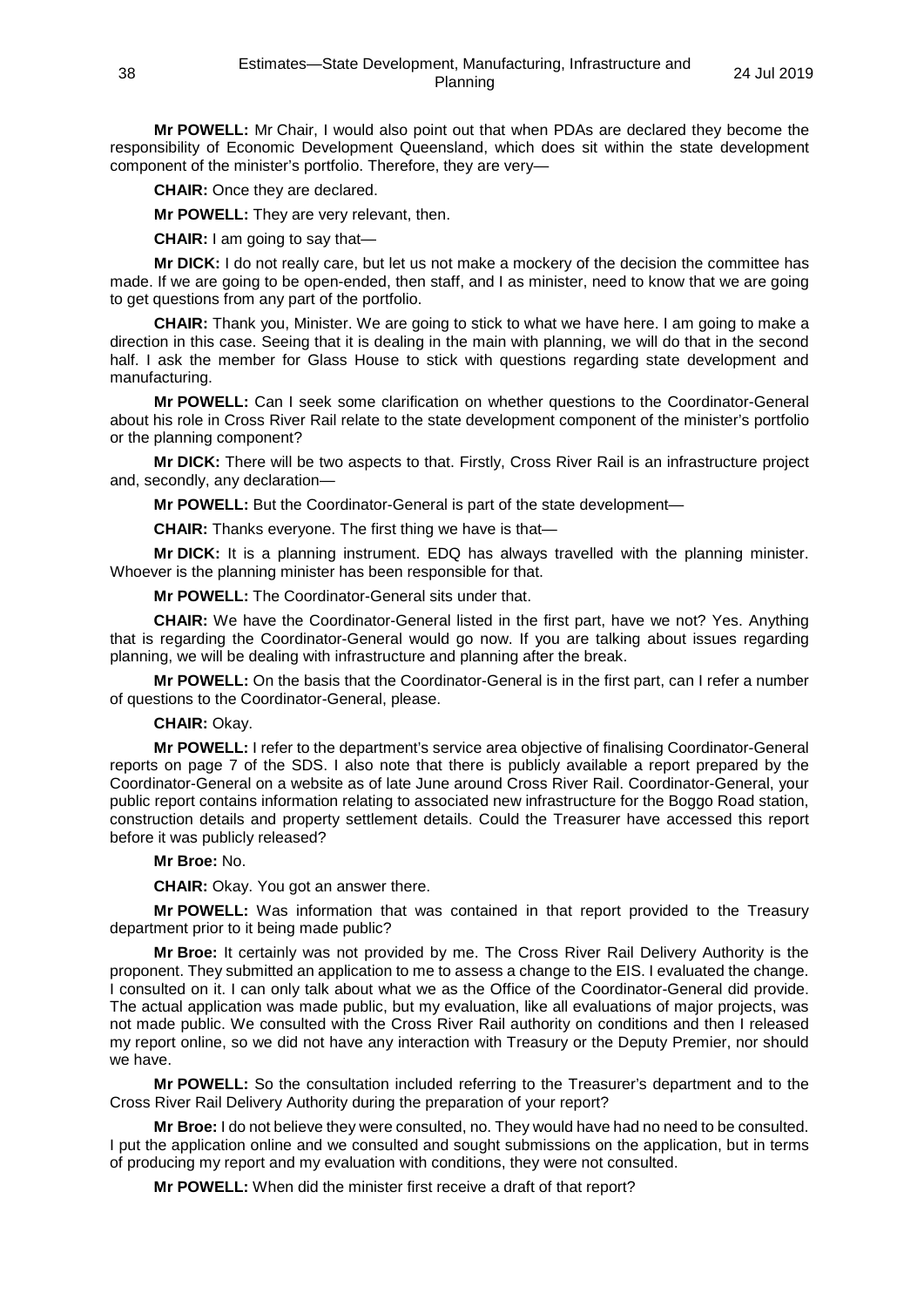**Mr Broe:** Which minister?

**Mr POWELL:** Your minister.

**Mr Broe:** A draft? He did not receive any draft of the report. I produced a report and published it online. That is the way the process works. I am independent and the minister respects that. I evaluate a project, I produce a report, it is provided online and the proponent gets it just before it is put online. There is no need for anybody else to have it.

**Mr POWELL:** So no-one other than the Office of the Coordinator-General had access to the information contained in that report?

**Mr Broe:** In my evaluation report of the EIS, no. The proponent would have been consulted on the conditions. Whether they were given some chapters, possibly. I am not sure. I will have to check on that.

**Mr POWELL:** This is not only including the EIS. These are the changes to the EIS that you recently published.

**Mr Broe:** What I evaluated was a change to the EIS approvals. If Cross River Rail had an approval to an EIS and they wanted to make some changes and go into more detail—if they wanted to get that assessed and a decision made on it, that is what I assessed. It was a change to the EIS that I evaluated and consulted on.

**Mr POWELL:** Coordinator-General, when did you first become aware of the Treasurer's ownership of a property near the proposed Boggo Road Cross River Rail station?

**Mr Broe:** When did I first become aware? When I read it online.

**CHAIR:** Member for Glass House, remember we are actually examining the expenditure for the current financial year. I remind you that all these questions have to relate to the examination of the future expenditure. I am sure you are aware of that. I am just bringing that to your attention. Do we have further questions?

**Mr POWELL:** Yes, we do. Again, this relates to the Coordinator-General and the service area objective of finalising Coordinator-General reports on page 7 of the SDS. Noting that you have been involved with the Cross River Rail project for a number of years, did you undertake any work relating to the two rival bids, one of which proposed a station further away from the Treasurer's investment property?

**Mr Broe:** No, that is not my role. In evaluating the EIS or a change to the EIS we take what the proponent has given us and applied for and the stations that were there and I assessed their impacts. It is not my role to redesign or to evaluate options—and even more so in this case. As the chair of the Cross River Rail authority stated, there was a commercial negotiation process and a procurement process that involved companies. There was no role for the Coordinator-General. It is an independent regulatory assessment of a change.

**Mr POWELL:** Mr Chair, I will move away from the Coordinator-General, thank you. My next question is to the acting director-general. I refer to the total departmental expenses on SDS page 16. Across the department and all agencies under the administration of the minister, how much has been spent on advertising over the past financial year and how much is budgeted for this financial year?

**Ms Power:** I thank the honourable member for the question.

**CHAIR:** Please clarify that you are talking about advertising.

**Mr POWELL:** Advertising—

**CHAIR:** All forms?

**Mr POWELL:** Advertising over the past financial year and for the budgeted financial year.

**Ms Power:** I will say that the department adheres to whole-of-government processes for approving advertising and communication as well as the advertising code of conduct. We follow the whole-of-government sponsorship guidelines as well. The advertising can be split into campaign advertising and non-campaign. The budgets for 2019 are not yet set across the department at that degree of granularity. For 2018-19 the total expenditure on campaign advertising was \$237,052, which was actually a decrease on the previous year. Campaign advertising includes, for example, defence reports that are published in digital formats and in hard copy as part of attracting the defence industry to Queensland, promoting community engagement around master planning or planning events, promoting industrial and residential development projects to facilitate land sales, and supporting the successful attraction of proponents for proposals such as the Regional Export Distribution Centre.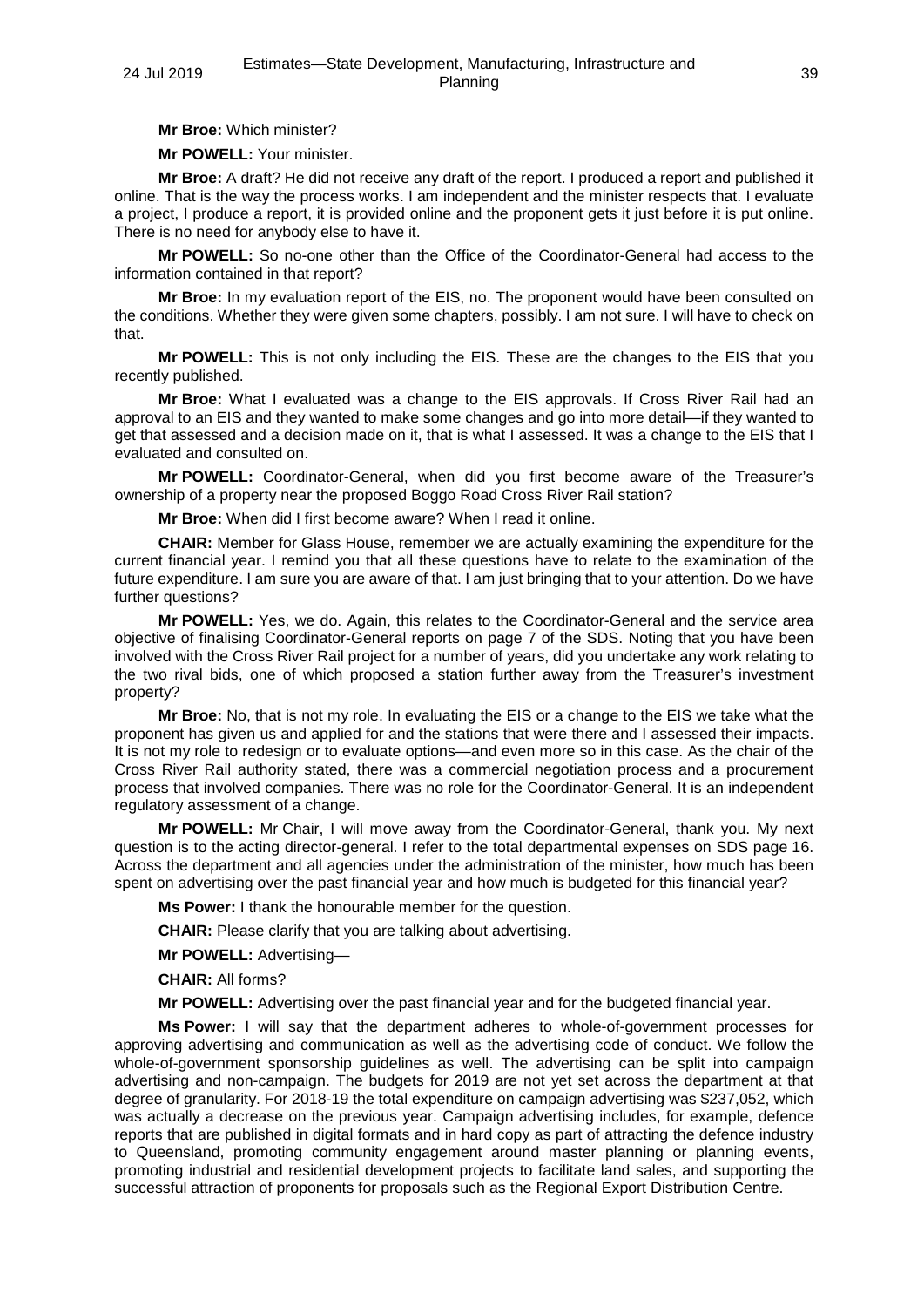**Mr POWELL:** How much has the department spent on sponsoring content written by the minister such as the sponsored content piece published in the national masthead the *Australian* on 29 May?

**CHAIR:** Once again, where is your relevance to the examination of future expenditure?

**Mr POWELL:** It is a question asking what is planned to be spent or has been spent on advertising including sponsored content written by the minister.

**CHAIR:** I will allow that one through. The acting director-general can answer that as she sees fit.

**Ms Power:** I thank the honourable member for the question. The department's advertising and sponsorship is designed to attract industry and investment and directly relates to the objectives of the department. It is not done as a corresponding support for the minister. It is about the portfolio and the department's responsibilities.

**Mr POWELL:** Can I then confirm what advice the department received as to whether the content in that specific article breached the government's Advertising and Marketing Communication Code of Conduct with specific reference to materials not giving prominence to the voice or image of a minister?

**Mr MADDEN:** Chair, I believe my friend is breaching standing order 115(c); he is asking the witness an opinion.

**Mr POWELL:** No. I was asking what advice was received regarding the government's Advertising and Marketing Communication Code of Conduct.

**CHAIR:** Thank you, member for Glass House. I understand where the member for Ipswich West is coming from. We are not asking for opinions in this case; I get we are asking for advice. I caution the member for Glass House. Once again, he is tending towards repetition. The director-general may like to respond in the manner that she sees fit.

**Ms Power:** There was no specific advice provided to the minister.

**Mr POWELL:** To the department, sorry. What advice was provided to the department?

**Ms Power:** To the department from the minister?

**Mr POWELL:** No.

**Ms Power:** Advice from whom? To the department?

**Mr POWELL:** Regarding the government's Advertising and Marketing Communication Code of Conduct.

**Ms Power:** There was no specific advice provided.

**Mr POWELL:** I have one final question on this. Acting Director-General, how much was actually spent on that sponsored content article in the *Australian*?

**CHAIR:** Member for Glass House, as I said you are moving towards repetition. You have asked this particular question.

**Mr POWELL:** Asking for the amount is repeating something that I have already said? I am struggling to see how that is the case, Mr Chair.

**CHAIR:** Yes, you are repeating a question there in this particular case. I understand what you are getting at that there. As I said, I see it as repetition, but I am going to give the acting director-general a chance to respond to this and we might move on from there.

**Ms Power:** I will come back to you on that before the end of the hearing.

**Mr POWELL:** Thank you, acting Director-General.

**Mr BATT:** My question is also to the acting director-general. Ms Power, I refer to page 7 of the SDS and the department's service of economic development through state development areas. During last year's estimates the director-general advised this committee that the first development within the Bundaberg SDA was approved for a solar farm. Has construction for this project started?

**Ms Power:** I thank the honourable member for the question. The state development area is the responsibility of the Coordinator-General, but I will get advice on the solar farm. It is a CG project—it is a coordinated project. It is my understanding that the planning is happening and that the leasing has been done, but I will confirm that for you.

**CHAIR:** Member for Bundaberg, do you want to put that to the Coordinator-General?

**Mr BATT:** Yes, thanks, Mr Chair. Does he need me to ask the question again?

**CHAIR:** Coordinator-General, did you hear that question?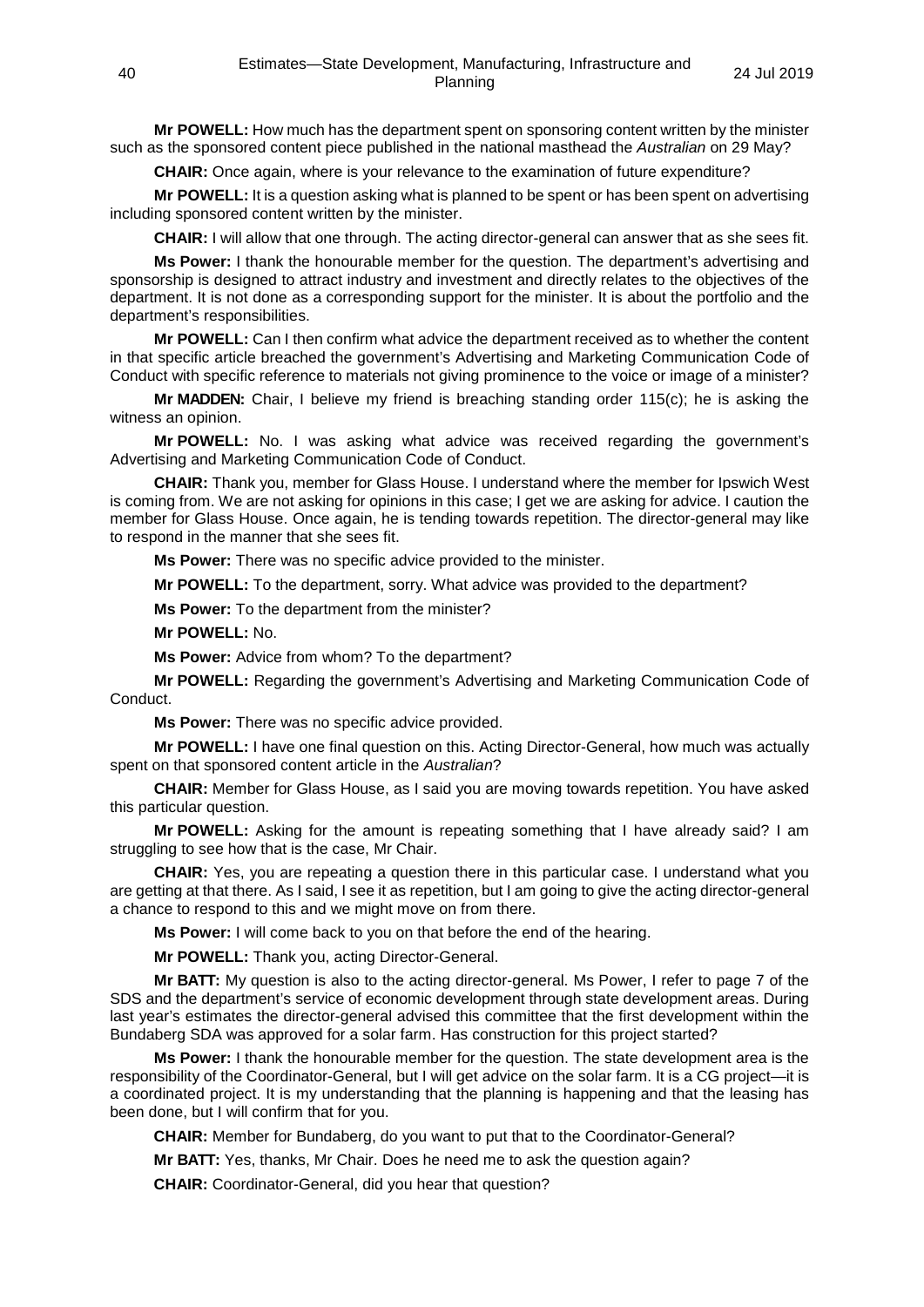**Mr Broe:** Yes, thank you. I will have to check whether actual construction has started. It was certainly approved, as you know. We have been working very closely with a major company called Pacific Tugs and finalising their approval, which will be a major boost for the Bundaberg State Development Area where a new marine industry is based. We also have the Knauf Plasterboard factory already in the SDA—an investment of \$70 million and 70 jobs. We are working with a number of industries. I can appreciate the point that we need to get more development. There is a lot of support for the Bundaberg SDA. The council supports it very strongly. They want to see proactive, positive action taken to encourage development and give Bundaberg a good option instead of Gladstone. We are working with a number of industries.

In terms of the solar farm, I will have to check whether or not it has started. We are getting a lot of interest from developers and industry. A state development area is a long-term planning tool. We do not judge its effectiveness by how much development happens in the first 18 months. It protects land for the long term. It allows industries to co-locate near the port and create efficiencies and economies of scale and make use of the \$20 million gas pipeline that the government invested in. We think the signs are good and the infrastructure is in place and development will come there. We are getting very good signs as to what is happening there in Bundaberg. There is a lot of support to take this positive action to give Bundaberg every chance. I will come back to you with the specifics on the solar farm.

**Mr BATT:** I have another question for the Coordinator-General. Have any other projects started or are available for the Bundaberg SDA itself in that actual SDA area, not outside of it at the port?

**Mr Broe:** The Pacific Tugs uses part of the SDA to dispose of spoil. It is right beside the SDA.

**Mr BATT:** So it is outside the SDA?

**Mr Broe:** Industry do not really make a distinction between what is exactly in the SDA or beside it. They see it as a positive economic signal to encourage more development. Land can be made available and the port is very supportive. We have Pacific Tug and Knauf Plasterboard in there. We have a new road access being planned and built to the port to get around the residential area. Again, it is a long-term planning tool. People might have looked at the Gladstone SDA in the late 1990s and said, 'This is a failure.' It was declared in 1993. Curtis Island was acquired by the CG and went into that SDA in 2008 and it allowed the LNG industry to happen.

Townsville SDA is also taking off, as is Bromelton. We are happy with where it is. No-one is saying, 'Undeclare it. It is not happening.' It will take time, but I am sure it will happen. We do not just go around declaring SDAs at a whim. We get far more applications and requests for SDAs than go in. They have to be supported and there has to be a case for them. There is a case here and we think the signs are positive.

**Mr BATT:** Coordinator-General, the government is investing nearly \$13 million into the Gladstone SDA. Will you advise whether there are any state capital investment plans for the Bundaberg SDA? If so, when that money will be allocated?

**Mr Broe:** From what I know, there is already \$20 million invested in the gas pipeline and DTMR has an allocation to improve and upgrade the road access to the port. Straightaway, there is two that I am aware of. I would have to check if there is more across the other government departments. In any SDA the key is to get the infrastructure in place early—gas, power, water and the right road network and then industry see that that is a catalyst and they will come. I am not saying 'build it and they will come', but if we do not build it and do not provide it then they definitely will not come. They will go somewhere else or the industry will not happen at all. That gives Bundaberg a fair chance.

**Mr POWELL:** Still focusing on SDAs and Budget Paper No. 3 at page 108, given that the Cairns South SDA was announced over two years ago, how much capital investment has the government budgeted this financial year for that project?

**Mr Broe:** We are working closely with Economic Development Queensland on the budget allocation to acquire land in the SDA. There has already been some good progress on one site in particular in the SDA. We are close to having a development scheme out for public consultation, and are working very closely with MSF to look at a stage 2 down by the mill that would allow them to expand and get into co-generation and new industries that they want to get into. I do not think you can judge the SDA by how much capital investment there is. It is about protecting the land for the future and then working with industry to make sure the industry comes along and knows it is there. The Cairns South SDA was fundamentally declared because of a predicted shortfall of industrial land of this nature in Cairns of 130 hectares. There simply is not the type of land needed for a regional scale industrial development that can operate 24/7 in this area.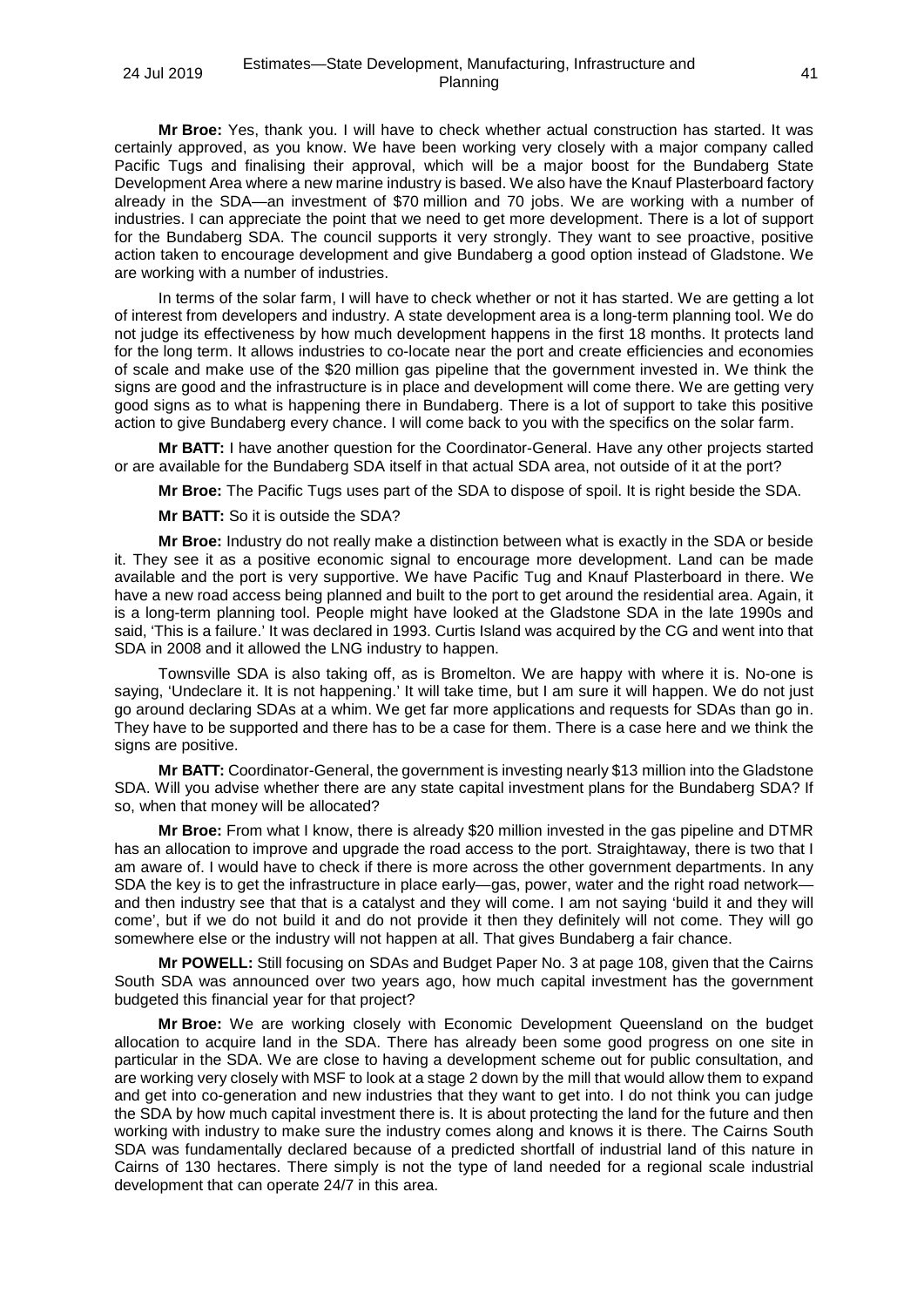## **Mr POWELL:** Did you say there is not the need for this?

**Mr Broe:** I am saying that there is a need for it. The land was not available. There was a 130-hectare shortage of land. The type of land simply is not available in the future. For Cairns to diversify its economy and move into the types of jobs we are targeting here, such as advanced manufacturing and many of the industries in the department's road maps, we need to provide this land—

**Mr POWELL:** On that basis, when will that development scheme to which you refer be completed?

**Mr Broe:** We hope that the development scheme will be out for consultation in the next few weeks, and also consulting on stage 2 down by the mill, that is very strongly supported by council.

**Mr POWELL:** Nothing will be allocated until that development scheme is finalised?

**Mr Broe:** It is not for me to say how much the government will allocate. We are doing the fundamentals. When you declare an SDA you then produce a development scheme, which sets the rules for how industry makes applications. We protect the land and then we work with industry if they want to submit applications once a development scheme is in place.

**CHAIR:** We will move to government questions.

**Mr MADDEN:** Minister, I refer to page 3 of the Service Delivery Statements and to your opening remarks. Are you aware of any alternative plans that might risk the development of a hydrogen industry in Queensland?

**Mr DICK:** I thank the member for his interest. I know that he has a keen interest in the development of Queensland's hydrogen industry. Our budget this year and the allocation of funding to my department are about one thing: creating and sustaining Queensland jobs. We are backing Queensland jobs with an investment in the development of world-class clean energy industries like hydrogen, with the potential to create thousands of jobs for Queenslanders including in regional parts of our state such as Gladstone, but the Queensland LNP's push for the development of nuclear energy in Queensland puts all of that at risk.

On 18 June the federal industry minister, someone who should be supporting the development of a renewable hydrogen industry, was asked about her support for nuclear energy. She said on Sky News on 18 June–

I don't have an issue with it being considered.

It is LNP policy to go nuclear, because the LNP passed a policy motion at its state convention last year calling on the federal government to consider the feasibility of nuclear powered energy generation in Australia. On television, the federal industry minister gave it a green light. Last month, Commonwealth energy minister Angus Taylor said that the government would be 'more than willing to consider' nuclear power. Senator James McGrath and the federal member for Hinkler, Keith Pitt, are not inexperienced members of parliament. James McGrath is a senior member of the LNP and a senior senator. They are not doing this without the implicit or explicit support of the Prime Minister. It cannot happen. It cannot be that for two months they have been pushing the nuclear barrow in Queensland—

**Mr MICKELBERG:** Point of order under standing order 118 on relevance. I know that the minister has very few infrastructure projects to talk about in his portfolio, but I am not sure how hypothetical—

**CHAIR:** I do not need your opinion, member for Buderim. We are only two minutes into the answer.

**Mr MICKELBERG:** Two minutes of waffle.

**CHAIR:** I will caution you on the use of such language. I ask the minister to continue with his answer.

**Mr DICK:** The member for Buderim might want to run a protection racket for the LNP's nuclear plan for Queensland, but I will not be silenced. I will stand up to Scott Morrison and all of his colleagues in the state LNP, including the member for Bundaberg, who will not say no.

**Mr MICKELBERG:** What are you the minister for?

**Mr DICK:** I am the minister for renewable hydrogen. A dagger to the heart of renewable hydrogen is nuclear power. Nuclear power will destabilise investment into energy in Queensland. It will destabilise Queensland's world-class reputation for clean and green agricultural production, which I would have thought members of the LNP would be trying to protect as a market advantage for primary producers in Queensland. It is a dagger to the heart of consistent industry development in this state.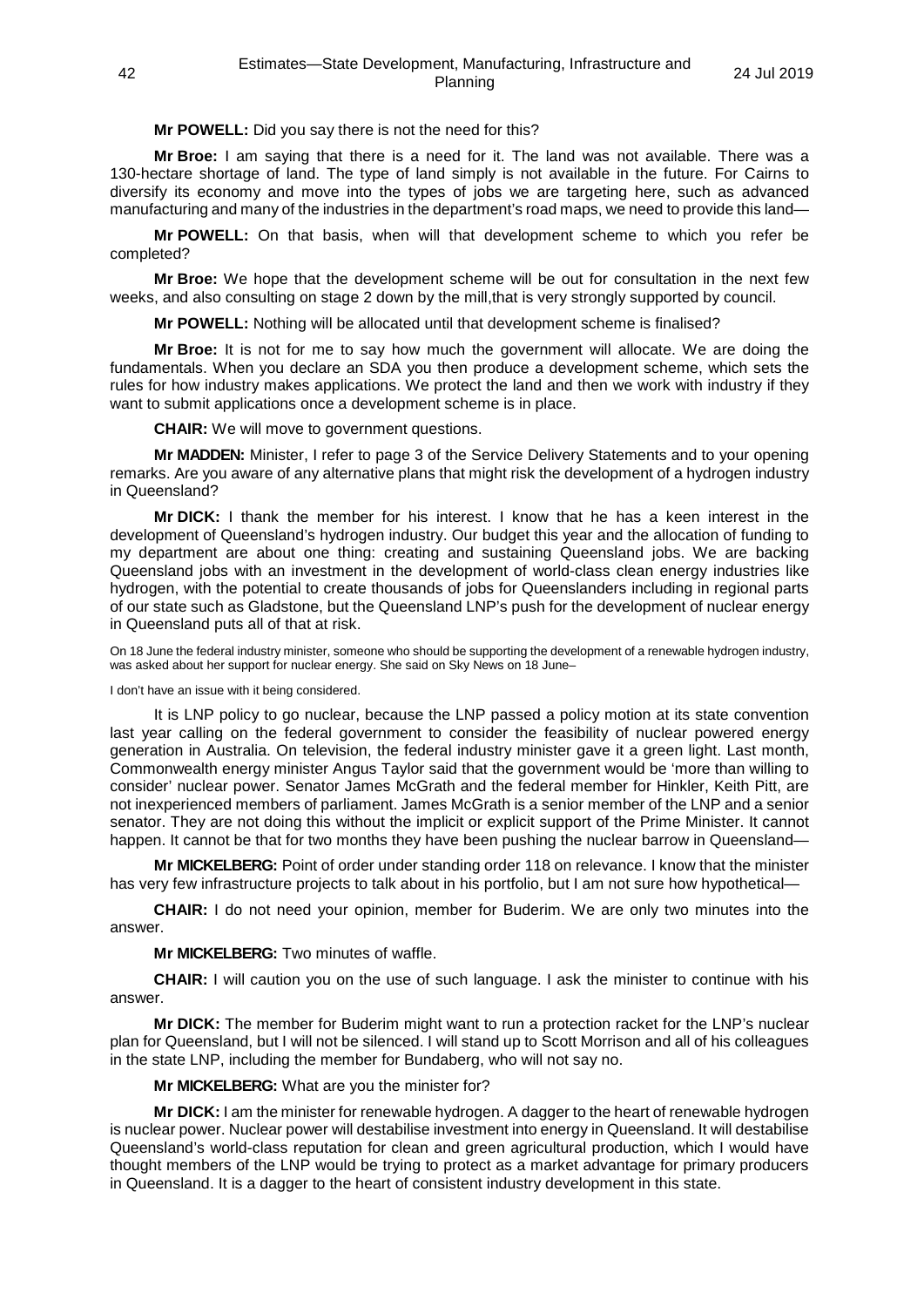The truth of the matter is: when will the LNP say no to nuclear? It is not complex. There is a law in Queensland that prohibits the development of nuclear energy. This will undermine everything we are doing to create green hydrogen. I have just been in Korea. Who were the two great pull factors for the development of a green hydrogen industry in Queensland? It was Japan and South Korea. Japan have closed down nuclear power. They want to move out of coal. They want to produce carbon-neutral energy. The way they see their country doing that, through what they call the Hydrogen Society plan, is to develop green hydrogen.

We will be vigorous in our opposition to this. I call on members of the LNP to stand against this plan, which is being pushed at all levels of the party—from the Australian government all the way through to branches of the LNP. Correction: I was in Japan, not Korea. Korea will be next.

**Ms PUGH:** Thank you for your clarification. I refer to page 3 of the SDS. Minister, further to your opening remarks, what is your understanding of the risks to other industries, jobs and growth posed by nuclear energy?

**Mr DICK:** The first thing we have to deal with is the hoax being perpetrated by the LNP that nuclear power is a good thing for the economy. It simply is not. We know that nuclear power stations need massive subsidies to get going. On the face of it, we should not simply divert potentially billions of dollars that could be spent on more productive and more welcome investments—light rail, heavy rail, new roads and better infrastructure—that Queenslanders actually want. We do not need a dangerous, radioactive white elephant that will damage Queensland's international reputation. Japan is a salient example. We know what happens when nuclear power gets out of control. We have an advanced economy. We have so many opportunities for our state. I have talked about those industries previously.

When Fukushima happened, the tsunami damaged and shut down the reactor cooling system and the cores melted within 72 hours. One thousand workers died—1,000 workers. That is the risk facing our state. Radiation showed up in local milk and vegetables. It appeared in Tokyo's drinking water. Radioactive materials continued to leak into the Pacific Ocean. Eleven of Japan's 50 nuclear reactors were immediately closed after the disaster. That reduced the country's energy generation by 40 per cent. We have to be strong against this. We have to support the sunrise industries that I talked about in my opening statement, including green hydrogen.

We are leading the nation. We are the first state with a hydrogen industry development plan and the federal government itself needs to get on board. They have commissioned Dr Alan Finkel, the Chief Scientist of Australia, to develop the national strategy. Let us not undermine his work, which members of the federal coalition are doing—members of the federal parliament are doing. Let us not undermine Alan Finkel's work. Let us lead the Asia-Pacific region. We want to be the hydrogen exporter of choice for Queensland. We are very keen and I hope we can support the development of that new solar farm in Bundaberg. That is what we should be doing—that is, leading the way with renewables—and we will continue to be supporting that, not a proposal that would wreck the very thing that the member for Bundaberg was asking about earlier in the hearing.

**Mr MADDEN:** I refer to page 5 of the Service Delivery Statements that mentions the government's work to support new industries in advancing manufacturing and robotics. Can the minister provide further details as to how he and his department are advancing these priorities?

**Mr DICK:** I am pleased to confirm to the committee that our government will invest \$7.71 million over the next four years to establish Queensland's first robotics manufacturing hub to create and support more jobs in Queensland. This is a great project that will allow Queensland industry and research institutions to build the advanced capability that will enable manufacturers to be more competitive, bring manufacturing jobs back to Australia and generate more jobs at home. The ARM hub—the advanced robotics manufacturing hub—will provide practical production and manufacturing advice in a real-life factory environment, enabling Queensland manufacturers to learn cutting-edge robotic technologies and techniques and develop industry skill and expertise to apply to their own businesses. The ARM hub will be developed in partnership with the Queensland University of Technology, one of the leading universities in Australia when it comes to robotics which honourable members might be aware of, and the global creative studio Urban Art Projects, or UAP.

All Queensland manufacturers will benefit. This is an important point that I want to make to the member for Ipswich West, who represents a very broad and diverse part of the south-east, and also other members of the committee from regional Queensland. This is not just for the south-east. This will allow manufacturers from across Queensland to access the hub across sectors as diverse as aerospace, biomedical, beef and food processing, defence, mining equipment technology and services, rail manufacturing and so on. Regional manufacturers will have the opportunity to access these services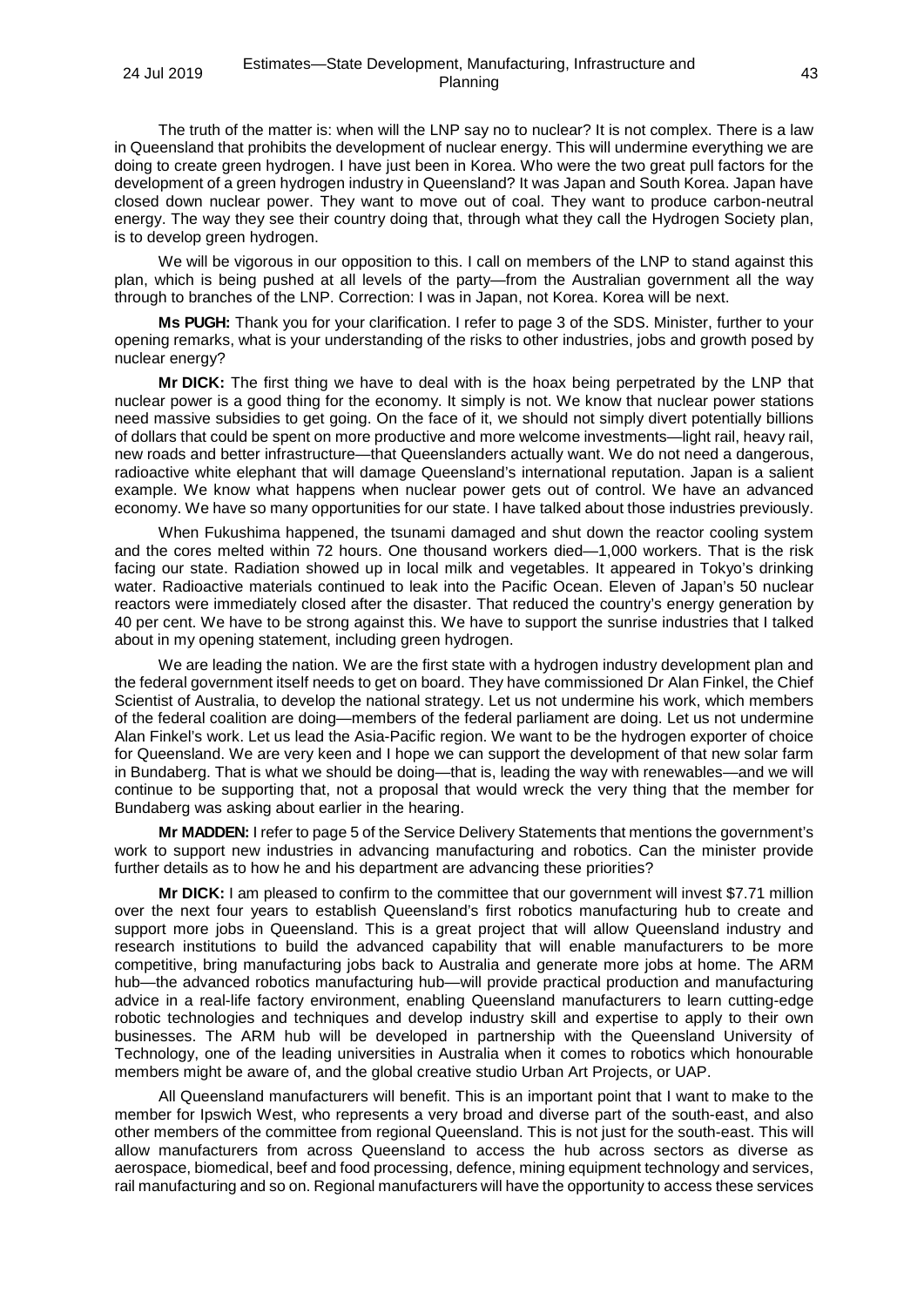through the Queensland government's manufacturing hubs in Cairns, Townsville and Rockhampton and at defence hubs in Townsville and Ipswich. Importantly, the hub will attract more than \$10 million in additional investment from QUT, UAP and other partners to bring the total investment, as I have said, to \$18 million.

Some people are concerned about robots, but the experience at UAP demonstrates that for every robot or robotic line or system they put in they generate five new jobs. That means that they are attracting jobs and onshoring manufacturing jobs to Queensland, not offshoring them, and I think that is very important. I want to acknowledge the founders and directors of UAP—two brothers, Matt and Dan Tobin. They are an amazing Queensland company that are producing word-class public art which is being installed in places like the W Hotel in Brisbane, the facade to the Wintergarden shopping centre in the Queen Street Mall and also around the world. I am very pleased that they have expanded their footprint. Not only are they employing more people here; they are expanding internationally. They are expanding into Shanghai and they have just bought a company in New York.

I am very pleased to say to the committee that the Oscar, the award for the Academy Awards, will be produced by UAP as a consequence of that company they have just purchased in the United States. How great for Queensland. When it comes to robotics and robotics and manufacturing, Queensland has won the Oscar!

## **CHAIR:** Well said.

**Ms PUGH:** Minister, I refer to page 7 of the SDS with reference to the Coordinator-General's role in assessing the environmental impact statements—

## **Opposition members** interjected.

#### **Ms PUGH:** Are you right there?

**CHAIR:** Hang on. Members, there has been a bit of chatter coming from my left over the past few questions. I point out that under standing order 251 there are requirements regarding noise or disturbance or interruption. I will ask the member for Mount Ommaney to resume.

**Ms PUGH:** Thank you. With regard to the environmental impact statement, can the minister update us on the status of coordinated projects that require Commonwealth environmental approvals, particularly the Six Mile Creek Dam upgrade and the Cairns shipping improvement project?

**Mr DICK:** I am happy to report to the committee that in May 2019 the Coordinator-General approved the \$100 million Six Mile Creek Dam Safety Upgrade project. This project will improve dam safety and ensure long-term local and regional water supply while also supporting the ongoing recreational use of Lake Macdonald. The member for Glass House is well aware of this project because earlier this year he expressed his concern that the Queensland government was not going fast enough, as did the member for Nicklin. I quote the member for Glass House in the *Sunshine Coast Daily* earlier this year when he said—

This dam is being upgraded to protect the Sunshine Coast from future flooding and every year of delay raises the threat our communities face ...

Exactly right, member for Glass House, but the good thing is you, too, can help. Under the law, this particular project requires Commonwealth approval and there is a time line that decisions must be made within. The Commonwealth LNP Minister for the Environment, the Hon. Sussan Ley, is the minister responsible. I am advised that under the law the minister had until 1 July this year to make a decision on the project under the Environment Protection and Biodiversity Conservation Act 1999. That decision is now overdue. The clock is ticking on the project, and it is the LNP's fault. I call on the member for Glass House and the member for Nicklin to act with some consistency and start attacking the federal government for the delays in this project with the same vigour that they have attacked the state Labor government. I ask them to stand up for their community and contact Minister Ley, who is a member of their party. Let us get the approvals sorted.

That is not the only problem we have seen with federal government delays. Let us take the Cairns Shipping Development Project which the Coordinator-General approved in February 2018. There is over \$120 million in investment proposed there, tripling the number of passenger days spent in Cairns each year due to cruise ship tourism—that is, an increase of 225,000 passenger days each year by 2031 and potentially an \$850 million boost to Far North Queensland tourism. It is creating more than 165 direct full-time-equivalent jobs—and I am happy to talk about this because honourable members criticised me for not talking about infrastructure—and creating more than 195 direct full-time jobs on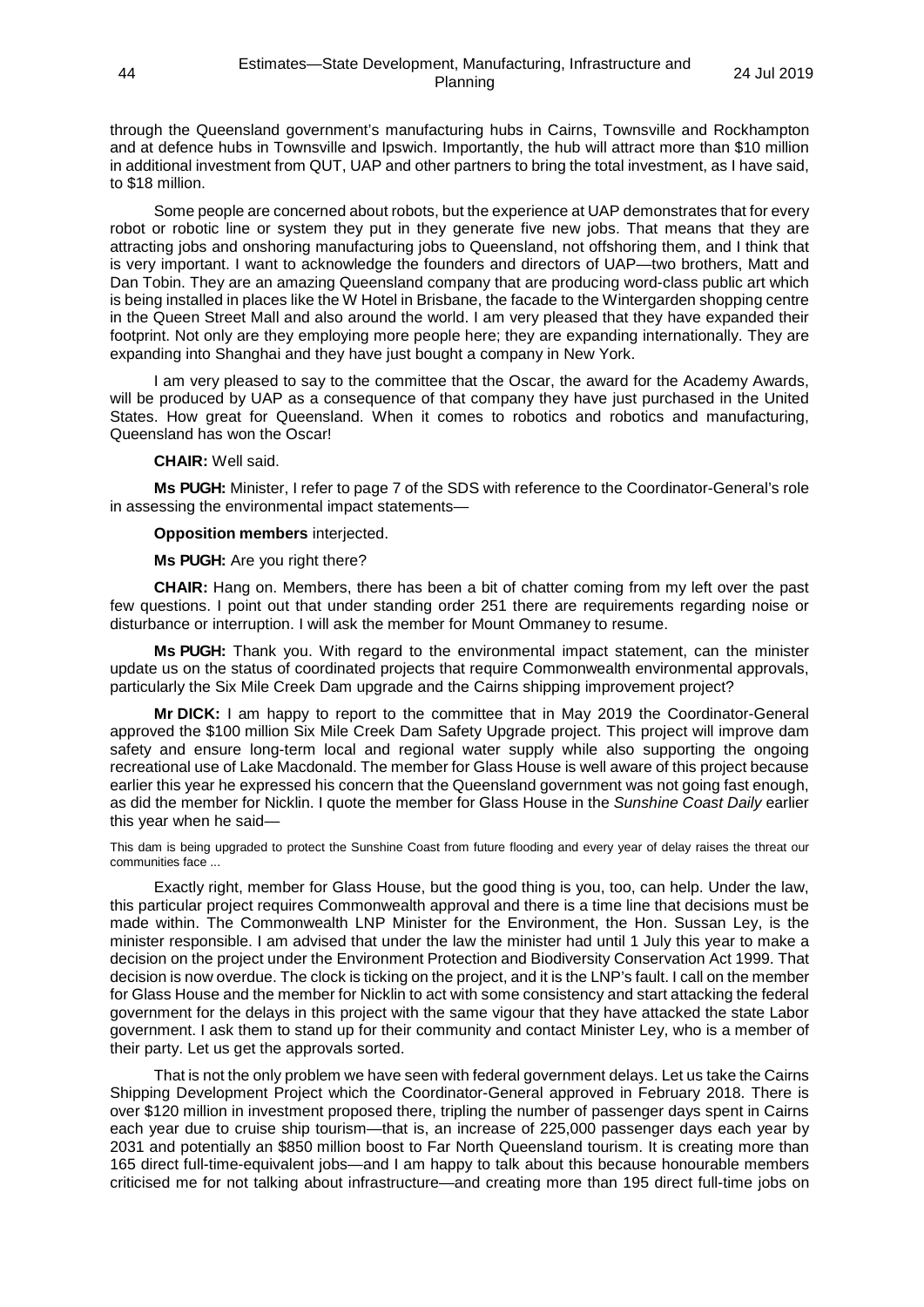average during construction, including professional services and engineering jobs to upgrade wharves at the port of Cairns. This is another project that is languishing on a Commonwealth minister's desk languishing on the minister's desk in the Morrison government.

In that particular case, Commonwealth approval for the project under the EPBC Act was not received until late October 2018, some eight months after the Coordinator-General's approval. We have been doing the hard work to make up lost time due to the Commonwealth's delays and we want to see these projects accelerated, and on and on it goes. Then there is the \$1 billion Olive Downs project approved by the Coordinator-General on 13 May 2019. Of all projects you would think the LNP would get their act together and deliver on that project. Construction could commence in late 2019, with first coal to be delivered in 2020, subject to the project receiving approval from the Commonwealth environment minister.

The Commonwealth environment minister was required under the EPBC Act to make a decision on the project by 26 June 2019 but stopped the clock. This is a \$1 billion coalmine with 500 construction jobs, 1,000 operational jobs and decades of coal production being stopped because the LNP cannot do its job. They say constantly, 'How good is Queensland.' They need to get their act together, get the approval done so that those jobs can start flowing through the Olive Downs project to regional Queensland.

**Mr MADDEN:** I refer to page 8 of the Service Delivery Statements and the Coordinator-General's role in administering the Strong and Sustainable Resource Communities Act. Can the minister update the committee on any improvements in this area?

**Mr DICK:** I thank the member for Ipswich West. Chair, can I just get clarity on how long until this session of questions—

**CHAIR:** I would say approximately three minutes would suit us ideally.

**Mr DICK:** Thanks very much. I am very pleased to update the committee on the Strong and Sustainable Resource Communities Act 2017—the SSRC Act. For too long Queenslanders in resource communities were missing out on the benefits that mining could bring to communities. They saw the previous government trying to roll out the failed Royalties for the Regions program. The Auditor-General absolutely tore that program apart. It was an LNP boondoggle of the highest order.

The state LNP did not deal with the fundamental issue, which was fly-in fly-out workers. The SSRC Act, passed by the parliament, an initiative of our Labor government in the last term, ensures that residents of communities near large resource projects benefit from the construction and operation of these projects. Under that act, large resource projects are those resource projects for which an environmental impact statement is required or that hold a site-specific environmental authority and have more than 100 workers. A nearby regional community is one that is within a 125-kilometre radius of a large resource project and has a population of more than 200 residents. The Coordinator-General can also define and designate other communities for the purposes of the act.

As part of the ongoing review, an analysis of the operation of the act, today I am pleased to announce that more towns and communities will benefit from the provisions of the SSRC Act. In particular, the Coordinator-General has made declarations for Baralaba North Mine, the Barbara Project, the Bauxite Hills Mine—the hills mine—the Century Zinc mine, the Cook Colliery, the Mount Colin Mine, the Mungana Mine and the Olive Downs mine. This means that these projects will be prohibited from employing a 100 per cent FIFO workforce. It also means that another 59 regional communities will be protected under the antidiscrimination provisions in the act relating to the recruitment and termination of workers.

This is the third update to the Coordinator-General's published list of large resource projects, with the act now applying to 69 large resource projects and 295 different nearby regional communities. Members should note that the Coordinator-General has used his discretionary powers under the act to also declare Mount Colin Mine and the Barbara Project in Queensland's north-west region, which would not otherwise qualify because both of those projects are likely to have fewer than 100 workers. However, the Coordinator-General formed the view—and I support him in forming that view—that their inclusion is important to ensure that the residents of Mount Isa and Cloncurry can benefit from the mine's operation.

For the benefit of the committee, those communities for the Baralaba North Mine are Banana, Baralaba, Bauhinia, Biloela, Blackwater, Bluff, Bouldercombe, Duaringa, Glendale, Gracemere, Mount Morgan, Moura, Rockhampton, Thangool, Theodore and Woorabinda. For the Barbara Project, the communities are Cloncurry and Mount Isa. For the Bauxite Hills Mine, the communities are Bamaga,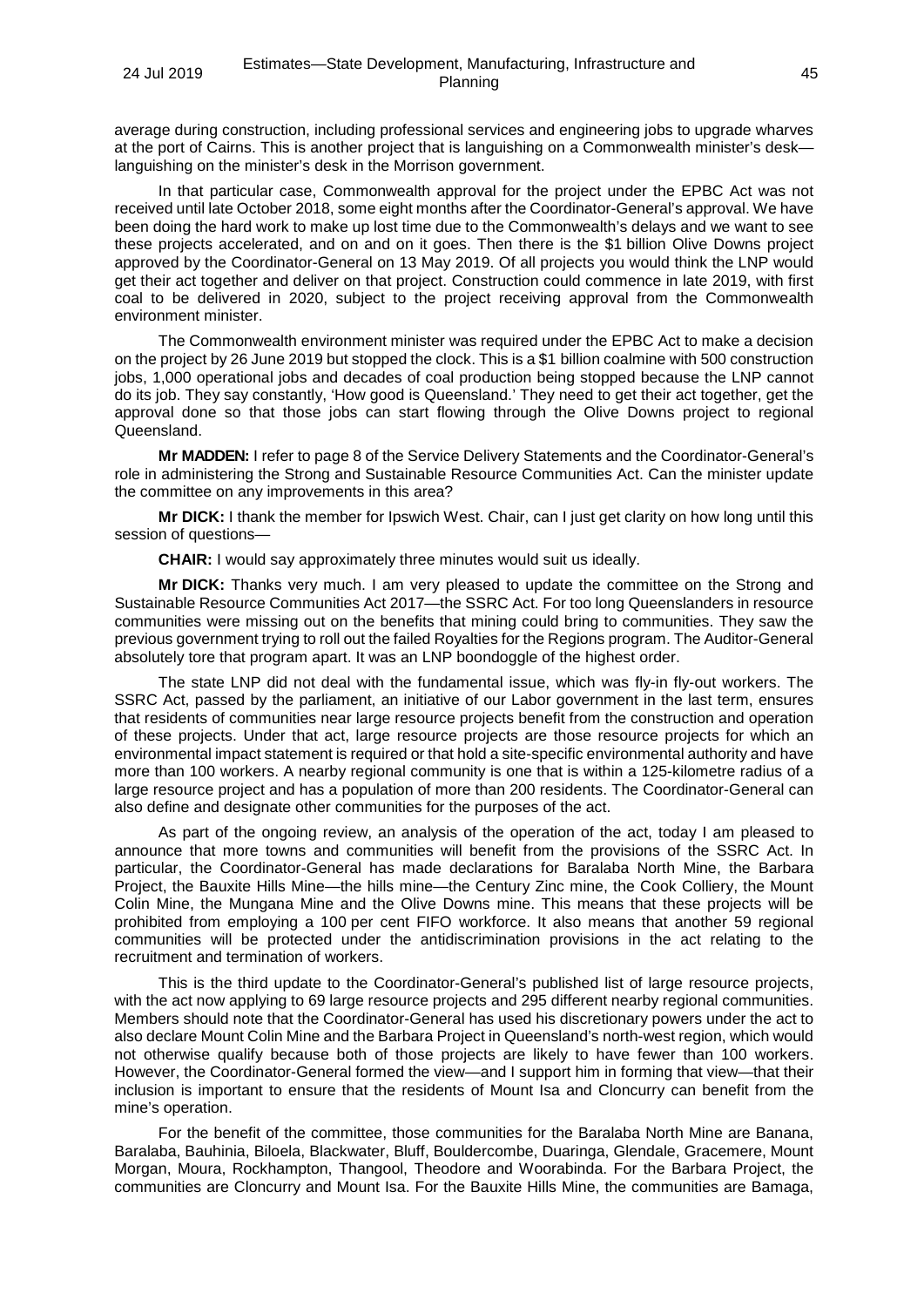Injinoo, Mapoon, Napranum, New Mapoon, Seisia, Umagico and Weipa. For the Century Zinc mine, the community is Doomadgee. I am so pleased that that Indigenous communities are being included. For the Cook Colliery, the communities are Baralaba, Blackwater, Bluff, Capella, Duaringa, Emerald, Middlemount, Rolleston, Springsure, Tieri, Woorabinda and Yamala. For the Mount Colin Mine, the communities are Cloncurry and Mount Isa. For the Mungana Mine, including the King Vol Mine, the communities are Atherton, Chillagoe, Dimbulah, Herberton, Mareeba, Mareeba South, Mount Garnet, Tinaroo, Tolga, Tolga West and Walkamin. For the Olive Downs mine, the communities are Armstrong Beach, Carmila, Coppabella, Capella, Clermont, Dysart, Eton, Finch Hatton, Glenden, Middlemount, Mirani, Moranbah, Nebo, Sarina, St Lawrence and Tieri.

**CHAIR:** Thank you, Minister. We will go to some questions from the other side.

**Mr POWELL:** The minister seems to forget that it was the Labor government that approved a 100 per cent FIFO mine, not an LNP government. My questions are again around state development areas. I refer to the \$12.329 million allocated for state development area acquisitions, which appear in Budget Paper No. 3 at page 108. Coordinator-General, can you advise where this money will be spent and, if it has been allocated to multiple locations, how much each location will receive?

**Mr Broe:** Thank you for the question. That amount is spread across two state development areas. It is allocated to Gladstone and Townsville. The bulk of the money is for one acquisition in Townsville, which is a major strategic development. I acquired land from a proponent who had been sitting on that land for quite some time. That is 350 hectares they are now opening up for development. That payment has not been made yet, quite simply because we have not received a compensation bid. I cannot make an advance payment until the previous owner submits a claim for compensation under the Acquisition of Land Act.

The second smaller amount is in Gladstone, allocated to two properties, one of which I have settled. There was a good saving for the government there, because I gave some land as part of the deal that the government did not need. That saved money. The second is an acquisition that is still ongoing and we are negotiating compensation with that former owner.

**Mr POWELL:** Can you specify the amounts?

**Mr Broe:** I would prefer not to specify them here for each, but I can break it down and give it to you separately. Roughly, for the Townsville one the allocation is \$12.3 million and the remainder is for the two in Gladstone.

**Mr POWELL:** Acting Director-General, I refer to the answer to question on notice No. 17 about conference workshop catering and other hospitality expenses for 2018-19. Of the \$1.47 million spent, how much was on alcohol?

**CHAIR:** Member for Glass House, that is tending towards an imputation. I am letting that one through, but I notice—

## **Mr POWELL:** Imputation?

**CHAIR:** Member for Glass House, you pulled out one aspect of this with an imputation on it. I am going to let this one through, but I am going to ask the acting director-general to answer that in a fulsome way, whichever she wishes to do.

**Ms Power:** I thank the honourable member for the question. Entertainment expenditure is only incurred for official functions involving government, business and industry or community representatives with the objective of industry development and investment attraction. The department's finance system is based on a chart of accounts prescribed by Queensland Treasury that lists all available general ledger accounts used to record expenses. The chart of accounts does not have an account for alcohol, which means that the department's spend on alcohol specifically cannot be easily identified without an in-depth manual investigation of every record supporting transactions coded to entertainment general ledger accounts. Entertainment is identified as providing an employee or associates with food and/or drinks. I can confirm that any expenditure would have been on food as well as drinks.

**Mr POWELL:** What was the amount that was spent on food and drink?

**Ms Power:** The total entertainment amount in 2018-19 was \$43,209, but that includes food.

**Mr POWELL:** Mr Chair, I am just a little bit interested. Yesterday TIQ could specifically define how much was spent on alcohol, yet we cannot get that out of State Development. Is there any specific reason that is the case?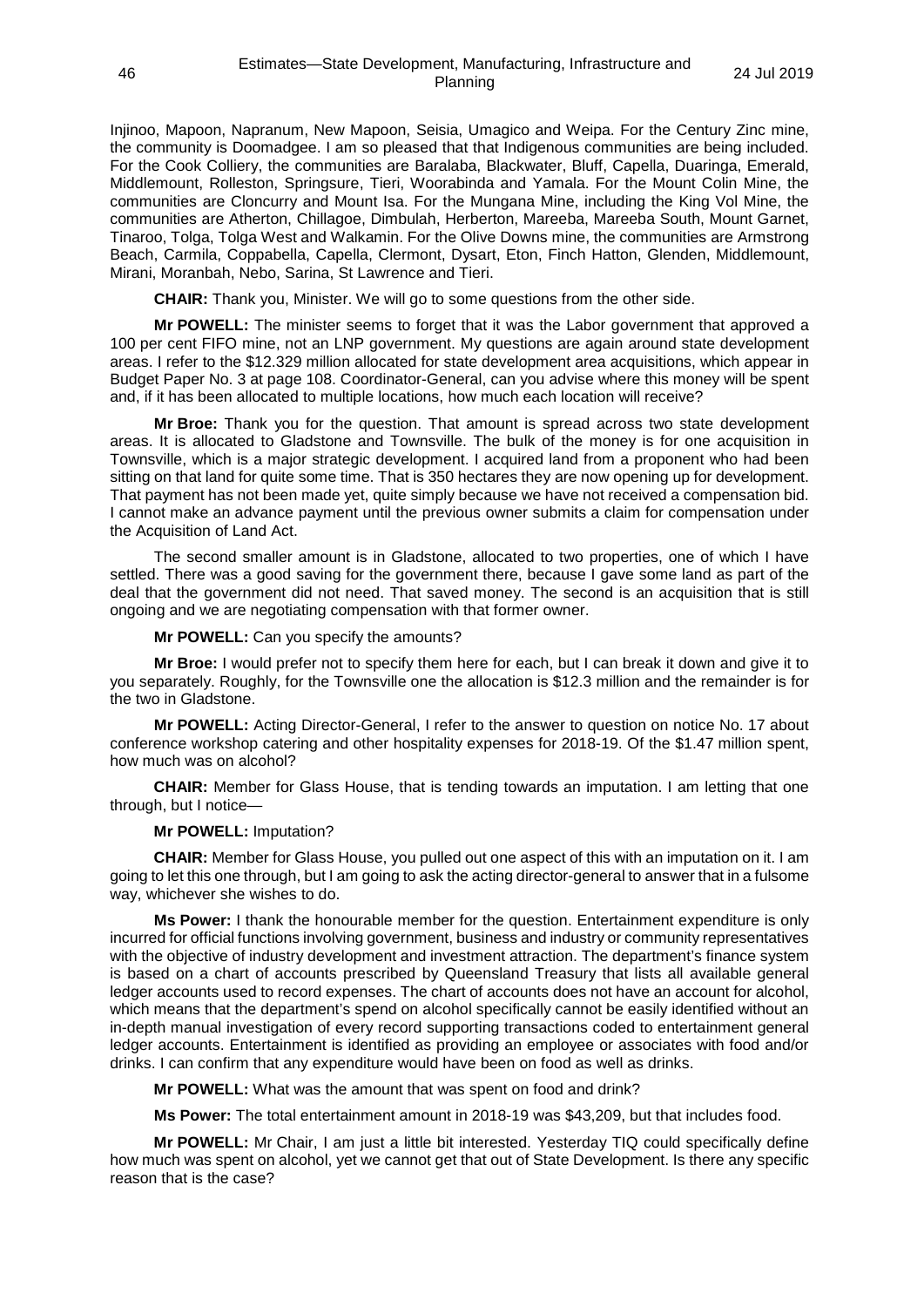**CHAIR:** Are you making that as a comment or a question?

**Mr POWELL:** That is a question.

**CHAIR:** Could you repeat your question in a form that the acting director-general—

**Mr POWELL:** I take on board the advice that the acting director-general has provided about drilling down into specifics, but I find it interesting that another agency, TIQ, can do so.

**CHAIR:** You are making a statement. What is your question?

**Mr POWELL:** Would the acting director-general like to take that question on notice to be able to provide that information?

**CHAIR:** Can you clarify what the question is?

**Mr POWELL:** What is the amount spent on alcohol?

**Ms Power:** We are unable to separate alcohol from entertainment.

**CHAIR:** We have touched on that. I believe that we have heard that one. You were starting to repeat yourself.

**Mr POWELL:** Because were you asking me to, Mr Chair.

**CHAIR:** Do you have another question?

**Mr POWELL:** I do.

**CHAIR:** I am very interested.

**Mr POWELL:** Acting Director-General, I refer to the manufacturing hub service area highlight on page 5 of the SDS. Can you please advise whether each hub located in Cairns, Townsville and Rockhampton has commenced operations?

**Ms Power:** I thank the honourable member for the question. We have staff appointed to all of the manufacturing hubs. The manufacturing hubs themselves as sites will be open later this year. So the work is actually happening.

**Mr POWELL:** How many staff at each hub and are there any positions yet to be filled?

**Ms Power:** All nine staff have been engaged and the hubs have commenced operations.

**Mr POWELL:** Nine staff, three in each hub, all engaged?

**Ms Power:** Yes.

**Mr POWELL:** Again on that same aspect of page 5 of the SDS and the manufacturing hubs service area, how much will each hub annually spend on employee salaries, lease arrangements and other administrative expenses?

**Ms Power:** I will have to come back to you on that detailed breakdown before the end of the hearing.

**CHAIR:** To clarify, we will have that back either by the end of the session or as a question on notice. We are getting a few of these coming along. We will touch on that in a moment.

**Mr WEIR:** I refer to the manufacturing hubs service area highlight on page 5 of the SDS. What portion of the \$30 million announced will go directly to regional manufacturers in the form of business development programs, skills and equipment?

**Ms Power:** I thank the honourable member for the question. The budgets for the manufacturing hubs are being worked up. It is over a three-year period, but the intention is certainly to develop regional manufacturing capability and to support regional business to grow their manufacturing and convert themselves into advanced manufacturing capabilities. Regional manufacturing is very diverse. It ranges from food processing and beef processing to metal manufacturing and biofutures, from aerospace and defence to rail manufacturing and craft brewing. The department's 10-year Advanced Manufacturing Road Map and Action Plan has set the forward agenda for the focus on supporting the growth of regional manufacturing.

**Mr WEIR:** Do we have any idea how much of the \$30 million will go to regional manufacturing? Do we have a figure?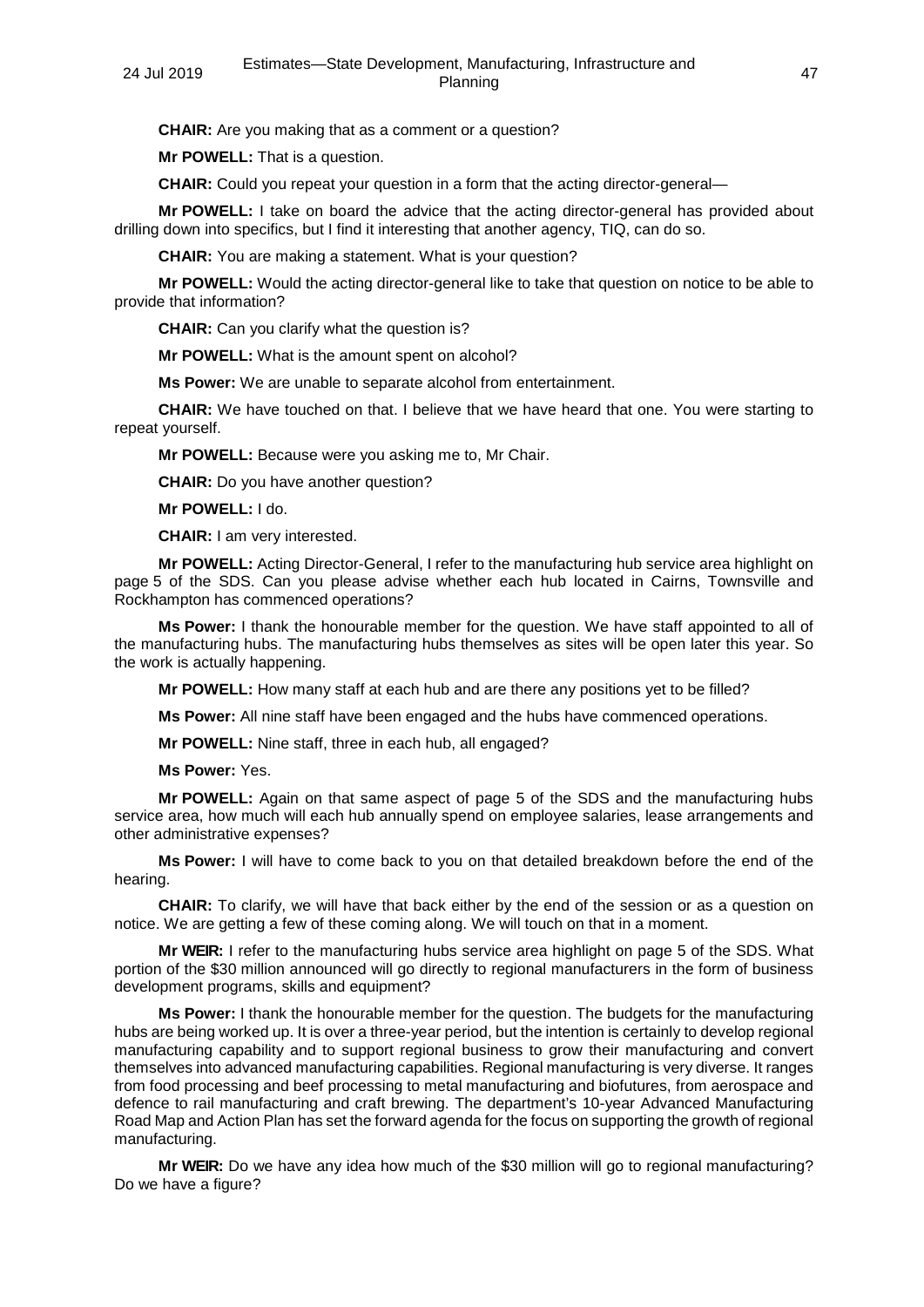**Ms Power:** All of it will go to supporting the development of regional manufacturing capability. As far as the percentage that will go to individual manufacturers in regions, I am unable to say at this point.

**Mr POWELL:** I refer to the department's priority to enhance key investment attraction as referred to on SDS page 3. I note that the Scottish multinational brewing company BrewDog that was given a taxpayer funded grant to compete with Queensland businesses has reportedly halved its production capacity investment. Acknowledging the minister's public statement that a halving of investment does not require any of the grant to be paid back, can you please detail exactly what performance milestones this project has?

**Ms Power:** I thank the honourable member for the question. BrewDog is constructing its first Australian craft brewery in Brisbane, as you know, on the river at Murarrie and that is with the support from the Advance Queensland Industry Attraction Fund. The department has been advised that the facility will still commence operations in late 2019 and that BrewDog has taken a decision to start with a flexible four-vessel 25 hectolitre system which is scalable to the same volume as a two-vessel 50 hectolitre system which I think was what was probably published early on. Their proposal to do it in that way allows for greater flexibility in concurrently producing several different brews. The incentives that have been provided to BrewDog are commercial-in-confidence and are, in part, scalable in accordance with the production capacity and the jobs created. At full capacity, BrewDog plans to invest approximately \$30 million and employ approximately 150 people over the next five years. The department's incentives are directly related to the achievement of those performance outcomes.

**Mr POWELL:** That figure of 150, has that been revised down based on the change in the production capacity investment?

**Ms Power:** I will take advice on that, but not to my knowledge. It is scalable. Their incentive is directly related to the number of people they employ.

**Mr POWELL:** Therefore is there a number of jobs that are delivered required before the taxpayer money would be paid back?

**Ms Power:** I cannot speak to the actual provisions of the contract because they are commercial-in-confidence but I can say that the contract has very strict conditions around the delivery of any sort of incentive being determined by the delivery of performance conditions.

**Mr POWELL:** If the performance metrics are commercial-in-confidence how can Queenslanders have confidence that the taxpayer funded grants are actually value for money?

**CHAIR:** You know I am going to ask you to rephrase that in a way that does not offend standing orders.

**Mr POWELL:** How can you reassure Queenslanders that the investment was well made?

**Ms Power:** I can say the process for all industry attraction grants takes account of a very deliberate due diligence and economic assessment. The contracts are developed with very significant and very deliberate outcomes tied to milestones. It is very much a contract managed process.

**Mr POWELL:** If those milestones are not achieved the money is paid back?

**Ms Power:** It would depend on the conditions of the contract and in this case I cannot say. As a general rule, money is paid after the achievement of a contract milestone.

**Mr MICKELBERG:** I refer to the department's industry development key priority on SDS page 3. Action 1 from the department's Craft Brewing Strategy released last year was to investigate establishing a brewlab facility in Queensland by 2020. With less than six months until 2020, can you please advise whether that facility has been established?

**Ms Power:** I thank the honourable member for the question. The Queensland government Craft Brewing Strategy includes nine targeted practical actions. A brewlab facility will be established to provide an accessible space for brewers to develop and test innovative products without impacting on their existing production facilities. Brewlab will complement skills development initiatives to meet the sector's growing need for qualified brewers to satisfy the increasing demand for craft beer and the rate of new craft breweries across the state. It is on track for delivery. We have no reason to assume it will not be delivered.

**Mr MICKELBERG:** By 2020?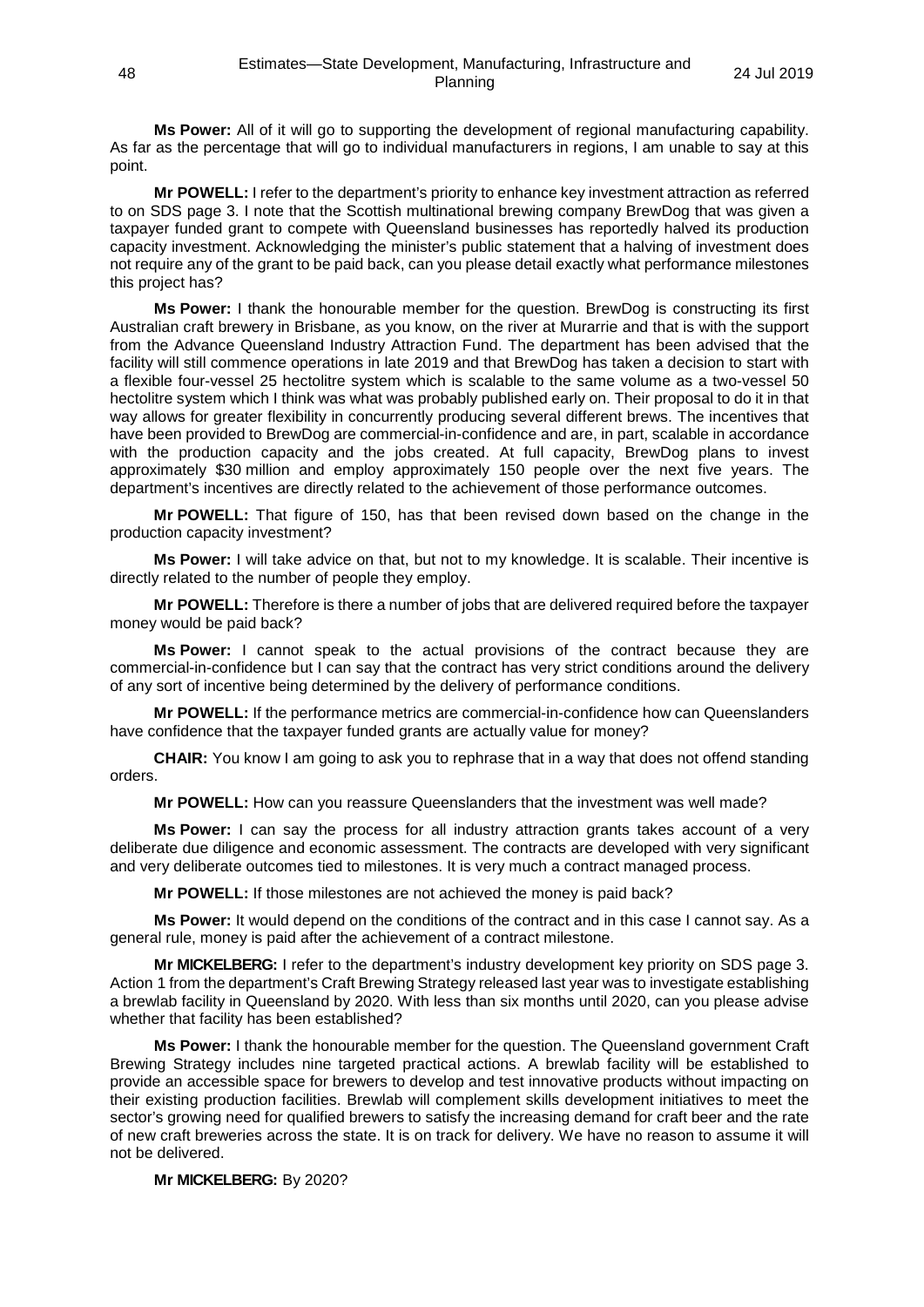**Ms Power:** By 2020.

**Mr MICKELBERG:** Was a business case completed and, if so, will it be publicly released?

**Ms Power:** I will take some advice on the business case, but any support that government gives to any industry is based on either a thorough assessment of a proposal that has come in for grant funding or a business case for investments and that is taken to a cross-government investment panel for a decision. I have just been told that a business case is in progress. A business case will be complete before the brewlab is activated.

**Mr MICKELBERG:** Will it be publicly released?

**Ms Power:** We are going to deliver the brewlab.

**Mr DICK:** We are going to deliver the brewlab. You either want one or you don't.

**Mr MICKELBERG:** I will move on to my next question. Action 7 from the Craft Brewing Strategy states that the government would improve the regulatory environment for craft brewers. Can you explain how increasing the emergency services levy tenfold for craft brewers is an improvement in regulation?

**Ms PUGH:** Point of order, Chair. Should that question not be directed to the minister for QFES, that being his portfolio?

**Mr MICKELBERG:** We are talking about industry development.

**CHAIR:** We are talking about the regulatory environment, which I think does come under this portfolio. I think it is a valid point. I will allow the acting director-general to answer that.

**Ms Power:** Thank you, Chair, for the clarification. The government backs small business and the government recognises that enterprises such as breweries harness exceptional creative talents and provide jobs. In Queensland we have about 100 independent breweries, supporting more than 1,700 jobs. Local councils are conducting audits to ensure that the emergency management levy is being applied correctly. I am advised that the audit is revealing that some independent breweries had been charged the wrong levy. I am also advised that the EML ensures that businesses, including those that produce alcohol, have an A-class response from emergency services should there be a fire or a similar emergency. In the first instance, affected businesses should contact their local council to ensure that they have been correctly classified. Next, they should visit the EML unit on the QFES website or, I am told, they should call 36353041. I am advised that QFES will work with the businesses on a case-by-case basis.

**Mr MICKELBERG:** Did the department raise any concerns with Queensland Fire and Emergency Services in relation to the increased emergency services levy and the effect on craft brewers?

**Ms Power:** I am not aware of the department raising any issues with QFES.

**Mr MICKELBERG:** Has the department done any modelling in relation to the impact of that increase?

**Ms Power:** The department has not done modelling, no.

**CHAIR:** We will go to the crossbench and the member for Noosa.

**Ms BOLTON:** I refer to page 5 of the Service Delivery Statements regarding Building our Regions. Will the minister please explain why Noosa council is ineligible to participate in this program, given that Noosa is similar in size and structure to many councils that are eligible, does not have the resources of larger councils and is also excluded from funding under Works for Queensland, for which we continue to be unsuccessful in having the eligibility criteria reviewed?

**Mr DICK:** I thank the member for Noosa for asking me a question. You are the first member of this committee and, indeed, you are not even a member of the committee—

**Mr POWELL:** They asked you questions.

**Mr DICK:** Non-government member; thank you for the clarification, member for Glass House. I am grateful that someone on that side of the table has asked me a question.

Historically, Building our Regions has not been about South-East Queensland. I heard your question and I understand the challenges of councils such as Noosa. Admittedly, it was a decision made by that community to become a small council and separate themselves from the Sunshine Coast Regional Council. It is always a concern that, because of their size, they will not have the capacity and the rate base of a larger council to deliver projects for their community.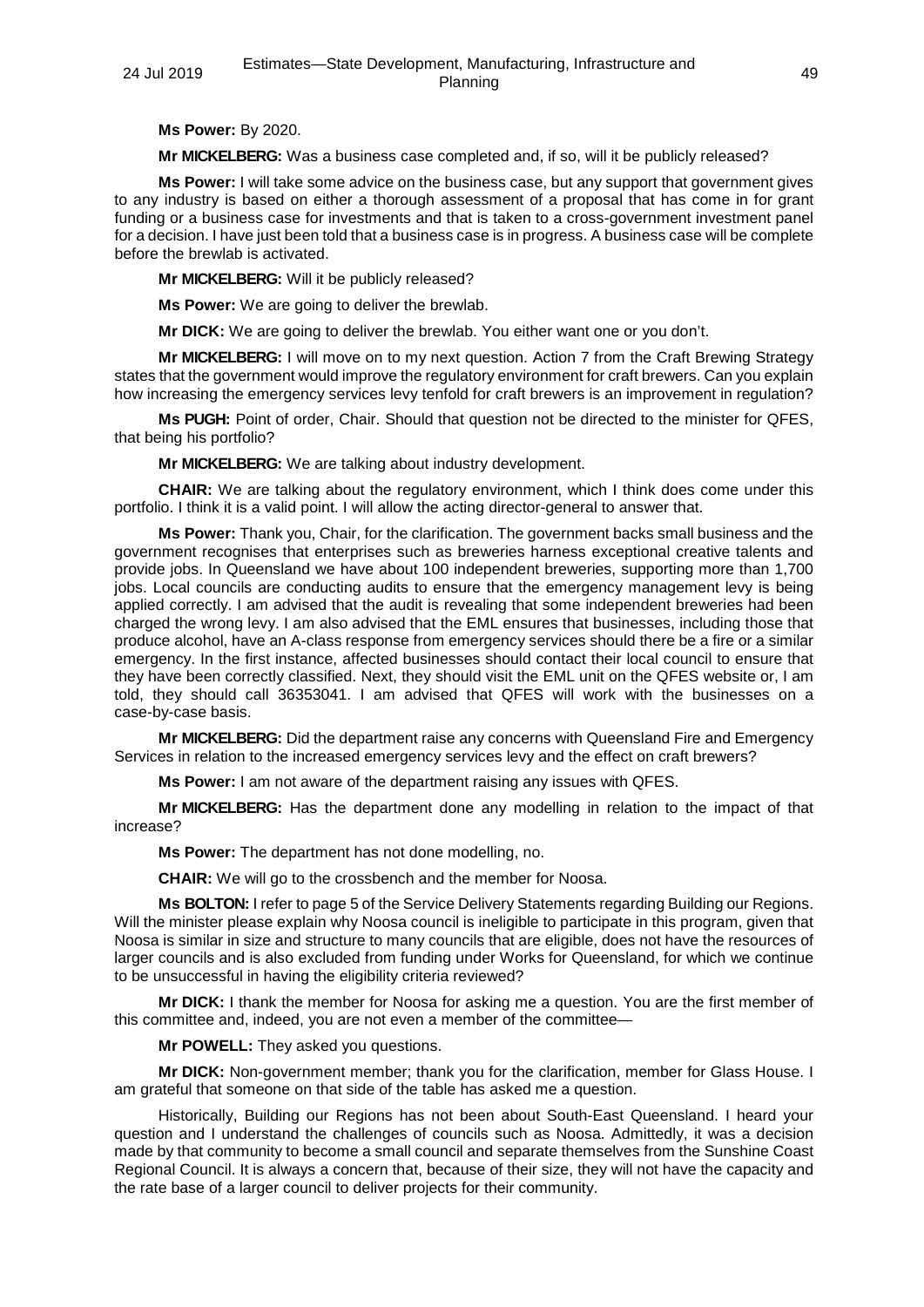To be honest with the member for Noosa, I do not necessarily think those rules will change, because the program is focused on regional Queensland outside of the south-east. Broadly, when you look at our South East Queensland Regional Plan, for example—and I have worked with Mayor Tony Wellington on the regional planning group—it includes Noosa and the Sunshine Coast pretty much as the northernmost councils in South-East Queensland. However, there are other programs where the Noosa council is eligible and we would encourage it to support that.

As an election commitment, as the honourable member may know, through the Jobs and Regional Growth Fund we did invest in the Sunshine Coast broadband cable initiative. That will benefit residents of Noosa. That will create for the first time another data gateway into Australia, providing more strength and resilience to the data system in our country. We made a commitment in the election to do that.

If there are any specific proposals that the council has, I would encourage it, either through your work, member for Noosa, or directly, to contact either me or the department. We will see if they fit into a program. We will see if they can be supported. Committing money to regional and small rural communities is very important. Our flagship program is designed to support those communities.

**Ms BOLTON:** Chair, can I ask one more quick question?

**CHAIR:** Yes, but you will be taking a question off a fellow crossbencher.

**Ms BOLTON:** No, I will not do that. I will pass it along, because I do not want them to miss out.

**Mr DICK:** I am sorry. That was a long answer.

**Mr BERKMAN:** Minister, you would be aware of the decision of the Office of the Information Commissioner late last year that compelled the release of the Toondah Harbour project development agreement with Walker Group and that the government has taken legal action to prevent the release of that project development agreement. How much is the government spending to challenge the decision of the OIC and to prevent the release of that project development agreement for the Toondah Harbour development?

**Mr DICK:** I do not know the answer to that question. However, we need integrity around our information system. We need to ensure that it does have integrity and that there is a system. A system has parameters, as you as a lawyer know. Therefore, it is important that we ensure robustness around it. You will have a different view. I know that you do not support Toondah Harbour and a lot of people do not support it, but a lot of people on the bayside do support it.

It is a proponent that came to government, firstly through the LNP government. Information that is given in confidence, again as you as a lawyer would know, should be kept in confidence. That is how government has to work on projects. Not everyone will accept that. However, that is the way to ensure that project proponents at least are considered fairly by government and that there is a fair exchange of confidential information. It does not necessarily mean that a project will go ahead, but we will continue to act in a way that is robust but also allows proponents to invest in Queensland within an established framework, including the management of information exchange between government and other parties.

**Mr BERKMAN:** Can the question about the amount of legal costs be taken on notice, Minister?

**CHAIR:** Wait a moment, member for Maiwar. I will ask the minister to respond very quickly before we go to the member for Mirani.

**Mr DICK:** The truth is that the matter is still on appeal, so the full legal cost is not known by the department until the conclusion of that matter.

**Mr BERKMAN:** How much has been spent? That is certainly a pertinent question at this point.

**Mr DICK:** We would have to aggregate that information. We would not have a number available to date, member for Maiwar.

**Mr BERKMAN:** Which makes it the perfect question to take on notice, surely, Chair?

**CHAIR:** Do you want that one taken on notice?

**Mr BERKMAN:** Absolutely.

**Mr DICK:** I have given the member for Maiwar an answer. There are other ways to ask questions of me in the parliamentary system, if he wants to ask me.

**Mr BERKMAN:** Heaven forbid we should expect answers at estimates!

**CHAIR:** Member for Maiwar, I think you have the answer that you are going to get.

**Mr DICK:** On the basis that I am not going to waste more taxpayers' money to put together a cost figure on a process that has not yet finished, the member for Maiwar is always free to ask me a question on notice in the parliament.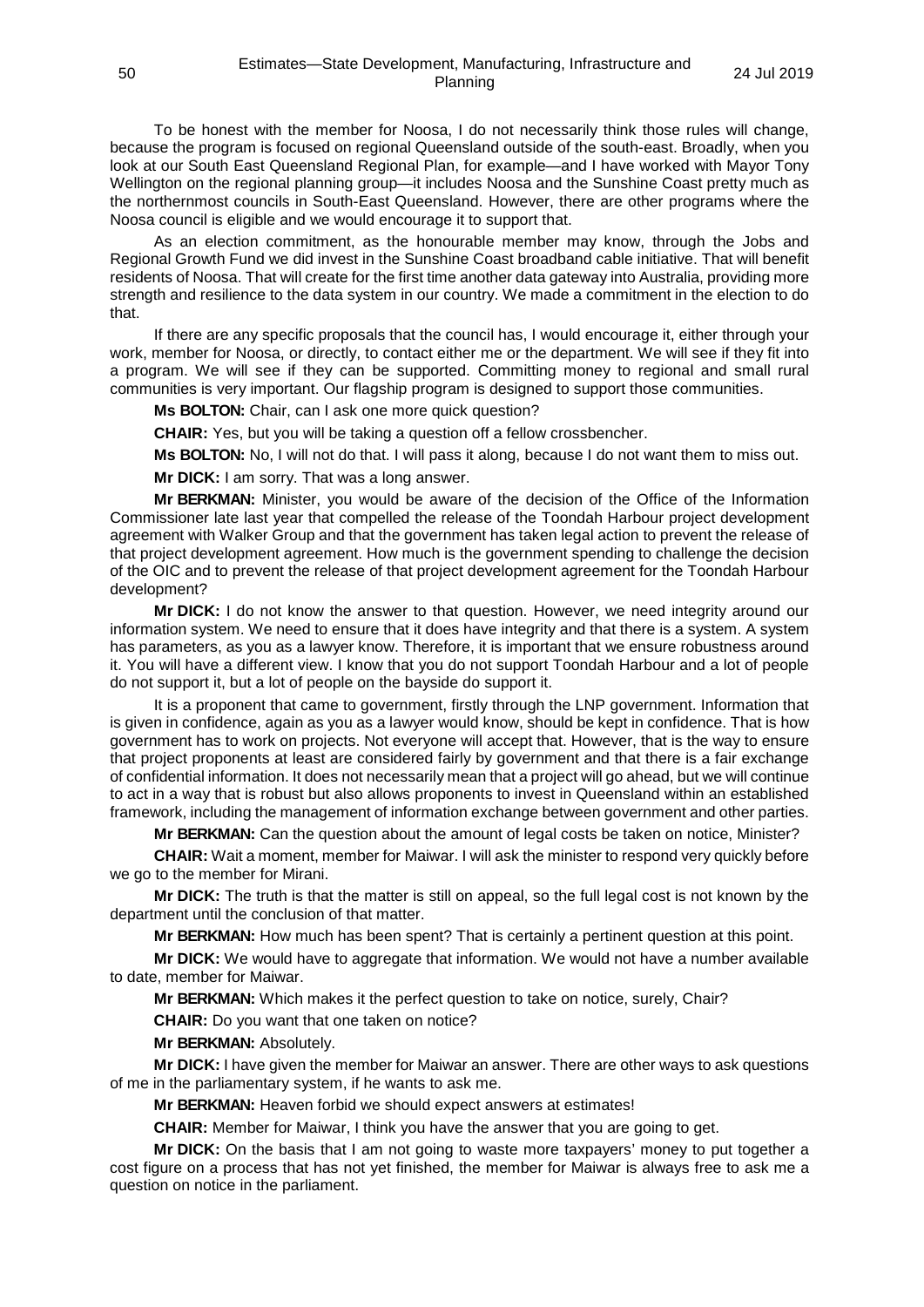**Mr ANDREW:** Minister, could you please outline the plans to secure permanent work and workforces for residents such as around the Clarke Creek renewable wind farm project? Would the government consider replicating the rules preventing 100 per cent FIFO in those situations, to make sure that local regions get a go at those renewables projects?

**Mr DICK:** Earlier in the day I answered a question about Strong and Sustainable Resource Communities and the decision of the Coordinator-General to include other communities into the SSRC framework for a number of resource projects. You might be interested in some of those. Some of those will fall within your electorate. That strengthens the anti-100 per cent FIFO provisions there. It is not currently government policy in relation to renewables projects to put those within the framework of the SSRC. I will be honest with you that it is not a policy that the government is seeking to pursue at this time.

**CHAIR:** We will go to the member for Mount Ommaney.

**Ms PUGH:** Minister, I refer to page 3 of the SDS, which mentions the Jobs and Regional Growth Fund. Can you please advise how the fund is supporting growth in regional Queensland, particularly in relation to the sugar industry?

**Mr DICK:** I am pleased to answer that question. There has been some uncertainty around the continuation of a number of mills, and their financial viability has been brought into question. Some of them have faced financial difficulty, including Mackay Sugar. As the member for Mount Ommaney may know, in the state budget the Treasurer announced that the government would commit funding towards securing an international investor to support Mackay Sugar. That will have a positive benefit, not just for the Mackay community but also for the Mossman mill, which is operated by Mackay Sugar. That is important because Mackay Sugar's workforce reaches a maximum workforce of 800 people at the peak of the crush each year. There remained the question of Mossman mill's ongoing viability. The international investor who was interested in supporting Mackay Sugar wanted to see that mill transferred to local grower ownership.

In December last year officials of my department secured agreement with growers for a support package of up to \$25 million to help support the establishment of an innovative biorefinery that would help underpin the long-term future of Mossman Mill. This is trying to transition mills away from crushing and producing sugar to higher value products and supporting the development of our bioeconomy in Queensland.

The whole project hinged on Commonwealth support. In particular, the federal member for Leichhardt, Warren Entsch, promised that there would be \$20 million to keep the mill going while the biorefinery was being developed. We were clear and up-front with the grower organisation which became the grower owner of the company that we would support the transition of the mill into a higher value future. That is where the government wanted to invest to support those growers. They were on board with that principally because we have a 10-year road map and action plan for biofutures.

The federal government said that they would support the ongoing operation of the mill until that occurred. The member for Leichhardt promised prior to the federal election, in my view, that that would happen. That was a promise he made during the election. I think it was a promise made to help secure his re-election. In fact, Mr Entsch told the *Cairns Post* on 15 February this year—

There had been an issue with the money—the funding stream it came from meant it could not be used for day-to-day operations like wages, which the farming co-operative Far Northern Milling needed—but that had since been fixed.

## Mr Entsch further stated—

We found a more flexible funding bucket, of exactly the same amount, to allow them to do what they need to do.

The problem was that once the election was over Warren Entsch tried to back out of his deal and back out of his promise to the people of the Tablelands. In May of this year I learnt that the Commonwealth had reneged on the deal, tabling a statutory instrument in the Commonwealth parliament for funding, which stated—

The program provides funding to Far Northern Milling Pty Ltd ... to support the capital upgrade and maintenance of the Mossman Mill.

There was nothing about operational funding. That put the whole deal at risk, not just for Mossman Mill but the future of Mackay Sugar.

I commend the member for Cook, Cynthia Lui, for her work because she was relentless in applying pressure to the Morrison government to honour their promise. I have to say that I did not hear anything from the state LNP about supporting one of the most important agricultural industries in Queensland—the sugar industry.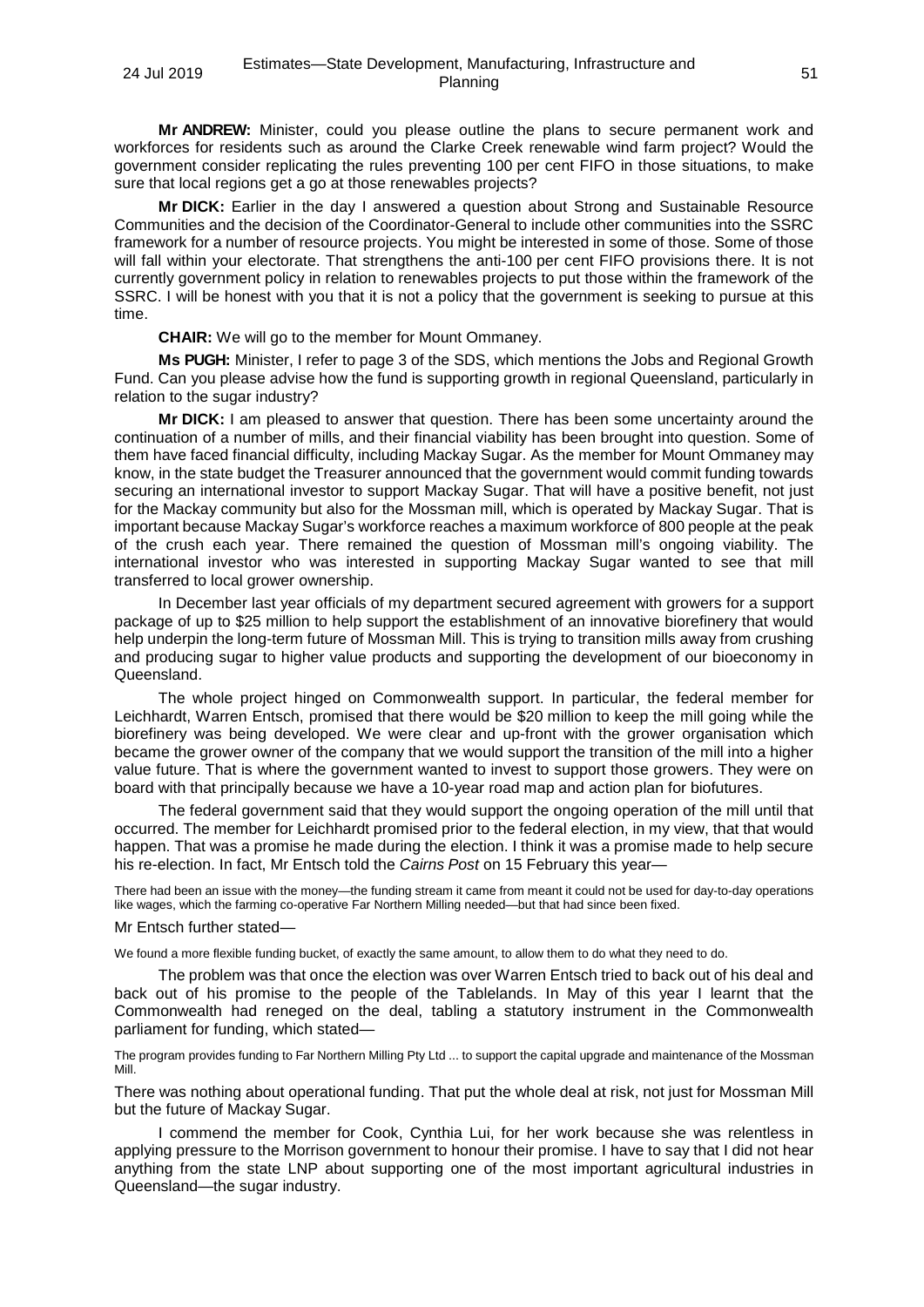We applied pressure to the federal government because jobs are our No. 1 priority. Last month it paid off. We finally heard that the Commonwealth, the Morrison government, would cave and that they agreed to provide \$5 million in operational funding. Now it is up to the mill. We want to support those growers. They have a bold vision for the future of milling on the Tablelands, including a very good plan, I believe, for diversification. It is challenging, but they have the support now of both levels of government—from the federal government to keep the mill operating and from our government to transition into a brighter future we hope.

**Mr MADDEN:** My question is of the minister. I refer to page 3 of the Service Delivery Statements and the government's good work to encourage businesses to expand in Queensland, and I ask: can the minister advise the committee as to the progress on attracting the Qantas flight training centre to Queensland?

**Mr DICK:** It is has been a great achievement to secure that flight training centre for Toowoomba and also the recent announcement that Queensland has secured the intention and commitment of Qantas to establish a second flight training academy in Queensland in Mackay. It was a very significant process. More than 60 regional cities put forward a proposal across Australia—across effectively every state and territory, I think excluding Tasmania perhaps. Nine cities and towns were short-listed.

Our government worked relentlessly on this project from its announcement by Qantas in February 2018. In June 2018 we saw the release of a short list which contained Toowoomba and Mackay. The opposition in the state could not help themselves however and went to Toowoomba and claimed, entirely without any substance and foundation, that the government was working to support Mackay. It was regrettable that the member for Glass House, the member for Toowoomba North and the member for Condamine—although I will cut the member for Condamine some slack as I think he was led astray by his colleagues; maybe he was right behind it as it sounds like he was full throated in his support attacked the government saying we were supporting Mackay over Toowoomba. The member for Mackay wanted it there, but that is her job.

I am so pleased that their campaign was a complete fizzer. Seriously, what would Qantas have made of that stunt—and that was all it was? They picked Mackay. What would the consequences have been for Qantas? Anyway, we continued to work hard work and closely with Qantas and we saw last month that Qantas had chosen Mackay.

It has not been a good year when it comes to the Rugby League State of Origin, but in the state of origin of flight training academies from Qantas we have won both rounds and the series goes to Queensland. This also demonstrates that our state has the capacity to be the aviation training hub and centre for the Asia-Pacific.

We have many companies working in the aviation and aerospace area, including Qantas and Boeing and other companies working in the aerospace area generally—Northrop Grumman, Virgin and Alliance Airlines, the third biggest airline in Australia. Our government was pleased to support them through our Advance Queensland Industry Attraction Fund to expand into Rockhampton. More than 40 jobs will roll out over the next few years up there. That means a kid growing up in Central Queensland or Rockhampton can aspire to be a pilot or a flight attendant or maintenance crew. They can grow up in Central Queensland, they can do their training there and they can potentially get a job in their own community. I think that is a great thing for regional Queensland.

**CHAIR:** The committee will now take a break and the hearing will resume at 2.30 pm with the examination of the estimates for the portfolio areas of infrastructure and planning.

## **Proceedings suspended from 2.17 pm to 2.32 pm.**

**[CHAIR:](http://www.parliament.qld.gov.au/docs/find.aspx?id=0Mba20190724_143245)** The committee will now examine the proposed expenditure for the portfolio areas of infrastructure and planning. Minister, if you wish, you can make an opening statement of no more than five minutes.

**Mr DICK:** For the benefit of the committee, I thought I might use this time to address some of those issues raised during the committee hearing to get some matters on the record rather than give you a detailed statement. If I go through those, it might be to everyone's benefit when it comes to time, rather than having to find time at the end of the hearing.

Firstly, there were questions asked about Economic Development Queensland and Cross River Rail planning. The question related to Boggo Road and other stations. Economic Development Queensland, I am advised, is one of the agencies being consulted by the Cross River Rail Delivery Authority, along with the Brisbane City Council, on land use planning for the areas surrounding the proposed Cross River Rail stations. This includes Boggo Road, Dutton Park. This work is led by the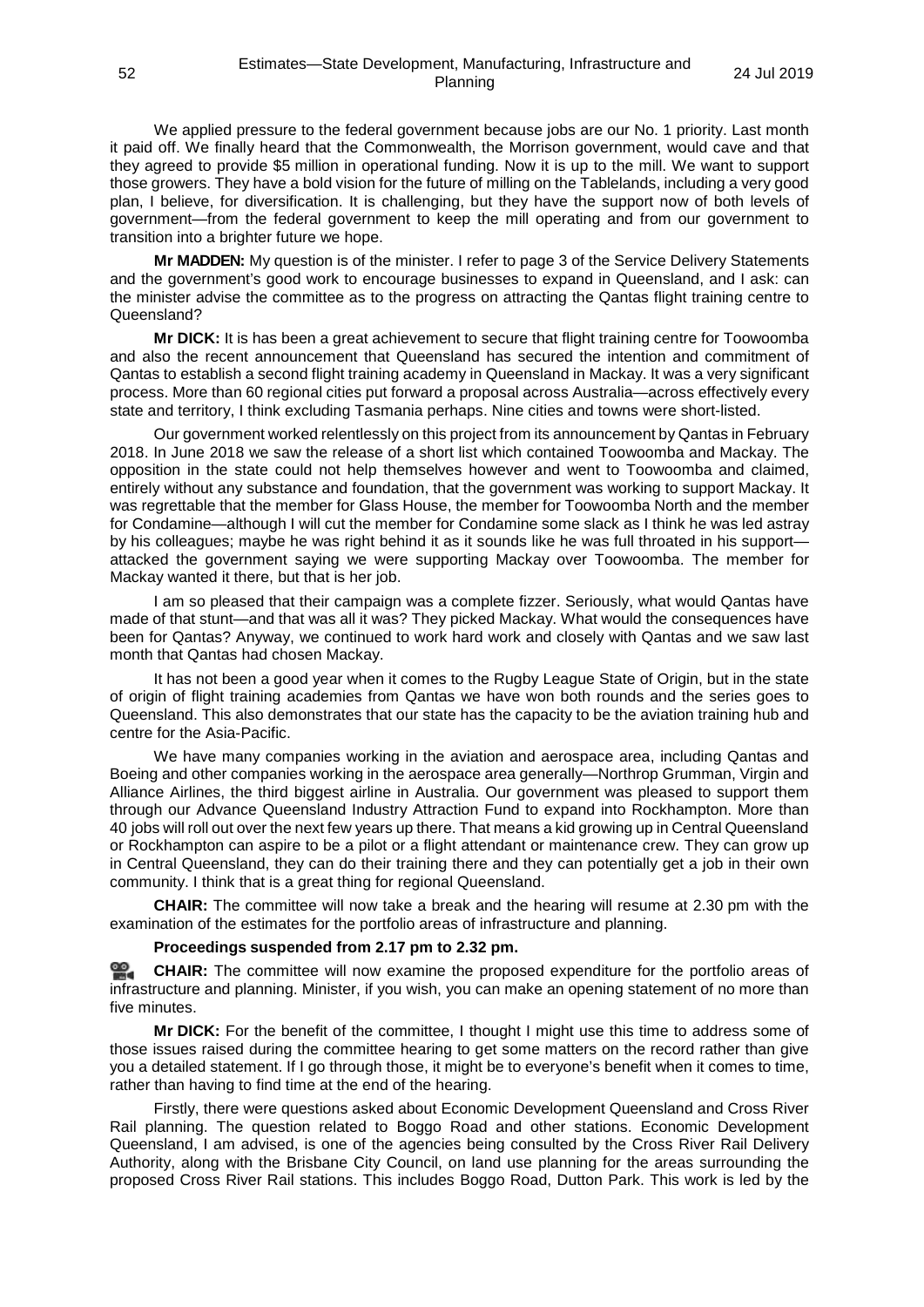Cross River Rail Delivery Authority. The instrument for the land use planning at Boggo Road, Dutton Park, is yet to be determined. A priority development area is one option being considered by the responsible delivering agency.

I refer honourable members to what happened in the estimates committee hearing yesterday in the relevant committee where Mr Graeme Newton, who is the CEO of the Cross River Rail Delivery Authority, was asked about the Cross River Rail Delivery Authority's planning for the Boggo Road station by the shadow Treasurer and member for Everton, Tim Mander. The transcript of that hearing reveals the following—

**Mr MANDER:** Mr Newton, can you advise whether the proposed new Boggo Road station will be part of a new priority development area similar to the Albert Street station site?

**Mr Newton:** Is the Boggo Road station, the new underground station, the one to which you are referring?

#### **Mr MANDER:** Yes.

**Mr Newton:** Currently, the Boggo Road station is not part of a priority development area. It is adjacent to the Ecosciences Precinct. No decision has been made in relation to whether or not that would be a PDA.

That issue was canvassed yesterday in the hearings.

In relation to manufacturing hubs, I can advise that the following expenditure is budgeted over three years: \$4 million for salaries; \$231,000 for lease and car park expenditure; and \$350,000 for fit-out costs, and IT equipment and hardware. The balance of funds will be for industry development.

There were questions asked about the Bundaberg State Development Area. The member for Bundaberg asked about the Bundaberg solar farm, which was mentioned at last year's estimates. It has development approval, but the proponent is currently considering its options. This really brings home the point about the need for certainty. All this talk about nuclear power creates uncertainty. Honourable members may laugh, but why would investors spend billions of dollars across Queensland or money at Bundaberg if they are going to drop in a nuclear power plant? Let us just put it to bed. It is not hard. It is not complicated. Just say, 'We are against nuclear power.' If you do not take a definitive position on it, you surely must be acquiescing to it and supporting it.

I was asked questions about advertising. The honourable member asked a question about the cost of advertising, particularly in the *Australian*. I am happy to provide some information and some context. I understand that the total amount of advertising on behalf of the Queensland government for 2018-19 was \$26.44 million. This is a decrease of approximately \$9.76 million, or almost \$10 million, compared to the Newman government's expenditure in 2014-15 of approximately \$36.2 million. In fact, advertising placement expenditure in the last 12 months of the former Newman LNP government, in which of course the member for Glass House served as a cabinet minister, from March 2014 to February 2015 was \$44.92 million.

We know that in the state development portfolio Jeff Seeney spent \$640,000 to create his own *RegionsQ* magazine featuring photos of the then minister. I also confirm that Mr Seeney approved a \$300,000 advertising campaign to raise awareness of defence industries. By comparison, the placement in the *Australian* was quite modest. I understand that the cost was heavily discounted, at a total of \$77,000 but delivering over \$200,000 in benefits including half a tabloid page in the two defence reports—op-ed within the defence reports, approximately 700 to 800 words; half a tabloid page to appear in the research and defence report on 29 May—op-ed within the research and defence report, approximately 700 to 800 words, and extension to digital magazine in both publications; and half a tabloid page in the Pacific 2019 expo report which will happen later in the year—op-ed within the Pacific 2019 expo report and the Pacific 2019 report digital magazine extension.

This is the *Australian*. It does not have a huge readership in Queensland, but it is read by key decision-makers in Canberra and in the federal government and in defence industries. This was not *RegionsQ*. It was not a spam magazine that was being distributed across Queensland. The package, I can advise the committee, was fully approved by the GACC and I think it represents good value.

I also note that the Leader of the Opposition is sponsoring ads on Facebook attacking the waste industry and the waste levy. Is the opposition leader using her funding in the opposition office to fund these spam ads on Facebook? I note that she is promoting David Crisafulli, which is good. It appears that there is now a partnership between the Leader of the Opposition and the member for Broadwater, which seems to be an improvement. It says—

Deb Frecklington MP compensated David Crisafulli—Broadwater MP—to share this post. Branded content: let's create a partner with brands to promote products or services.

I table that. The question is: is the Leader of the Opposition using public money to promote that?

**CHAIR:** We will now go to questions.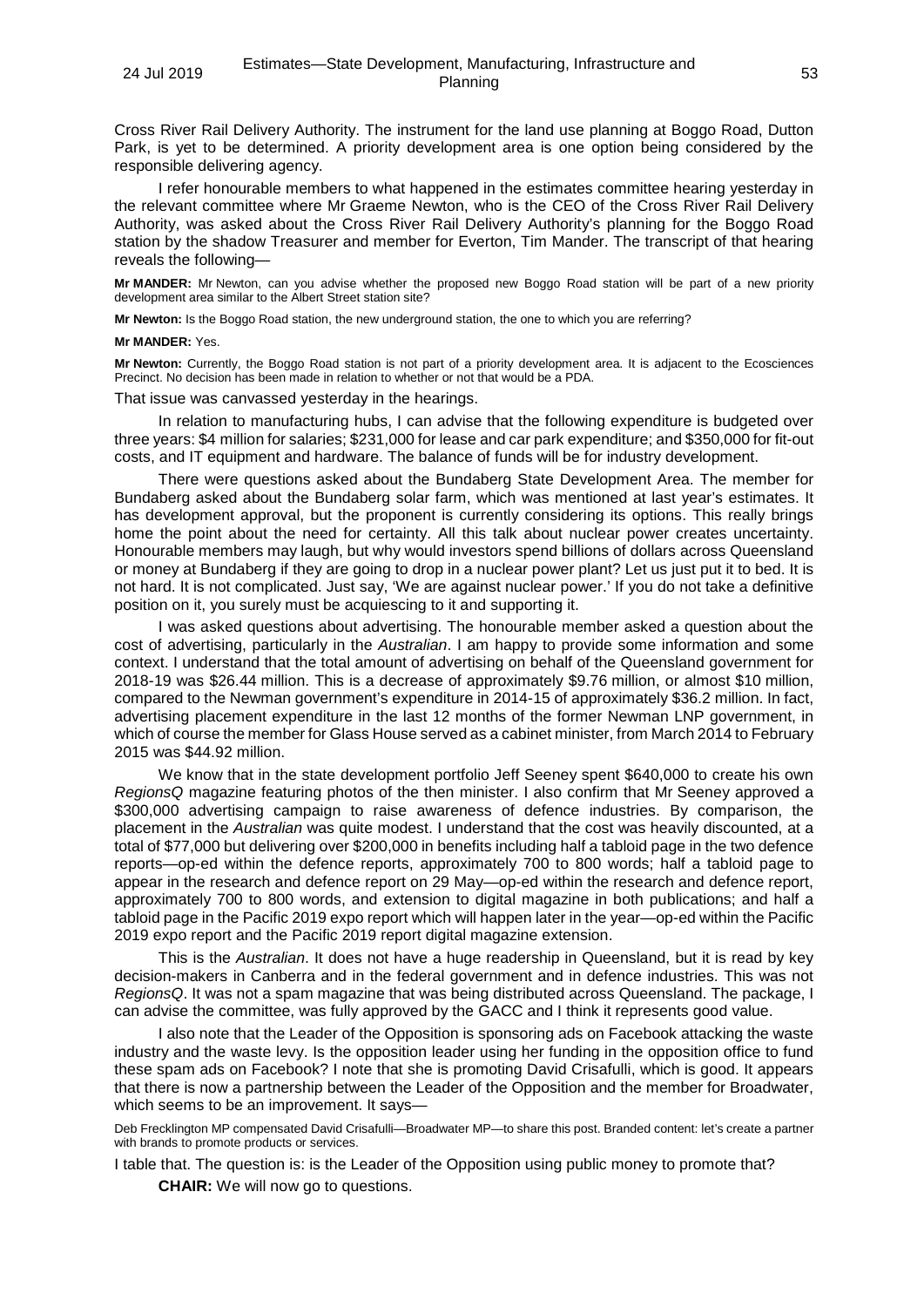**Mr POWELL:** Returning to the matter that we raised earlier in the first session, the questions are to the acting director-general. Notwithstanding the comments just made by the minister, this is with regard to the department's service summary for the declaration of further Cross River Rail PDAs on SDS page 44. I understand that the instrument is to be determined, and I understand that it appears from the minister's comments that the Cross River Rail Delivery Authority is driving the preparation of documents. In assisting the department and advising the minister of a potential PDA declaration has the department prepared any documents on the potential Boggo Road station?

**Ms Power:** As I am aware, the department has been consulted, as has the Brisbane City Council, around planning matters. We have not prepared any documents for Cross River Rail, but I will absolutely confirm that. That is a slightly different question, I think, from the earlier questions around documentation.

**Mr POWELL:** Just while you are clarifying that, as part of preparing anything—any maps or any draft boundaries and whether those boundaries extend north past Abingdon Street; they are the kinds of aspects we are trying to determine—what documents, what maps, have been prepared by your department in preparation for advising the minister of a possible priority development area declaration?

**Ms Power:** I can confirm that we have provided no advice to the minister in any way around that, but I will confirm with Economic Development Queensland as to any documentation that they may have prepared.

**Mr POWELL:** And when it was prepared, if that is possible, please, Acting Director-General.

## **Ms Power:** Yes.

**Mr POWELL:** These questions are to the chief executive officer of Building Queensland. With regard to Building Queensland's responsibility for publishing business cases—SDS page 3—in what month was the detailed Cairns Convention Centre business case completed?

**Mr Gould:** Building Queensland, in accordance with the Building Queensland Act, led the development of the Cairns Convention Centre detailed business case in partnership with the Department of Housing and Public Works. The business case was completed and considered by the Building Queensland board in June this year. After endorsement of the business case, the business case was provided through the Department of Housing and Public Works to the government for consideration.

**Mr POWELL:** So it is currently sitting with the government for consideration?

**Mr Gould:** Building Queensland has completed the detailed business case for the Cairns Convention Centre project. That has been referred to the government through the Department of Housing and Public Works.

**Mr POWELL:** Does Building Queensland have any idea when that will be made public?

**Mr Gould:** Building Queensland's role in relation to the development and leading of detailed business cases, in partnership with relevant government agencies, relates to the business case development stage of the project. Once Building Queensland has completed the relevant business case and that has been referred to government, Building Queensland does not play any further role in relation to the consideration of the recommendations of the project. That is a matter for government. We do not participate in any decisions in relation to the funding decisions that may be attached to business case assessments.

**Mr POWELL:** Did the business case find the Cairns Convention Centre project to be economically viable?

**Mr Gould:** As indicated, Building Queensland led the development of the Cairns Convention Centre detailed business case. The business case was undertaken in accordance with Building Queensland's business case development framework, so it incorporated a detailed assessment of the technical elements of the project and the financial, commercial and economic viability of the project. The recommendations and findings were incorporated in the final business case, which has been provided to the government for consideration. That is a matter for the government's consideration in relation to considering the findings of the business case.

**Mr POWELL:** Just to clarify, whilst you have no further role I understand it is Building Queensland that will ultimately publish that document when it is given approval by the government to do so; is that correct?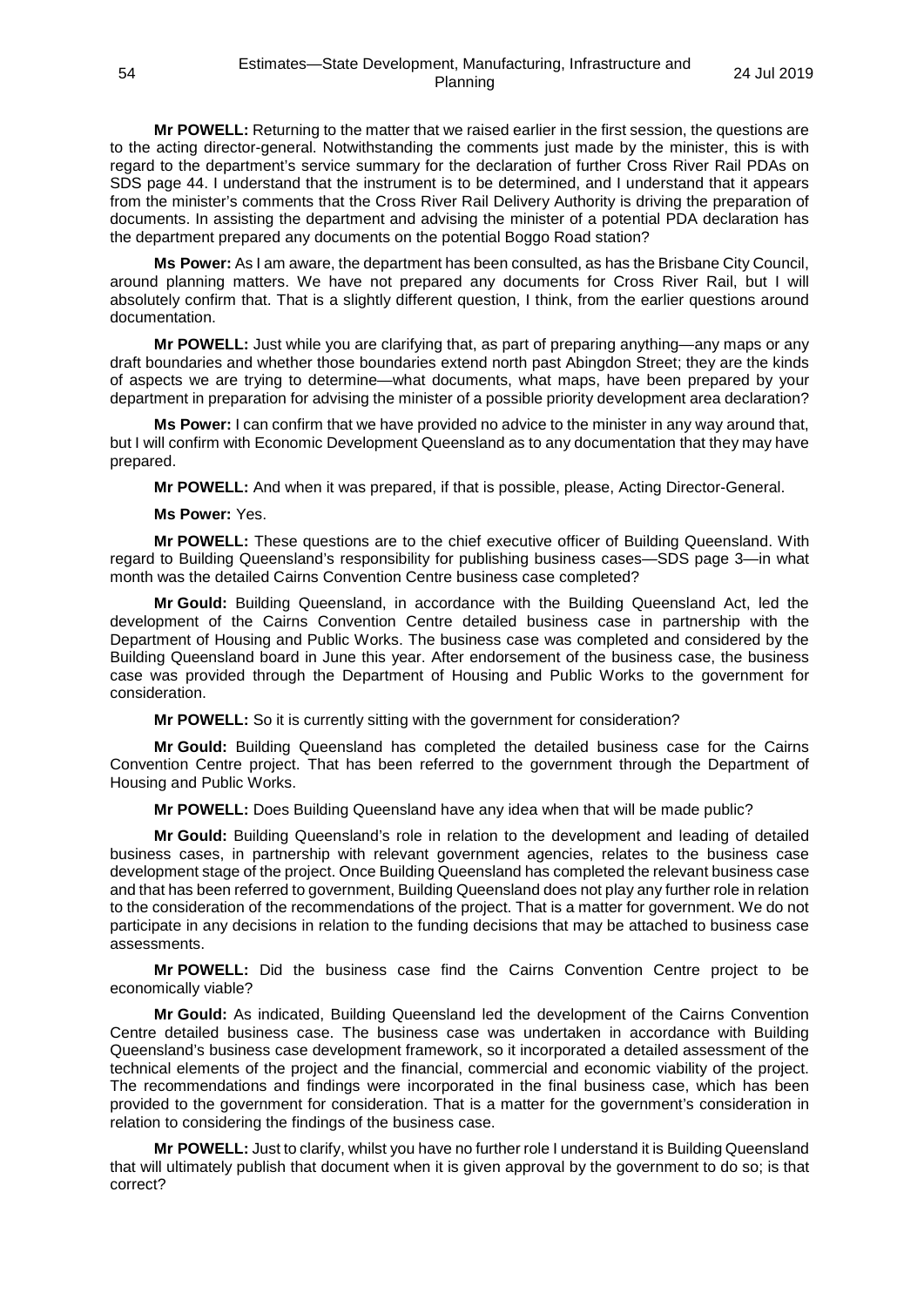**Mr Gould:** In relation to the obligations of Building Queensland under the Building Queensland Act, where we have led the development of a detailed business case we are required to provide a summary of the cost-benefit analysis outcome for that particular business case. We typically do that through publishing a summary of the business case, which also incorporates a summary of the findings of the cost-benefit analysis. The timing of when those publications are made available is: we wait until the government has had the opportunity to fully consider the recommendations of the detailed business case, at which point, in consultation with the relevant line agency, we publish the findings in accordance with the publication requirements in our act.

**Mr POWELL:** And that has not happened yet in this case?

**Mr Gould:** Not to date.

**Mr POWELL:** With regard to the Nullinga Dam business case, when was that completed by Building Queensland?

**Mr Gould:** Building Queensland led the development of the Nullinga Dam and the Mareeba-Dimbulah water supply scheme detailed business case in partnership with SunWater as the project proponent. The detailed business case was considered by the Building Queensland board and the recommendations and findings of the business case referred to government through SunWater in June this year.

**Mr POWELL:** Can you confirm what I understand was stated by Minister Lynham this morning; that is, that the business case found the project to be not economically viable? Apologies, it was one of Minister Lynham's departmental staff who made that statement.

**Mr Gould:** I have not had the opportunity to review the transcript from this morning's hearing.

**Mr POWELL:** Building Queensland has no idea when construction will start on either of those two projects in Far North Queensland?

**CHAIR:** I will let that one through. 'No idea'—there are some imputations there. I will let the CEO finish that answer, bearing in mind what he may or may not be able to say.

**Mr Gould:** As indicated in the previous response, both in relation to leading the detailed business case assessment for the Cairns Convention Centre project, the Nullinga Dam and the Mareeba-Dimbulah water supply scheme, Building Queensland's role is to lead and undertake those business case assessments in accordance with requirements under our act, and we do that in partnership with the relevant proponents. At the completion of those business cases, after the Building Queensland board has considered and endorsed the findings and recommendations of the business case, they are referred to the Queensland government for consideration through the relevant line agency. As indicated in my previous response, Building Queensland does not participate in any further consideration of the project from a funding perspective. In that sense, Building Queensland's role in relation to further stages of the development of the project would be a matter for government direction. Building Queensland's function is to undertake the business case assessments.

**Mr POWELL:** In what month was the Brisbane Live entertainment arena business case completed?

**Mr Gould:** Building Queensland led the development of the Brisbane Live arena Roma Street precinct detailed business case in partnership with the Cross River Rail Delivery Authority. The detailed business case findings and recommendations were considered by the Building Queensland board and referred to government for consideration through the Cross River Rail Delivery Authority in October 2018.

**Mr POWELL:** No direction has been given on any of those three projects to publish yet?

**Mr Gould:** There are direction powers under the Building Queensland Act. Building Queensland has not received a ministerial direction to release information in relation to those projects, notwithstanding we make available the findings and summary information in relation to business cases and cost-benefit summaries as required under our act provisions. To assist the member, the Building Queensland website includes information in relation to past business cases that have been completed by Building Queensland and indicates the time frame for which those business cases were completed.

**Mr POWELL:** Mr Gould, has a business case ever been withdrawn from a draft board pack upon request from a ministerial office?

**Mr Gould:** There is a direction power under the Building Queensland Act. Building Queensland has not received a ministerial direction in relation to consideration of business cases. Since establishment, Building Queensland has received one ministerial direction—in 2017 relating to the preparation of an update and public release of the Cross River Rail detailed business case.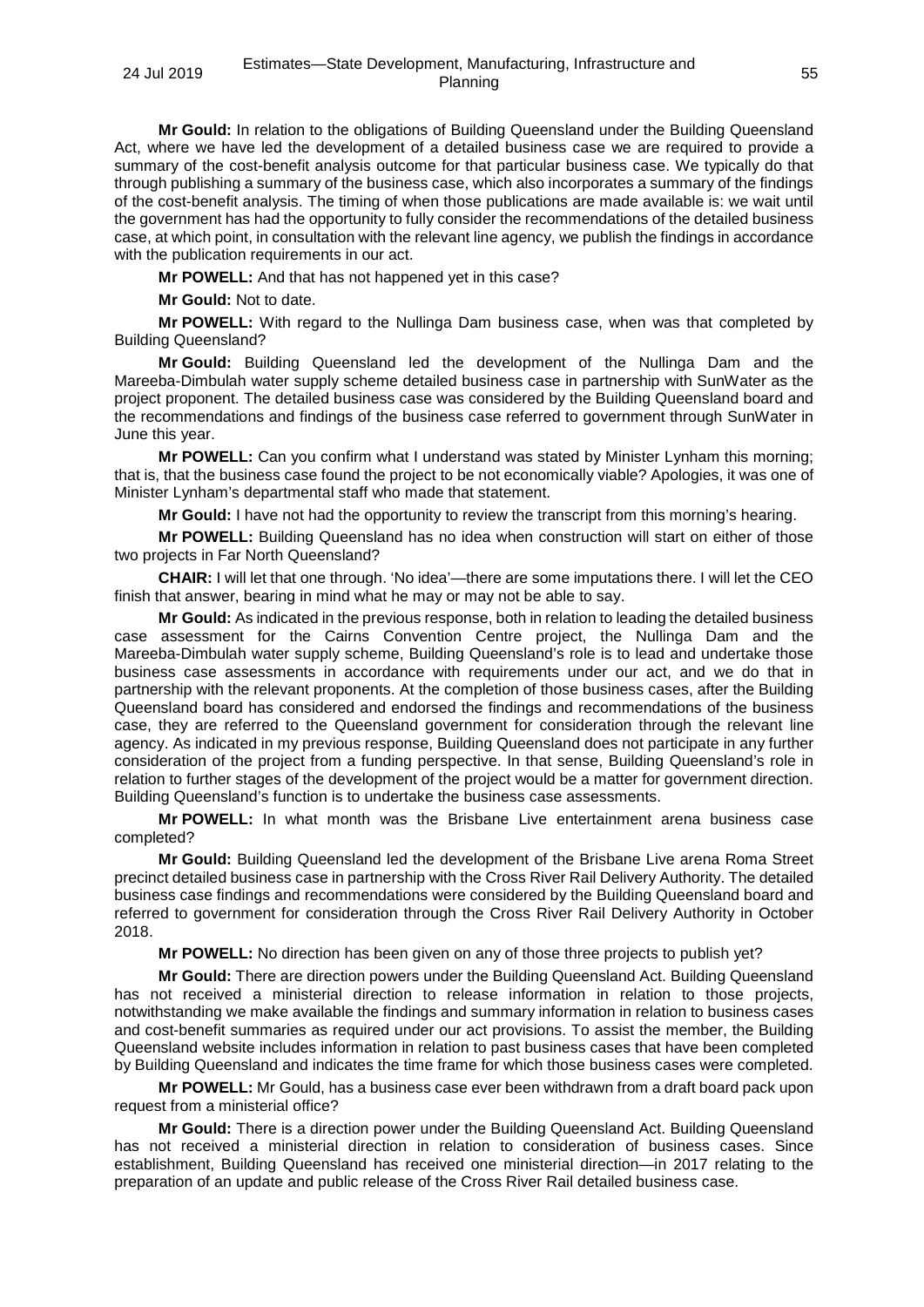**Mr POWELL:** Has the minister's office ever contacted Building Queensland to request a change in agenda?

**CHAIR:** Before we start, bear in mind that we are looking at the expenditure in the current budget year. You are talking about some past decisions. Member for Glass House, if you are asking these questions, you have to tie it to expenditure in this year.

**Mr POWELL:** All of these questions relate back to Building Queensland's responsibility as defined on page 30 of the SDS for publishing business cases. Again, I am just requesting—

**CHAIR:** They do indeed, and I give you that, but certainly we are here examining future expenditure. We are not trawling over past decisions.

**Mr POWELL:** Has anyone from the minister's office contacted Building Queensland to revise an agenda for a board meeting?

**Mr Gould:** Again, with Building Queensland and our governance arrangements in relation to the conduct of our board meetings, agendas are set in consultation with the board. Where business cases are being considered by the board of Building Queensland, at the conclusion of those processes papers are prepared for consideration by the board in relation to those business cases. As indicated, we have not received ministerial direction in relation to agenda items that have appeared on Building Queensland board meetings.

**Mr POWELL:** Not ministerial, but that does not answer the question about ministerial staff.

**CHAIR:** I think the answer has been given in that case. I remind the member once again that we are not trawling through past decisions; we are looking at things relating to future expenditure.

**Mr POWELL:** Yes. We are trying to also ascertain whether it is common practice within this government for the minister's office to direct the preparation of agenda papers for Building Queensland. I think that is a fair question to be asking about—

**CHAIR:** I think you are pretty marginal there.

**Mr DICK:** On a point of order, that was not the question that was asked.

**Mr POWELL:** That was the question that was asked.

**Mr DICK:** 'Do you interfere in the preparation of board papers?'

**CHAIR:** Bearing in mind my requests about relating it to current expenditure, do you have any further questions, member for Glass House?

**Mr POWELL:** Yes. I thank Mr Gould; I appreciate it. I have a question to the acting director-general. I refer to Better Planning for Queensland's service area highlight to 'deliver modern and innovative regional plans' on page 12 of the SDS. Outside of South-East Queensland, when was the last regional plan completed?

**Ms Power:** I thank the honourable member for the question. There are currently 11 statutory and one non-statutory regional plans across Queensland, with the most recent being the South East Queensland Regional Plan in 2017, which is known as ShapingSEQ. I am just checking through a table to find the most recent one before that. Prior to that, it would appear to have been 2013, which was the Darling Downs Regional Plan. There is work underway, as you probably know, to finalise a North Queensland Regional Plan. I understand that shortly the minister will be meeting with the North Queensland regional planning committee to discuss the draft of that North Queensland Regional Plan. The government is working with local government and stakeholders on the North Queensland Regional Plan. The plan signals the government's commitment to better planning for North Queensland.

North Queensland is the region in the state not to have a regional plan, and there is a reason for this. The region is home to a diverse range of complex environments, ranging from the mineral-rich provinces in the west to areas of unique environmental values along the coastline. The resolution of the complex and at times competing interests within this region has been challenging. Since February the department has been strengthening the plan to promote increased resilience and safety from natural hazards following the floods. The north-west regional planning committee will be formed and it will comprise representatives from six local councils. The draft regional plan will proceed to public consultation once it is released.

**Mr POWELL:** It has been nearly three years since the development of a North Queensland Regional Plan was first announced. I note that, other than the South-East Queensland plan, there has not been a regional plan done under this government—the last one being under the LNP. When will the North Queensland Regional Plan be finally finished?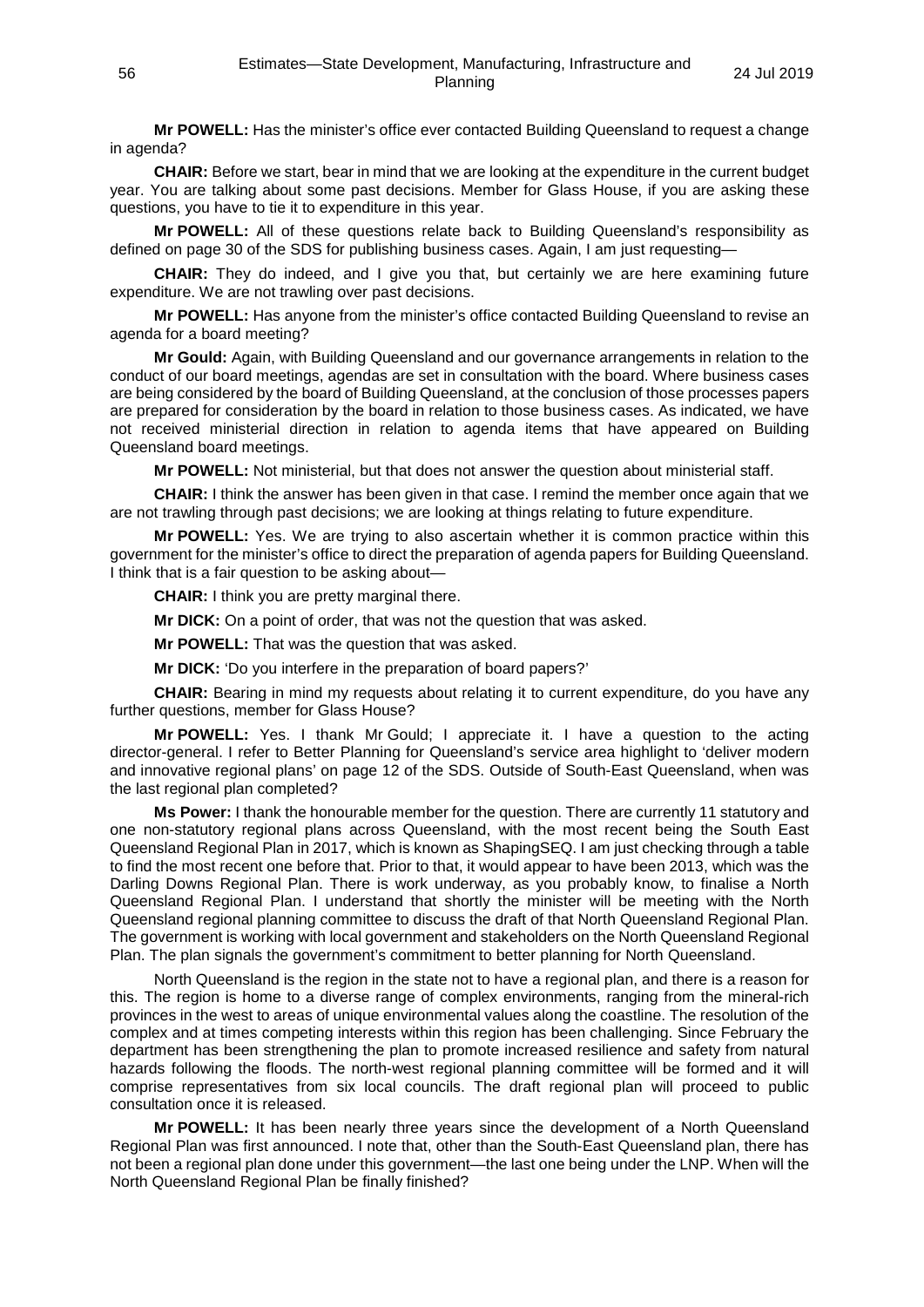**Ms Power:** The North Queensland Regional Plan is in a very substantial draft. It is my understanding that the minister will be meeting shortly with the planning committee, so it will be this year.

**Mr POWELL:** Thank you. On that note, earlier this year the member for Mundingburra blamed Townsville City Council's planning scheme for the government's proposed youth foyer development. Before the development was shelved, did the minister ever express any concerns over the delays in the North Queensland Regional Plan which impact upon the Townsville city planning scheme?

**CHAIR:** Member, you are straying into standing order 112 territory about debating an argument and opinion. I am going to let the question through, and the acting director-general can cover that in the way that she sees fit.

**Ms Power:** Certainly not to me. I am sorry, I have no recollection and have not been advised of that.

**Mr POWELL:** Still on the North Queensland Regional Plan, how much has the department spent on the project since it was first announced in 2016?

**Ms Power:** I will have to come back to you on that. I do not have the specific details on the cost.

**Mr POWELL:** I have a couple of supplementaries to that. How much has been spent? How much is intended to be spent to complete the project? That is, what has been spent to date and what will be spent?

**Ms Power:** I can advise that in the 2019-20 budget we have allocated \$94,000 to ensure the North Queensland Regional Plan can be delivered, but I would have to go back to check previous expenditure.

**Mr POWELL:** If you could, that would be great, thank you. Again, referring to Better Planning for Queensland's service area highlights, given it has been a decade since the Far North Queensland Regional Plan was published, how much longer will the businesses and residents of Cairns need to wait before an updated plan is produced for them?

**CHAIR:** I think that question is about timing.

**Mr POWELL:** When will an updated plan for Far North Queensland be produced?

**Ms Power:** I thank the honourable member for the question. The planning group does have a schedule for plans reviewed. I will take advice on when that one is to be, but I do not believe that it is in the next six months.

**Mr POWELL:** Is the schedule that you just referred to a public document?

**Ms Power:** No. It is not a public document. We have a list of plans that have already been—as I said, there are 11 statutory plans already, and we have a process to revise those.

**Mr POWELL:** Is that information able to be shared with the public? Can you table that schedule?

**Ms Power:** I would have to check if it is a documented schedule. I will talk to the planning group.

**CHAIR:** You are taking that one on notice at the moment?

**Mr DICK:** We will not take it on notice, but we will come back to the committee.

**Mr BATT:** My question is also to the acting director-general and is in relation to the Better Planning for Queensland's service area highlight to 'deliver modern and innovative regional plans', on page 12 of the SDS. Given it has been eight years since the Wide Bay Burnett Regional Plan was published, how much longer will businesses and residents of Bundaberg, Hervey Bay, Maryborough and Gympie need to wait before an updated plan is produced?

**Mr DICK:** You were in government for three of eight years.

**CHAIR:** Thank you, Minister. Once again, this is a question about possible timing.

**Ms Power:** I thank the honourable member for the question. It is my understanding that the minister will make decisions about when plans are in fact reviewed. As per the previous question, I will ask the planning group about the time frames.

**CHAIR:** I am going to be good to you, member for Condamine. Do you have a question?

**Mr POWELL:** I have a question.

**CHAIR:** You sucked me into that one. Very briefly, member for Glass House.

**Mr POWELL:** I do not want to rush it, Mr Chair. I am not going to ask a brief one.

**CHAIR:** Okay, we will go to the member for Mount Ommaney.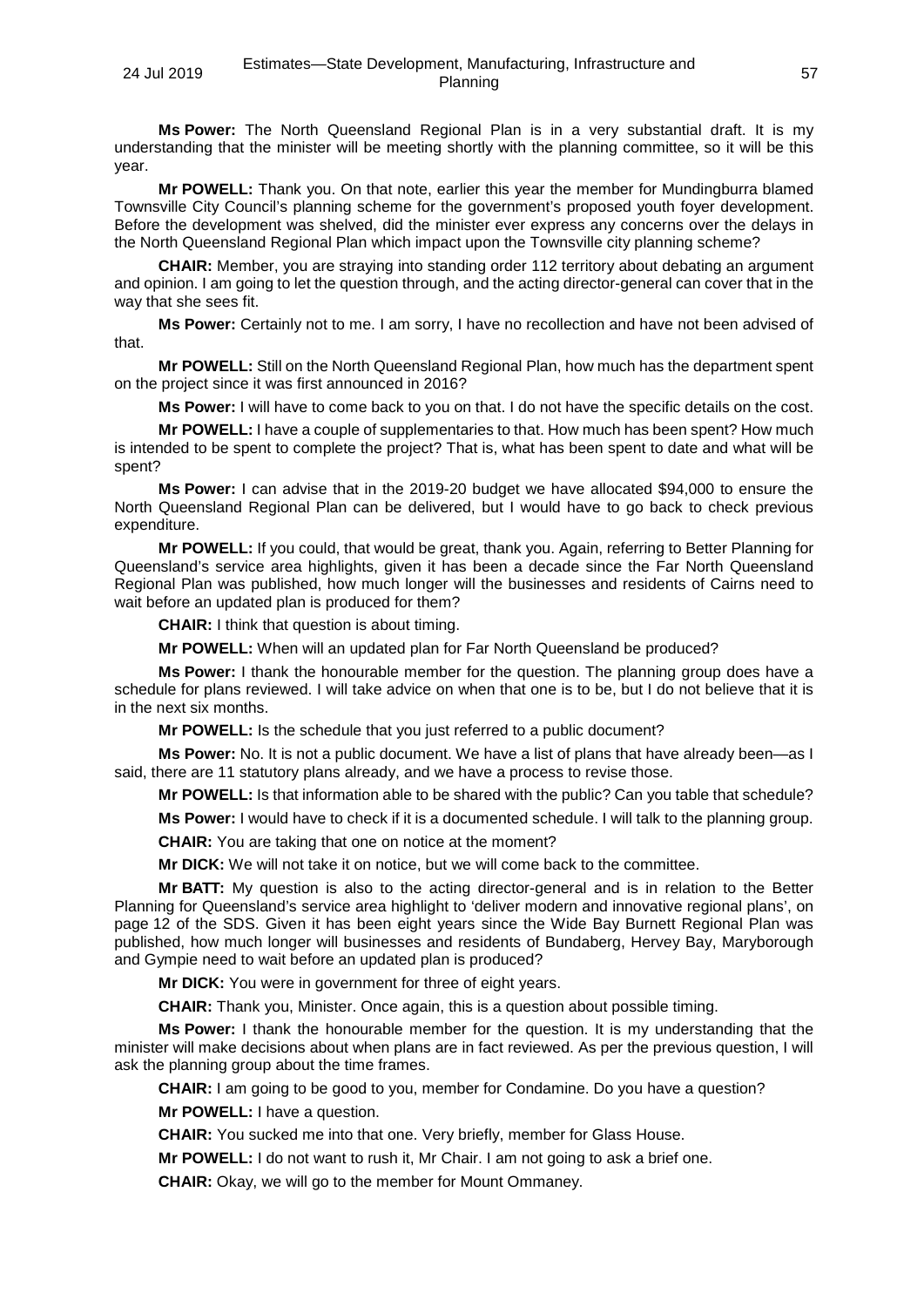**Ms PUGH:** Minister, I refer to page 12 of the SDS and note your opening remarks about nuclear power. Can the minister outline what impacts nuclear power plants might have on the planning system in Queensland?

**Mr DICK:** I advise the committee that if the federal government was to proceed with a nuclear power plant for Queensland it would likely be defined as a utility installation under the Planning Regulation. While the use is likely to fall within this definition, it should be noted that the definition has been developed based on an environment where nuclear power plants were never envisaged. As a consequence, planning schemes and planning provisions across the state are unlikely to include adequate controls to appropriately manage the impact of such a use. Such a proposal would likely place a large burden on the local government and the state government agencies in the assessment. Any other associated or ancillary uses, such as the taking of water or storage of hazardous chemicals, to support the operation of the nuclear power plant would need to be assessed on their merits.

Unless prescribed in the Planning Regulation, local government planning schemes would determine the level of assessment. This means that in some communities this use may not require consultation with the community. Given the level of public interest that would arise with such a proposal, this would be inappropriate. The level of expertise required to assess this matter would be significant and would likely require overseas expertise being brought in to assess the proposal. The proposal would also require significant assessment in respect of the management of risk and hazard and the ongoing operational environment. The proposal is also likely to require extensive buffers and the delivery of costly new infrastructure to support the development.

Ultimately, the federal government would need to override state law. We would not be permitting this to proceed. That is a framework that would be applied if you could proceed with one; it is not the Queensland government's position to support it. Queensland as I understand does not support it. We need to rule this out once and for all. We do not need local governments being involved in this. We do not need local governments being concerned about this. That is why today I have written to a number of councils in the south-east, particularly those on the South-East Queensland coast, referring them to the most recent comments of energy minister Angus Taylor and calling on them to stand against this proposal. Councils of the south-east have enough to do without having to deal with the possible consequences of a nuclear power plant. I hope local government as one will express a voice against this throughout Queensland.

**Mr MADDEN:** My question is of the minister. Minister, page 10 of the Service Delivery Statements references the State Infrastructure Plan. What are the highlights of this year's State Infrastructure Plan Part B, and how are the Palaszczuk government's policy settings encouraging investment in our state?

**Mr DICK:** I thank the honourable member for his question. Yesterday I was delighted to be able to release the State Infrastructure Plan Part B, the 2019 update, highlighting the lowest infrastructure underspend in a decade, the second highest pipeline of public and private infrastructure projects in the country and the facilitation of significant private investment throughout Queensland. As I indicated yesterday, our key priority as a government is to create and support jobs for Queenslanders. The next four years will see a \$49.5 billion infrastructure investment rolled out across Queensland including \$12.9 billion over the next 12 months, which will support up to 40,500 jobs. More than 160 infrastructure proposals are in the planning phase in the 2019 pipeline including, I am pleased to report to the committee, 67 new projects. Furthermore, 40 proposals have moved from planning into delivery since 2018 and will be delivered over the next four years.

Since 2015 around 207,000 new jobs have been created for Queenslanders by the Palaszczuk Labor government and this updated SIP highlights that there are plenty more on the way. I think the really good part about this update is that for the first time it gives an overview regionally about infrastructure investment, but also it sets out public and private infrastructure investment in Queensland. Honourable members do not have to take my word for it; in March 2019 the Deloitte Access Economics Investment Monitor recorded Queensland's \$146.8 billion infrastructure pipeline—public and private as the second largest in Australia. The report also found that state and local government investment in infrastructure is a key driver for Australia's total economic growth.

We are doing the heavy lifting. What we need from the Commonwealth government is for them to bring forward their expenditure not in the forwards—not outside the forward estimates—but right now. We have put our money into Queensland and we need the federal government to fund us without holding the threat over us that they will not invest in infrastructure unless we recycle, which means selling assets. That has to be taken off the table. That has been conclusively considered by Queenslanders at successive elections. They do not want that to occur. What they do want is the federal government to invest in infrastructure in Queensland.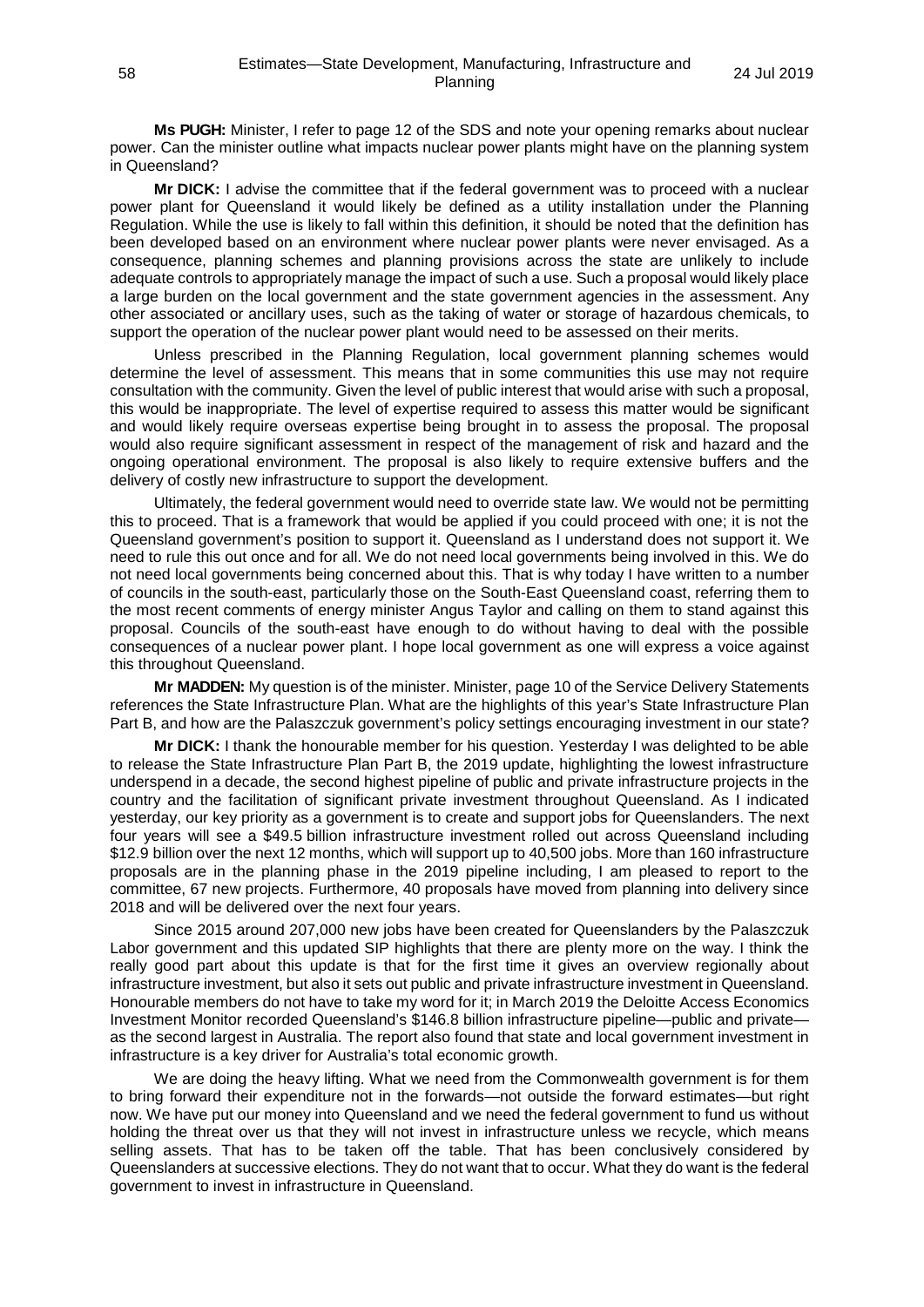**Ms PUGH:** Minister, page 12 of the SDS references a better planning system. Can the minister outline how the government is working to protect jobs using the planning system in Queensland?

**Mr DICK:** It was a great pleasure last week for me to ensure that one of Queensland's favourite beers will continue to flow off the production line at the iconic and historic XXXX brewery at Milton. In doing so, we will secure 150 manufacturing jobs in Queensland. Last week I approved a 15-year extension to the registration of the brewery to ensure the ongoing operations of that brewery at Milton. I do not make those decisions lightly but I need to secure and grow jobs in Queensland. The 15-year extension will give certainty to the company so it can continue to operate into the future within approved limits. More importantly, the decision provides certainty to 150 workers and their families.

We want to support manufacturing jobs across Queensland. My decision enables Lion to continue operating from the same premises that have been the home of XXXX for more than 140 years by ensuring that existing uses on this site can continue even as the area experiences growth intensification, particularly residential growth. That large brick building with Mr XXXX on the side is a part of our history. The building, the signage and its position are part of the fabric of Brisbane and they are part of the fabric of Queensland. We need to preserve that manufacturing facility from urban encroachment. I am very pleased to do that and very pleased to be able to support those manufacturing iobs.

**Mr MADDEN:** My question, again, is of the minister. Minister, I refer to page 5 of the Service Delivery Statements. Can you advise the committee of any new developments in the Building Our Regions program?

**Mr DICK:** As we touched on earlier, the Building Our Regions program demonstrates our government's commitment to working in partnership with regional councils to deliver job-creating infrastructure in regional communities that improves livability and economic conditions. As of 30 June this year, the \$365 million Building Our Regions program has approved nearly \$295 million in funding towards 223 infrastructure projects across 66 local governments in regional Queensland, supporting more than 2,400 construction jobs. This funding has leveraged further financial co-contributions of almost \$487 million for local governments and the federal government as well as the private sector to create a total value of capital expended of \$779½ million. For \$295 million invested by the state, we have leveraged almost \$500 million, which I think is a pretty good return for the Queensland taxpayer.

I want to acknowledge the partnership we have had with local governments to deliver that. Munro Martin Parklands in Cairns, a very important public space in the middle of the city, will be upgraded. I was out at Biloela a little while ago to see improvements with the Biloela industrial estate—\$450,000 from the Building Our Regions program, supported and matched by \$450,000 from the Banana shire. Without that project, 30 proposed industrial lots cannot be connected to the Biloela sewerage system. That project includes delivery of a pump station, rising main, emergency outflow storage and emergency generator with council estimating the project to support five jobs, which is a really good thing for a little community but a vibrant community like Biloela. There is also the project revitalising the Maryborough CBD.

There is a whole range of projects that are happening. I observe and note that we are supporting 223 projects across 66 councils—social infrastructure, economic infrastructure and community and business infrastructure, particularly in Maryborough CBD to support businesses. On the weekend, I did note that it appears that the defunct Royalty for the Regions program has now infected the federal coalition. I saw the Deputy Prime Minister, Michael McCormack, spend \$11 million of federal taxpayer money, including Queensland taxpayer money, to upgrade golf courses around the country. Do not get me wrong: golf is a great pastime and a great sport, but this is \$11 million of federal money, including \$250,000 to upgrade fairway irrigation at the St George Golf Club, in a drought-stricken town. I am not sure that even Jeff Seeney would do that—and he was not slow on the old boondoggle. Really, that cannot be a priority for infrastructure investment by the Commonwealth. We need money for roads, rail and industrial development in Queensland. I call on the federal government to review that sort of pork-barrelling for National Party electorates—it will go to National Party electorates—and to get into economic infrastructure.

**CHAIR:** I refer to page 10 of the SDS, noting recent comments by the federal Treasurer that the states are hampering delivery of the Commonwealth's record \$100 billion infrastructure program. What is the Commonwealth infrastructure program actually delivering for Queensland?

**Mr DICK:** The federal Treasurer, Josh Frydenberg, should talk to his friends at the National Australia Bank who said that the federal government's budget announces \$100 billion of infrastructure spending over the next 10 years, although it appears that a good deal of the money is either scheduled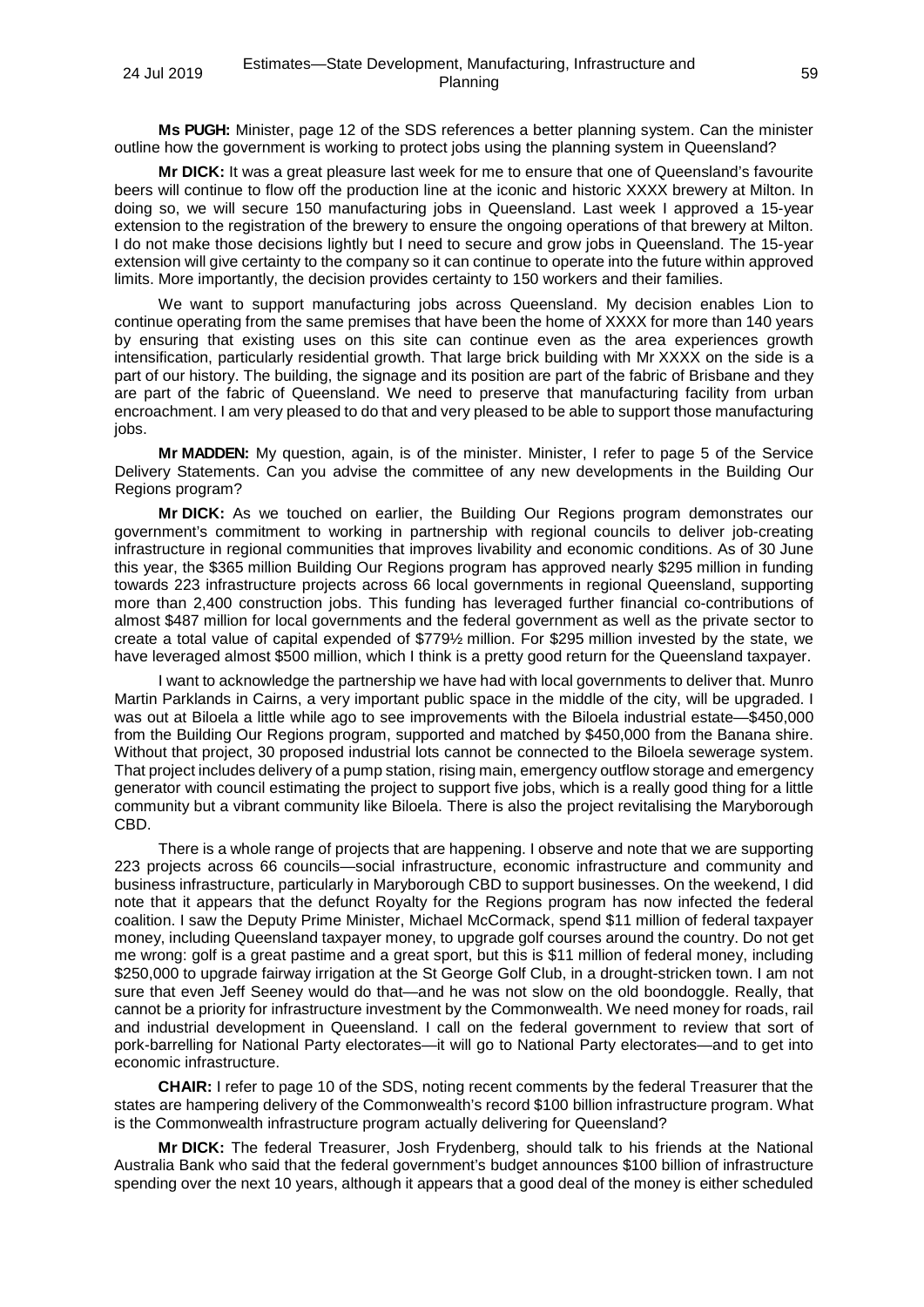to be on the forward estimate period or already committed from the previous budget. There is no funding for Cross River Rail but \$2 billion for a fast rail link between Melbourne and Geelong that, when announced, did not have an alignment and was not called for by the Victorian government. In fact, the Victorian government described it as a 'thought bubble'. Josh Frydenberg's first budget pledged duplication of the—

**Mr Mickelberg** interjected.

**Mr DICK:** How good is Queensland—except when it comes to infrastructure, and you get nothing?

**CHAIR:** Order! Everyone knows the standing orders about comments through the chair and about quarrelling. I invite the minister to continue.

**Mr DICK:** Only the federal coalition could do that. Vote Labor in Geelong and you get a \$2 billion fast rail; vote LNP in Queensland and you get nothing. That is what happened as a result of the federal election. There will be no fast rail in South-East Queensland and no fast rail to the Sunshine Coast but a fast rail from Melbourne to Geelong. Of course, Labor won that seat. What a pleasing result that was.

Josh Frydenberg's first budget pledged \$500 million for the M1 from Daisy Hill to Logan. It also pledged \$180 million for the Bruce Highway to Cairns. Regrettably, this funding is not provided for in the forward estimates—so not in this financial year or the next three financial years but in the 'onwards forecast'. They pledged \$500 million for the Rockhampton Ring Road but only \$80 million over the next four years. There is \$720 million that will not come for another five years. There is no federal funding for the Mackay Ring Road stage 2. The Linkfield Road overpass on the north side of Brisbane gets \$100 million beyond the forward estimates. The only record Mr Frydenberg's budget sets is for the amount of infrastructure to be delivered beyond the forward estimates! That is not good enough for Queensland or for Queenslanders.

**Mr MICKELBERG:** New South Wales seems to be able to deliver infrastructure.

**Mr DICK:** I take that question from the member for Buderim.

**Mr Mickelberg** interjected.

**CHAIR:** Order!

**Mr DICK:** I am happy to continue to take questions from the member for Buderim. He says that New South Wales gets its funding because it is selling public assets.

**Mr MICKELBERG:** Because they can work with the federal government.

**CHAIR:** Member for Buderim, you will be warned in a moment. Can we let the minister finish.

**Mr DICK:** That is the truth. The member for Buderim knows that. We know that the LNP spent \$70 million—or put it in a pile and burnt it—when it came to Strong Choices. What a waste of public money! After the Queensland community made it clear in 2012 that it did not support asset sales, the LNP still wanted to spend \$70 million of public money and sell public assets. Of course, the consequence of that was the greatest majority in Queensland history destroyed in a single term by Campbell Newman.

The federal government needs to understand that Queenslanders do not want their assets sold. We will not buy into asset recycling. We will not be held hostage. We want a fast rail. We want all of that money—maybe just into heavy rail; maybe that would be a good start for the federal coalition—but let us get our fair share for Queensland. That is what the Premier has been calling for. I back her 100 per cent on that.

**Mr MADDEN:** I refer to page 12 of the Service Delivery Statements. Can the minister advise the committee as to why costs for SARA approvals have increased?

**Mr DICK:** The State Assessment Referral Authority undertakes complicated cross-agency assessment work for a range of developments in Queensland. It is necessary for SARA to ensure that proper analysis, proper coordination and proper consultation occurs across other state agencies. Overall, SARA is seen by other jurisdictions across Australia as delivering best practice. This is not just regulators in other states but also developers who work across state boundaries.

During 2018-19, SARA issued a total of 2,356 decisions, with the estimated average administrative cost per decision made of \$3,749. Since 2017, the number of decisions made by SARA has decreased, to 2,842 in 2017-18 and 2,356 in 2018-19. This decrease in applications has been due in part to the planning reforms which removed unnecessary simple assessments by the state. On the other hand, there was an increase in the complexity of applications which, comparatively, require more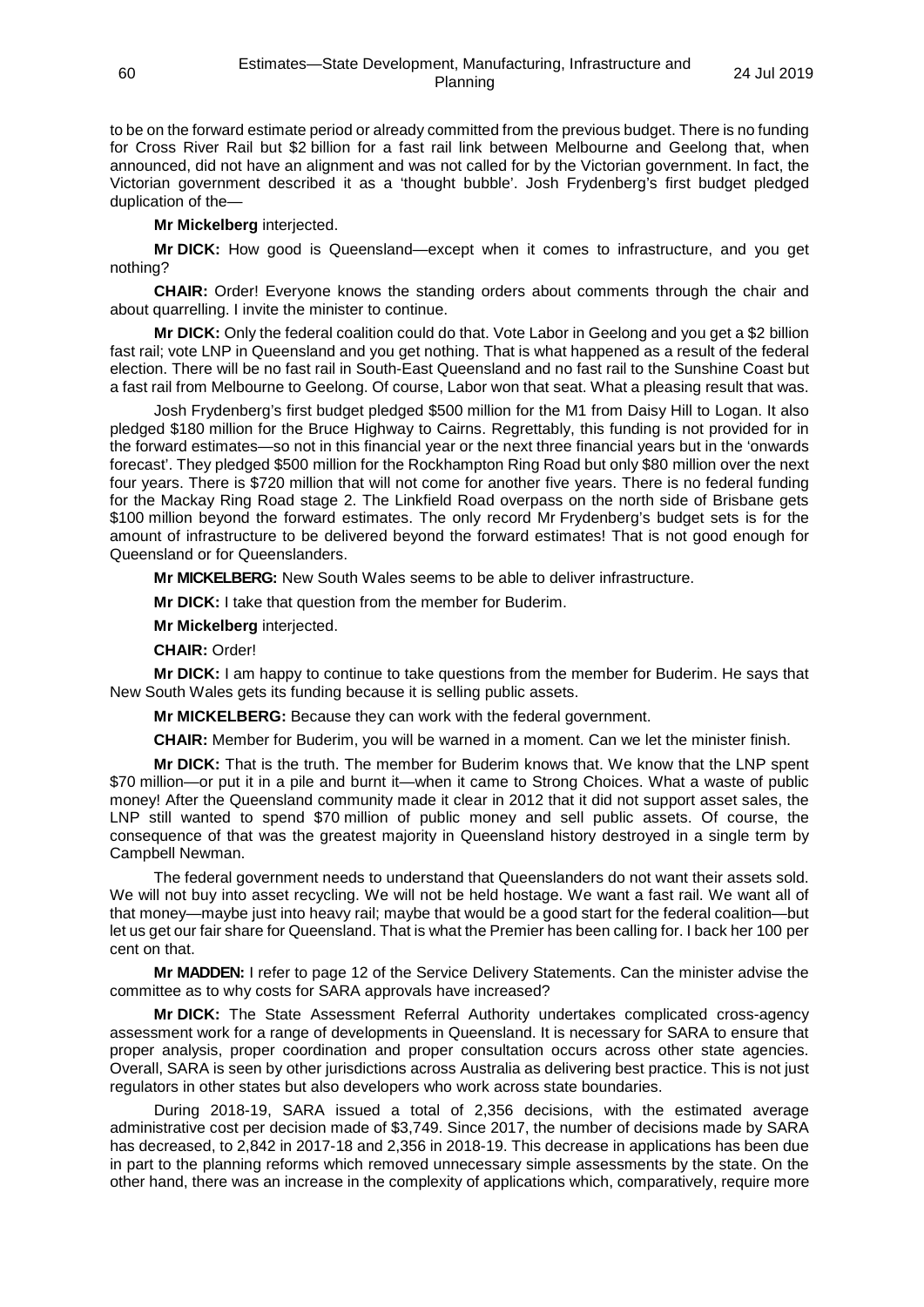time and effort than in previous years. In simple terms, we are now seeing more complex matters making their way to SARA. This has led to an increase in the estimated average administration cost per decision from \$3,581 in 2017-18 to \$3,749 in 2018-19.

The problem is that, despite all of the work we do, not all applications necessarily or actually proceed to delivery. Take for example the costs and effort by the state to assess the Brisbane City Council's Mount Coot-tha zip-line application with SARA's role as a referral agency. There was a total cost to the state of \$34,000. I am informed by the department that the total referral fee paid by the Brisbane City Council as the applicant was only \$17,000. That means the state footed the bill for almost half the cost—around \$16,000—for a development proposed on land council did not own for a project that was scrapped as soon as the new Lord Mayor took power. I do not want to see a repeat of that.

I will not carry the can for hare-brained schemes that council dreams up and does not deliver. We have seen the LNP council in trouble with the blowout in terms of the Kingsford Smith project. We saw council members pump out pictures of themselves at a faster rate than Kim Kardashian, all at ratepayer expense. Then we saw them cause taxpayer funded experts to waste their valuable time on a project council later withdrew. I have asked the department to undertake a review of this matter and of those fees and charges that are paid by councils to ensure that we fairly recover what we are entitled to when we conduct this work.

**Mr POWELL:** I have a question around priority development areas, referred to on page 44 of the SDS. Acting Director-General, what is the total amount the department forecasts to receive for the sale of state land as part of the Oxley PDA project?

**Ms Power:** I thank the honourable member for the question. As you know, Economic Development Queensland renews and repurposes surplus and under-utilised property with the intention of creating jobs, driving private sector investment and delivering community outcomes. The former Oxley Secondary College is a great example of renewing under-utilised state land. The former secondary college closed in 2000 and was declared surplus to the requirements of the former department of education and training in 2001. The Oxley PDA Interim Land Use Plan regulates development in the PDA until the development scheme is in place. To answer the actual question about what they expect to be able to return from it, I will take further information from EDQ and come back to you.

**Mr POWELL:** While you are getting that, Acting Director-General, I might ask for the same forecast regarding the Carseldine PDA as well. If I can go back to the Oxley PDA—

**Mr DICK:** Hang on. Do you want to take that question?

**Ms Power:** I will get the information around Carseldine for you as well.

**Mr POWELL:** Thank you.

**CHAIR:** I just note that at the end of this session we will be coming back and spending a few minutes on those questions where we need to get more information.

**Mr POWELL:** Can I just clarify, Mr Chair: if that information is not back before the end of this session, are we able to take that on notice to be reported back at a later time?

**Mr DICK:** One step at a time.

**CHAIR:** Yes, but I think that information will be back. So far we have not needed to go too far down that track, but let us cross that bridge when we come to it.

**Mr POWELL:** Thank you. Regarding the Oxley PDA, has the department made a determination yet as to how many storeys will be allowed to be built on that site?

**Ms Power:** I thank the honourable member for the question. I will ask EDQ that as well.

**Mr POWELL:** And as to when the development scheme for that site would also be complete.

**Ms Power:** I will get the three answers for you.

**Mr POWELL:** Thank you. I now turn to the Mackay priority development area. I note that in the budget papers there is hundreds of millions of dollars allocated for priority development areas located in Brisbane in Budget Paper No. 3 at pages 108 and 109. How much has been allocated towards the Mackay priority development area?

**Ms Power:** I thank the honourable member for the question. I am just getting the details about the Mackay PDA now. In general terms, I want to confirm that the budget that EDQ is expecting to achieve through private sector investment in 2019-20 is \$273 million. The value of the work that they are doing is expected to generate \$273 million of private sector investment across all their PDAs.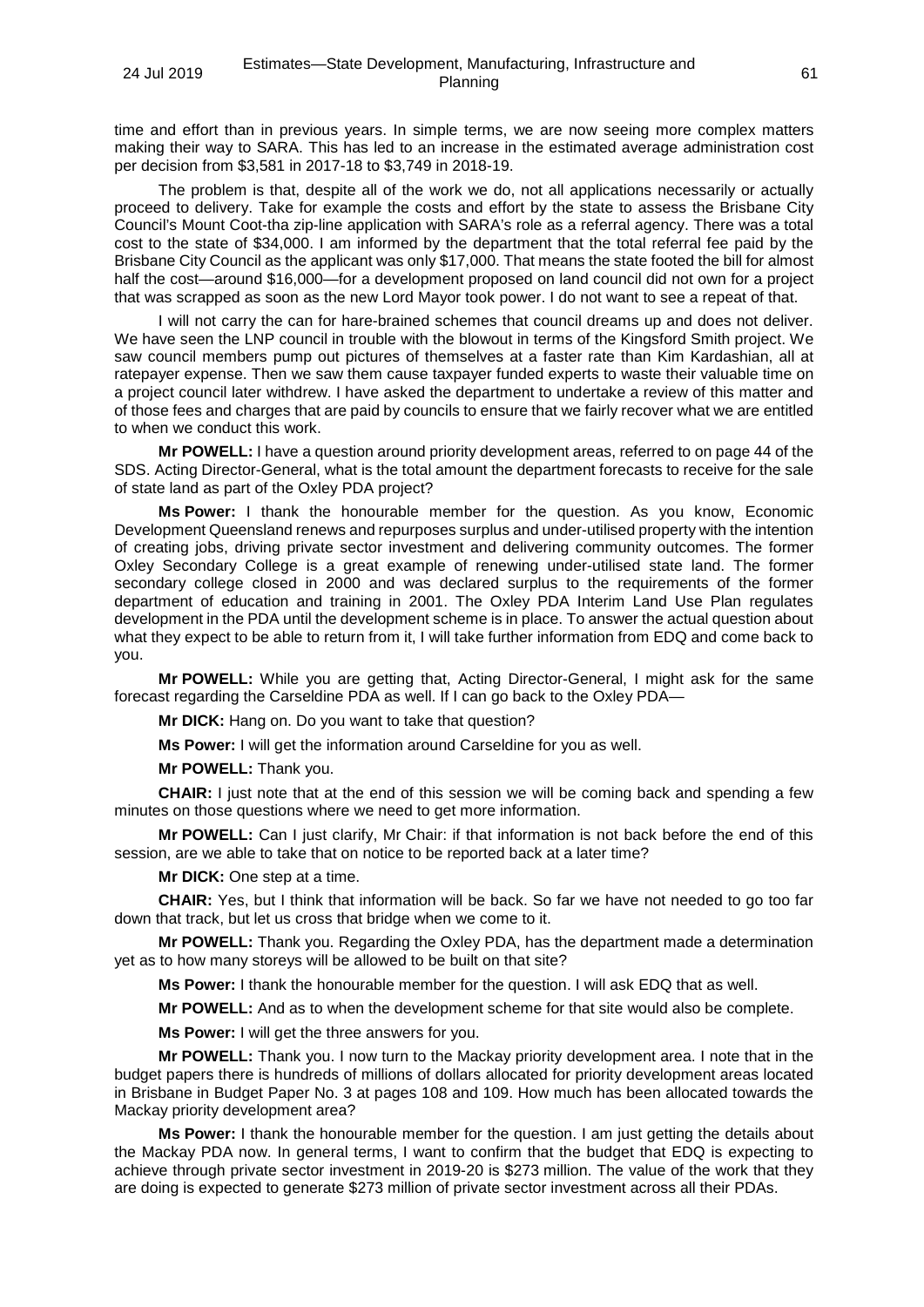**Mr POWELL:** Across all PDAs?

**Ms Power:** Yes.

**Mr POWELL:** Okay; thank you.

**Ms Power:** Again, I will have to get the individual dollars for Mackay from Economic Development Queensland.

**Mr POWELL:** Okay; thank you. While that is being done, Minister, I note that comment then by the acting director-general that EDQ is expecting \$273 million to be raised from private investment in priority development areas around the state. Why then cannot the government keep nine hectares of the Oxley PDA protected for environmental purposes without charging the council?

**Mr DICK:** We have made a very reasonable proposal to the council principally around land at Nathan for the council to use their bushland levy to secure bushland in Brisbane, which is not unreasonable.

**Mr POWELL:** Taxpayers already own it. Why would you expect the ratepayers to pay for it again?

**CHAIR:** Order, member for Glass House.

**Mr DICK:** I will take one question at a time.

**CHAIR:** The minister is just saying—

**Mr POWELL:** And it was with regard to Oxley, Minister.

**CHAIR:** Order, member for Glass House! Minister, I ask you to continue.

**Mr DICK:** Thank you, Chair. As the member for Glass House knows, the proposed transfer of the land at Oxley is a package that we have put to council—the Nathan land adjacent to the Toohey Forest reserve, Carseldine adjacent to the Carseldine Urban Village, Oxley within the Oxley Priority Development Area, Yeronga within the Yeronga Priority Development Area and Queen Bess Street. That is because on 26 February this year Brisbane City Council wrote to me asking that the land at Nathan be 'sold to council at a concessional rate' and it is not surprising that I wrote back to the council and said, 'Yes, I'm happy to sell the land to council at a concessional rate.'

Notwithstanding the fact that Brisbane City Council taxpayers pay a bushland preservation levy which supports the council's Bushland Acquisition Program of \$34.5 million, the Lord Mayor then intervened and said 'Well, we need you to pay on the basis that it's going to be developed commercially.' That is what he did. He intervened in it when we put a very reasonable proposal to council to secure that land. Council spent \$5.2 million from its Bushland Acquisition Program to purchase 68 Carrara Street and 8 Nurran Street in Mount Gravatt East. Do you know how many trees were on the land that they spent \$5.2 million of ratepayers' money on? The number of trees on that land was zero. There was not a tree. When an LNP councillor like the Deputy Mayor, Krista Adams, is in trouble they are willing to splurge \$5.2 million of a bushland levy on land that is not bushland, but when the state comes to them with a very reasonable proposal to secure—

**Mr POWELL:** And the state can make \$273 million and cannot transfer land—

**CHAIR:** Order, member for Glass House! You have been interjecting a fair bit—

**Mr DICK:** I am happy to take a further question.

**CHAIR:** We will take that interjection if you want, but, Minister, please continue.

**Mr DICK:** I wrote back to the council. I said, 'Here's a proposal. You can have Nathan. You can have all of this other land for a very reasonable amount of about \$3.2 million.' This is a very good deal for the Brisbane City Council.

**Mr POWELL:** What is the deal for the Oxley land alone?

**Mr DICK:** Very, very good deal for the Brisbane City Council.

**Mr POWELL:** Did you hand over the Oxley bushland free of charge?

**Mr DICK:** Just let me finish, member, and then you can ask me another question. I am happy for you to do that. The Lord Mayor has rejected the government's proposal. It is a mess and it does not need to be.

**Mr POWELL:** Exactly.

**Mr DICK:** We can finish this this week—

**Mr POWELL:** The ratepayers of Queensland already own it.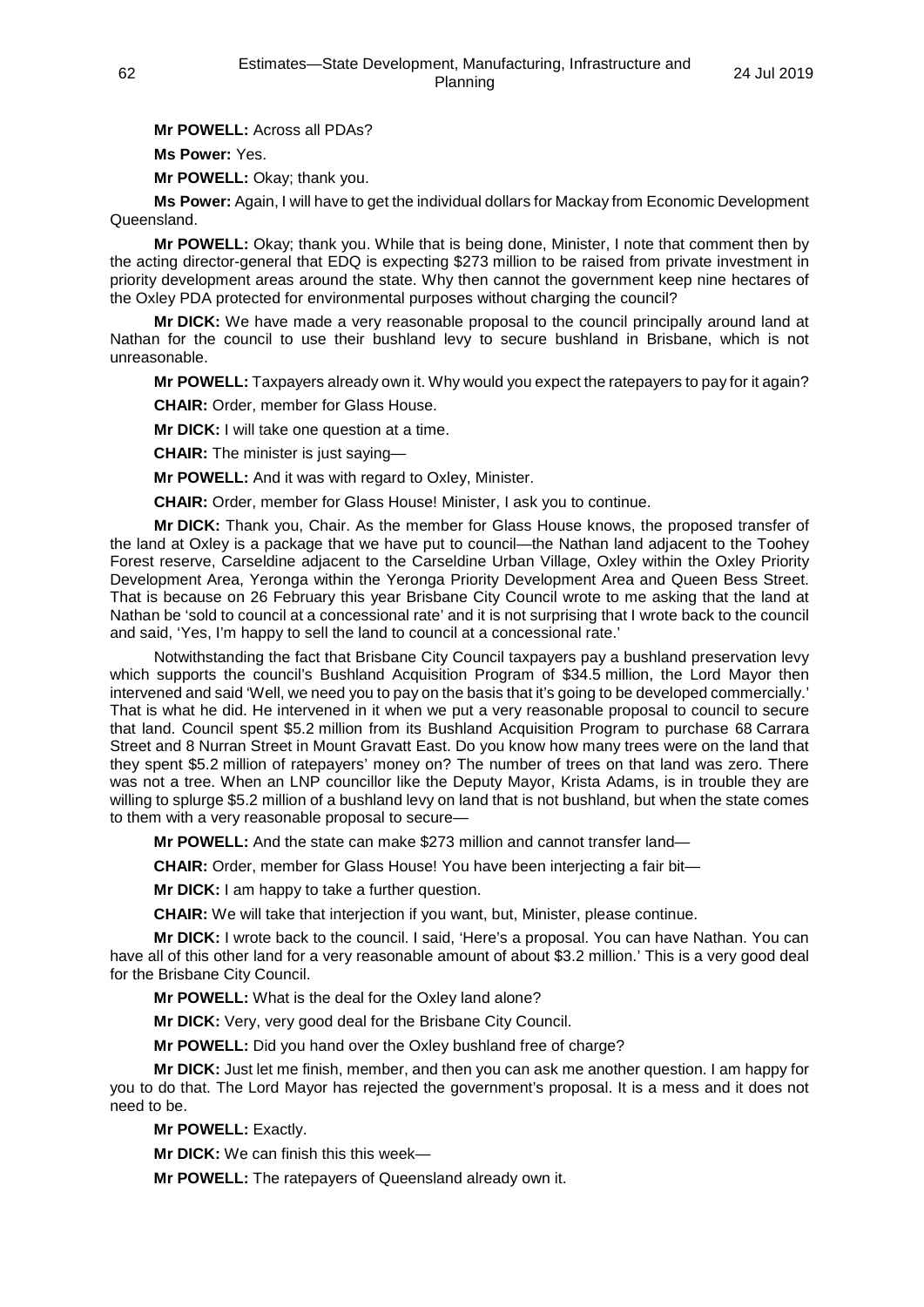**CHAIR:** Member for Glass House, you are about to be warned if you continue to go on that way.

**Mr DICK:** We can finish this this week. I also note that the state has to pay the council when the council wants land from us. We had to pay \$3.6 million—

**Mr POWELL:** For commercial reasons.

**Mr DICK:**—for land at 548 Mains Road, Nathan, for the Mains Road-Kessels Road project which reduced the amount of money we had available for public transport and other infrastructure purposes. The federal government also demanded money out of council. The federal government required the Redland City Council to pay \$4.1 million to purchase bushland at Birkdale. What is good for the goose is good for the gander. We are just asking—

**Mr POWELL:** For commercial reasons.

**Mr DICK:**—what is reasonable for Queensland and what is reasonable for taxpayers. We are not seeking a full commercial return. We are seeking a discounted commercial return as the council requested. Let us get on with it.

**Mr POWELL:** The land is not going to receive a commercial return though. It is protected for environmental reasons.

**CHAIR:** Do you have a question, member for Glass House? Do not make a statement; ask a question. Ask a question please.

**Mr POWELL:** Minister, how much of the Carseldine priority development area will be protected for bushland and open space?

**Mr DICK:** I am happy to get that information for the committee. I do not know immediately, but I am happy to try to get that before we conclude.

**CHAIR:** Are there any further questions from those on my left?

**Mr POWELL:** Yes. I have a number of Infrastructure questions that I would like to put to the Coordinator-General please.

**CHAIR:** Could I suggest that we come back to that one or put it to the minister?

**Mr POWELL:** Where is the Coordinator-General, Mr Chair?

**CHAIR:** Okay. Do you want to go to another question in the meantime?

**Mr DICK:** We will find where he is. I do not know where he is.

**Mr POWELL:** While we are waiting, does the acting director-general have a response to those previous questions?

**CHAIR:** Just bear in mind and remember that under the program we adopted the Coordinator-General was in the first half.

**Mr POWELL:** No, Mr Chair. Sorry but, with all due respect, Infrastructure was set under the second half. The Coordinator-General has responsibilities under State Development—sure—but he also has a responsibility—

**CHAIR:** That may be so, but on the program—

**Mr POWELL:**—under infrastructure coordinated projects.

**CHAIR:** I understand where you are coming from, member for Glass House, but under the program that this committee adopted it was very specifically the Coordinator-General in that first half.

**Mr POWELL:** I raise a point of order. The Clerk clarified on Tuesday that the timetables do not prevent members from asking questions to ministers or their staff about the entire portfolio.

**CHAIR:** Yes, indeed.

**Mr POWELL:** I think it is very fair to be able to ask Infrastructure questions of the Coordinator-General in the time that is allocated for Infrastructure.

**CHAIR:** Indeed. I can understand where you are coming from, but I point out again—we are being circular about this—we have a program that this committee voted on and adopted which specifically said when the Coordinator-General will be here.

**Mr POWELL:** I am not disputing that, Mr Chair. Infrastructure is in this component.

**CHAIR:** Do you have a question in the meantime?

**Mr POWELL:** I have questions for the Coordinator-General.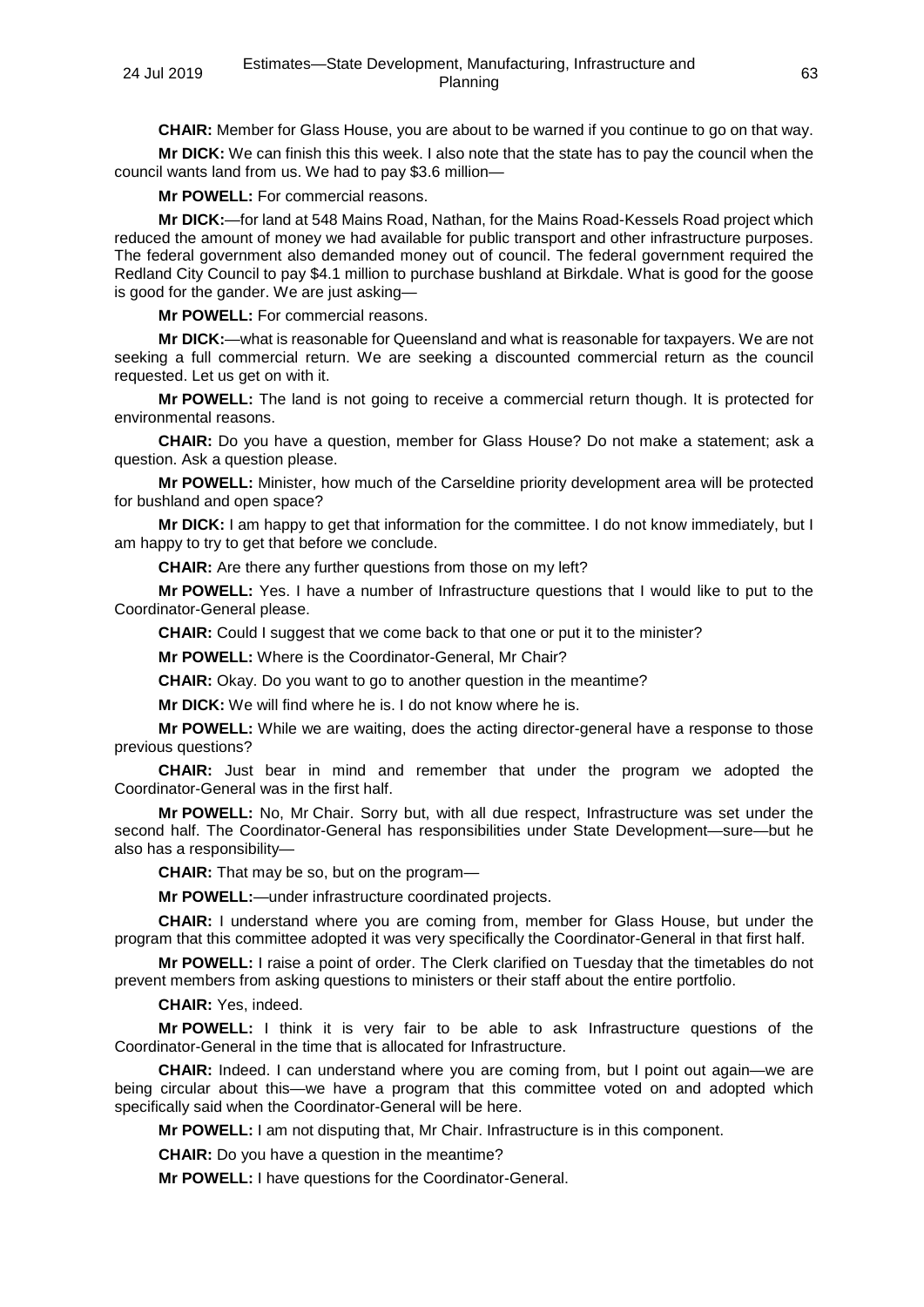**CHAIR:** All right. I am going to throw to the—

**Mr MICKELBERG:** Does the government not want to answer questions on infrastructure?

**CHAIR:** Member for Glass House, or who was that? Buderim?

**Mr MICKELBERG:** It was me.

**CHAIR:** Good. You are owning up to that one. I have already said I could warn you. I will not say that again. We will come back to over here. I am going to ask—

**Mr POWELL:** Sorry, but I have more questions.

**CHAIR:** You do have another question? Okay. Member for Glass House.

**Mr POWELL:** I have a question to the chief executive officer of the South Bank Corporation. I refer to the new initiatives for 2019-20 on page 38 of the SDS. It makes reference to the riverside redevelopment part of South Bank. Given that that redevelopment was first announced in June 2017, how is that project a new initiative?

**Mr Delves:** I thank the honourable member for his question. In June 2017, the Hon. Jackie Trad, the Deputy Premier and the minister for planning, announced that the riverside restaurants building adjacent to the Clem Jones Promenade would be demolished and returned to open space as parkland. The riverside restaurants buildings had remained vacant, as you are probably aware, since the 2011 floods and had been severely damaged. The South Bank Corporation board then proceeded to approve and develop a project that would be suitable for that location. That project was allocated a funding amount to determine a project that would deliver a completely new experience for the people of Queensland. That site would deliver a range of different offerings, including a range of parklands and public amenity through other facilities.

**Mr POWELL:** Exactly how many times has the government made an announcement relating to this redevelopment?

**CHAIR:** I think I will allow that one.

**Mr POWELL:** Very wise.

**CHAIR:** Of course it is. I am the chair.

**Mr Delves:** I am not aware of the government announcements that have been made in relation to this matter.

**Mr POWELL:** Just so you know, it is at least twice now. It is hardly a new initiative. Whose decision was it to change the original plans?

**Mr Delves:** As a result of geotechnical and other works that were done on the site, it was a decision of our South Bank Corporation board to reassess the potential that we had in connection with that site. A decision was made to attend to remediation works and a budget was made in July 2019 for the South Bank Corporation board to approve an amount of moneys to attend to remediation works adjacent to that original project. The total cost of the two projects amounted to a total of \$18 million. The first amount of works is underway currently, and we will go to tender for the second project once the first project is completed.

**Mr POWELL:** Do we have a month and year when those two projects will be finished?

**Mr Delves:** The target date for the completion of both projects is December 2020.

**Mr POWELL:** Another just under 18 months for both projects to be completed?

**Mr Delves:** Our target at the moment is to try to bring it back so that the public can utilise it over the Christmas period in 2020.

**CHAIR:** We have had quite a few questions on my left. As we are running out of time—

**Mr POWELL:** Have we found the Coordinator-General yet?

**CHAIR:** Thank you member for Glass House. We do not need that statement.

**Mr MADDEN:** My question is to the minister. I refer to page 15 of the Service Delivery Statements, which refers to funds paid by the department to the Brisbane City Council in relation to South Bank and the Roma Street Parkland. Can the minister provide further information about these arrangements?

**Mr DICK:** I thank the member for Ipswich West. There is an arrangement with the Brisbane City Council for the operation of South Bank and Roma Street Parkland. This is a legacy decision made under the premiership of Campbell Newman. In 2012, we saw some big announcements from the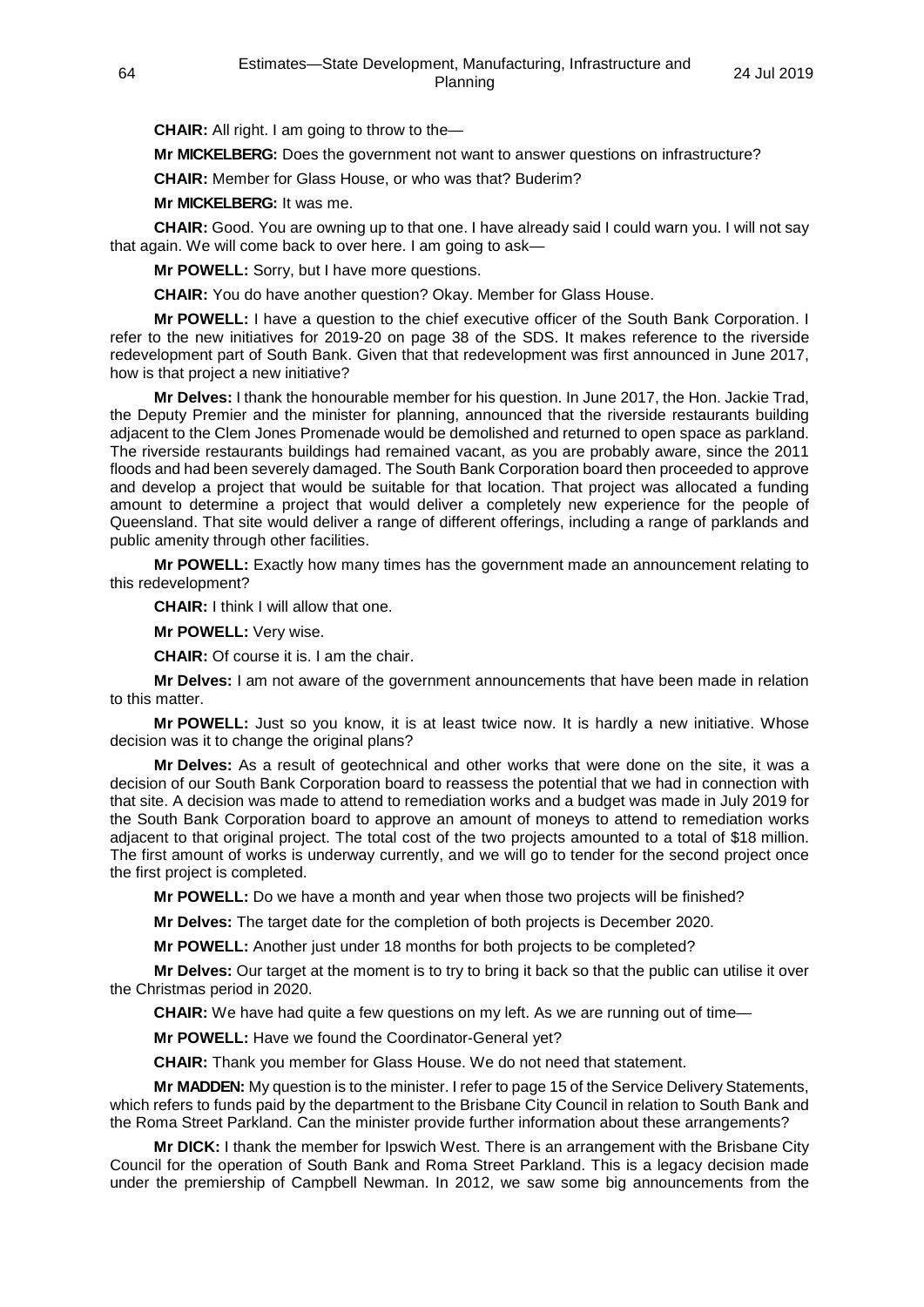government. We saw claims that the South Bank Corporation would cease to exist from 2013. That is what LNP mayor Graham Quirk said. I think the reality is that Campbell Newman always had a bee in his bonnet about South Bank not being in the control of the Brisbane City Council. It was just another one of his obsessions that he could not let go when he became premier. Like so many of those obsessions, it did not end well. The bureaucrats at City Hall could see what he could not—that it made better sense to keep South Bank in the ownership of the state, but they were happy to take the staff associated with the maintenance.

We have ended up with a situation where the South Bank Corporation continues, governed by its legislation, but the operations and maintenance are conducted by a wholly owned subsidiary of the Brisbane City Council. Since then, we have seen the council get into all sorts of difficulties—the blowout on Kingsford Smith Drive, the failed attempt of a zip-line. I do not want to see the state being responsible to fill in those black holes.

The corporation has commissioned an audit of fees charged by the Brisbane City Council to make sure that we all get value for money. There is no agenda here; we just want to ensure that we get value for money. I support the work of the corporation in ensuring that occurs.

**Mr MADDEN:** I refer to page 44 of the Service Delivery Statements, which refers to Economic Development Queensland's role in marketing industrial land. Could you outline what plans EDQ has for lands held at Nathan for this purpose and whether the Brisbane City Council has any firm proposals for this land?

**Mr DICK:** I will try to be brief on this. We covered it earlier. On 15 July this year, I wrote to the Brisbane Lord Mayor, Adrian Schrinner, offering for the properties concerned to be considered as part of the council's bushland preservation program. I have talked about the landholdings that we put on the table. The state is also seeking the council's cooperation to install a visual marker, as recommended by the Queensland Heritage Council, on the site of the former rose garden at Yeerongpilly Green.

On 26 February, Councillor David McLachlan wrote to me on behalf of the council asking that the land be sold to the council at a concessional rate. I then responded by offering the council exactly what it asked for: a significant concession on the commercial value of the land along with a package of additional land tracts across Brisbane to provide even more benefits. Brisbane City ratepayers already pay a bushland preservation levy, which in turn supports the council's bushland acquisition program— \$34.5 million budgeted for this financial year. The Lord Mayor then responded, changing the council's position, requesting the land for free. It is not acceptable to the state.

This can be fixed quickly. We are calling on the Lord Mayor to intervene. Let us get on with it and let us give the community what they want. We cannot do this. We have to build roads, schools and hospitals and EDQ has other projects it has to fund. I am really imploring the Lord Mayor and members of the LNP to ensure that we can resolve this as quickly as possible.

I want to thank the community advocates around that Toohey Forest land in particular for their work. I am happy to deliver that. I think they know that we have to do it at a sensible price—not at a commercial price but at the discounted price that the council asked for. I hope we can do that. The Coordinator-General is here. Perhaps we can give up the rest of the time for questions to the opposition.

**CHAIR:** If the Coordinator-General could come forward, we can get a brief question.

**Mr POWELL:** Sorry? A brief question?

**CHAIR:** Yes, a brief question, bearing in mind the time frames that we are up against. May I point out to the member that you had the Coordinator-General in front of you a little while ago and through our graces we have brought him back.

**Mr POWELL:** Because I was told to ask infrastructure questions after the break.

**CHAIR:** Can I point out to the member that there is no need to be argumentative. There are standing orders about that. If you want to ask a question, now is the time. You could have done it earlier.

**Mr DICK:** There is another hearing. We are happy to continue and the Coordinator-General is happy to continue to make up any lost time to the committee.

# **CHAIR:** Indeed.

**Mr POWELL:** My question is to the Coordinator-General. I refer to the service area objective to assess, approve, develop and deliver projects at page 7 of the SDS. Can the Coordinator-General outline the approval process for Carmichael mine's rail line?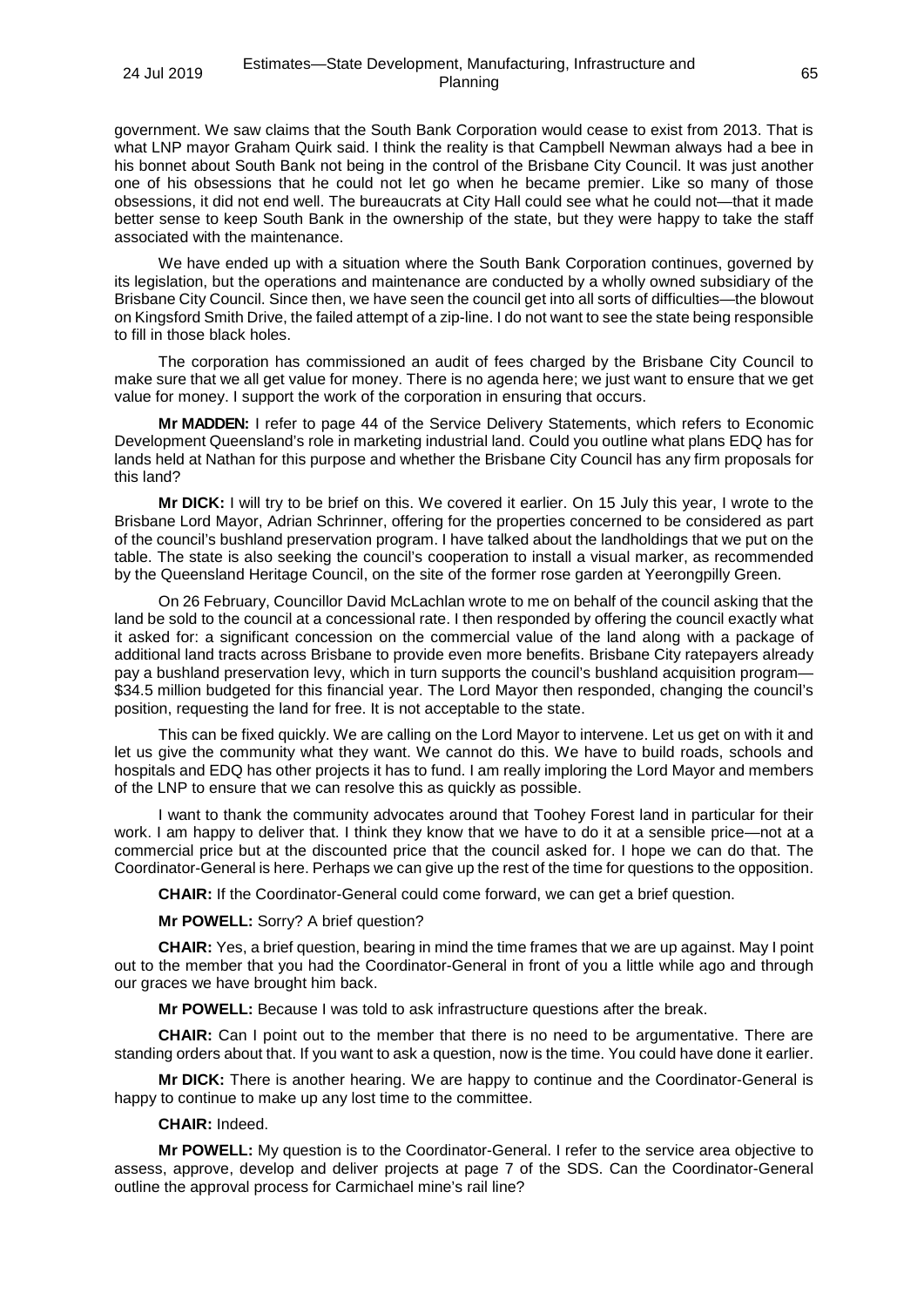**Mr Broe:** The approval process? The Carmichael rail line was broken up into two bits. The first section at the western end was part of the Carmichael mine and rail project. It went through an EIS initially through me and then with the Commonwealth. The section at the western end was called the North Galilee Basin Rail Project and that went through a separate EIS also with me and then with the Commonwealth. Then there were subsequent approvals that both of those sections of the rail line went through.

**Mr POWELL:** What outstanding approvals remain for those two rail projects?

**Mr Broe:** For those two rail projects, they have all the environmental approvals through almost 30 material change of use applications that I approved. The main issue that we are currently working on with Adani is called a deed of access and sublease, which is basically a licence they need to build and operate the rail line within the rail corridor, which I acquired back in 2017. Sorry, I had to run back and work on more decisions.

**Mr POWELL:** That is understood. The requirement for that licence to be approved resides with you?

**Mr Broe:** Yes, jointly with DTMR, because part of the process is that there would be a sublease from DTMR to Adani to operate the rail line and I look after it once it has been built and they will have a lease with me, basically—a licence with me. Those discussions are going very well and we hope to wrap them up in the next two weeks, as per the published online list of outstanding approvals for the project.

**Mr POWELL:** If I have heard you correctly, the licence to build and operate the rail line, approvals sit with yourself and DTMR?

**Mr Broe:** Yes, led by me. We are coordinating it all.

**Mr POWELL:** On 18 June 2019 the Premier stated that approval of Adani's proposed 200-kilometre rail line was a federal issue. Can you please clarify once again what part of your approval process resides with the federal government?

**Mr Broe:** The federal government's role in the rail line is through ONRSR, the Office of the National Rail Safety Regulator. Adani need approvals from ONRSR who regulate rail safety across the nation and Adani is working with them to get the relevant accreditations and approvals which are split up into two stages and they are both also published in the online table of the outstanding milestones that I just referred to.

**Mr POWELL:** Just to be clear, are the outstanding approvals more a federal responsibility or a state responsibility or a combination of both?

**Mr Broe:** They are joint. Both agencies are involved. I would have to go back and check what the Premier said but both agencies are involved and have remaining approvals to grant to Adani for the rail line.

**Mr POWELL:** Potentially the Premier has misled Queenslanders by stating that.

**Mr Broe:** No, definitely not.

**CHAIR:** I will rule that question out of order. We will go to a quick question from the member for Maiwar before we wrap it up.

**Mr BERKMAN:** Late last year there were more than three and a half thousand community members who wrote submissions opposing the BCC's proposed zip-line attraction at Mount Coot-tha and yet Brisbane's Lord Mayor at the time publicly stated that this huge number of objections wouldn't factor into assessment of the DA. How can we have any confidence in Queensland's planning system or confidence that it sufficiently centres communities while it allows for such flagrant disregard of communities' views?

**Mr DICK:** I suppose the simple answer to that is because local government is, as all levels are, ultimately accountable to the people through the ballot box. I am not going to comment on the specific merits of that petition, but there are many petitions that are signed. From a personal perspective, I have made it very clear in my role as the minister for planning, for example, I do not want to be local government. I am not seeking to be local government because the people of Queensland elect local government representatives every four years. They need to be held to account for their decisions. Ratepayers pay their salary, they pay for councillors across Queensland. From my perspective, the ballot box is the way that people can hold councils to account.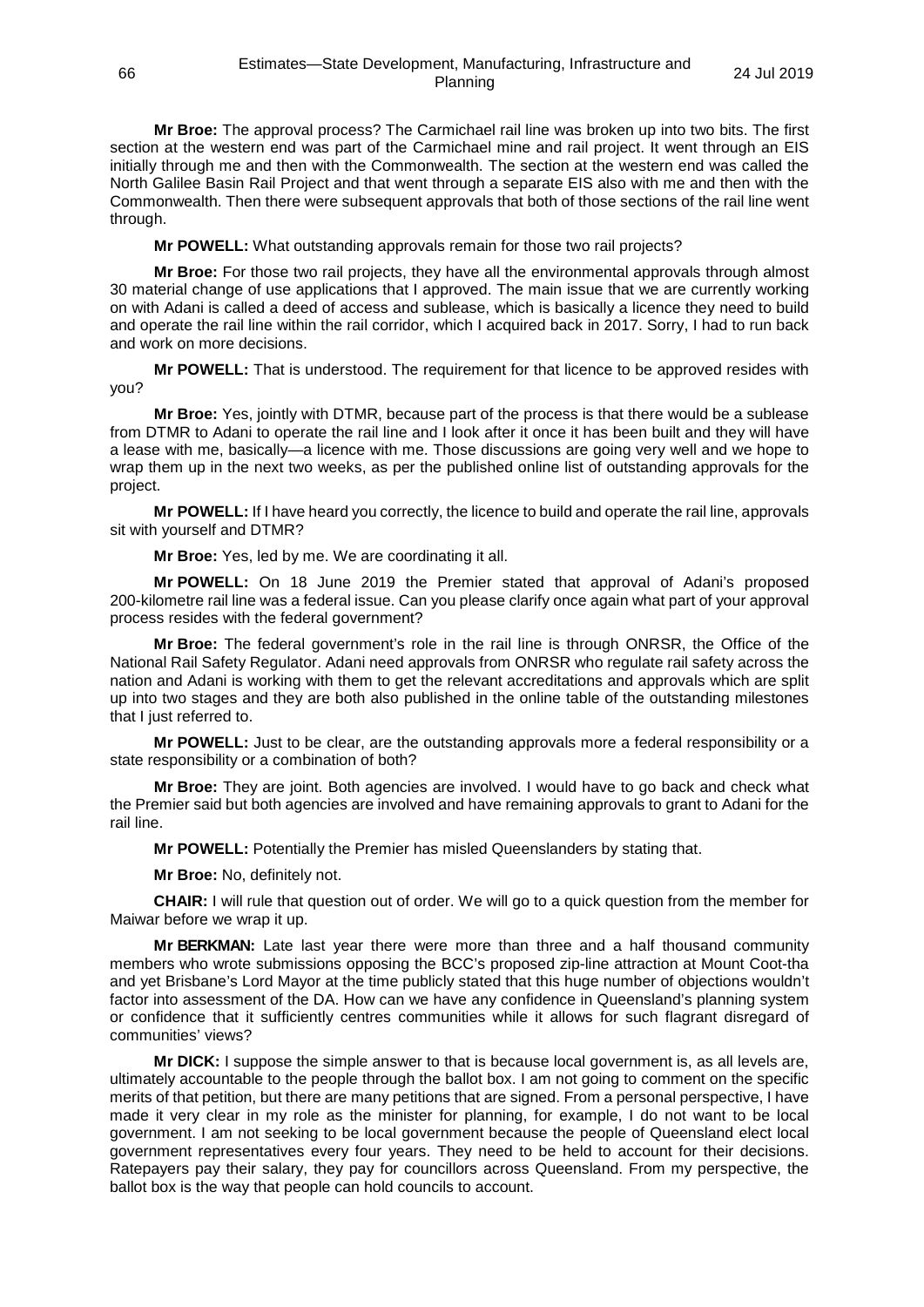I commented a little bit earlier on SARA and the cost to the state of the zip-line project, which we cannot recover—about \$16,000. The department is looking at that now. We do not want to be left holding the bag for a bad project that cost us \$34,000 but we could only recover about \$17,000 or \$18,000 and so we are left paying that bill. We are concerned about these decisions as well. I am not sure there is any other answer other than political pressure that ratepayers or citizens can put on elected representatives and councils about particular projects. They got a good result in the end and I think that was the right result and I think that is recognised. I think there was some dogmatism by the LNP council. It became a matter of pride rather than a matter of logic and ultimately the project was defeated. I think at multiple levels it was a failure.

I think people can still have confidence in the planning system, but I think they need to hold their local councillors and council to account. That is the government closest to people. The number of people councillors represent are less than the people you and I represent so there is an opportunity for them to be very direct, I think, in what they expect of councillors and councils.

**CHAIR:** The time allocated for the consideration of estimates of expenditure in the portfolio areas of state development, manufacturing, infrastructure and planning is about to expire. Firstly, are we happy to table the two documents we have here?

## **Mr MADDEN:** Yes.

**CHAIR:** Tabled. There are a number of issues that the minister was coming back to us about.

**Mr DICK:** Yes, the Oxley, Carseldine and Mackay PDAs. With respect to the Mackay PDA the state has delegated powers under the Economic Development Act to the Mackay Regional Council. The PDA was declared at the request of the Mackay Regional Council. The Mackay Waterfront PDA is a project of the Mackay Regional Council and questions about it should go the Mackay Regional Council. Proposed building height levels for the Oxley PDA are specified in the draft planning scheme which is available on the department's website and has been subject to extensive consultation. I think it is six storeys. Am I not mistaken? The member for Mount Ommaney is nodding her head. Is that right?

# **Mr Camden:** Yes.

**Mr DICK:** That is from the general manager of EDQ. I anticipate finalising the Oxley PDA development scheme in August. The expected payments for the Carseldine Urban Village within the Fitzgibbon PDA will be determined once the development application for each stage is lodged and approved and a sales program commences. The sales program is expected to commence for the first stage in late 2019. In regard to bushland protection within the Carseldine precinct, it is important that any development in this area respects the natural surroundings which is why a major feature of the village design will be retention of around 75 per cent of existing bushland totalling approximately 22 hectares of green and open space within the PDA.

In respect to the earlier question about how much has been spent on the North Queensland Regional Plan, to date, of the 13 regional plans in operation across Queensland, Labor governments have delivered 10 and only three were delivered under the LNP. I can advise that \$301,638 has been spent to date on preparing the North Queensland Regional Plan. I am advised that the North Queensland Regional Plan is being developed under the framework set out under the Planning Act. This is in contrast to the previous regional plans, Cape York, Central Queensland and the Darling Downs, which were not required to undertake the same level of consultation, nor did they require an implementation plan. The cost of these plans was as follows: Central Queensland Regional Plan \$67,000; Darling Downs Regional Plan \$60,000; Cape York Regional Plan \$140,000.

**CHAIR:** The only outstanding matter is in relation to CRR maps. Do we have any information on that?

**Ms Power:** I am advised that EDQ has not prepared any plans in relation to the Boggo Road Cross River Rail station. We may have plans on file but they have been sent by the Cross River Rail Delivery Authority to us as part of consultation by Cross River Rail on land use planning for areas surrounding the proposed Cross River Rail station.

**CHAIR:** Minister, is there anything you want to add before we wrap up?

**Mr DICK:** No, thank you, other than to thank the committee for its thorough examination of my portfolio today. I also thank the committee staff for the great work they do. I also recognise the department staff who spent a lot of time and effort supporting me, not just for this estimates hearing but in my role as minister. I am very proud to lead this department which is driving economic development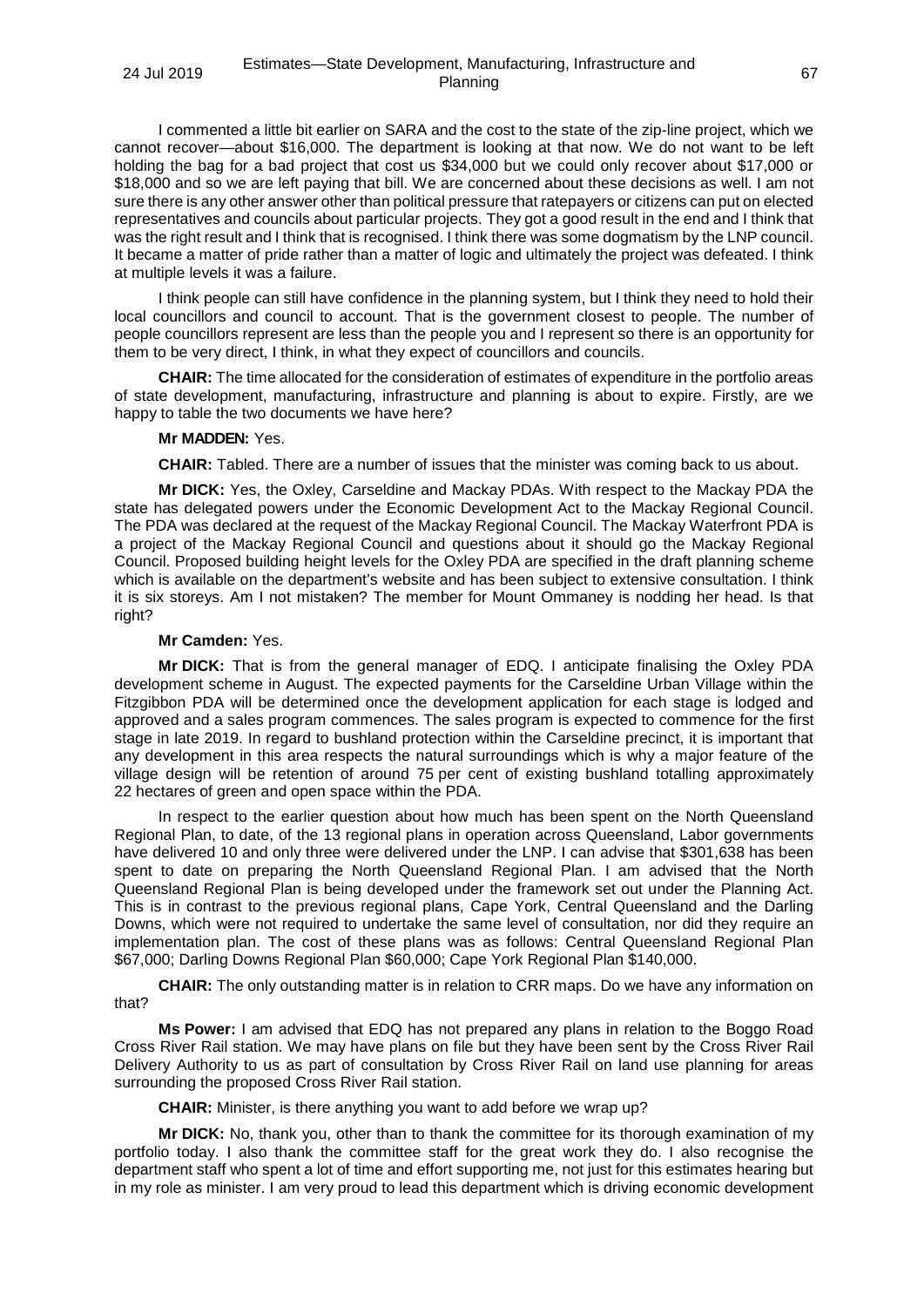and growth in our state and delivering jobs for Queenslanders wherever they live. I am very proud to lead the department and I thank them for the thoroughness with which they apply themselves to their duties each and every day.

**CHAIR:** The hearing will resume at 4 o'clock with the examination of estimates for the portfolio of the Minister for Agricultural Industry Development and Fisheries.

**Proceedings suspended from 3.48 pm to 4.01 pm.**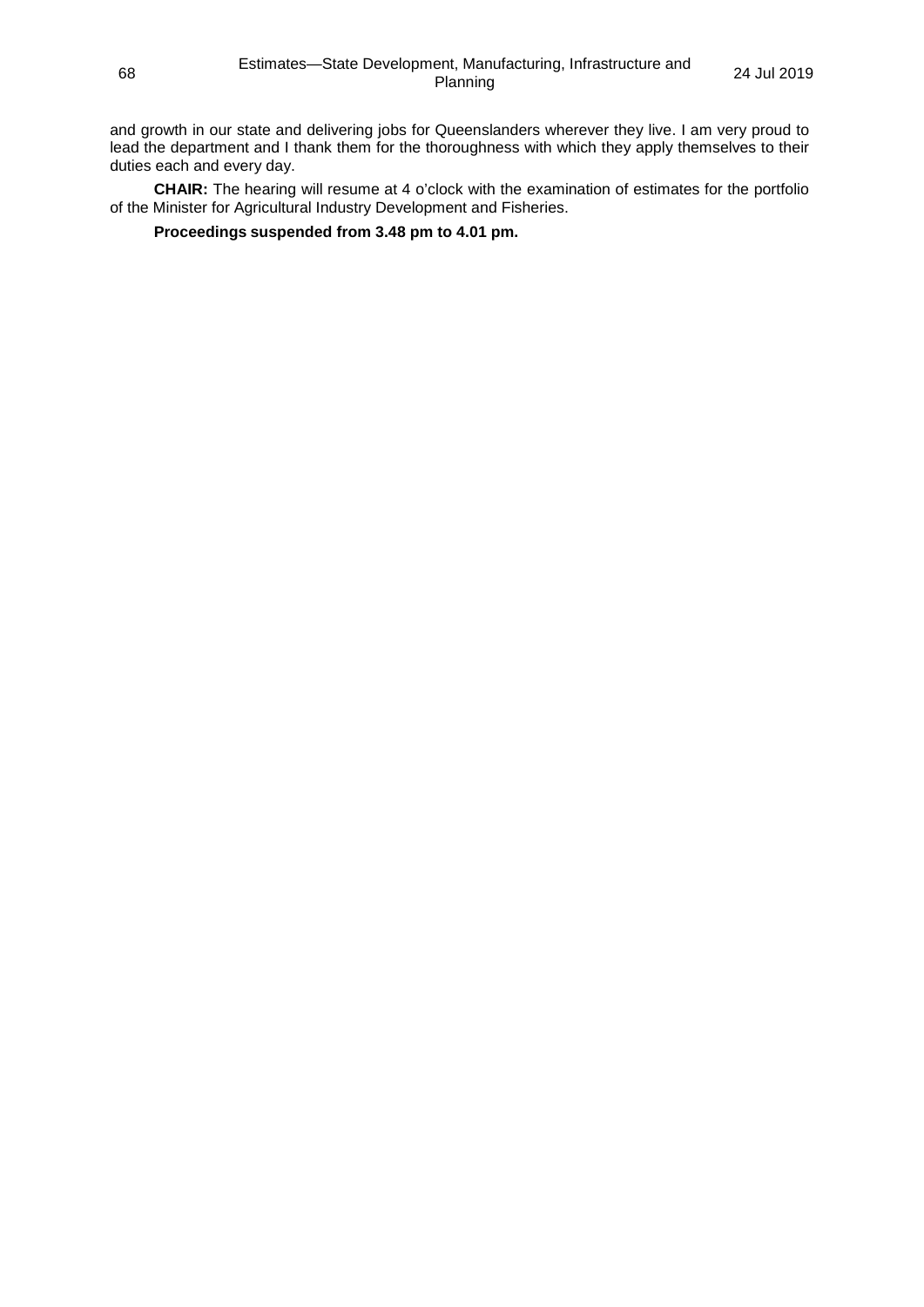# **ESTIMATES—STATE DEVELOPMENT, NATURAL RESOURCES AND AGRICULTURAL INDUSTRY DEVELOPMENT COMMITTEE—AGRICULTURAL INDUSTRY DEVELOPMENT AND FISHERIES**

## **In Attendance**

Hon. ML Furner, Minister for Agricultural Industry Development and Fisheries

Mr B Murphy, Chief of Staff

**Department of Agricultural Industry Development and Fisheries**

Dr E Woods, Director-General

Ms B Ditchfield, Deputy Director-General, Agriculture and Flood Recovery

Mr G Bolton, Deputy Director-General, Fisheries and Forestry

Mr M Letts, Chief Biosecurity Officer

# **Queensland Agricultural Training Colleges (QATC)**

Mr C Mathisen, Acting Chief Executive Officer

**[CHAIR:](http://www.parliament.qld.gov.au/docs/find.aspx?id=0Mba20190724_160155)** The committee will now examine the proposed expenditure in the Appropriation Bill 2019 for the portfolio of the Minister for Agricultural Industry Development and Fisheries. The committee will examine the minister's portfolio until 7.15 pm, and during that time we will suspend proceedings for a break between 5.30 and 5.45 pm.

\_\_\_\_\_\_\_\_\_\_\_\_\_\_\_

I remind those present today that the committee's proceedings are proceedings of the Queensland parliament and are subject to the standing rules and orders of the parliament. It is important that questions and answers remain relevant and succinct. The same rules for questions that apply in parliament also apply in this hearing. I refer to standing orders 112 and 115 in this regard. Questions should be brief and relate to one issue. They should not contain lengthy or subjective preambles, argument or opinion. I intend to guide proceedings this evening so that relevant issues can be explored fully without imposing artificial time limits and to ensure that there is adequate opportunity to address questions from government and non-government members of the committee.

The committee has authorised its hearing to be broadcast live, televised and photographed. Copies of the committee's conditions for the broadcast of proceedings are available from the secretariat. I ask that mobile phones or other electronic devices be turned off or switched to silent mode. Please be advised that photographing or video recording proceedings by officials or members of the public is prohibited. Also, I remind you that food and drink, other than water, are not permitted in the chamber.

On behalf of the committee, I welcome to the hearing the minister, the director-general, departmental officers and members of the public. For the benefit of Hansard, I ask the departmental officers to identify themselves the first time they answer a question referred to them by the minister or the director-general. I now declare the proposed expenditure for the portfolio areas of agricultural industry development and fisheries open for examination. The question before the committee is—

That the proposed expenditure be agreed to.

Minister, if you wish, you may make an opening statement of no more than five minutes.

**Mr FURNER:** Thank you, Chair, and good afternoon to the committee. I thank the committee for providing me with an opportunity to make an opening statement on my portfolio. Firstly, I acknowledge the traditional custodians of the land on which we gather this afternoon and pay my respects to their elders past, present and emerging. Today I am joined by my director-general, Dr Beth Woods, and my chief of staff, Brett Murphy. I am also joined by senior officers of the department, my office and statutory bodies.

The budget that this committee is examining is a Labor budget. It is unashamedly aimed at regional Queensland and the people who make incredible contributions to those regions and our state economy. It is a budget that unashamedly focuses on jobs and making sure that we deliver the jobs we need today and into the future. It is a budget delivering for the agricultural and fisheries sectors in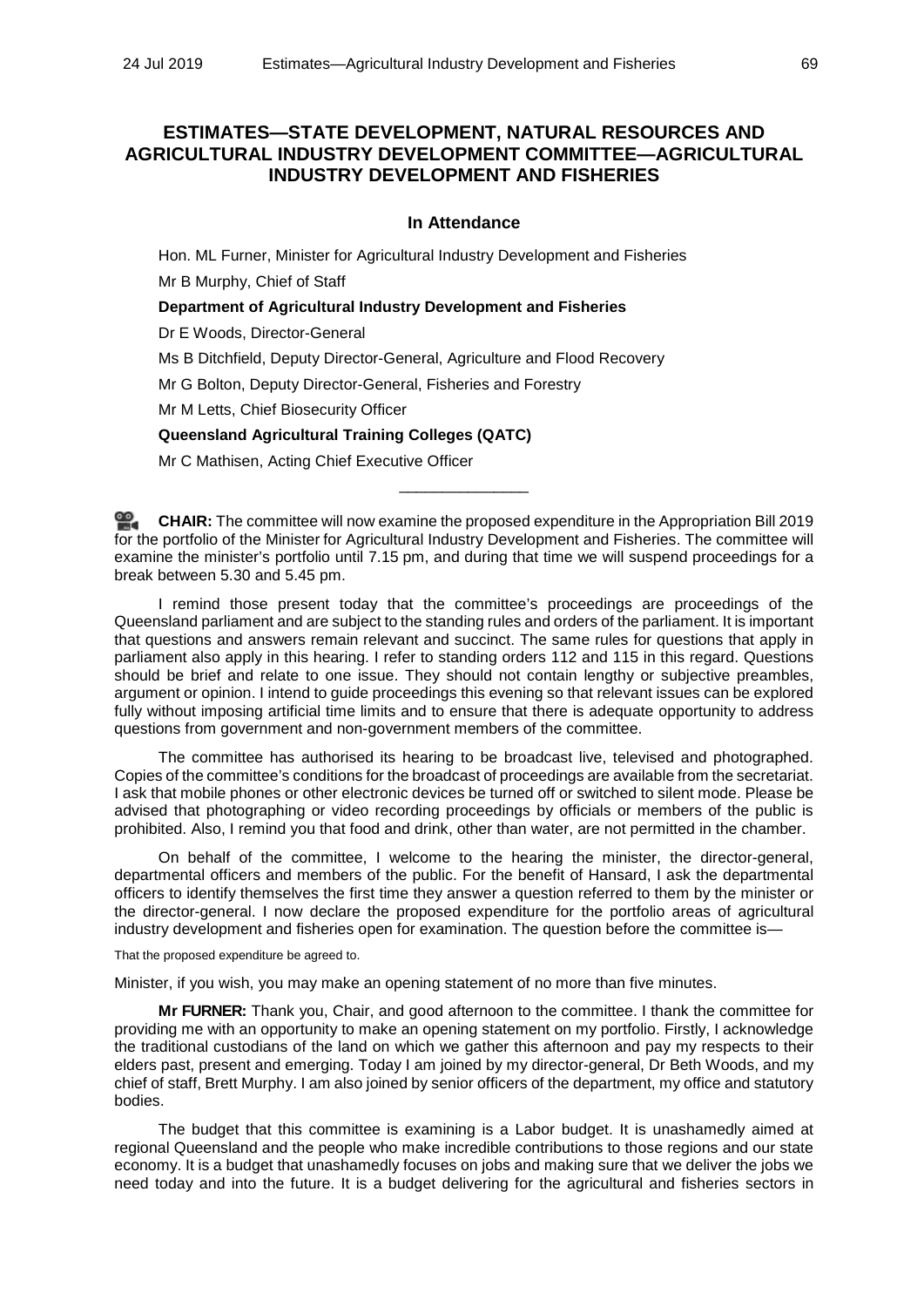Queensland. This is a budget of growth. Simply put, for my portfolio this is a budget that is \$117 million greater than the 2014 budget delivered by the previous government. This budget is delivering, and I would like to reflect on what Labor has already delivered in this portfolio.

Under the government, agriculture and fisheries have seen the introduction of three net-free zones, fisheries reforms, new fisheries officers appointed across Queensland, the Biosecurity Capability Review, new investment in biosecurity, investment in cluster fencing, the Queensland Feral Pest Initiative, the Rural Jobs and Skills Alliance, farm debt mediation legislation, reform on farm succession and the Drought and Climate Adaptation Program.

I am proud to be Queensland's Minister for Agricultural Industry Development and Fisheries. As minister, I have enjoyed engaging with producers from right across Queensland. Since taking up the portfolio I have travelled close to 100,000 kilometres across the state to speak with beef producers, horticulturalists, fishers, forestry workers, abattoir workers, scientists and champions of the sector. All are very positive about the future of agriculture in the state to build on our prosperity.

To highlight some of the great work that is being done from farm to family dinner plate, the #eatqld campaign has been initiated. This is a simple process that all can be involved in, simply by having some quality Queensland food on your plate, be it at a cafe or at home. Take a photograph with your iPhone. Put it on social media using #eatqld. As agricultural minister, I am proud to be promoting our state's quality produce. With the use of social media, we can promote it even further.

This last year has seen a lot of events within the sector. There have been impacts on farms through incursions, ongoing biosecurity concerns, impacts on strawberry farmers, the federal election that resulted in a change of Commonwealth ministers, the ongoing impact of drought and a monsoonal event that devastated the beef industry in North-West Queensland.

I acknowledge the positive working relationship with the industry. As the committee would be aware, AgForce and the QFF are both members of the Agricultural Industry Advisory Council and have direct contact with me and the department.

It is through the hard work and dedication of more than 2,000 staff within my department that we can make a difference to the productivity and sustainability of agriculture in this state. Everywhere I go, something positive that I always hear is the value of our agricultural staff to Queensland producers. I thank them.

Finally, I have been very fortunate and forthright in my belief that the agriculture portfolio should be above politics where possible. I have offered briefings to all members on arising or ongoing issues. I maintain that offer. I welcome my department to brief any of the committee on the facts.

Chair, in addition to my opening statement, I wish to advise the committee of an amendment that needs to be made to the answer to question on notice No. 15(e). On the department's initial interpretation of the question, it was identified that one person's circumstances fell within the scope of the question. After further consideration by the department on the broad meaning of the word 'removed' contained within the question, we were provided with further advice that a second person's circumstances fell within the scope of that aspect of the question. Therefore, the response to that part of the question will be amended to read 'two'. I seek leave to table that amended answer to question on notice No. 15.

**CHAIR:** Are we happy to table that? That is so tabled.

**Mr FURNER:** Thank you, Chair.

**CHAIR:** The committee will now examine the portfolio area of agricultural industry development. I call the member for Gympie.

**Mr PERRETT:** Thank you for the opportunity to be here. My first question is to the director-general. With reference to page 8 of the SDS relating to the Biosecurity Queensland service area objectives of focusing on invasive plants and weeds, director-general can you please point out exactly where in the budget funding has been allocated to directly combat prickly acacia? What is the total of such funding over the next five years?

**Dr Woods:** In relation to the specifics of prickly acacia funding, following the flooding in North Queensland earlier this year and the risk that prickly acacia pod seeds may have been washed downstream, increasing the distribution and range from the current 33 million hectares in the north western and central western areas of Queensland to further south, we have actively in the department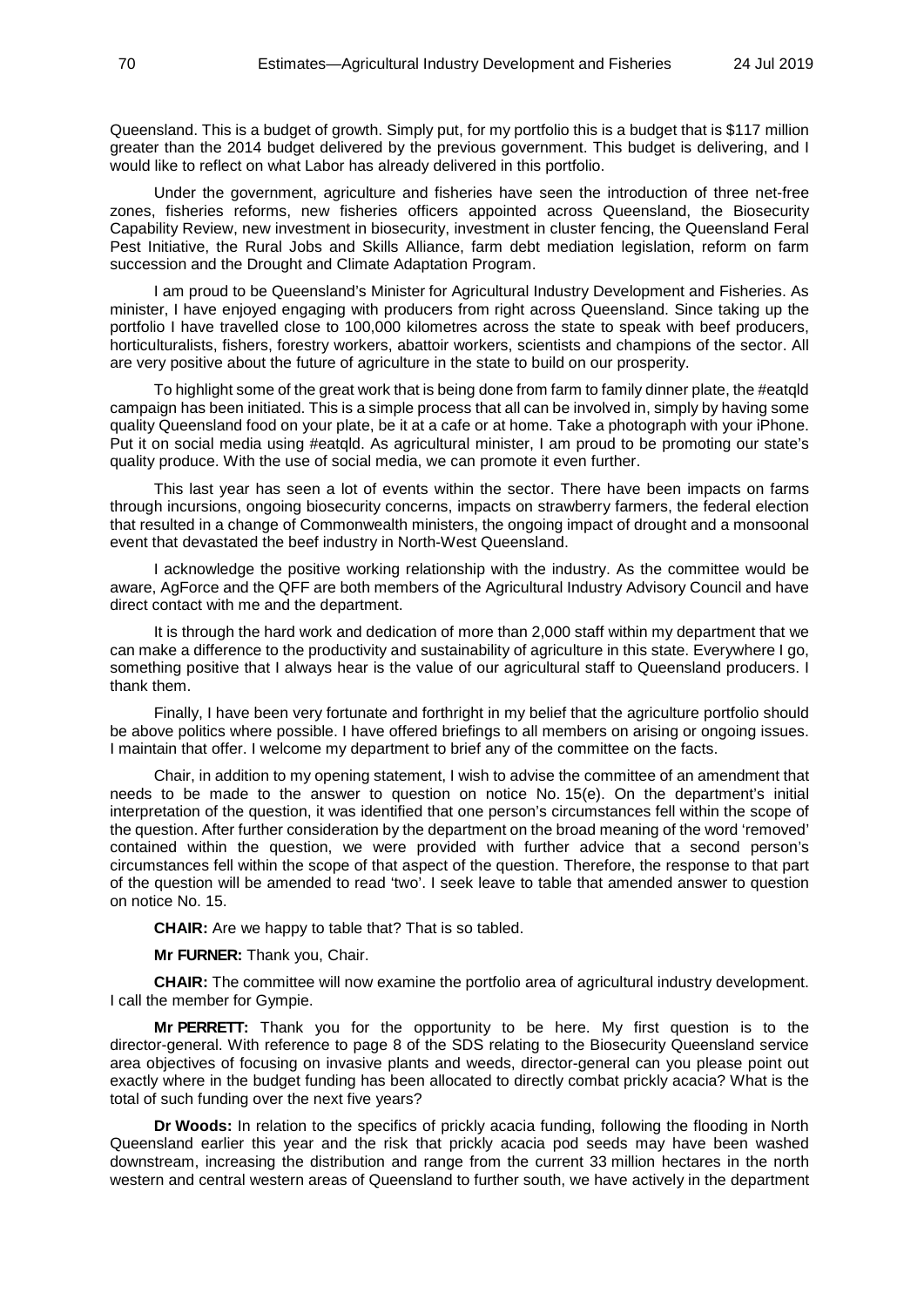reviewed our existing activities and considered what more needs to be done. You may also be aware that the former minister for agriculture and water resources, the Hon. Littleproud MP, announced a \$10 million funding commitment to a prickly acacia weed management program in early April 2019, just before the Commonwealth parliament was dissolved.

There are a range of existing activities that I would like to highlight. There was a discussion that took place between the minister and Minister Littleproud. I was not a participant in that discussion. My understanding is that no formal agreement has been established between the federal government and the Queensland government in relation to the funding announcement that Minister Littleproud made.

However, as you are well aware, prickly acacia is a weed of national significance and is regarded as one of the worst invasive plants in Australia. The impacts of prickly acacia on landholders include reduced pasture production, undesirable changes in pasture composition, stock hygiene problems and mustering and watering difficulties.

As a result, since 2015 the Palaszczuk government and the department have supported the control of prickly acacia through the Queensland Feral Pest Initiative. Over \$2.7 million has been provided for prickly acacia management projects delivered locally by natural resource management groups and local governments. Most recently, a further \$533,000 has been allocated from round 3 of the Queensland Feral Pest Initiative to the Southern Gulf NRM for the Flinders River catchment prickly acacia eradication program—a project activity that directly relates to the flooding and the risk that was created earlier this year.

In addition to those two activities, we have a \$1.7 million research project, which is continuing until 2020, to identify and test important potential biological control agents for prickly acacia. Biological control would obviously be by far the preferred control mechanism if we could make that happen because it would avoid any risk of contamination of product and would be significantly cheaper for landholders going forward. We have a \$1.7 million research project. It is focusing on four potential agents that have been identified from India and Ethiopia and it is showing great promise in identifying insects that may be able to assist in controlling prickly acacia.

An additional \$3 million over two years is now available under category D of the disaster recovery funding arrangements to local governments and natural resource management groups affected by the flooding earlier this year. Under this program, funding is available to help eradicate or manage weeds and pests that have developed as a direct result of the floods and the subsequent actions to save livestock which clearly included fodder drops, with the risks of weed seed spread that fodder movements always entail.

**Mr PERRETT:** Minister, on 29 March 2019 you issued a joint media statement with the then federal agriculture minister, David Littleproud, in which you acknowledged the threat prickly acacia posed and said—

That is why the state and federal governments are contributing \$5 million each over five years to run the program through 2023-24.

Where is this committed \$5 million for prickly acacia and why is it not in the budget?

**Mr FURNER:** No doubt there is history around the conversation with Mr Littleproud. It was on 7 March this year that I had a phone conversation with him. I acknowledge the fact that the director-general was not privy to that conversation, but my chief of staff certainly was. It was a conversation on the way back from the Gold Coast where I as attending another agricultural engagement. That conversation certainly related to the then agricultural minister seeking a commitment from the Queensland government to enter into a co-funding arrangement on prickly acacia. As outlined already by the director-general in terms of the costing details around prickly acacia and other initiatives under the Queensland Feral Pest Initiative, that was what was being explained to the then agricultural minister on that day.

Subsequent to that conversation, no doubt members would be aware, on 11 April the federal election was called. Certainly as outlined by the director-general in her answer, there was no agreement reached. The terms of the arrangements in that agreement were not consistent with what was agreed to and arranged verbally on 7 March.

Furthermore, my office and I have made several attempts to discuss this with the current minister, the Hon. Bridget McKenzie. I can inform the committee that next Wednesday I will be discussing that and other agricultural matters with her in Canberra. I seek leave to table the correspondence related to the matter that was raised with the Hon. Bridget McKenzie on 19 June.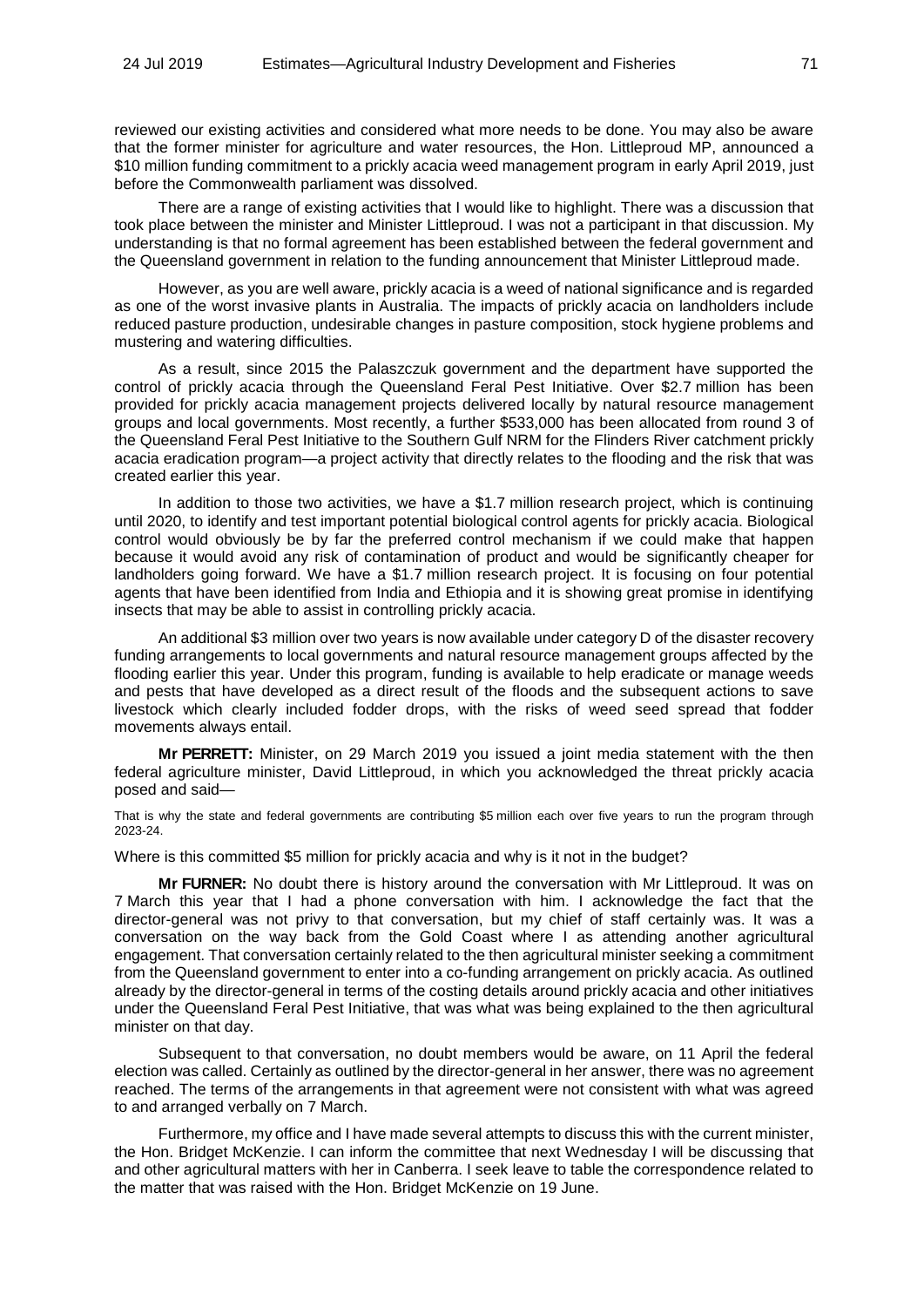**CHAIR:** We will lay that on the table and once we have had a look at that we will decide on whether it is tabled.

**Mr FURNER:** Furthermore, on a recent visit to Longreach I met with Desert Channels with regard to this matter and subsequently wrote to them thanking them for the opportunity to address this particular issue. It is important that we clarify the background with respect to the offer from the Commonwealth and the position of the Queensland government in this respect. I am pleased to clarify that and make certain that that is identified.

In hindsight, the media release does lead to some confusion, I do admit. That is regrettable. It is unfortunate that the Commonwealth government is seeking to politicise this event. The member for Gympie, in a show of bipartisan, accompanied me to North-West Queensland during those terrible monsoonal events and saw the effect on properties.

Most people would realise that the flooding from the Flinders River goes into the gulf and away from the area of the member for Maranoa's electorate. Next Wednesday I will be seeking some idea from the Commonwealth government about their intention in terms of where the \$5 million will be allocated. I know from my engagement with Desert Channels Queensland that their view is that there should be consideration given to spending money in the particular area that they look after. No doubt that is a matter for the Commonwealth and they will need to ensure that that is an area of interest to them.

You would certainly expect that as minister I would ensure that Queensland producers are looked after. That does not mean signing up to an offer from Canberra that is not good for everyone.

**Mr PERRETT:** On 19 June 2019, while on the ABC's *Queensland Country Hour*, you said that the state government was already delivering in battling prickly acacia. On the same program Leanne Kohler from Desert Channels Queensland, which you just mentioned—a group on the ground fighting the weed—seemed to completely disagree and said that the government is reneging on the \$5 million commitment for prickly acacia. Minister, can you please explain who is telling the truth here—you or Desert Channels?

**CHAIR:** Member for Gympie, I think you are asking for an opinion on this and a hypothetical. Can I ask you to rephrase your question?

**Mr PERRETT:** The last section?

**CHAIR:** Yes, rephrase the question without breaching the standing orders.

**Mr MADDEN:** I do not think my friend has rephrased the question appropriately. I think he can ask the minister what he has said, but I do not think he can expect the minister to comment on what somebody else has said.

**Mr PERRETT:** Minister, are you telling the truth?

**CHAIR:** Wait. I believe that asking whether someone is telling the truth or not contains hypotheticals and imputations. I am giving you one last chance to rephrase the question without asking who is telling the truth.

**Mr PERRETT:** Minister, why does Desert Channels disagree with your view?

**Mr FURNER:** I thank the member for his question. There is no doubt, as identified both in the response from the director-general and in my response, whether it be in media or here today in estimates, that we have an appreciation and understanding of the difficulties in handling prickly acacia. Certainly that is one of the main reasons why while in Longreach we met with Desert Channels. I am happy to table the correspondence subsequent to that meeting that identifies in some part the matters that were discussed during that meeting. I believe that following that meeting they understood the circumstances that related to the joint release that related to the issue associated with Desert Channels and also the issue associated with the likelihood of the spread of prickly acacia.

Once again, next Wednesday in Canberra I am hoping to get some clarity from the now federal minister about how that money, which I understand is in the federal budget—an allocation of \$5 million—will be spent and in what locations, whether in the seat of Maranoa or in Bob Katter's seat. That will be a matter that the Commonwealth will need to address. Once we can establish that, I am more than happy to work with the Commonwealth government on looking at ways of distributing that funding.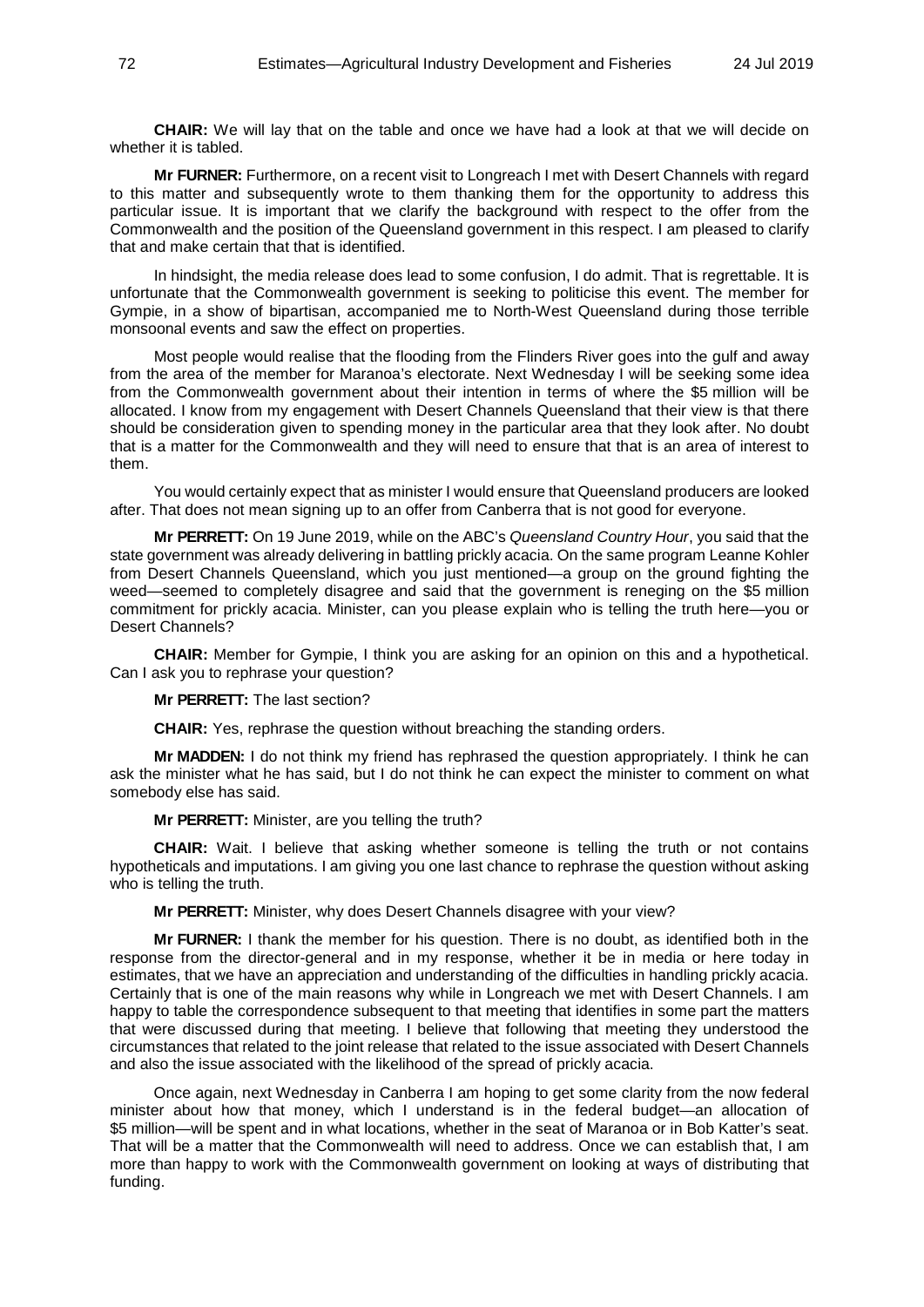The other matter that the committee should be aware of is the funding through category D in respect of dealing with this particular matter. In doing so, I will ask the Chief Biosecurity Officer, Malcolm Letts, to come to the table to explain how that funding is available. I will table that letter too.

**Mr WEIR:** I raise a point of order. I believe that the question has been answered. We are taking an extraordinarily long time on every question. I think the question has been answered and we can move on to the next one.

**CHAIR:** If that has been answered, I believe we can move on. First of all, we have a document here and we will have a look at that. We will come back to that.

**Mr PERRETT:** My next question is to the director-general. In reference to page 9 of the SDS relating to Biosecurity Queensland's service area objective focusing on continued eradication of imported fire ants, by the end of 2019-20 the department will have spent more than \$134 million of a \$411 million allocation three years into the 10-year eradication plan. Given that the plan has failed to fulfil its first two eradication targets and the problem continues, are you confident that bringing forward funding from future budgets is the right decision?

**Dr Woods:** In relation to the funding arrangements for the national red imported fire ant, as you have rightly said, member for Gympie, there is a total budget of \$411 million over 10 years, which runs from 2017 to 2027, with all Australian jurisdictions being cost-share partners. You would be aware that there was an original budget which was based on the previous scientific review committee. It was an evenly budgeted budget, so \$41 million a year each year.

The program that it is in place and has geared up is being overseen by a steering committee which represents all of the national partners and with an independent chair, Dr Wendy Craik. The strategy of this program is informed by scientific evidence and by an increasing body of knowledge that supports the optimisation of treatment regimes, bait efficacy and movement controls across the four treatment areas and their outer boundaries.

With your indulgence, I will give an overall view of what the strategy is here. As you start the program and gear up the number of people looking for fire ants on the ground, not surprisingly you find more fire ants quickly. What has become obvious is that there is a risk of fire ants expanding further to the west than was envisaged in the original design by the review committee operating now three years ago. There is also a significant risk of fire ants expanding to the south because fire ants are particularly active in freshly disturbed ground. With the amount of construction that is taking place in the Gold Coast regional council area, there are many areas there that are attractive to fire ants to establish. With the scientific evidence that has been available, the expert advice and under the oversight of the steering committee, the program has identified that there is a real advantage in putting extra resources into looking to halt any further expansion to the west and to ensure that any expansion across the south of the area is also stopped.

We have brought forward funding by agreement between the Queensland government and the Commonwealth government as the two major funding partners. We have increased the effort in that western area in particular but also across the southern extreme of the fire ant area. This is essentially run like a military battle. You aim to stop the incursion at the front and then we will be looking to move the area of infection back towards the coast.

At the end of this year, the first areas will have been subject to a full round of the treatments that are expected to be required for eradication. It is then a further two years beyond that before eradication can be declared. The normal principle in biosecurity is that, having treated whatever the invasive pest or disease is, you then continue to test for another two years to look for eradication.

It is quite true that we have brought extra funds forward. We brought those forward based on the scientific information that was available, on the best evidence of what would be a successful strategy and with the full agreement of the scientific input and program oversight of the national steering committee. At the same time, we are simultaneously looking for more efficient, technology-driven ways to run the remainder of the program so that we look to complete the job. I emphasise that this is a job that has never been done anywhere else in the world, so it is ambitious and we are out on the frontier of a biosecurity response. We think there are genuine opportunities to improve the application of new technologies to this program.

In addition, we are looking at other strategies which will help to bring the program in fully over the 10-year period. There is no sense in which the budget has run away. This has been a fully planned, fully exercised, strategic approach to try to give us the best possible chance of achieving a really good outcome.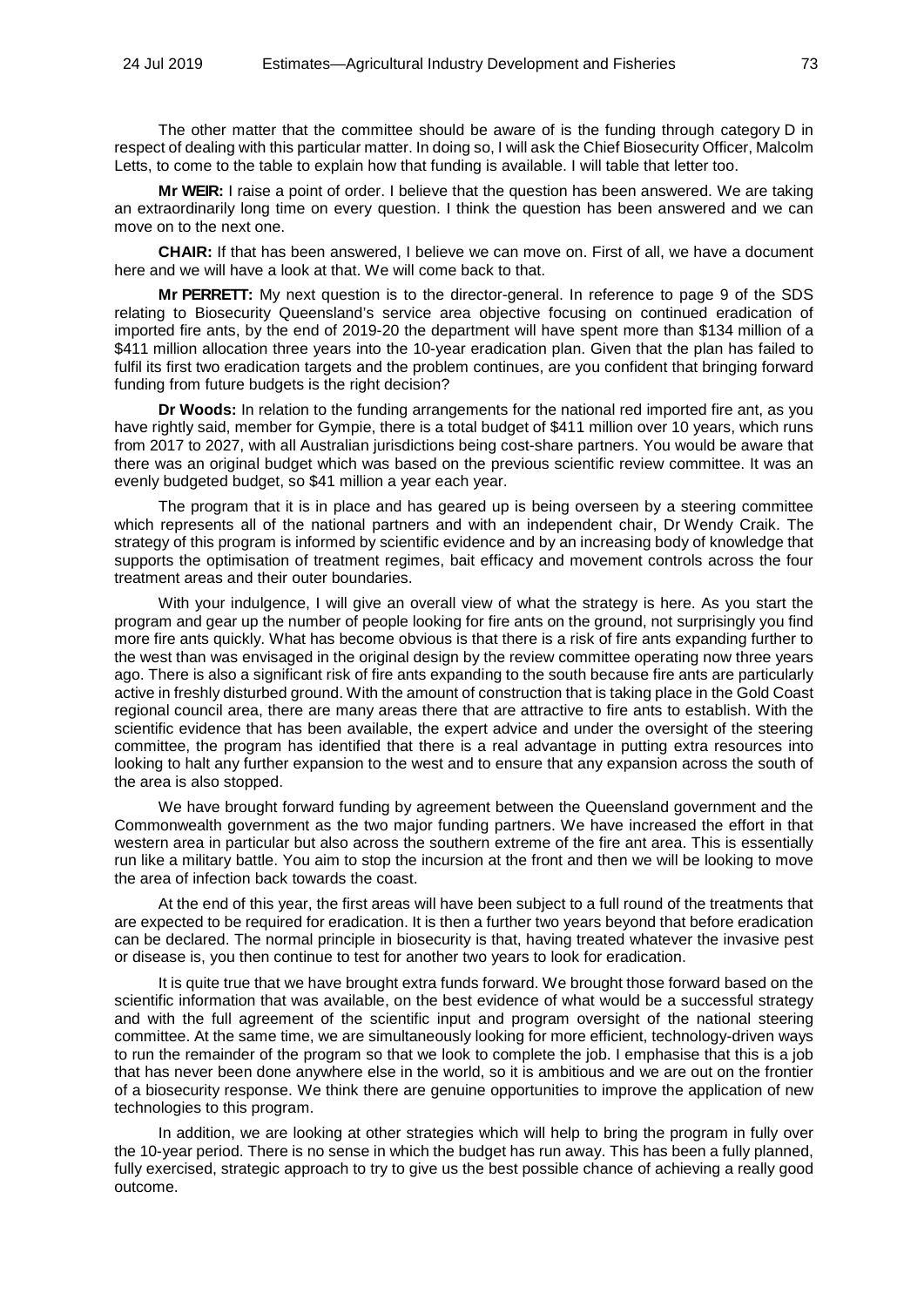To just put a few figures around that, in that western area that I talked about we have 100,000 hectares that has been treated multiple times in less than the two years of treatment, and there are people in the area who are telling us that in paddocks where there were once hundreds or thousands of fire ant nests they can now see none. It is too early to declare success, but at least that is a very promising on-the-ground report from what we have been doing, and we will continue to do it.

**Mr FURNER:** Through you, Chair, I would like to compliment—

**Mr WEIR:** I think the question has been well and truly answered.

**CHAIR:** Be very brief, Minister.

**Mr FURNER:** As the director-general pointed out, this is a national cost-share initiative. Every other state and territory and the Commonwealth are signed up to this to make sure that we do the best. I want to reference other countries like the USA, where there are fields where children can no longer play and animals have been killed by this pest. Biosecurity Queensland is doing everything within its power including outside of this cost-share initiative. They are also engaging with councils and stakeholders, whether it be to do with earthmoving or property developers, to make sure that we engage with everyone so that they have the best knowledge in determining where there is an infestation of this pest. They are assisting in the process of eradication and they are performing quite well in some areas.

**CHAIR:** We will go to a question from the member for Mount Ommaney.

**Ms PUGH:** Following on from your comments about fire ants, Minister, with reference to page 8 of the SDS can the minister please outline what community support and feedback the fire ant program has received?

**Mr FURNER:** It is important to acknowledge that the National Red Imported Fire Ant Eradication Program, as I mentioned earlier, is a national program which Queensland is undertaking on behalf of all Australian jurisdictions. No Australian would want to see fires ants become established in Queensland or anywhere else in Australia. They caused devastation overseas, both at a social level and an agricultural level. To date, the program has been operating eradication efforts on the western boundary. I will shortly enlighten the committee as to why efforts are moving from west to east, but first I would like to highlight some of the positive comments that the program has received.

The RIFA communications team has been conducting telephone surveys of zone 1 post this year's treatment rounds. One respondent from Peak Crossing stated, 'I just want to tell you guys your treatment is working.' Another from Mount Forbes said, 'I want to compliment the program. Blanket treatment was a great idea rather than treating just infested areas. We have never had a problem. You guys were always respectful of livestock and handled everything well. Your treatment is working. We haven't had nests in ages.' 'Keep up the great work,' said a respondent from Mount Walker, whilst a Warrill View resident said, 'Haven't had fire ant nests for a couple of years now. The treatment has worked.' Finally, a respondent from Mutdapilly said, 'I've had a couple of rounds of bait and there was one nest left that I could see. I decided to wait and see what would happen. After the last round I saw that it was dead. Later on, no more nests. The treatment is working.' I would like to thank those landholders as well as every other landholder who engages with the fire ant program. It is clear that biosecurity is everyone's business.

For the benefit of the committee, eradication efforts have begun from the west with the aim of eradication by zone moving east whilst containing the ants as much as possible in the existing boundaries to the north and south. This is not an easy eradication, nor will it be a quick process. There have been nests detected outside of the biosecurity zones and in the future—sadly—there will no doubt be further detections. Where there are detections, they will be destroyed. I also want to clarify for the committee that there have been some delays in nest treatments in non-eradicated areas, and I thank the community for their patience. Work is underway to increase the response to those reports, but the simple answer is that the main thrust of the effort has been in eradication and reducing the areas infested by these ants to prevent them from moving into the suburbs of Brisbane and Ipswich in the coming years.

Finally, I would like to acknowledge other states and territories as well as the Commonwealth for their oversight of this response and the majority of the funding. Queensland has been unique in its ability to contain this pest to a limited geographical area. Queensland is leading the way in the eradication of this pest.

**Mr MADDEN:** My question is of the minister. Minister, I refer to page 8 of the Service Delivery Statement—Department of Agriculture and Fisheries. Can you advise the committee what steps Biosecurity Queensland is taking to manage cattle tick in Queensland and whether there has been assistance in this management with changes to the registration of properties?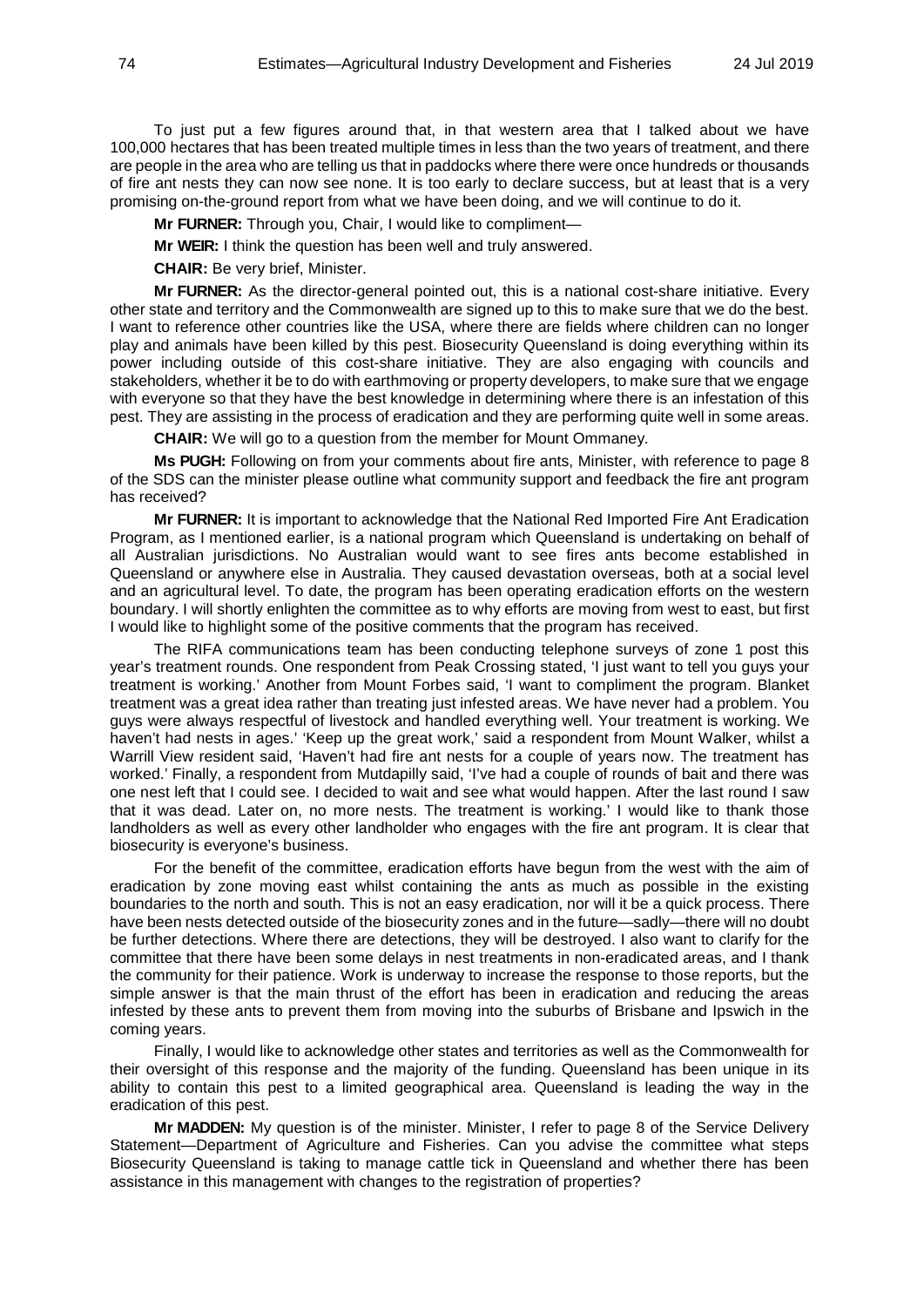**Mr FURNER:** As you would know, member for Ipswich West, ticks kill cattle, and vaccination is the only reliable method for the long-term protection of susceptible cattle against tick fever. Queensland is leading the way in the management of cattle tick fever. Earlier this month I visited the Tick Fever Centre at Wacol. This world-class facility is the only producer of tick fever vaccine in Australia. With an increasing demand for the vaccine, the Tick Fever Centre produces approximately 700,000 doses of tick fever vaccine annually. Most of the vaccine is produced and sold to Queensland cattle producers and the remainder to interstate producers and markets in Asia, the Middle East and South America. The Tick Fever Centre is largely self-funded through the sale of vaccine, with the revenue from these sales covering staff salaries and facility operations. The centre was recently approved funding of \$700,000 in the 2019-20 financial year. This will ensure that the facility continues to operate at an optimal level.

Communication is the key to managing and mitigating biosecurity risks and incursions, and my Department of Agriculture and Fisheries has developed and implemented a new biosecurity entity registration portal which is an excellent example of how to keep the community and those potentially affected by biosecurity incursions up to date with the incursion's status and the response. Recently the biosecurity entity registration portal was used to email notifications to neighbouring and nearby properties, informing those registered on the portal of a tick infestation near Chinchilla. This real-time communication tool allows cattle owners to take the necessary steps to minimise their risks and meet their biosecurity obligations.

I would like to take this opportunity to remind all primary producers to get onto the Department of Agriculture and Fisheries website and sign up to the biosecurity entity registration portal in order to receive important updates on what is happening with biosecurity management in their region. Livestock owners need to ensure that they are registered as a biosecurity entity and that their contact details are up to date. Currently, entity registration allows cattle owners to be informed not only in the event of a cattle tick infestation in the free zone but also in the event of an emergency, animal disease or pest incident. I also urge members here at estimates to share this information with their constituents. If anyone requires any further information in relation to the biosecurity entity registration portal or biosecurity in general, please contact my office to arrange a briefing.

During estimates last year I agreed to a review of the cattle tick line and to inform the committee of the results of the review. Biosecurity Queensland, in partnership with AgForce, conducted nine seminars which were attended by 310 producers across Queensland from August to October 2018. Following on from that review, I have formed a working group comprising industry representatives and DAF staff to provide advice on the review process and implementation of the guidelines. The working group formed the opinion that an ongoing process for reviewing the cattle tick line would benefit all stakeholders.

The Cattle Tick Surveillance Program is a key component of the biosecurity framework to ensure an effective cattle tick management system is in place. The program can be undertaken anywhere in Queensland to monitor compliance with the act, confirming the presence or absence of cattle ticks and assessing the effects of measures taken to respond to a cattle tick infestation in the free zone. Biosecurity Queensland provides a cattle tick accredited certifier course and undertakes assessment and field competency prior to a person being able to make application for accreditation. Biosecurity is everyone's business, and with the support of the entire industry this system will help protect our primary producers from pests and diseases.

**Mr MADDEN:** I have another question for the minister. Minister, with reference to page 4 of the Service Delivery Statement, which outlines the great work being done by the Department of Agriculture and Fisheries to service rural economic development, can you outline for the committee the current benefits that flow from the Rural Economic Development Grants Scheme, and are there any announcements to be made regarding this program?

**Mr FURNER:** One of the parts of my portfolio I thoroughly enjoy is calling recipients who have been successful in this grants program and then engaging with them—over the many hundreds of thousands of kilometres that I have travelled—meeting them personally and seeing the good work that this grants program provides primary producers throughout our state. Up to 600 jobs in 15 rural businesses will be created as a result of the projects approved in round 1 of the Palaszczuk government's Rural Economic Development Grants Scheme, which is administered by QRIDA. These grants deliver on the Palaszczuk government's 2017 election commitment to increase jobs and private sector investment in regional Queensland.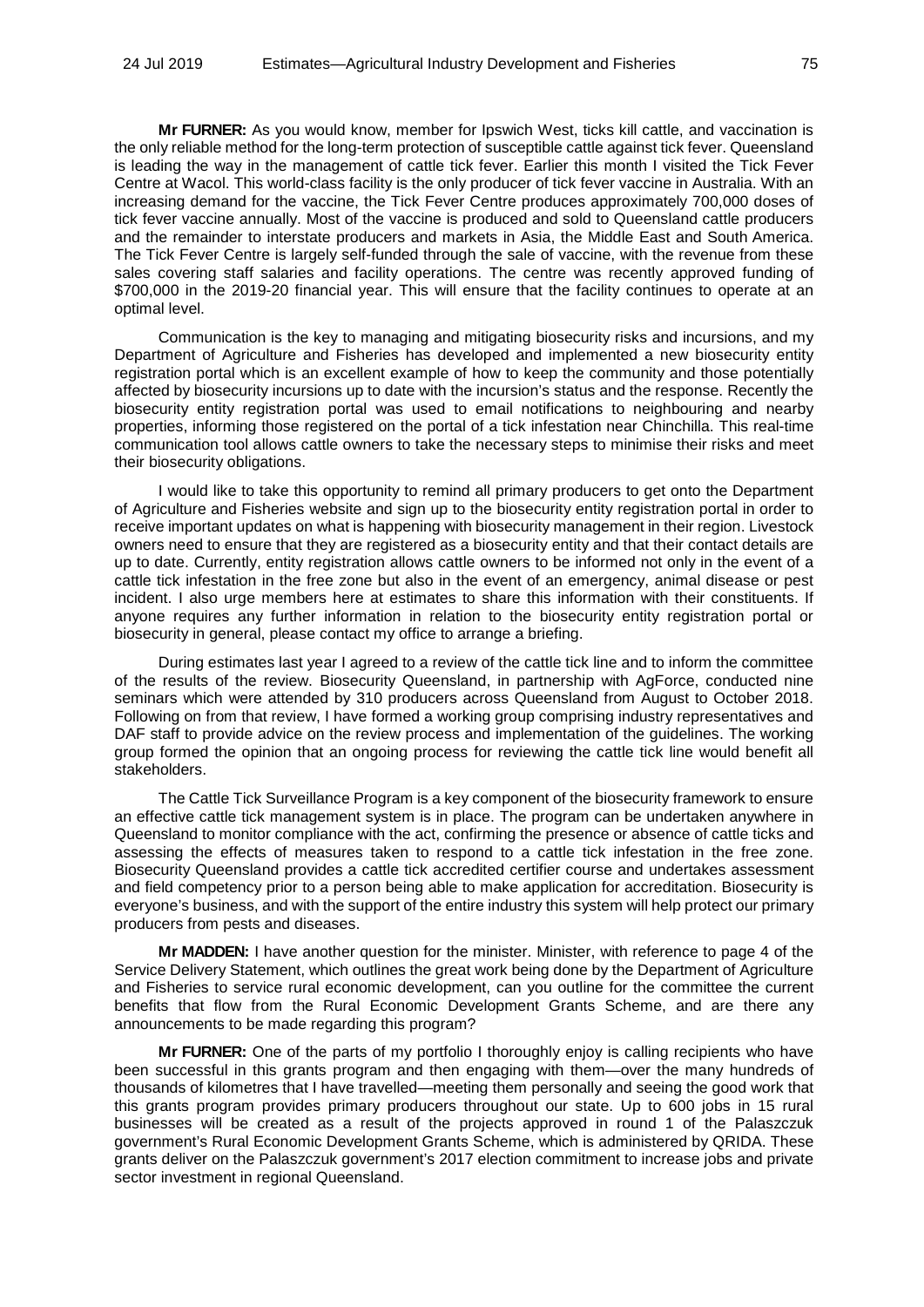As I indicated, I have been privileged to visit a number of businesses to see how these grants will make a real difference to local businesses and increase employment in regional Queensland. Some of the great ideas that the Queensland government is funding include PB Agrifood at Toowoomba, where 11 new workers are expected to be needed with the purchase of a high-tech individual grain colour sorter capable of processing previously subpar grains to meet food standards. I have been very impressed to visit this business on multiple occasions and see their enthusiasm as well as their ongoing innovation that is seeing quality Australian produce exported around the world.

The family owned Pohlmans Nursery near Gatton has plans in place to build a new state-of-the-art greenhouse designed to maximise productivity and cash in on the growing gap between supply and demand. This will see potentially 40 ongoing jobs eventuate from this investment.

Qualipac in the Lockyer Valley received a RED grant for a state-of-the-art, Queensland-first floretting machine capable of processing otherwise out-of-spec food to a saleable product. I was informed by the brothers that a former agriculture minister—the one Henry Palaszczuk—had previously visited this operation. I am happy to inform the committee that Qualipac is going from strength to strength.

At Greenmount near the home of *Dad and Dave*, Kialla Pure Foods, which produce GMO-free organic products including baking flour, specialty flour and premixes, have also benefited from a RED grant. The funding will be used to upgrade their current blending system by installing a new mixer and packaging system, with the ability for eight jobs to be created. For the benefit of the committee, the products on offer from Kialla Pure Foods are topnotch and the pancake mix should be considered for a Sunday morning breakfast with jam and cream.

At Dalby, where the workshops have now become too small, one of the world's widest crop-harvesting platform manufacturers is set to double production and create up to two dozen jobs from the RED grant. Midwest Fabrication manufacture 60-foot platforms, and the grant will assist in expanding their current workshop so they can safely and efficiently manufacture larger numbers of their 60-foot draper platforms.

Kool Country Packers, who are Ballandean based, will use their RED grant to purchase and install innovative technology that will improve the overall production of their business and create new job opportunities. A new tomato recognition system will potentially provide year-round employment for current workers and create 30 new direct and indirect positions after installation. The manager highlighted that this innovation would allow Kool Country Packers to keep up with consumer trends and increase their daily throughput.

This is just some of the great work the 15 businesses of round 1 will accomplish through the RED Grants program. These grants are helping vital rural industries to expand and thrive, creating the regional jobs we know are required in those areas now and into the future. Today I would like to also announce that the second round of RED Grants will be open. I am certain that, like the previous round, there will be a great degree of enthusiasm out there in the agriculture sector as they look at the opportunity to apply for these grants. Information will be available on the website. I encourage the committee to inform their constituents of this second round. I look forward to visiting the innovative businesses that will benefit from the second round and seeing the growth in employment that will advantage regional Queensland.

**CHAIR:** Page 4 of the SDS says that DAF 'works with agri-businesses to increase their capacity to respond to production risks'. Minister, will you outline the current assistance the state government is providing in the aftermath of the strawberry tampering incidents?

**Mr FURNER:** I thank the chair for the question. This is certainly a matter that has been assisted and accepted widely by the horticultural industry as well as the strawberry industry. As you would recall, it happened to the Queensland strawberry industry. It was certainly disappointing and was very deliberate. I would like to begin by acknowledging the engagement of the media, specifically the ABC and particularly Craig Zonca from ABC Radio for his encouragement and enthusiasm in supporting this industry to get back on its feet, as well as the positive response through the *Courier-Mail* in promoting strawberries after the tampering incident.

As the committee is well aware, in December 2018, following verified reports of tampering of strawberries with needles, retailers removed three brands of strawberries from the market. Queensland Health led the whole-of-government response to those incidents, working closely with the Queensland police. The Queensland Police Service had more than 100 staff assigned to this incident, and the Hon. Annastacia Palaszczuk MP, Premier and Minister for Trade, approved a \$100,000 reward for information leading to an arrest.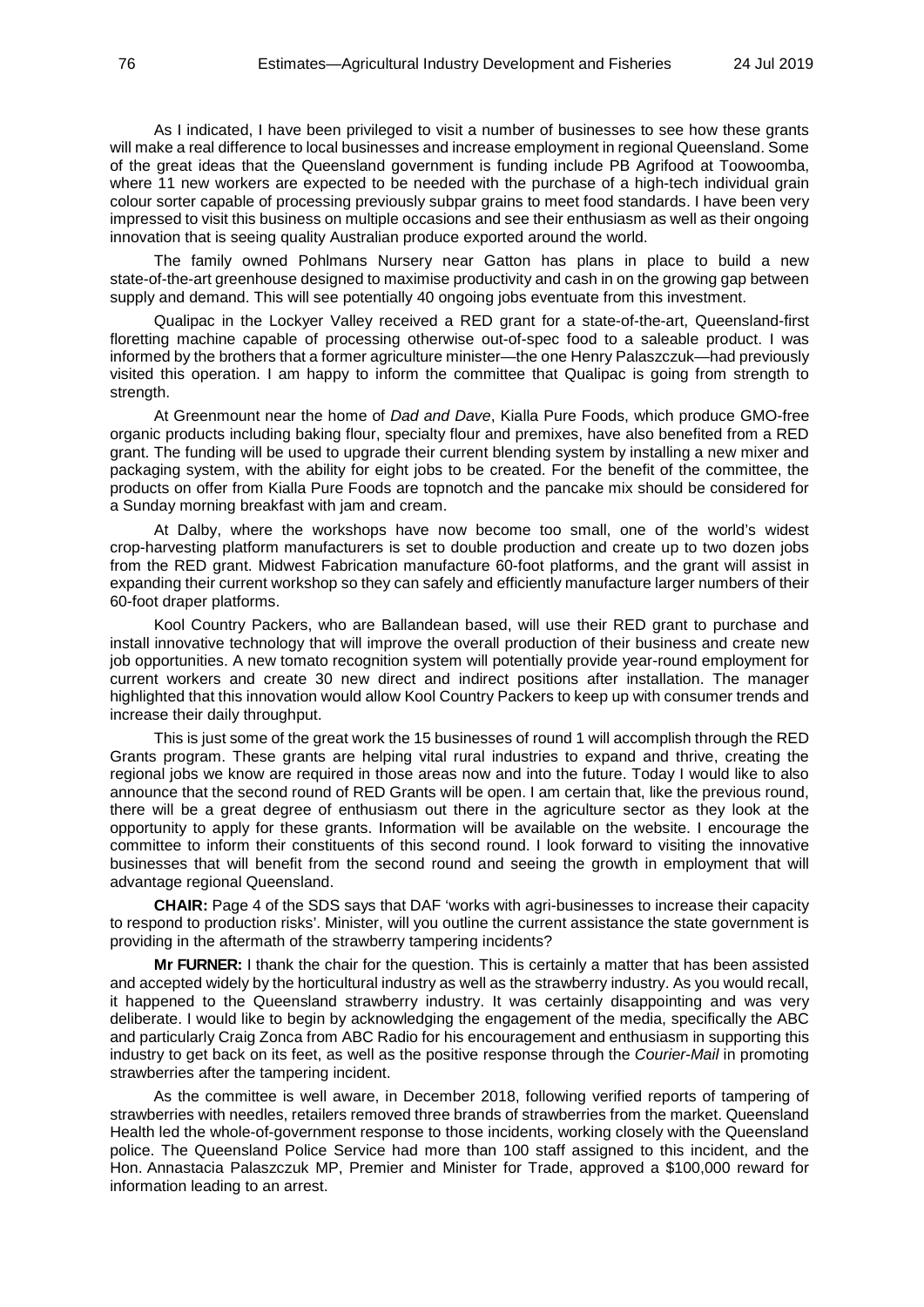In November 2018, the QPS did arrest and charge a person with seven counts of contamination of goods under the Criminal Code, which has a three-year maximum penalty. A circumstance of aggravation has also been alleged, elevating the maximum penalty to 10 years imprisonment. On 12 November 2018, Ms Trinh appeared in the Brisbane Magistrates Court to face these charges. I will not comment further on the individual, but I again congratulate the police on their responses and actions in this incident.

Since the tampering crisis began, my department has worked closely with the strawberry industry through a Back to Market Working Group to assist with industry recovery. Soon after the event, I visited a number of strawberry farms and attended an information night on the Sunshine Coast with industry, the police, QRIDA and the Chief Health Officer. I must put on record my thanks to the member for Glass House for his attendance at that meeting of over 100 producers in that area. We have also regularly met with the president of the strawberry association, Mr Luigi Coco. I would like to place on record my thanks to Mr Coco and his staff for his and the other industry bodies' engagement with the response. I also acknowledge that the opposition received a briefing on this response.

**CHAIR:** We will go to the opposition for questions.

**Mr PERRETT:** My question is to the director-general. In reference to page 27 of the SDS relating to the Queensland Agricultural Training Colleges service summary, I refer to the Coaldrake review into the Longreach Pastoral College and the Emerald Agricultural College. What remuneration did Peter Coaldrake receive for this review?

**Dr Woods:** I will refer that question to the deputy director-general of agriculture to provide the response.

**Ms Ditchfield:** The procurement process was undertaken by the Department of the Premier and Cabinet, so unfortunately I do not have that level of detail to hand. Certainly, we can try and source that information within the time or outside of the time.

**CHAIR:** We will come back to that.

**Mr PERRETT:** Minister, I refer to the Coaldrake review into the Longreach Pastoral College and the Emerald Agricultural College. Is the minister aware that Peter Coaldrake made a personal donation of \$1,760 to the Queensland Labor Party two weeks before delivering his final report on the agricultural colleges?

**CHAIR:** Can I just point out that we are examining the future expenditure? I said this during the last section. Let us not trawl over what has been done in the past. Member for Gympie, do you want to connect this to the future expenditure or the expenditure that is currently under review?

**Mr PERRETT:** Can you repeat that, Chair?

**CHAIR:** Bear in mind that, under standing order 181(g), this has to be connected to the examination of the current expenditure. Can you connect this with the current expenditure?

**Mr PERRETT:** It is page 27 of the SDS relating to the Queensland Agricultural Training Colleges service summary.

**CHAIR:** Your question was about a political donation, was it not?

**Mr PERRETT:** Prior to the delivery of a report on both the Longreach and Emerald colleges.

**CHAIR:** You are going to get yourself into difficulties with this. You have to show us how this connects with the examination of expenditure.

**Mr FURNER:** Chair, I am able to assist the committee if that is suitable.

**CHAIR:** Would you like to direct your question to the minister?

**Mr PERRETT:** The question was directed to the minister.

**CHAIR:** Good.

**Mr FURNER:** I thank the member for his question.

**CHAIR:** I will allow some latitude with this one.

**Mr FURNER:** In answer to the member's first part of the question with respect to Mr Peter Coaldrake, I am certainly not familiar with that being the case. This is a matter that has been well ventilated both in the media and by the LNP in the past. Those opposite have been quite disingenuous on this matter with respect to the facts. It is important that we put that on record.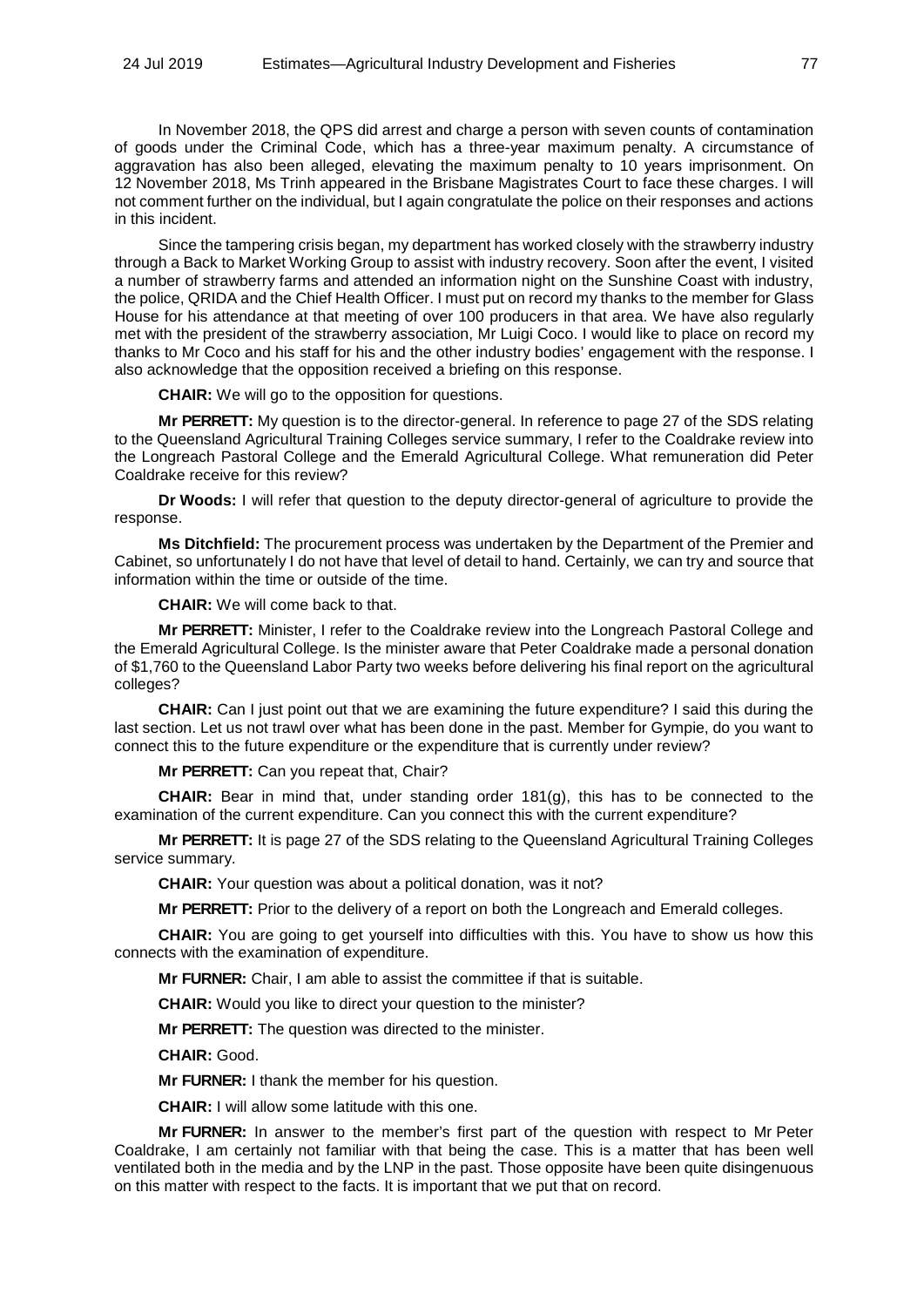In 2018, 25 students commenced at Longreach and 48 in Emerald, down from 37 and 85 respectively two years earlier. Both campuses have the capacity to accommodate over 150 students, but declining residential student enrolments have significantly contributed to QATC reporting and operating a loss of \$5.4 million for 2017-18. In 2018, as an example, QATC undertook an extensive marketing campaign with a view to increasing student enrolments from the 2019 intake.

**Mr MICKELBERG:** Point of order, Mr Chair.

**CHAIR:** What is your point of order?

**Mr MICKELBERG:** It is standing order 118, relevance. The question was in relation to the minister's knowledge of a political donation of \$1,760 to the Queensland Labor Party by an individual who conducted a review into Queensland Agricultural Training Colleges.

**CHAIR:** Thank you, member for Buderim. As I said before, I think I could have ruled that question entirely out of order, but the minister wants to take it and I have given him—

**Mr MICKELBERG:** On what basis?

**Ms PUGH:** It has nothing to do with the SDS or budget papers.

**CHAIR:** Thank you very much, member for Mount Ommaney. As far as I could see, it has very tenuous links, under standing order 181(g), to the examination of the budget. As I said, the minister is answering this with a degree of latitude. I have allowed this one through. I invite him to continue on with this particular question.

**Mr FURNER:** Once again, as a government we are doing everything possible to make sure we sustain the viability of this college. One example was the marketing expenditure of \$277,098, bringing the total expenditure on marketing to increase enrolments over the past two financial years to \$610,276.

As a result of declining student numbers and successive deficits, Professor Peter Coaldrake was engaged to review the vocational education, training and skills sector in Central West Queensland including QATC. The review identified that the residential based training model was no longer viable and that the transitioning of the facilities at Emerald and Longreach to alternative uses would deliver greater value for those communities. The decision made by the Palaszczuk government was not taken lightly as it impacts QATC operations across the state. That is why 12 months notice was given: to provide staff, students and those communities with time to transition into a new future. That is why this government appointed the well-known and respected industry figure and former AgForce CEO, Charles Burke, to lead a PMO. Alison Mobbs has been appointed to the director position and is based in Longreach.

**Mr WEIR:** Point of order. Like I stated earlier, the length of those responses is a little bit extreme. I think the minister has answered the question. I think we can move on.

**CHAIR:** Thank you, member for Condamine. I am sure the minister will be arriving at the end of his answer very soon.

**Mr FURNER:** I am thank you, Chair. Those opposite have made many comments on the QATC without seeking a briefing on the facts and without releasing their very own report on the QATC that they prepared whilst they were in government. It is about time the member for Gympie tabled that report they sought while they were in government.

**CHAIR:** A further question?

**Mr PERRETT:** I refer to the Coaldrake review into Longreach Pastoral College and the Emerald Agricultural College. Now that the minister is aware that Peter Coaldrake made a personal donation to the Labor Party of \$1,760 weeks before delivering his final report—

**Mr FURNER:** Point of order, Chair.

**Mr PERRETT:**—on agricultural colleges, will the minister consult the Integrity Commissioner—

**CHAIR:** Wait, member for Gympie. What is the point of order, Minister?

**Mr FURNER:** At no stage in my response did I alert the committee to any awareness of any contribution or donation made by Peter Coaldrake to the Labor Party. Once again, the member for Gympie is misleading this committee and also this estimates hearing.

**Mr PERRETT:** I made you aware, Minister.

**CHAIR:** Wait. Order! Member for Gympie, do you want to start again without possibly offending standing orders regarding imputations or hypotheticals?

**Mr PERRETT:** Will the minister consult the Integrity Commissioner about a potential conflict of interest?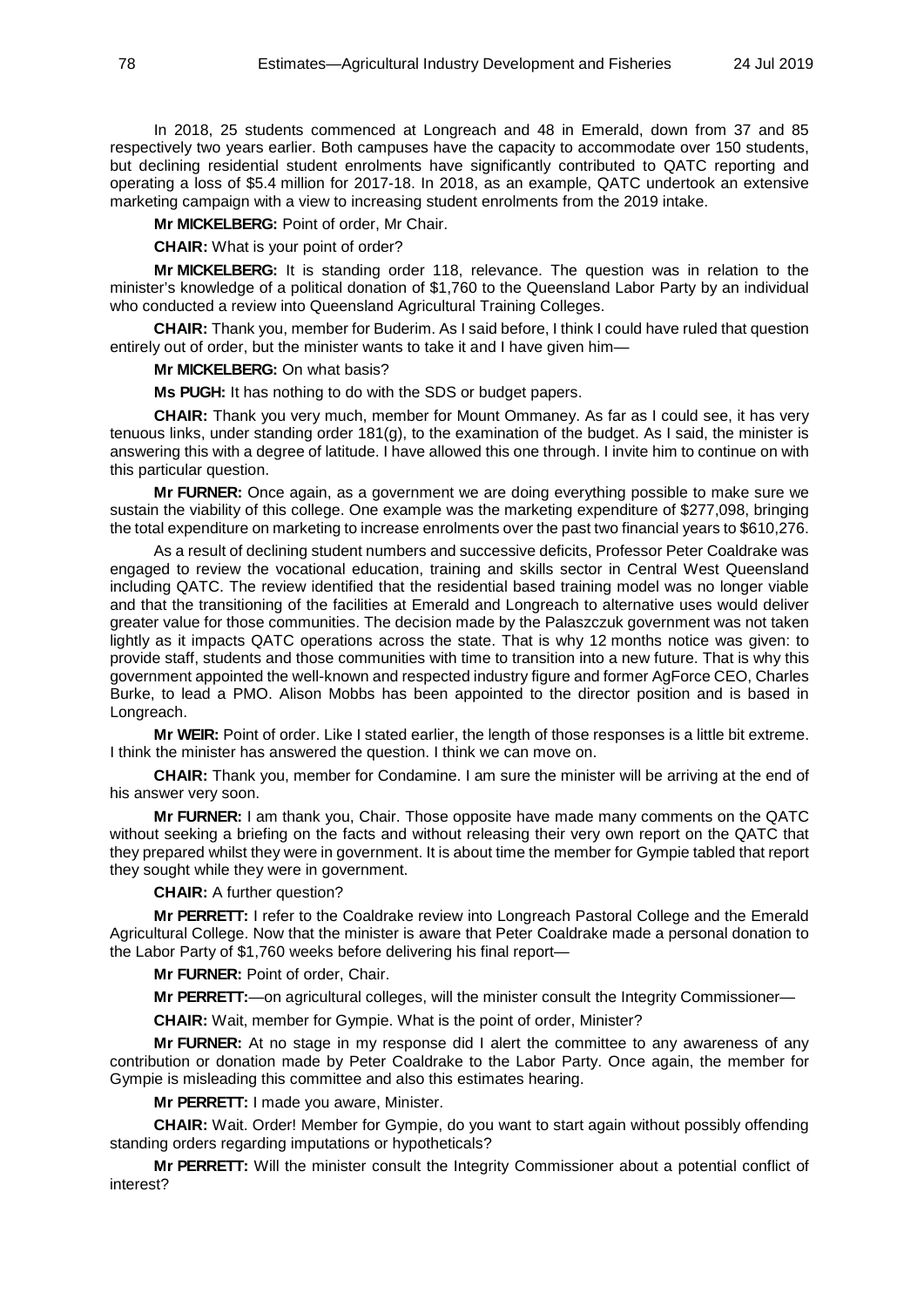**Mr FURNER:** I have recently consulted the Integrity Commissioner, Chair, so I am not certain what the member for Gympie is alluding to.

**Mr PERRETT:** The chair is going to rule it out of order obviously, so I—

**CHAIR:** I will wait and see where you are going with this.

**Mr PERRETT:** Now that the minister is aware that a personal donation was made, will he consult the Integrity Commissioner about a potential conflict of interest?

**Mr FURNER:** Once again, Chair—

**CHAIR:** Member for Gympie, I have counselled you on making this relevant to the examination of the budget. I have given you a fair bit of latitude for this one. Under standing order 181(g) I could quite easily rule that out of order. I think, Minister, you have answered this from what I understood of your answer; am I correct?

**Mr FURNER:** I have already answered this, Chair.

**CHAIR:** Do you want to move on to another question, member for Gympie?

**Mr PERRETT:** Director-General, can you advise the committee which section of the budget papers outlines the funding for the Project Management Office working with the Longreach and Emerald communities, the relationship this group has with the interdepartmental committee overseeing the transition and when a resolution is expected?

**Dr Woods:** I thank the member for the question. The Project Management Office for the QATC transition is located within the agriculture business group of the department. The responsibility for this transition is in partnership with the board and the acting CEO of QATC. There are effectively two parts of the transition process. One is ensuring that students and staff who are already with the college are adequately dealt with in terms of allowing students to complete their programs and working with staff to either transition them to future roles in future training organisations or to other future roles in their own careers. That part of the work is being managed by the acting CEO of QATC under the guidance of the QATC board. There is also the piece of work that is about what happens after the closing of the QATC in its existing form at the end of the year that the Minister and Minister Fentiman announced. That transition process is led by Mr Burke in the Project Management Office within the agriculture business group.

#### **CHAIR:** Further questions?

**Mr PERRETT:** Yes, Mr Chair. Director-General, in reference to page 27 of the SDS in relation to the QATC staffing and the estimates question on notice No. 18 that asks questions around the payout and transition of QATC staff, given that only two staff have been provided new jobs, does the department have a target of the number of staff who will be provided new jobs?

**Dr Woods:** Questions of the future of staff of the Queensland Agricultural Training Colleges perhaps are more properly directed towards the CEO of QATC. However, your question specifically asked: did the department have a target for the future jobs of staff involved? It would be our intention to assist every staff member to come up with a satisfactory outcome for their individual circumstances, bearing in mind that there may be members of staff who, for example, wish to retire at this point rather than seek employment with another organisation. The current Employment Assistance Scheme, which has been supported by government funding and which is being led by the acting CEO of QATC, is working with all staff who are employees of the college.

**Mr PERRETT:** Given that there were 107 staff employed by QATC in 2018-19, projected to be zero in this budget, can the minister clarify how much will be paid out in these staff losses and how many will be offered new jobs in the Queensland government?

**Mr FURNER:** Certainly, there are a number of aspects to the question. First, as part of the staff transition plan in place there is an employee assistance scheme for staff affected by the wind-down of the QATC entity. This includes up to \$5,000 per employee for job search support, skills support as well as special leave and travel assistance. In total, up to \$500,000 is available to all eligible staff employed by QATC to help secure new jobs and find local employment elsewhere in their communities.

Certainly, the Palaszczuk government recognises that the Longreach Pastoral College and the Emerald Agricultural College are valued long-term community assets. The PMO is working with those stakeholders, through the local community stakeholder committees formed in Longreach and Emerald, to develop an economic transition strategy for the future use of these services. I refer to the Acting Chief Executive Officer of QATC, Mr Craig Mathisen, for further detail on your questions.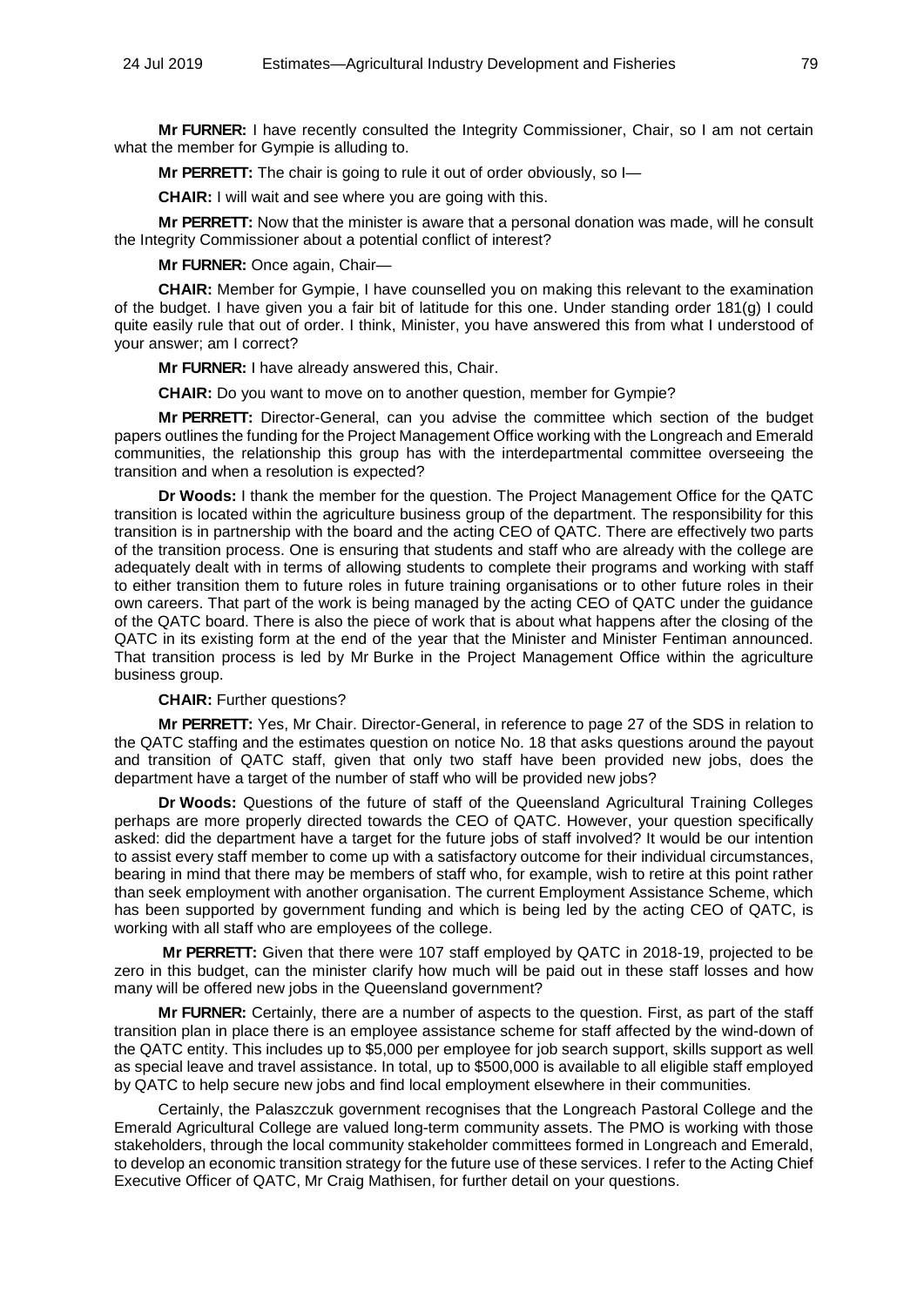**Mr Mathisen:** I would like to answer the question in two parts. I will first provide information on staff numbers. QATC's workforce consists of a combination of permanent, temporary, casual staff and contractors to meet the changing needs of its service delivery across the state at all its sites. Changes in numbers of staff are expected throughout the year and are normal.

Following the release of the Coaldrake review, the closure announcement provided 12 months notice to all staff to transition to new employment opportunities. As at 1 July 2019, 10 staff have resigned to take up new employment. Of those 10 staff who resigned, three were permanent employees out of a total of 46 permanent staff. Nine of those new jobs are in regional Queensland and one position is at a university in Brisbane due to family relocation. Three of those new jobs are with Queensland government departments. Zero permanent staff have been made redundant or are on redeployment at this stage. Some 15 temporary or casual staff or contractors left QATC at the completion of their contract. Six staff have exited for operational reasons such as failure to meet the criteria for the reissuing of a blue card, which is a mandatory requirement for QATC employment. Zero courses have been delayed or postponed due to the unavailability of staff and maintaining a commitment to teach out in 2019.

As part of staff transition, the QATC executive leadership team has led the transition process as a high priority and has had regular engagement and communication with staff, starting with an all-staff teleconference the day after the announcement. To assist staff with transition to other employment and as mentioned by the director-general and the minister—the intent is to help staff transition to new employment opportunities. We have run four workshops across the state to help and enable staff to access training sessions to deal with change. We have an employment assistance program implemented for all staff who are employed, irrespective of whether they are permanent, temporary or casual. All staff are eligible for up to \$5,000 assistance for retraining, reskilling and travel related costs. Specialist employment placement consultants have been engaged to provide one-on-one advice to all staff on career pathways and to update their resume and interview processes. In addition, workshops have been held in Longreach, Townsville, Emerald and Toowoomba.

**Mr PERRETT:** Continuing on the topic of agricultural education and workforce, in October 2018 the state government requested the government funded, industrial-led Rural Jobs and Skills Alliance, which boasts members like the Queensland Farmers' Federation, AgForce, Cotton Australia, TABMA, Irrigation Australia and the Nursery & Garden Industry Queensland, to report on industry training and workforce planning issues to provide a pathway for government to deliver innovative, effective policy for the sector. Minister, can you minister advise the committee what action the department has taken in response to that commissioned report? What advice from this industry approved plan has the minister initiated or planned to initiate?

**Mr FURNER:** There is \$3 million over three years to help industry continue through our Rural Jobs and Skills Alliance and the Queensland Agricultural Workforce Network. Some time ago I was privileged to attend Gympie State High School in the electorate of Gympie to see the good, valuable work of those students. As well, I am very fortunate, along with some other members on the committee and in this parliament, to have an agricultural curriculum in one of my schools, Ferny Grove State High School. We do value the commitment in terms of agricultural education in our schools. That is why additional funding has been provided—\$3 million over three years—to help that industry continue the jobs and skills alliances through those networks. Certainly, those initiatives were established as a result of the 2015 election commitment and have been very successful in supporting the state's agricultural industry in its efforts to attract but also develop and retain those skilled workers and seasonal labourers.

**Ms PUGH:** With reference to SDS page 4 with regard to DAF working with producers, industry and all levels of government to capitalise on rural opportunities, improve supply chains and create long-term jobs for the benefit of Queensland's food and fibre sector, can the minister please outline how the #eatqld campaign is achieving these objectives?

**Mr FURNER:** It is a great initiative. We are seeing many parts of the agricultural industry get on board with this easy, accessible initiative. Certainly, Queenslanders look out for each other. We watch each other's backs. That is why it is important that we back our farmers. I know that everyone on this committee would be of the same view and hold the values that I do in terms of backing our agricultural sector.

We are backing our farmers with sensible fines for protesters who breach biosecurity on farms and in processing facilities. That is why we have invested more than \$670 million in drought-affected regions to support farmers, jobs and communities. Five new shires and parts of four more have now been drought-declared following primary producer eligibility for assistance.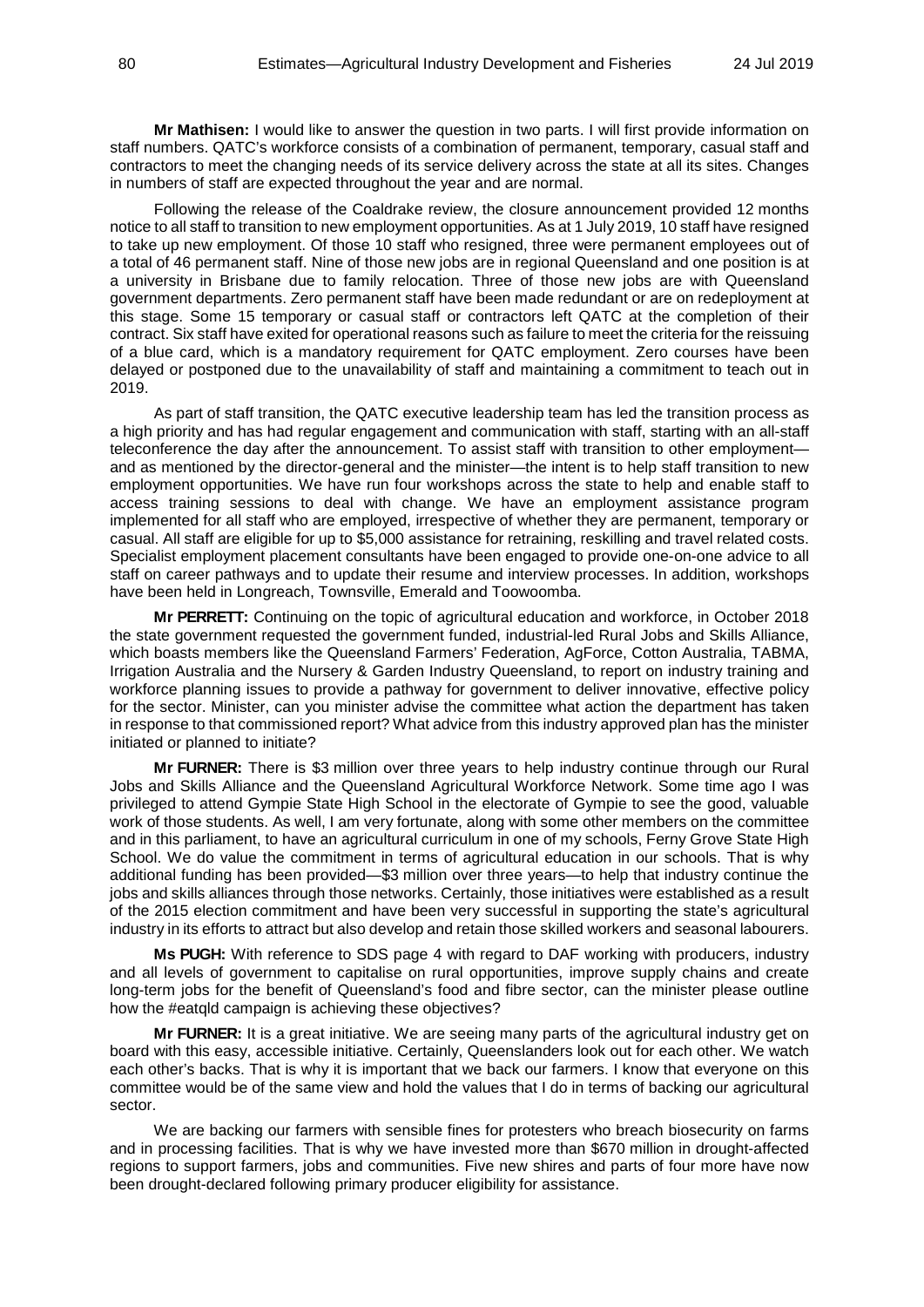I have launched the #eatqld campaign to urge all Queenslanders to support farmers by buying locally grown produce to support jobs in those regions. The #eatqld campaign is a celebration of everything that is great about Queensland produce. It is the delicious fresh fruit, salad greens, nuts, seafood, beef, lamb and pork. These are just some of these great fresh foods that we produce in this state, but it represents so much more than that. I particularly pleased with the foundation of #eatqld partners—that is, Woolworths, Clubs Queensland, RNA, Eat Street Northshore to mention just a few. JBS and various local shires have also come on board. Just the other night the member for Gregory and I attended a Central Highlands dinner. Everyone was on their iPhones taking photos, hashtagging and putting it on social media, be it Instagram or Facebook, and celebrating Queensland produce. We had expressions of support from local governments and agricultural industry groups, major meat processors and regional food organisations. We are sharing those ideas of support for Queensland producers and the great things they produce.

#eatqld is encouragement for every Queenslander to back our farmers by buying their great produce. The simple best thing every Queenslander can do to support a farmer is to favour Queensland produce at every opportunity. That means real and tangible support to our farmers. It means jobs for our rural communities. It also means celebrating what is healthy and good about our state—from the farm gate to the restaurant plate and exports to all parts of the globe. It supports jobs on farms. It supports jobs in our restaurants and supermarkets. It supports jobs in transport and processing, all the way through the supply chain. This is a campaign that every true Queenslander can get behind and say proudly, 'I'm supporting Queensland fishers and farmers.' That is what the Palaszczuk government does every day and that is what we will continue to do.

**Mr MADDEN:** Minister, with reference to the Service Delivery Statements at page 33 with regard to QRIDA providing management of the compulsory Farm Business Debt Mediation program—which I understand was one of the recommendations of the Rural Debt and Drought Taskforce—that provides a process for the efficient and equitable resolution of farm debt disputes, will the minister outline the current engagement and outcomes of this program?

**Mr FURNER:** The Farm Business Debt Mediation Act 2017 came into effect on 1 July 2017. It is important to acknowledge that Dale Last engaged with a prior agricultural minister on this legislation. It was welcome, it was open and it was useful engagement to ensure that the legislation met the needs of Queensland's primary industries. As a result of that legislation, the Farm Business Debt Mediation program was introduced and is administered by QRIDA. This program requires farmers and lenders to enter into mandatory mediation at the time of mortgage enforcement action being initiated by their lenders. Costs of the mediation process are shared equally by the farmer and the lender.

Since 1 July 2017 the program has seen 145 mediation matters commenced and 105 mediation matters finalised or withdrawn. Of these, seven were farm initiated mediations, eight internal reviews received were all upheld, 39 mediators were accredited and published on the register of mediators and one matter is still subject to a judicial review outcome in the Supreme Court. In 2018-19, 73 mediation matters commenced with 43 matters overall still in progress and 30 finalised. In accordance with the legislation, QRIDA is reviewing the existing panel of mediators, with all existing mediators to seek reaccreditation. QRIDA is committed to robust information barriers between the administration of this program and the delivery of core QRIDA loans and grant programs.

Since the commencement of the program, an internal audit of the Farm Business Debt Mediation program has been conducted which has confirmed that there are sufficient internal controls in place to ensure the confidentiality of the program. It is a great program and I commend QRIDA for its administration. It is important that Queensland producers have access to support as provided by this program while they are going through difficult financial and sometimes personal circumstances. I encourage the committee to inform their constituents who may need to utilise this service that they can contact QRIDA on free call 1800623946.

**CHAIR:** Minister, I have one brief question and we will get a brief answer because the members for Traeger and Mirani are keen to ask you a question and they have travelled a long way. With reference to the SDS at page 5 with regard to DAF developing a strategy for agribusiness and food industry development to encourage employment growth and private sector investment, can you outline what this strategy will entail?

**Mr FURNER:** I recently launched the Growing for Queensland discussion paper at the RMAC stakeholder breakfast in Toowoomba to start a conversation with the community and stakeholders about the future of agribusinesses and the food sector. This discussion paper builds on many government strategies and programs that provide direction and support to Queensland's agricultural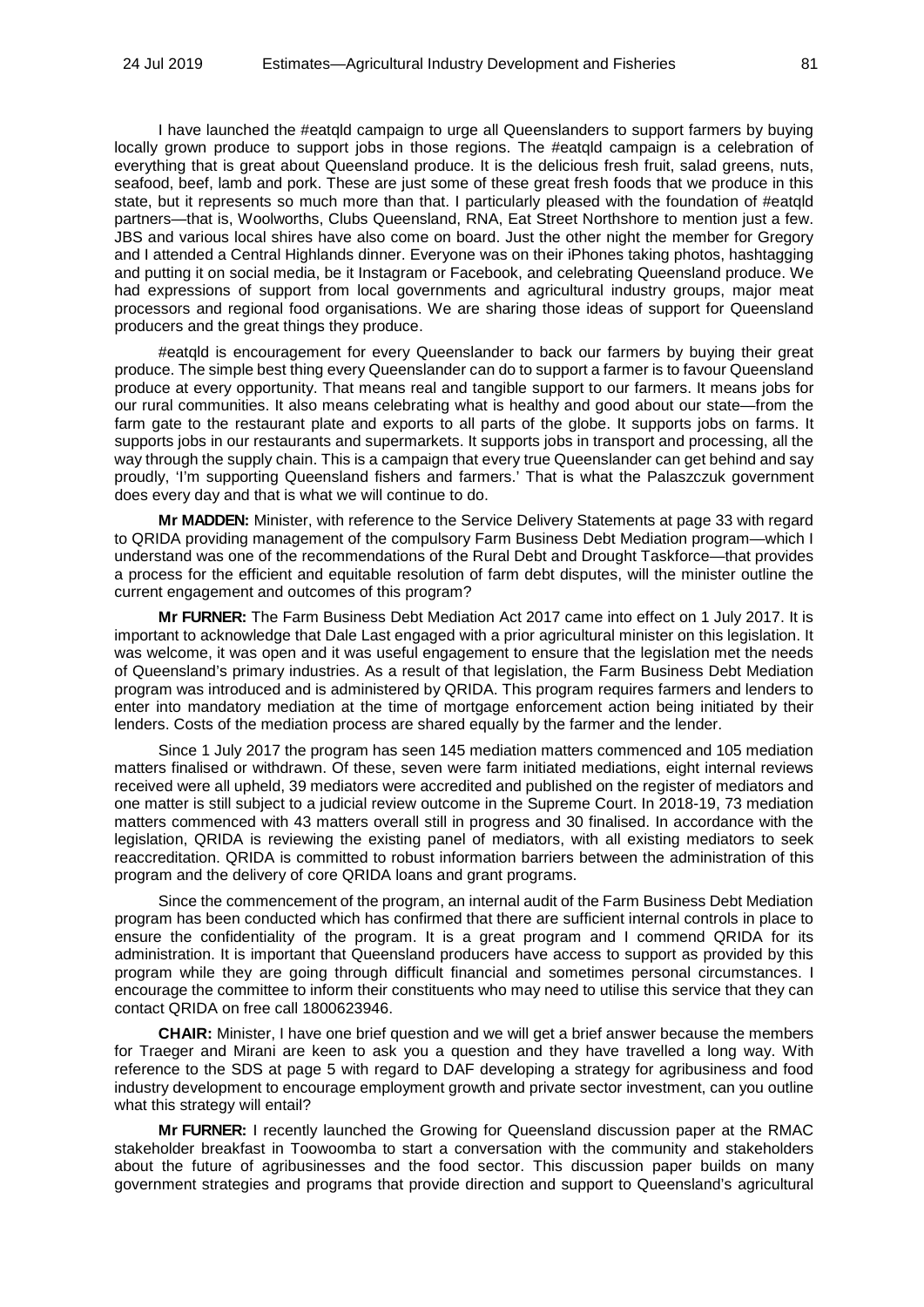sector and the Palaszczuk government has a range of initiatives, programs and policies in place to support the growth of the sector and jobs in rural and regional Queensland. These include drought and disaster assistance, rural economic development grants, farm management grants, farm business debt mediation services, the Business Energy Savers Program, the Rural Jobs & Skills Alliance, the Jobs and Regional Growth Fund, the Growing Queensland's Food Exports Program, maintaining the resilience of Queensland's biosecurity system through the Queensland Biosecurity Strategy, research and innovation to underpin development in the sector and other programs under the Advance Queensland initiative including the Advancing Regional Innovation Program and the Advance Queensland Industry Attraction Fund.

The sector has a strong culture of continuous improvement and adapting to remain productive and profitable under changing conditions. Growing demand for food and fibre and the need to take action on climate change will drive further innovation. These challenges are opportunities for growth. The purpose of the agribusiness and food strategy is to identify key opportunities to grow a trusted, profitable and sustainable sector that is ready to meet the challenges and the opportunities of the future.

The Growing for Queensland discussion paper provides an opportunity to engage with stakeholders and the community in the development of this strategy. Industry stakeholders have welcomed the development of this strategy and the release of the discussion paper and industry bodies have engaged throughout the consultation period through a variety of means such as through AgMAC. an industry focused workshop, regional stakeholder workshops and a range of agribusiness food sector leaders and innovators including Queensland's Chief Scientist and Chief Entrepreneur participating in the process as a panel of critical friends. They will inject fresh ideas, new thinking, real-world experience and the latest insights. I look forward to continuing their engagement on the work in this sector in the community to ensure that our transition to the future is fair, just and sustainable. I seek leave to table a copy of that discussion paper as well.

**CHAIR:** We can table a copy of that.

**Mr FURNER:** I understand my director-general has an answer to the question on the cost of the Coaldrake report.

**Dr Woods:** In relation to the question of the payment to Emeritus Professor Peter Coaldrake, as previously explained, he was engaged through the Department of the Premier and Cabinet. The officers of the Department of the Premier and Cabinet have advised that Professor Coaldrake was paid \$61,600, including GST, for his work and the Department of Agriculture and Fisheries provided in-kind support throughout the development of that report.

**CHAIR:** Thank you. The member for Mirani has been keen to ask a question and, as I said, he has travelled a long way.

**Mr ANDREW:** Thank you, Chair. With the reassignment of the agricultural colleges—I did my time with the fisheries myself—where are we going forward in terms of people with regard to fisheries agriculture? With regard to the farming side of it, who is going to train these people? I am really struggling to work out where we are going forward with that. Where are we going and how are we going to train these people?

**Mr FURNER:** I certainly thank the member for his question and am happy to explain some further detail following on from the member for Gympie's question about rural jobs initiatives in terms of training through our schools and our Rural Jobs & Skills Alliance. Once again, as I said before you entered the room, there is \$3 million over three years to assist in that ongoing training and assistance. Furthermore, QATC is just one of a number of RTOs that are out there. One of the decisions made through the Coaldrake report was about the type of training and the curriculum. However, to a great extent the delivery was outdated. RTOs, registered training organisations, are already approved to deliver the same competency based training across-the-board and programs in Queensland. That is one of the reasons why we are looking at establishing that commitment of \$7 million in funding a new TAFE at Toowoomba, as an example.

Overall, there is \$30 million to modernise and reinvigorate vocational training right across the state's central west. There is adequate funding that this government has committed to ensure that we capture people, whether they be students or mature age students wanting to pick up a new skill or a new job in agriculture. It is important that the government invests in that. That is what we are doing through our commitment not only in this budget but also in the past with respect to what we provide for training across the board.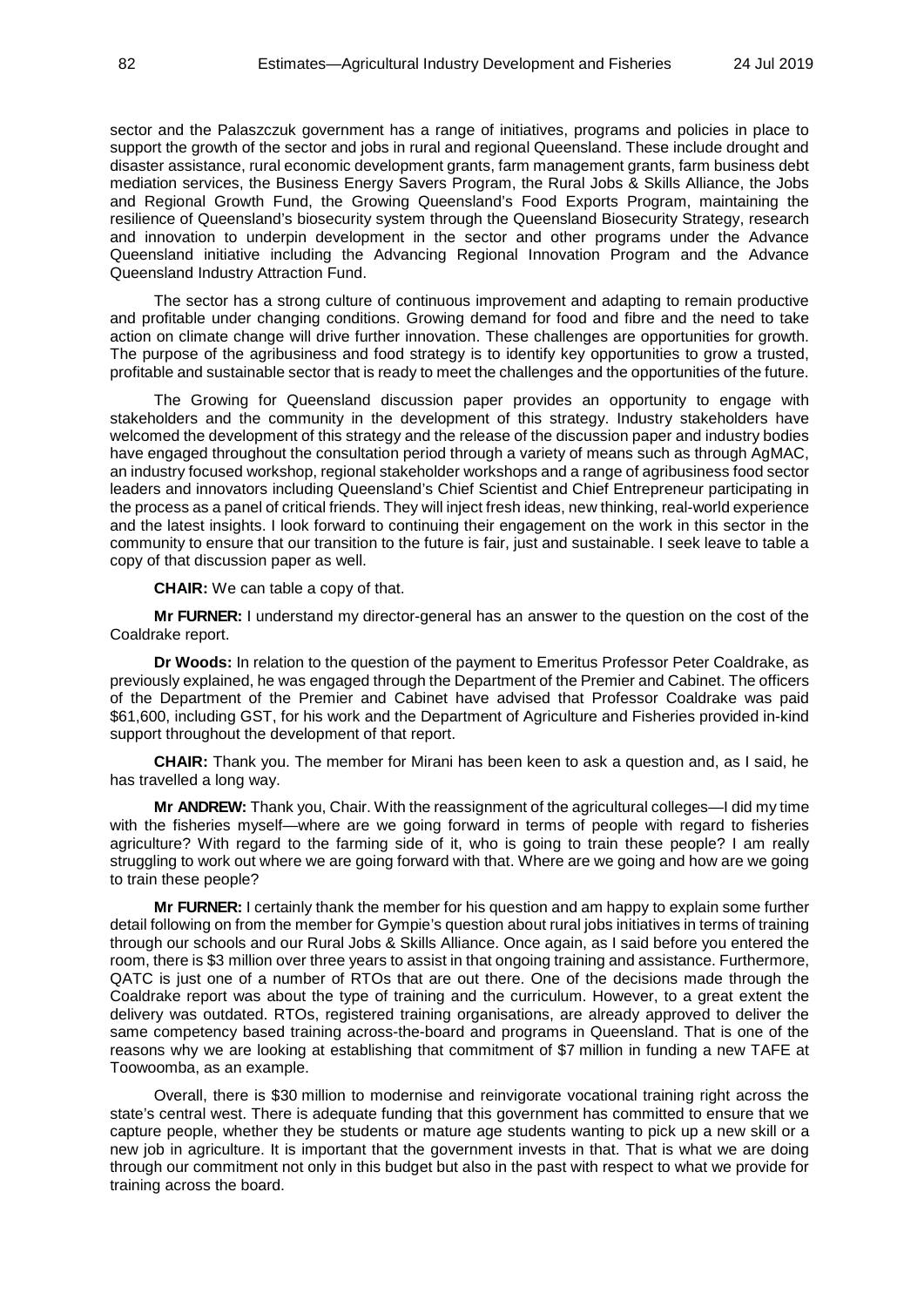We are working closely with the DESBT to provide for future training that meets industry priorities. That is why Minister Fentiman came to Longreach last December—to make the announcement regarding the QATC.

**Mr ANDREW:** There are 950,000 people, or 19 per cent of the five million people in Queensland, who have just been recognised as being recreational fishermen. Most of the 340 fishermen who are there are under extreme duress. Their lives are in our hands at the moment because of the pressure that has been put on them. I am worried about how we are going to stop the black marketeering with the 950,000 people who have been identified—

**CHAIR:** Member for Mirani, before you go on, Fisheries is next. Did you want to follow up anything on agriculture? I will come back to you. We will go to the member for Traeger.

**Mr ANDREW:** Yes, do that.

**Mr KATTER:** Minister, I refer to page 33 of the SDS. A few dozen primary producers located in the Charter Towers and Etheridge shire council areas, despite receiving some of the worst localised flooding in recorded history and incurring crippling costs, are ineligible for vital assistance grants due to the rigid and inequitable category C disaster assistance criteria. Can you minister please advise what efforts you and your department have made to ensure that these victims are treated equitably?

**Mr FURNER:** I thank the member for Traeger for his question. The member for Gympie and I inspected those areas and went back into those regions several times. What we saw—no doubt you would have also seen it—will be with us for the rest of our lives. The effects on those farmers, their properties and their animals will be everlasting.

The assistance that has been activated under the Commonwealth-state disaster funding program includes category B, concessional loans and freight subsidies; category C, clean-up and recovery grants; and for the north-west gulf region, a category D, north-west beef recovery package. For that event, recovery grants for primary producers of up to \$75,000 for a streamlined assessment and approval process have been introduced. QRIDA administers those grants, with the grants open for six months, until 9 August this year.

Category C grants can be used for a range of clean-up and recovery activities—for example, repairing fences but also repairing the fields and maintaining livestock, clean-up and repair of damaged property and equipment. Due to the severity of the monsoonal flooding event, QRIDA is also administering the \$300 million grants scheme on behalf of the federal government to assist those producers with restocking, replanting and on-field infrastructure.

Under the scheme, primary producers in areas activated for category C are able to obtain grants of up to \$400,000 to support restocking, replanting or the repair of on-farm infrastructure. Producers can also seek IDP—individual droughted property—assistance as well as declarations that are outside of the zones. For further clarity, I might refer to my director-general, Beth Woods, on this matter.

**Dr Woods:** In relation to the member's question, which was about individuals in Etheridge and Charters Towers in particular who do not meet the category C criteria, it is important to understand that the schemes that are at the category C and category D levels are community recovery schemes. They require the damage to meet a threshold in the well-established Commonwealth-state arrangements, for the extent of damage across the entire community, that is the community recovery threshold that then brings into play the ability for individuals to apply.

It is an unfortunate reality of any scheme that there will be individuals who are badly affected in an area where the overall community impact does not meet this threshold. That is the case for this disaster. Unfortunately, it is the case in many disasters that we have the odd producer who is very severely impacted. That is the purpose, as the minister has already pointed out, of the individual disaster-stricken producer process. I recognise, however, that that only allows people to access category B level assistance.

**Mr KATTER:** That is a very good answer. I have had that response before, but I am happy for the committee to hear it again. Is there going to be an effort to include those ones who missed out on the category C assistance in some equitable form of assistance that would be commensurate with those people who did receive the category C assistance?

**Mr FURNER:** I thank the member for his question. I was impressed with the combined effort of local government and the state and Commonwealth governments working together on this terrible disaster. Any negotiation or consideration about access to entitlements through the category would be a matter for both the Commonwealth and the state to reconsider. That is outside my purview as agriculture minister but, certainly, we will monitor the rollout.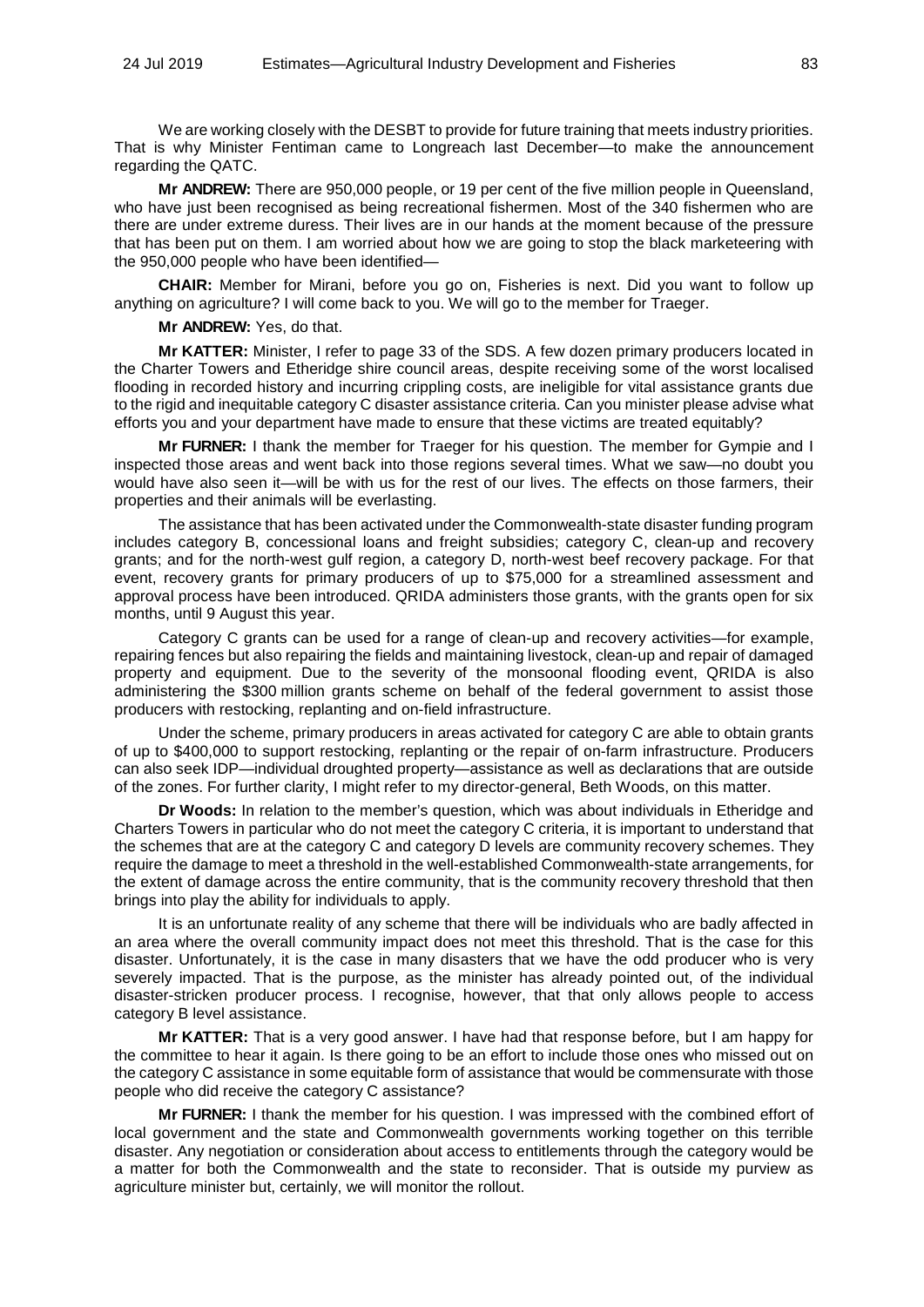As you would appreciate, it will take years for those primary producers to recover. Last Thursday I was talking to the CEO of AAco. He is seeing cattle come across from the Northern Territory in terms of the ability for them to graze on his pastures as a result of the tail end of the monsoonal event. It is important that we make sure that we engage with primary producers and other governments responsible for this initiative now as a learning curve as a result of that particular natural disaster. I understand that my director-general might have some additional comments to make on your question.

**CHAIR:** Just briefly before we go back—

**Dr Woods:** As a department we always conduct a debriefing after each of these processes. We feed through to both the portfolio in the Queensland government and the relevant minister in the Commonwealth our experience of the limitations of the current application process. The problem of individuals who are badly affected in areas that do not meet community thresholds is a problem that we have been feeding back into the system for some years now, but it is not an easy one to solve.

**CHAIR:** Member for Mirani, you get to wind the session up.

**Mr ANDREW:** I have just been over to Vanuatu. As to the agricultural side of things, we have issues with being able to bring people here—not like in the old days, obviously. I would like to have a talk to you about being able to express that situation, or make that clearer so that we can get with the Vanuatu government to make it easier for those people off Ambae, who were in the disaster with their community with the Monaro volcano, to be able to access and support Queensland farmers in certain ways and be able to come here to bolster their community and also bolster the Queensland community. Do you have a way forward with that? I know that the Speaker and I have worked together on this.

**Mr FURNER:** I thank the member for his question. No doubt a lot of that fits within the responsibilities and jurisdiction of the Commonwealth government. You were not in the room when I spoke earlier about going to Canberra next Wednesday. I am happy to organise a briefing, if at all possible, for you before then with my office to get some further details about what you are seeking in those discussions with Commonwealth representatives next Wednesday in Canberra.

## **Mr ANDREW:** Thank you very much.

**CHAIR:** We have four documents that we need to table: the amended question 15; a letter from Desert Channels; a letter from Minister Furner; and the *Growing for Queensland* document. So tabled? So tabled. The committee will now adjourn for a break. The hearing will resume at 5.45 with the examination of the estimates for the portfolio area of Fisheries.

# **Proceedings suspended from 5.30 pm to 5.45 pm.**

**[CHAIR:](http://www.parliament.qld.gov.au/docs/find.aspx?id=0Mba20190724_174532)** Welcome back, Minister and officials. The committee will now examine the proposed expenditure for the portfolio area of Fisheries. Minister, if you would like to make an opening statement of no more than five minutes.

**Mr FURNER:** Thank you, Chair. I thank the committee once again for allowing me to make an opening statement. It is an exciting time to be the Minister for Agricultural Industry Development and Fisheries—in particular the minister for fisheries. In 2017 our government laid out its decade-long vision to reform and improve the management of Queensland's fish stocks. That vision is underpinned by \$20 million in new funding through the Sustainable Fisheries Strategy. That strategy was itself the product of an intensive consultative process building on issues identified and the need for urgent action under the previous Newman government. Doing nothing was not an option. I am proud to say the government is delivering upon a bold plan of action outlined in that strategy.

We are putting in \$10.8 million of new money over the next two years out of this budget and continuing our investment in the future of our fisheries and fishing industry. We are making significant progress on every front of our fisheries reform agenda and we are doing so in consultation with the industry and recreational fishers, traditional owners and the broader community. We have continued investment in our fisheries reforms program, matching our legislation and operational policy commitments with new money. Just today new recruits were sworn in as Fisheries patrol officers who are committed to serving the people of Queensland.

We are supporting swimmer safety through continued investment in the Shark Control Program and we will work with the community to deliver swimmer safety while advancing our unique research agenda into shark behaviour. Our government recognises the support and good work that our public servants in the Boating and Fisheries Patrol and contractors and support staff carry out across Queensland. We are working with industry bodies on initiatives like #eatqld to grow our industry, economy and flavour profile. We are the only party in government that invests in jobs and regional economies. That was the case in the last election, it is the case now and it is the case going forward.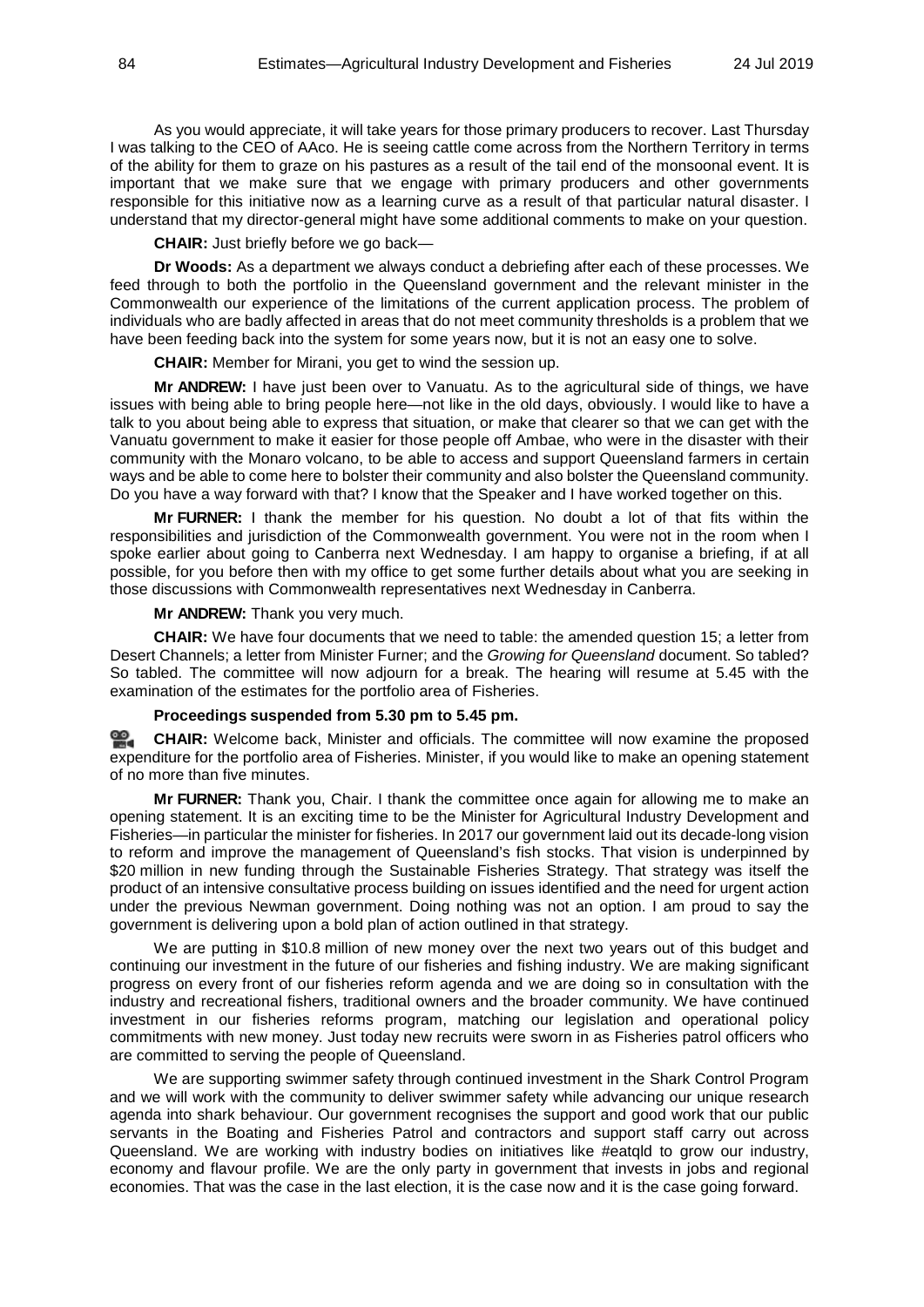We recognise the role fisheries and also forestry plays in the regional economies and culture across Queensland. We will work with those communities as we move forward and we will continue to deliver a sustainable legacy. In doing so we are also bringing online new and exciting opportunities for growth in regional economies. At the start of my term I saw the potential that aquaculture presented to Queensland. I am proud to say that with the support of our government we are making aquaculture boom in regional Queensland. We are seeing jobs in the private sector and investment flow from regional Queensland under our government. Global and domestic demand for aquatic protein is growing and my government and I are making sure that Queensland is well positioned to take advantage of that. It is another boon for our seafood industry complementing the great work our wild-caught sector provides.

In terms of forestry, we will continue to work with the timber production sector to support local jobs and productivity initiatives while meeting public expectations for sustainability. New sale permits have come onto the market and it has been pleasing to see our government co-invest in projects in regional hubs like Maryborough to support innovation in the industry. I will continue to work through my election commitments in consultation with the industry and the community. These are the challenges ahead but we are well placed to work through them together.

I also take this opportunity to acknowledge the service provided to this committee, the department and the people of Queensland by Mr Scott Spencer. Scott retired from his position as deputy director-general last year. He leaves a long career of public service, having previously served as chair of SunWater and director-general of natural resources among other distinguished roles. Scott has served a long line of ministers across successive governments and provided thoughtful and considered advice. I am pleased that he is continuing his involvement in fisheries as a newly appointed board member of the Australian Fisheries Management Authority. I wish him well in his new role. Thank you.

**CHAIR:** We will now commence questions. I call the member for Gympie.

**Mr PERRETT:** In reference to page 12 of the SDS relating to the responsibility of managing Queensland's Shark Control Program, why hasn't the Shark Control Program Scientific Working Group met since November 2018?

**Dr Woods:** We will have to look for the detail of the meeting dates for that committee. Minister, I think with your agreement we will need to take that on notice at this point and come back to it. I beg your pardon, my understanding is that, in fact, it has met twice this year. I will get you the detailed dates and we will take that on notice.

**Mr PERRETT:** If they have met twice, why have the minutes not been put online?

**Dr Woods:** Again, I will seek an answer to that and come back to you.

**Mr PERRETT:** Director-General, are tiger, bull and white sharks that are caught on drum lines currently being tagged and released in Queensland? If so, how many in 2018-19?

**CHAIR:** I have said it before, but can we please relate that to future expenditure as well?

**Dr Woods:** The current program is that, in general, we do not release any shark that is a potential threat to human health. From 1 July 2018 to 30 June 2019, 557 sharks were caught in program apparatus. Can I check with you which species you were particularly interested in?

**Mr PERRETT:** All species that are caught.

**Dr Woods:** I will run through the species that were caught in the 2018-19 financial year: tiger sharks 207, bull sharks 115, white sharks 12, other target sharks 106 and 117 sharks of non-target species. Of those, the ones that we attempt to release alive are the non-target sharks, and 36 of the 117 were released alive.

**Mr PERRETT:** Minister, in 2018-19 how many sharks captured on drum lines were attended to within 24 hours?

**Mr FURNER:** I will refer to the Deputy Director-General, Fisheries and Forestry, Graeme Bolton.

**Mr Bolton:** Under the current contract, the Shark Control Program contractors are required to attend the shark apparatus every second day. They do not attend every day. We do random checks through the Queensland Boating and Fisheries Patrol to ensure they are doing that.

**Mr PERRETT:** Minister, can you clarify which non-lethal shark control programs are being investigated and trialled? Where in the world have those technologies been successfully implemented?

**Mr FURNER:** The member would most likely be aware of the success of this program since 1962. It has been well served throughout Queensland since that period. Our nets and our drum lines are on 86 locations along the seaboard, from the Gold Coast to Cairns. As part of the recent Palaszczuk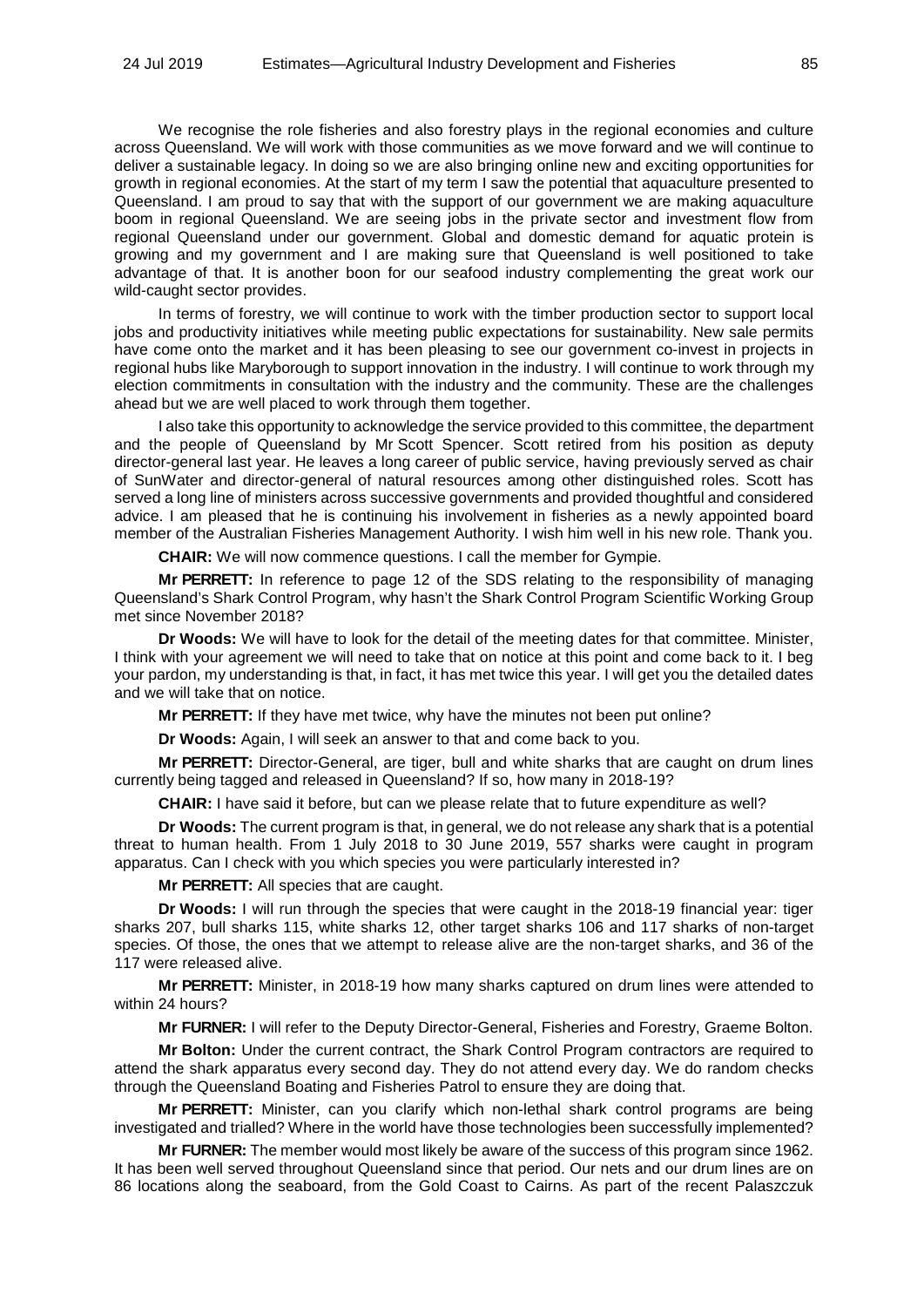government budget, \$17.1 million is committed over four years, which is \$4.4 million on an annual basis, to examine the changes in and also possibilities of new technologies in regard to those program initiatives. The funding will continue the operation and maintenance of the Shark Control Program, while investing \$1 million a year in research and new technologies.

I have been personally engaged with the shark program committee. I have heard from them firsthand about some of the initiatives that apply in other states. At this point in time, I am not convinced that the current technologies in place are adequate in terms of looking at their implementation in Queensland. On that note, I will refer to Deputy Director-General Graeme Bolton to further explain the possibilities of other technologies that might be out there, beyond the states that I have been informed about through that particular committee.

**Mr Bolton:** The shark expert panel met about six weeks ago. We will get the exact date for you. I attended the meeting. The shark panel is made up of various experts from around the country, including from other jurisdictions. As part of that particular program we were looking at what is coming up in terms of the technology being used in other parts of Australia, including Western Australia, and South Africa. They include barriers, both physical and acoustic. We are looking at the use of drones and other technologies that might be used to alert people to the fact that sharks are in the area. Currently we have an expert report being prepared by Cardno, a leading environmental expert in this particular field. They are going to make further recommendations to the shark expert panel, which will consider the various options and then make recommendations about what the \$1 million trial program will focus on in the near future.

**Mr PERRETT:** Director-General, I refer to tiger, bull and white sharks and the numbers that you gave before. How many of those sharks were actually caught in the Great Barrier Reef Marine Park? Of those, how many were released there? Do you have a figure on how many were over two metres?

**Dr Woods:** We will have to seek those details. With the minister's permission, we will take that on notice.

**CHAIR:** We will come back to that. That was a question about the location?

**Mr PERRETT:** Yes, in the Great Barrier Reef Marine Park, and the numbers.

**Mr ANDREW:** I have a question relating to that same issue.

**CHAIR:** We will come back to you on that one. If the question is related to that, I think it is a good way to go.

**Mr PERRETT:** In reference to page 12 of the SDS relating to the responsibility of managing and reforming Queensland's fisheries sector, the department's website lists the sustainability of various Queensland fisheries, including mud crabs. The site states that mud crabs, both in the gulf and on the east coast, have been at a sustainable level for the past five years. Director-General, will you confirm that that information is correct and outline what your department uses as a basis for its policies around mud crab take?

**Dr Woods:** I will refer that question to the Deputy Director-General, Fisheries and Forestry, Mr Graeme Bolton.

**Mr Bolton:** In regard to the sustainability of Queensland fish stocks, Fisheries Queensland assesses 67 out of the 98 stocks every two years. Eight Queensland fish stocks are currently considered to have sustainability concerns. That represents an increase of two stocks since 2016, being spanner crab and grey morwong. Three stocks are considered to be depleted: snapper, saucer scallops and pearl perch. A further three stocks are considered to be depleting: spanner crab, king threadfin in the Gulf of Carpentaria and barramundi in the Gulf of Carpentaria. In terms of the information that is on the website, we can confirm that that is the correct information.

**Mr PERRETT:** I have a follow-up question to the minister. You have heard from the department about the accuracy of its fisheries data on its website and that that this is used as a basis for policy progression. On 24 June on the ABC's *Queensland County Hour* program you said that mud crab numbers are in dire straits—using this as a reason for the reduction in permissible mud crab take. Can you please advise the committee what evidence was used to come to this conclusion and whether this information was used instead of the department's own data?

**CHAIR:** I will say it again. You are obviously talking about what has been said there. Can you relate that to the expenditure of funds? Can you add to that member for Gympie in terms of relating that to future budget expenditure?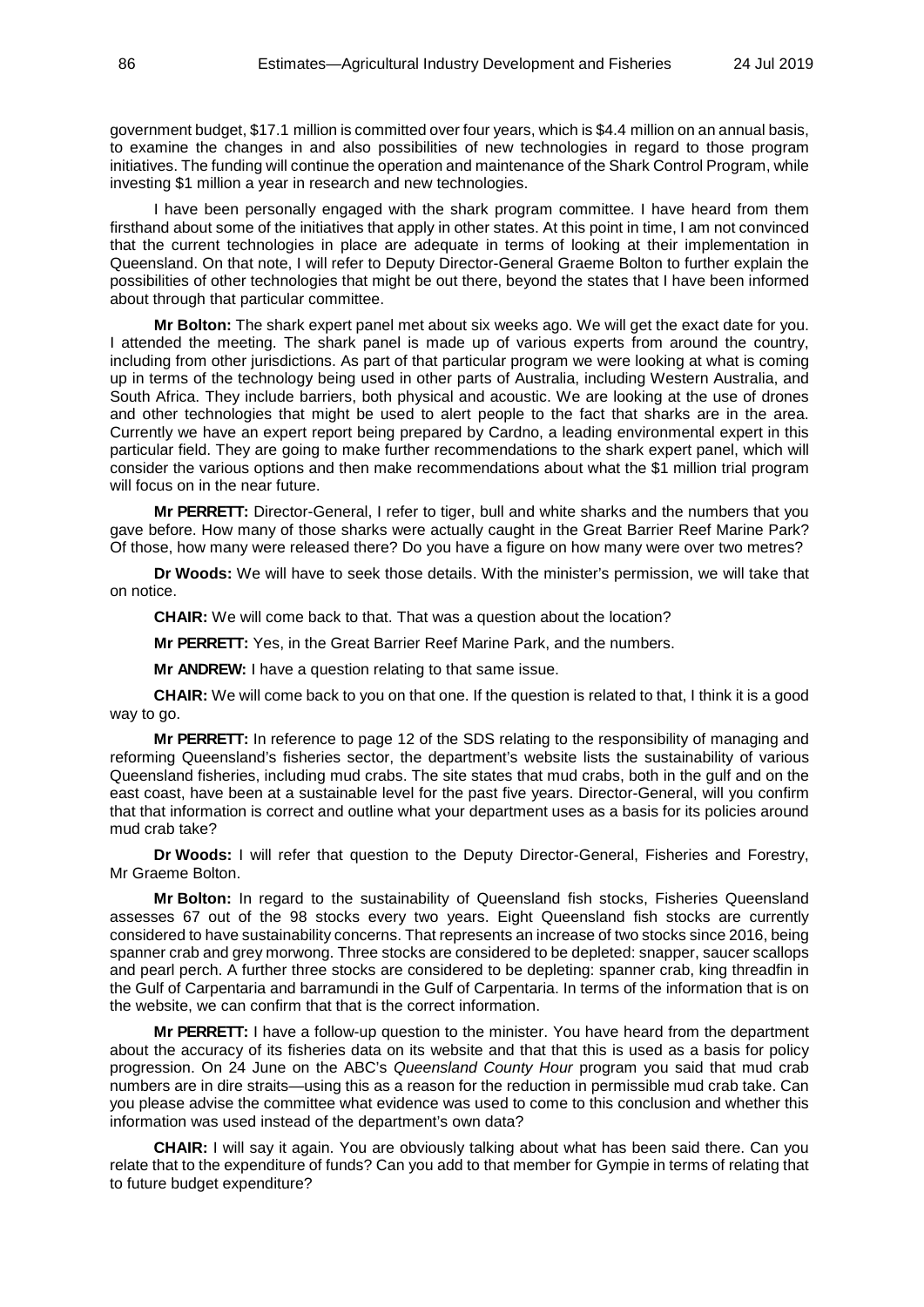**Mr PERRETT:** It relates to page 12 of the SDS—managing and reforming Queensland's fisheries sector?

**CHAIR:** No worries.

**Mr FURNER:** Most likely—I cannot recall every press interview I do; I do many—certainly fisheries is one—

**Mr MICKELBERG:** You did a good one yesterday.

**CHAIR:** Through the chair please, member for Buderim.

**Mr FURNER:** I will disregard that childish comment. That is what you get from some members of the LNP. One day they might grow up.

Fisheries is an important sector for not only Queensland but also the world and certainly not just important for commercial fishers but also for recreational fishers and charter fishers involved in the sector. In the past I was fortunate to go out on the water—as was my deputy director-general for agriculture who was acting deputy director-general for fisheries at the time—out from Maryborough with a crab fisher. I got a complete understanding of the crucial nature of mud crabs and the industry as a whole.

Black marketing is a widespread issue. That is why we are cracking down on black marketing. Stock levels are not the only reason we implement reforms. We implement reforms based on the knowledge of people like expert crabbers—people like the gentleman whose boat I went out on for four hours—and the expert panel that provides information to my department on particular species, whether it be mud crabs, spanner crabs or whatever the case might be.

That is why we are cracking down on black marketing in our reforms and changes to the Fisheries Act, which I know you, Mr Chair, spoke about in the chamber when they were being debated. That is why we make no excuses for cracking down on black marketing and understanding the crucial nature of not only mud crabs but any other species that may be either in decline or need to be addressed in terms of reforms.

One such reform relates to what is being reported back by recreational fishers. I am looking at changing the quota from 10 to seven. That is a typical example of people informing this government of the need to look at measures to ensure our fisheries sector is sustainable into the future for our children and our grandchildren.

I have been fortunate to have intimate engagement with people who are involved in the industry. We have also looked at measures around spanner crabs to make sure that that species is sustainable into the future and stocks can be replenished in the future. We will always do that.

We introduced tougher penalties for black marketing through the Fisheries Act. At the time I was astounded by the amendments that were put forward by the LNP—that is, giving black marketers a five-day holiday in terms of not being able to access evidence by not seeking a warrant for that period of time. It really begs the question about where the LNP sits in terms of black marketers. Do they support them or do they support their government's initiative to crackdown on this insidious trade occurring on our waters?

**Mr PERRETT:** Minister, there appears to be inconsistencies between what you are saying publicly to justify fishery changes and the reality of stock sustainability. Why is the impact of commercial fishing in Queensland being deliberately misrepresented?

# **Mr MADDEN:** Chair—

**Mr ANDREW:** Mr Chair, I did not hear that question.

**Mr MADDEN:** You did not want to hear it.

**Mr ANDREW:** Could the question be asked again?

**CHAIR:** First of all, member for Ipswich West, did you have a point of order?

**Mr MADDEN:** Yes, that is an imputation. I would ask my friend to rephrase the question. It breaches standing order 115(b)(iv).

**Mr ANDREW:** I did not hear the question. What was the question?

**CHAIR:** Member for Gympie, can you ask your question again and obviously take care to phrase it so that it does not offend standing orders.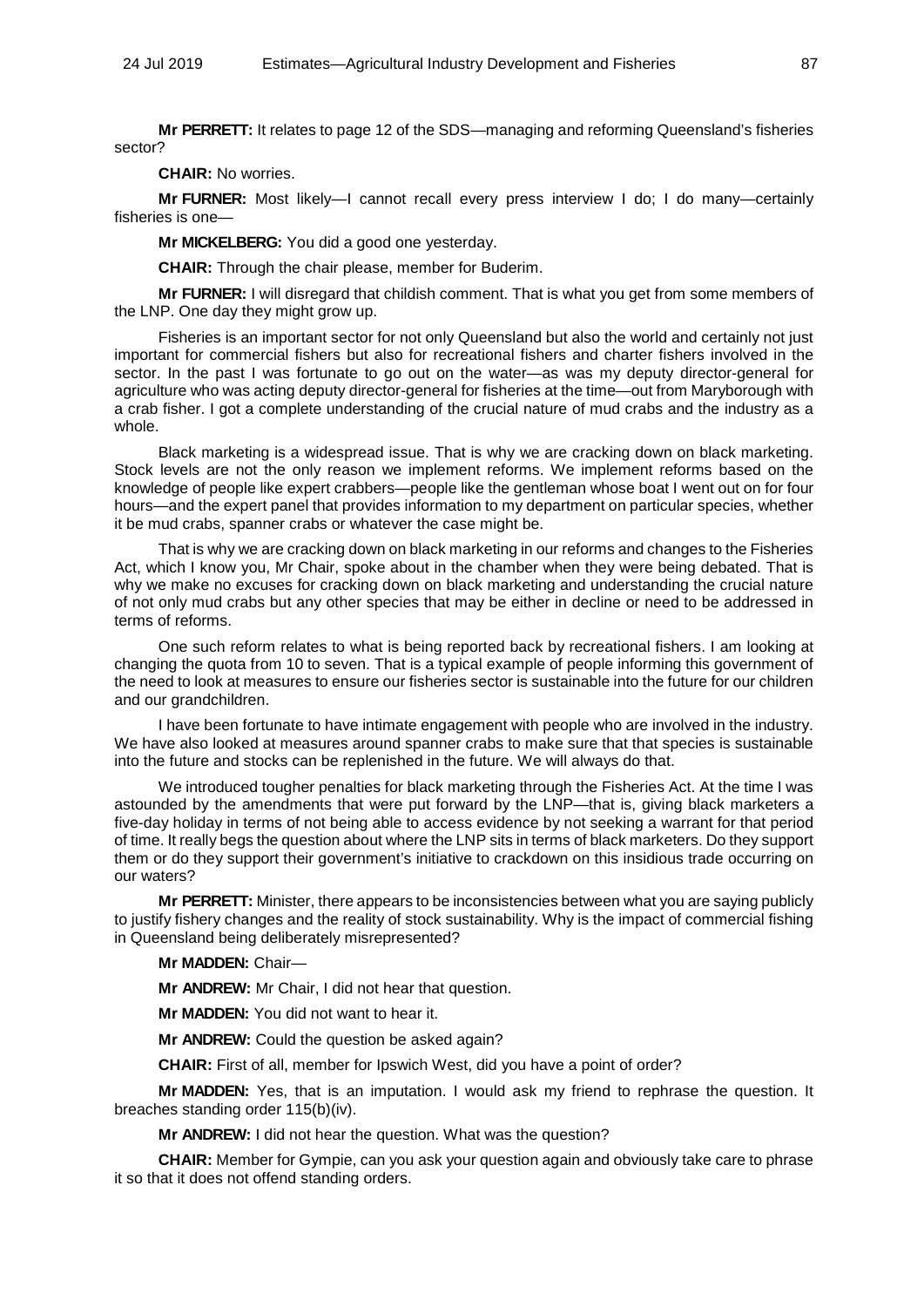**Mr PERRETT:** There appears to be inconsistencies between what you were saying publicly to justify fishery changes and the reality of stock sustainability. Why is there an inconsistency between what you have said and what is on the department's website?

**Mr FURNER:** With regard to our fisheries, there is a long history of how we got to where we are now. It is important that I am provided adequate time to go through that history. Going back a few steps, it is important to realise where this all started.

It certainly started back in 2014 with a report, referred to as the MRAG report, in December 2014. This was a report that the previous LNP government sought. They did not table it. It was a Labor government that tabled that report. It provides the nexus in terms of where we are today in relation to implementing measures and having discussions with the fisheries sector about a sustainable fisheries sector. I will refer to a couple of examples in that report that I have certainly heard ventilated not only by the LNP but also by certain parts of the fisheries sector. Recommendation 41 of that report states—

Vessel monitoring systems should be installed on all vessels in offshore quota managed fisheries, commencing initially with the coral reef line fishery (primaries and dories), spanner crab fishery and offshore shark fishery.

That clearly demonstrates a desire and need to protect this industry by having suitable technology to ensure our commercial fishers are able to detail information about their catches and, many times I have heard from commercial fishers, protect themselves when they are in the Great Barrier Reef.

This is a report that the LNP lacked the intestinal fortitude to table. It took a Labor government to table this report and start the process of protecting our waterways and protecting our sustainable fisheries not only for our commercial fishers and the many jobs that go with that right across the board, right through the supply chain—those commercial fishers who go out on our waters day and night—but also the nearly one million recreational fishers who are now being surveyed—

**Mr MICKELBERG:** Point of order, Mr Chair, in relation to standing order 118—relevance. The question was with respect to the inconsistencies between what the minister has said and what has been confirmed by the DDG.

**CHAIR:** I understand what you are getting at, member for Buderim. The question is the same as the last one. From what I have heard, the minister is coming very quickly to the answer. He has been talking about the evolving information that fisheries is getting in, especially regarding the threat of black marketing. Minister, can I ask you to quickly come to the answer.

**Mr FURNER:** Once again, I thank you for your guidance. The MRAG report, which I will table shortly, demonstrates the inconsistencies between the LNP when in government and their 2017 election commitment. I remember the previous shadow minister for agriculture, Dale Last, went to the election supporting the sustainable fisheries program that the Labor government had in place and no doubt supporting the MRAG report which the LNP lacked the intestinal fortitude to table. I table that report now.

**CHAIR:** We will have a look at that.

**Mr PERRETT:** With reference to page 12 of the SDS, what evidence do you have that recreational fishers are impacting mud crab levels? Given that the change is not based on science, will you now abandon new proposed take restrictions?

**CHAIR:** Minister, you can take any part of that question and answer it however you want.

**Mr FURNER:** Thank you, Chair. I covered off on a number of those aspects in my previous response to the member. I am pleased today to table a two-year progress report that shows the good progress that has been made in terms of implementing the Sustainable Fisheries Strategy. Almost half of those actions—14 out of the 33—have been delivered in the first two years. I will go through those actions so that the member for Gympie understands the importance of a sustainable industry for our fisheries sector.

We have had major achievements in the last 12 months including the rollout of vessel tracking to all crab net and line boats. We have seen amendments to the Fisheries Act 1994 to strengthen compliance powers and increase penalties and to provide for more responsive decision-making. We have seen the significant work that has also been undertaken on proposed reforms to the crab, east coast inshore and trawl fisheries. We have seen the establishment of scientific expert working groups that provide professional detail back to the department of fisheries but also to my office on the need to ensure that we have a sustainable industry.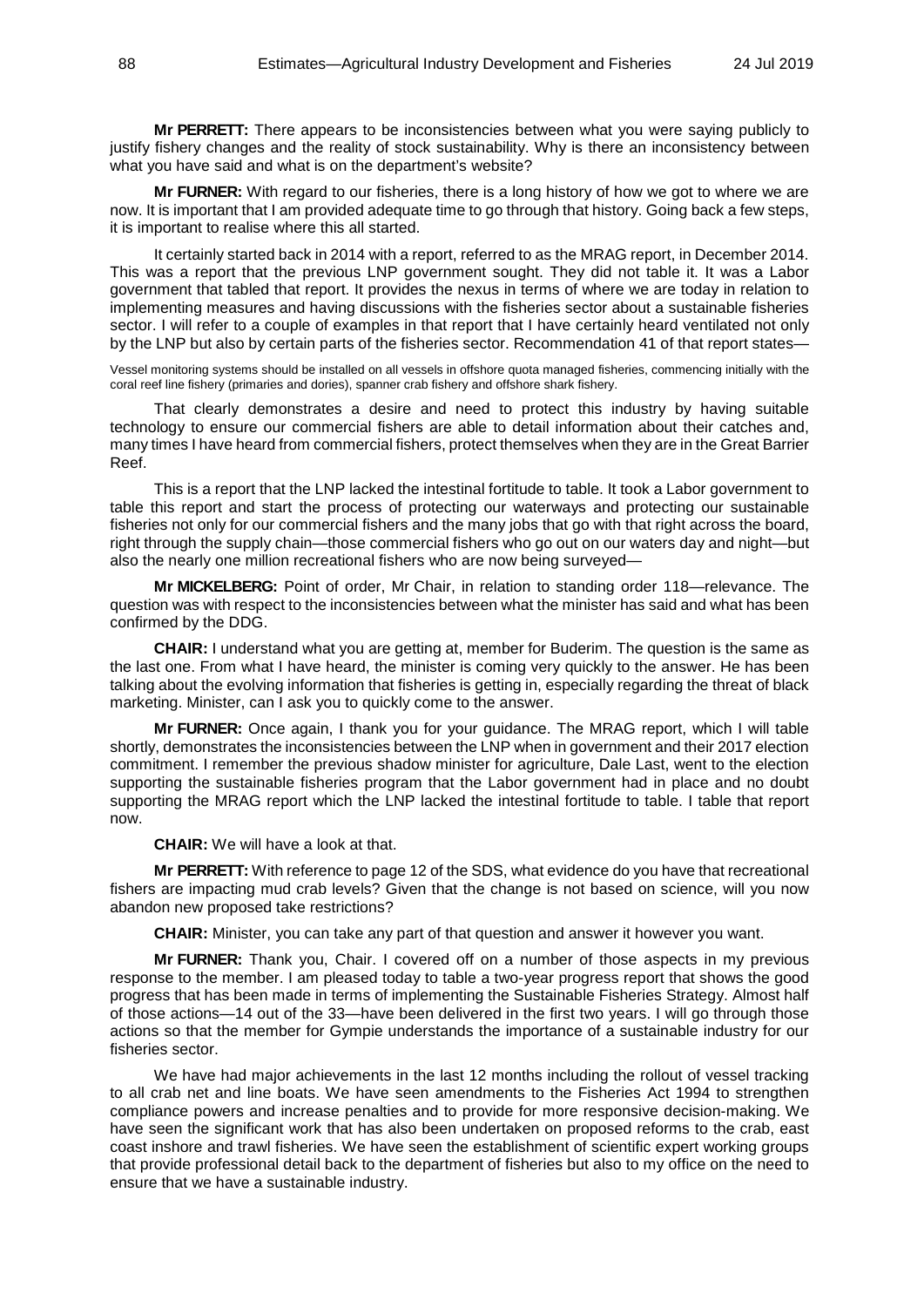We have seen today the further 14 recruits come on board that will complement the existing 111 officers who are out there making sure that our waters are sustainable into the future but also cracking down on black market fishing and cracking down on both commercial and recreational fisher men and women who are doing the wrong thing. I am very proud to be the Minister for Fisheries delivering on our sustainable fisheries policy.

I encourage everyone to get on board and realise that this is a resource that affects all Queenslanders. It is not a resource that is directed at any particular sector whatsoever. It covers everyone across the board. It is important that we have a sector that is sustainable into the future, for our children and our grandchildren. I ask the deputy director-general to complement my comments in this area.

**CHAIR:** We have had a fairly fulsome answer. I ask the deputy director-general to give a brief addition to that, not an extensive one.

**Mr Bolton:** I can advise that through the latest discussion paper, which closed on 19 July, the proposed recreational mud crab limit change, from 10 to seven, received mixed feedback. Some recreational fishers thought that the change was appropriate while others opposed it. The 30 per cent reduction is generally well supported. In terms of the mud crab changes, we have a specific mud crab fishery working group, which includes representatives from both the recreational and commercial fishing industry to advise on those.

**Mr FURNER:** Chair, with respect to my previous comments, when I inadvertently commented about Dale Last supporting our sustainable fisheries policy, I meant to say that he supported the MRAG report that the LNP government failed to table when they were in government.

**CHAIR:** Thank you for that clarification.

**Mr MADDEN:** I would like to return to the issue of shark control. Minister, with reference to page 12 of the Service Delivery Statements, will you provide an update to the committee on the Shark Control Program following this year's budget?

**Mr FURNER:** The Queensland government is investing an additional \$17.1 million over four years for its Shark Control Program in the 2019-20 budget to ensure greater swimmer protection and safety at our state's most popular swimming beaches. The funding will continue for the operation and maintenance of the Shark Control Program while investing \$1 million per year in research into new technologies. Part of the extra funding will be spent to support research and trials of new technologies to reduce the risk of shark attacks to swimmers and to roll out specific education and awareness programs. We will continue to support this program, which is well supported by local governments and community organisations.

Queensland's Shark Control Program has been in operation since 1962. There has been only one shark related fatality at one of those beaches in all of that time. I understand that many people have strong views about shark control. We have listened to those views. We have committed \$1 million a year to examine options for technology that may be appropriate for Queensland. However, I will continue to support the Shark Control Program with its combination of shark nets and drum lines. I was fortunate enough to take a four-hour trip out on the water from Southport down the length of the Gold Coast examining the honest and decent hard work that those contractors do, as well as the Queensland Boating and Fisheries Patrol officers, in checking those nets and drum lines.

Part of the additional funding in this year's budget will allow us to advance research into new swimmer safety technology such as using drones to monitor targeted stretches of coastline, and trials of alternatives will be informed by the scientific working group—an initiative first introduced to the program by our government during the last term. The program includes a great group of internal and external experts in different subjects related to the Shark Control Program.

There is a review of the effectiveness of other technologies currently being undertaken by Cardno, a leading engineering, environment and design consultancy. There will also be continued swimmer education around the dangers posed by sharks. Only our government can be relied upon to support and appropriately fund the Shark Control Program in Queensland.

**Ms PUGH:** I refer to page 12 of the SDS and the Sustainable Fisheries Strategy. The minister is obviously aware of my keen interest in seafood, both from a consumption point of view and from the perspective of a previous restaurant manager. Can the minister please outline the role of the Sustainable Fisheries Strategy in driving changes to fisheries management?

**Mr FURNER:** Since becoming minister I have been clear about my goal as Minister for Fisheries to leave a sustainable legacy for our children and our grandchildren. Chair, I would hope that all members of the committee would agree with this goal and then commit to the actions that will deliver it. This is what Queenslanders have called for. It is what we are delivering.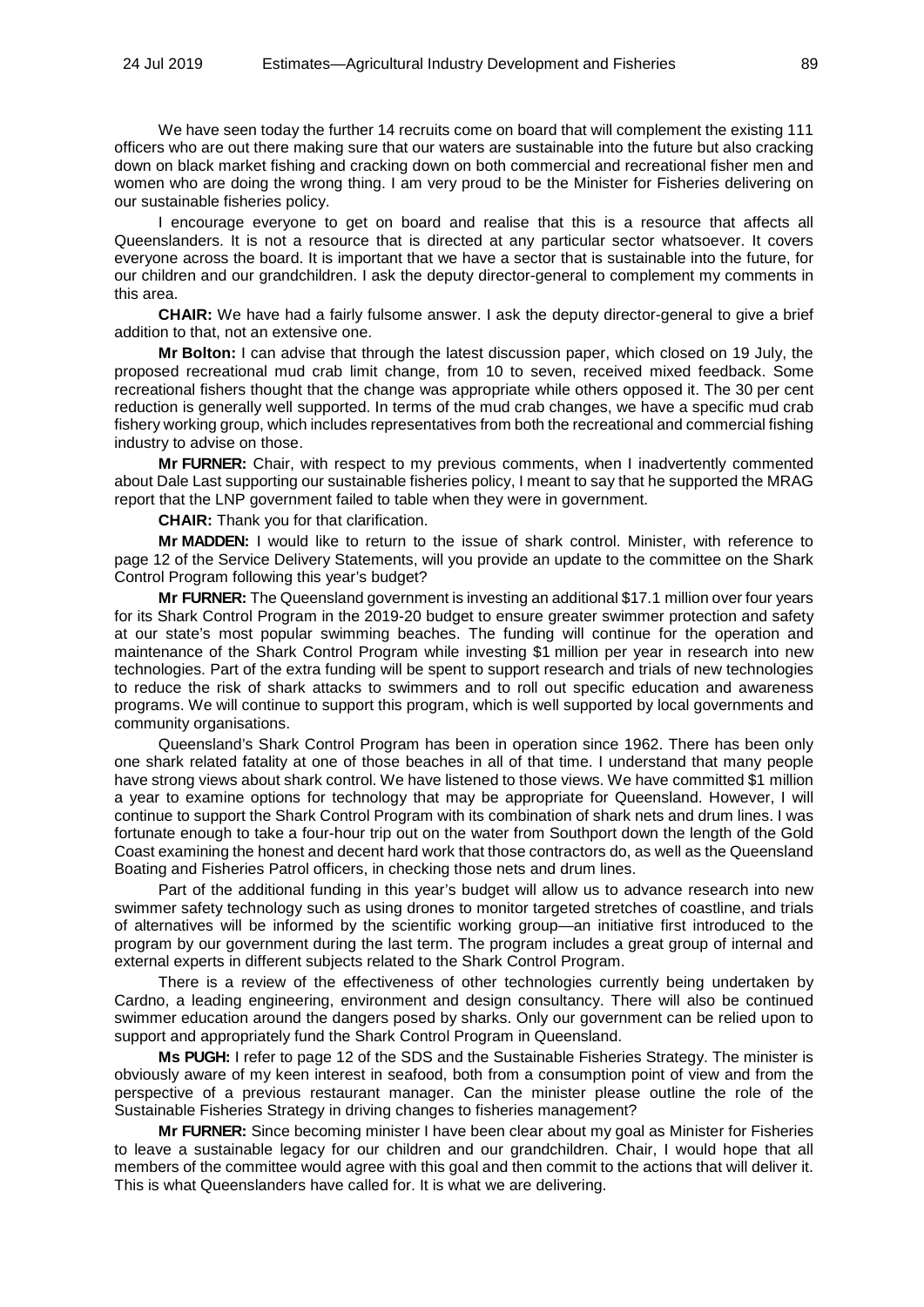Certainly I have been encouraged as I have made my way across the great state to numerous locations and met with Queenslanders who want to see our fisheries managed so that they can be prosperous now but also sustainable into the future. Queenslanders want our fish stocks to be healthy, resilient and abundant into the future. That is the case for commercial fishers, who provide seafood to so many local and international markets and who support marketers and downstream businesses. That is the case for the nearly one million people who chose to cast a line or put down a pot last year. They want to know that when they go out on the water there will be a fish or a crab to catch. That is the case for Aboriginal and Torres Strait Islander Queenslanders and for Queenslanders with an interest in conservation outcomes. This is a worthwhile goal to achieve. The means to do this are articulated in great detail within the Sustainable Fisheries Strategy 2017-2027, our 10-year road map to deliver a world-class fisheries management system for Queensland.

When we announced this policy in 2017, our government delivered over \$20 million in new money. This meant 20 new officers for the Queensland Boating and Fisheries Patrol, allowing us to reopen the Gladstone base. It meant new money for engagement and new money for scientific and fisheries monitoring. This gives us better detail to help guide our decisions. This new funding meant that we can invest in new technology to support the commercial fishing industry as it transitions towards vessel tracking.

This year's budget builds on the early promise of seed funding to restore and rebuild our fisheries management system in Queensland. We are delivering \$10.8 million in new funding to continue our Sustainable Fisheries Strategy and to deliver a sustainable legacy for Queenslanders. We need to look at the LNP's record on this matter because it provides an important reminder of just how far we have come. The LNP cut 28 per cent—28 per cent—of Fisheries staff and in doing so drove our fisheries management back by a generation. They helped undo the good work of public servants, industry members and recreational fishers who made genuine contributions to fisheries management.

Chair, you will understand my reluctance to accept that the LNP has an interest in sustainability and the environmental and economic viability of our fisheries going forward. They buried their own independent expert report into fisheries management, which I have again tabled today. We know that the report recommended significant changes back in 2014 and those are more urgent today. It is disappointing that the LNP has repeatedly reneged on their own election commitment to support the spirit of the MRAG reforms, many of which were articulated in the 2016 green paper on fisheries management. Our 10-year reform strategy is showing significant progress, and I am proud to be part of a government that is making a financial investment in our public service and our fisheries so that we can manage them effectively and sustainably into the future.

**CHAIR:** Minister, with reference to page 12 of the SDS, can you update the committee on the aquaculture industry in Queensland and its future?

**Mr FURNER:** This is another very important question with regard to fisheries and aquaculture in Queensland. Twelve months ago I stood on my feet and said that I had a vision for Queensland to be the aquaculture capital of the world. Our state image is green and clean. Aquaculture is the fastest growing food industry globally, so it is important that we doing everything we can as a government to tap into that potential. We are supporting Queensland jobs when we eat great tasting Queensland produce, and this project will result in more people eating quality Queensland seafood.

It is not just geography that brings in investment dollars. When I set out my vision for Queensland as an aquaculture capital I also set out to bring private sector investment into our state. It is an Advancing Queensland priority and the priority of local governments which support my vision. I am so proud to say that we are delivering. Our government is helping to scale the industry up. Proponents of aquaculture have repeatedly praised the good work of the Aquaculture Industry Development Network, which is a group within the department that have made it their vision to support the development of this industry. I was proud to launch this group's profile in Townsville earlier this year while viewing aquaculture research at James Cook University.

It is clear to me that Queensland is well placed to make a contribution to the global boom in aquaculture. We are seeing great and well-established companies seeking to move to Queensland. They are not seeking to replicate an existing business in Queensland. They are not just here—

**Mr ANDREW:** I have a point of order, Mr Chair. There are companies in Queensland. They do not have to move here: they are actually established. I do not know—

**CHAIR:** I understand what you are saying. You are probably getting close to debating that issue with the minister, so I will ask the minister to continue. I suggest that, if you want to, you can put that in a question and it will come through.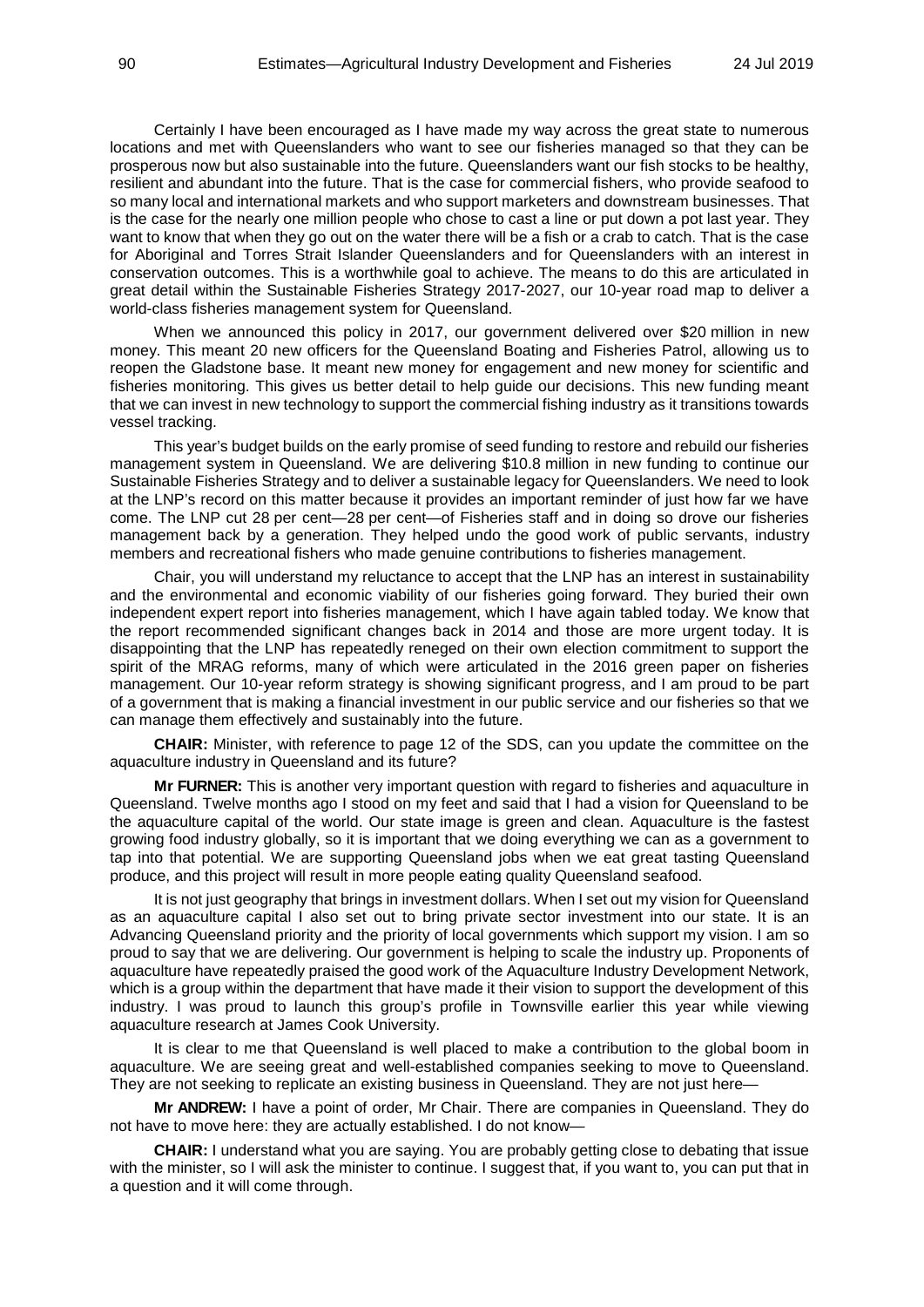**Mr FURNER:** They are not just here to carry on existing business as usual—they are here to grow their businesses, to grow hundreds of regional jobs, to be the first movers in a new pillar of our great Queensland regional economies. They are opening new markets and offering new products. They are bringing in new investment. That is what we are seeing in regional centres across Queensland. I want to thank and acknowledge some of the established players in aquaculture for their interest and their investment in regional Queensland. It was great to visit Tassal at their site in Proserpine earlier this year, and I am looking forward to visiting again in the future. It was fantastic to visit the Herbst family at Douglas shire, Far North Queensland, to view the opening of their new venture. I have been heartened by discussions with regional councils, including Rockhampton and the Whitsunday Regional Council, that see the value these industries present. I certainly encourage all members to support this growing industry, the hundreds of jobs it boosts and the exports to local suppliers that come with it.

**Mr MADDEN:** My question relates to the white spot disease outbreak, Minister, and I refer you to page 17 of the Service Delivery Statements. Will you update the committee on the great work done by you and your department in dealing with the biosecurity response to the white spot disease, including the latest surveillance results?

**Mr FURNER:** This is another example of the good work that Biosecurity Queensland is doing to protect our valuable produce and resources within this state. White spot disease is a highly contagious viral infection that affects crustaceans, prawns and crabs, but it is not harmful to human health and this seafood is safe to eat. The latest round of surveillance tests conducted by Biosecurity Queensland showed no signs of white spot disease in South-East Queensland waters, more than two and a half years after the virus devastated some seven of the big prawn farms operating on the Logan River. It is a big relief for the prawn farmers whose stocks were destroyed after white spot disease was first discovered two and a half years ago. They have restocked their production ponds again. Prawn and marine worm samples were taken from a number of locations within Moreton Bay and the Logan and Brisbane rivers: all returned negative results.

This is good news for the industry and its employment prospects. This is the second consecutive surveillance round conducted by my department which has returned negative results for the virus that causes white spot disease. We are looking towards 'proof of freedom' status. If another round of tests next year is negative Queensland and Australia will be declared free of white spot disease, but this means that everyone must continue to remain vigilant to ensure the disease is contained and does not spread. I thank the industry for its resilience and patience during this hard time and the general community, especially the recreational fishers, for heeding our messages and helping to stop the spread of this disease.

I want to acknowledge the leadership shown by operators and industry over this trying period, including the Australian Prawn Farmers Association. I have been impressed by farmers as well such as Matt West and their strategies to retain and grow their businesses. Affected businesses have gone through a lot of financial and mental stress, with Logan farms having to shut down for lengthy periods for the sole purpose of eradicating the disease. As Mr West raised with me, we need to be vigilant not just for white spot but other diseases coming into our country. It is impressive that we boost exotic disease testing regimes at our borders to prevent many other outbreaks, and the end of the white spot disease outbreak would be a very good result not only for Logan farmers but also Queensland's prawn farming industry, which is currently enjoying a considerable statewide expansionary phase. Established aquaculture companies and major new entrants are spending millions and millions of dollars to expand their farms or construct new or very large-scale operations. This is part of my vision for aquaculture: to expand production in Queensland, drive private sector investment and generate new jobs in our regions.

**CHAIR:** Just one brief question and a brief answer. The member for—

**Mr ANDREW:** Thank you. Minister—

**CHAIR:** No, the member for Ipswich West.

**Mr ANDREW:** My apologies. I would love to jump in.

**CHAIR:** Your chance will come.

**Mr MADDEN:** Minister, again I refer you to page 17 of the Service Delivery Statements. Will you update the committee on the measures in place to tackle white spot disease and the situation for our prawn farmers, both inside and outside the containment areas?

**Mr FURNER:** Thank you for your ongoing interest with respect to aquaculture and fisheries. I have visited some of those sites in Logan and North Queensland. I was joined by the member for Coomera and the member for Macalister during one of those visits in and around Logan. Additionally,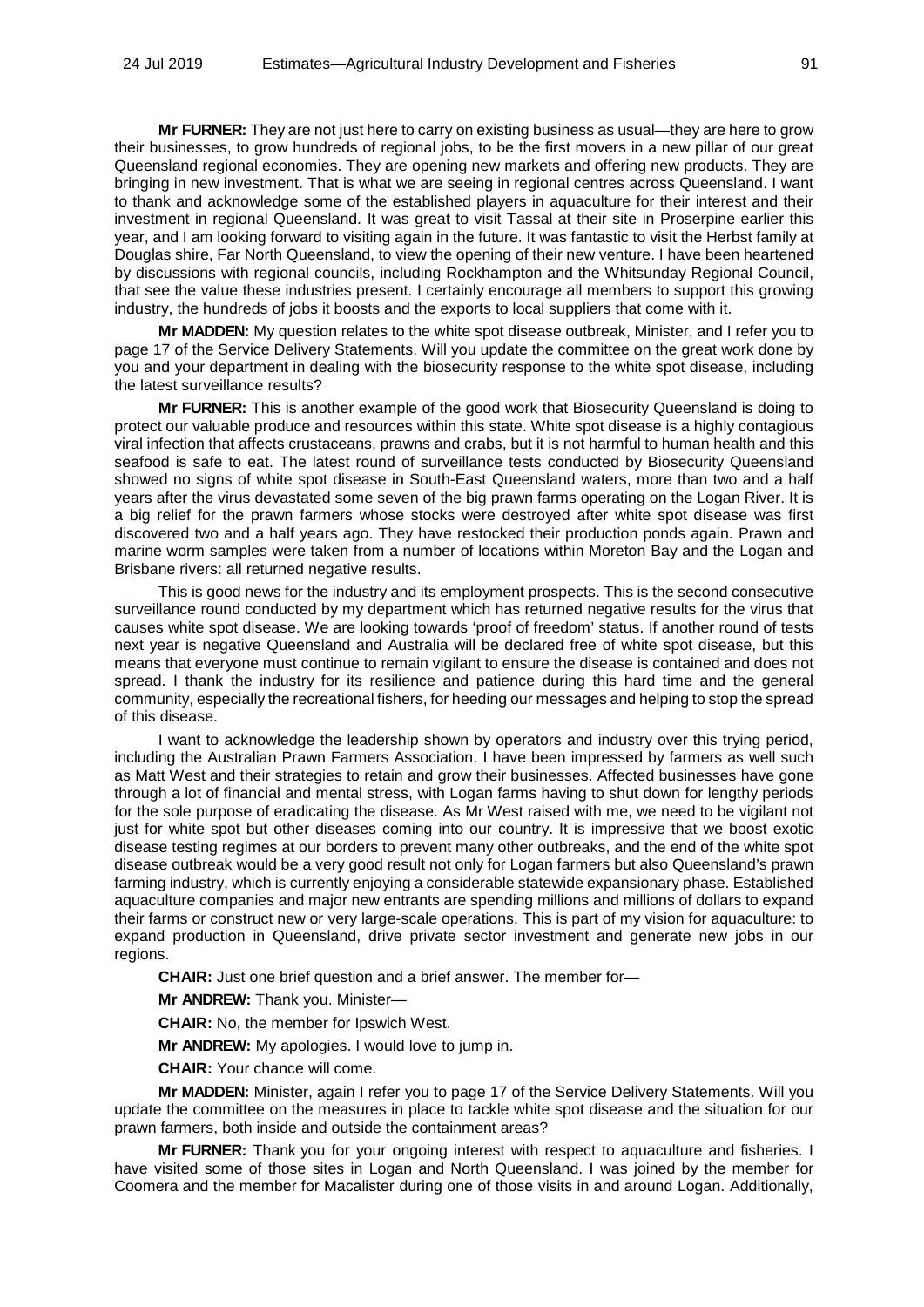biosecurity measures are in place on the Logan prawn farms where white spot disease was first detected in order to protect farms from disease incursions. Line fishing is still not permitted around the prawn farm inlets and outlet channels. This measure will remain in force at this time, as will movement restrictions on raw prawns, yabbies and marine worms in South-East Queensland.

Three of the seven Logan prawn farms restocked their ponds last summer. The biggest operator harvests around 421 tonnes of their much sought after prawns. Although this is well down on what it was prior to the disease outbreak, production is set to double again later this year. The battling Logan prawn farms got another much needed boost after the owners of Gold Coast Marine Aquaculture won the prestigious champion prawn and the champion aquaculture product trophy at the Sydney royal show, which sets the quality benchmark for all Australian seafood. Noel Herbst pioneered prawn farming in Queensland. He established his family run business in Logan in 1986.

It is so pleasing to see Queensland run businesses competing with the world. The global aquaculture industry is valued at hundreds of billions of dollars, and Queensland is well placed to take advantage of the opportunities on offer. Overseas aquaculture is rapidly overtaking the wild catch fishery in value. We recognise that this is a great scope for the wild caught and aquaculture sectors in Queensland. In Queensland, the industry is valued at \$120 million and is rising fast, with the production of prawns making up the lion's share of this figure.

To boost the sector further, the government has identified six aquaculture development areas in the Townsville, Whitsunday, Mackay, Rockhampton and Gladstone regions. Identifying areas suitable for aquaculture development is an important initiative to grow the industry and will bring more jobs to a stronger regional Queensland economy. My department reports that there have already been a number of inquiries from prospective entrants as well.

We are also working to support Queensland seafood build its market share. Nothing beats Queensland's fresh, tasty and delicious seafood. That is a key message of our Ask for Queensland Seafood campaign. The Ask for Queensland Seafood campaign featured footy legend Sam Thaiday, who has again stepped up to bolster confidence and appreciation for seafood lovers to buy Queensland seafood. It complements our #eatqld campaign. Buying local produce benefits local businesses. It creates more jobs. Commercial fishers continue to support their families and Queenslanders can enjoy fresh seafood.

I want to acknowledge the efforts of groups like the Queensland Seafood Marketers Association and members of the Queensland Seafood Industry Association for supporting these initiatives. In particular, I thank Marshall Betzel and Neil from the Queensland Seafood Marketers Association for helping diversify the #eatqld campaign in relation to the delicious Queensland seafood in Cairns. The product can itself be together and we can help others to #eatqld also.

**CHAIR:** We will go to the opposition. Member for Gympie, do you have a question?

**Mr PERRETT:** I do. Minister, I refer to page 8 of the SDS relating to Biosecurity Queensland's service area objectives and in particular its role to work closely with industry bodies and producers. I refer to the answer provided to question on notice No. 504 which referred to your role in facilitating the Biosecurity Queensland Ministerial Advisory Committee, which last met in January 2018. Given that the advisory committee has met only once since the last state election and only once since you became minister, do you think the industry not having a formal say on something as important as biosecurity for 19 months is acceptable?

**CHAIR:** I am going to let that one through. It is asking for an opinion but the minister might want to provide an answer as he sees fit.

**Mr FURNER:** As I understand it, the question related to biosecurity in general over a number of years. As it relates to biosecurity, I am happy to provide a general response, if that is suitable. The Biosecurity Queensland Ministerial Advisory Committee has been a key stakeholder advisory group within Biosecurity Queensland for a number of years. BQMAC has provided a forum where representatives of key stakeholder groups could provide independent, informed and strategic advice on biosecurity matters to the minister. BQMAC has also facilitated a genuine partnership with biosecurity leaders throughout Queensland who are able to influence strategic biosecurity agendas into the future.

The release of the Queensland Biosecurity Strategy 2018-2023 now requires BQMAC to take on more active leadership roles in leading the development, implementation and independent monitoring of the strategy. The terms of reference of this important stakeholder group have recently been changed to reflect this new function. Its role is to provide strategic oversight of Queensland's priorities within the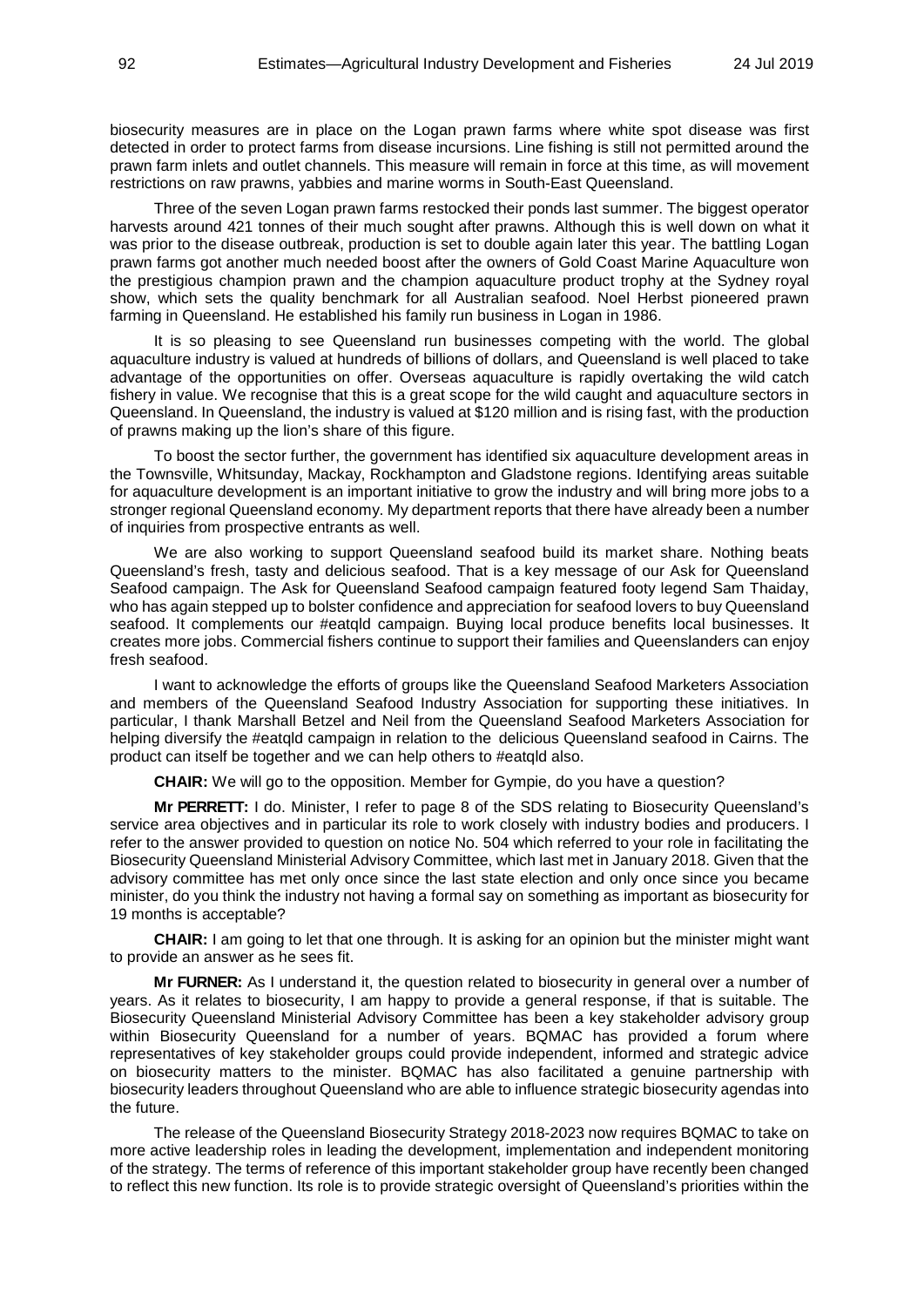national biosecurity system, advise of key biosecurity issues and trends, and support consultation and disseminate information to stakeholders. It also plays a role in the critical monitoring of Biosecurity Queensland's service delivery against the themes of the Queensland Biosecurity Strategy.

An expression-of-interest process has recently closed in order to fill the renewed BQMAC. A refresh of the membership also provides an opportunity to ensure that the new composition of the group meets gender equity targets for Queensland government boards, as membership of the previous BQMAC was predominantly male. Nominees for BQMAC have been sought from peak biosecurity organisations and stakeholder groups and have contributed to the development of the biosecurity strategy.

**Mr PERRETT:** Minister, the first recommendation from the last meeting of the committee in January 2018 highlighted the need, as mentioned by the minister, for gender equity on the committee. Has the committee not met because of the inability to find suitable representation? Why did recruitment of new members for the committee commence only in May, more than 16 months after the last meeting?

**Mr FURNER:** I thank the member for his question. Based on that further questioning regarding the operation and composition of the committee, I seek to have the deputy director-general and Chief Biosecurity Officer, Malcolm Letts, respond to that particular question.

**Mr Letts:** As the minister has indicated, the reason for the changes in BQMAC was predominantly around the changes in the legislation which came into effect in 2016 from the 2014 act and the strategy, which actually is very much a strategy about partnership with industry. BQMAC, as it had existed previously, was very much in relation to advising a minister. This organisation will be very much more about how we work together with industry to deliver biosecurity outcomes for Queensland. The timing in relation to the delay in putting the BQMAC into place was in part delivered because of the timing of the discussions we were having around the strategy, the launch of the strategy and the other work that was happening within Biosecurity Queensland at the time, associated with what role BQMAC would take on and the discussions we were having with industry around that role.

**Mr FURNER:** Chair, can I provide some information to the committee?

**CHAIR:** Just briefly.

**Mr FURNER:** I understand that we have some answers to the questions taken on notice through the director-general.

**CHAIR:** Thanks, Minister. We will come to that at the end of the session, just before quarter past seven.

**Mr PERRETT:** Director-General, I refer to page 12 of the SDS relating to the responsibility of managing and reforming Queensland's fishery sector. Can you advise the committee when you became aware of the issue the industry was experiencing with the departmental certified vessel monitoring systems, or VMS, supplier Option Audio? How many complaints have been lodged about the quality of service and products this group offered?

**Dr Woods:** I thank the member for the question. We have certainly been aware of a small number of faults from the early days of the uptake of vessel tracking units. Fisheries Queensland has been communicating with providers to rectify those issues as quickly as possible. As with any large-scale rollout of modern technologies like vessel tracking, a small fault rate is expected. The faulty units reported to date represent less than five per cent of the units currently in operation.

Industry initially raised concerns that vessel tracking units did not comply with the Australian Maritime Safety Authority National Standard for Commercial Vessel requirements. Fisheries Queensland sought advice from AMSA on this matter. AMSA advised that they do not approve or certify equipment such as vessel tracking units, nor are they required to. AMSA additionally advised that the vessel tracking units' cablings, terminals and all fuses are the installers' responsibility, similar to when fishers are installing equipment such as sounders or chartplotters.

Owners and operators must continue to ensure all electrical equipment installed on their commercial vessel satisfies the relevant Australian Standard 3004 and the NSCV C5B requirements. Those of course are workplace health and safety requirements.

Fisheries Queensland has been advised by one unit provider that incorrect cabling was provided with a small number of YB3i units that had been dispatched. The unit provider has replaced all incorrect cabling previously sent. Fisheries Queensland is aware that there have been a number of issues surrounding the service delivery provided by the YB3i unit provider Option Audio during the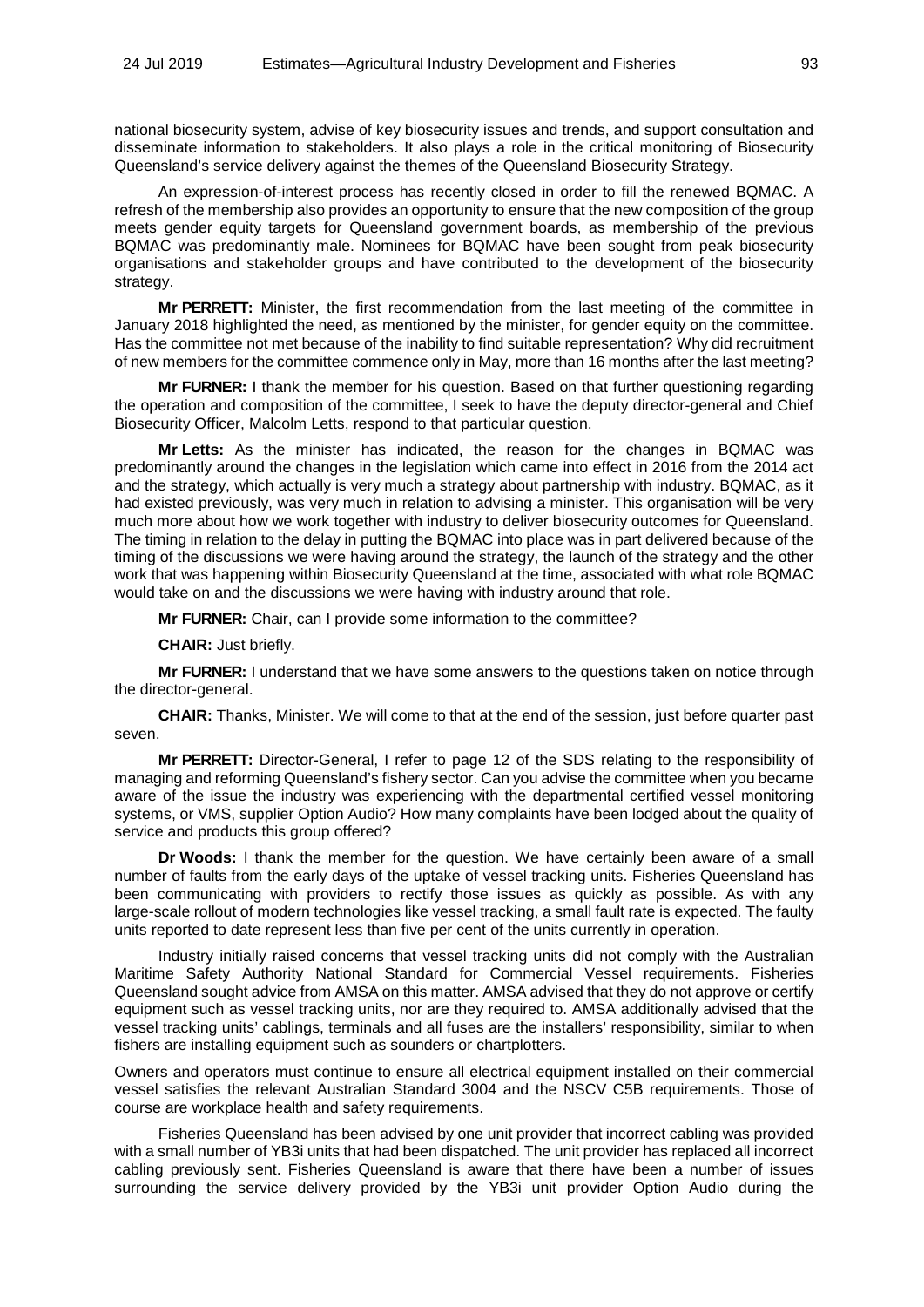implementation phase. Once made aware of these issues, Fisheries Queensland took steps to rectify them. These included case managing all complaints raised and liaising directly with Option Audio on a daily basis to find resolutions.

Fisheries Queensland also took steps and spoke to the manufacturer of the YB3i unit, Rock Seven, to approve an alternate provider of the YB3i unit in Australia. Option Audio has now been removed from the list of approved providers and all existing Option Audio contracts have been transitioned to a new provider, Pivotel. Fisheries Queensland has worked closely with Option Audio, Pivotel and Rock Seven to minimise the impacts on commercial fishers as a result of the transition of contracts.

Fisheries Queensland also became aware of SPOT Trace units and cables overheating. A small number of units and cables have been returned to the provider, Pivotel, and replacements supplied. While the number of cable faults for SPOT Trace units is low, all cables are now being tested prior to shipment and the manufacturer is also testing all cables held in stock. Since the overheating incidents and the communication that occurred, another two overheating issues have been identified. Cables were returned to Pivotel and forwarded to the manufacturer for diagnosis. It has been found that water entry caused these cables to overheat.

Fisheries Queensland has allowed commercial fishers to use the internal batteries instead of being connected to an external power source if they have concerns about their cables. Pivotel continues to engage with Globalstar to find a solution for a fit-for-purpose cable. To accommodate the fact that these difficulties were occurring in the small number—less than five per cent as I indicated—of vessels, our compliance approach initially focused on education and awareness. This has been followed over time with formal warnings and then fines for noncompliance. Since the new offence and the heavier penalty for vessel monitoring offences began in May 2019, eight cautions have been issued.

QBFP are continuing to work with fishers to educate and enforce the requirement for vessel tracking and we continue to play a role in assisting any fishers who have difficulties with the commercial providers of these products.

**Mr PERRETT:** Minister, the department advises that more than 900 VMS units and 50 back orders at a cost of \$206.50 per unit were meant to be installed. This equates to just under \$200,000 of commercial fishers' money that has been sunk into Option Audio as the only certified supplier of the YB3i VMS unit and does not include the additional ongoing polling plan costs, which can go for three years. Why has the government allowed Option Audio to profit from a government endorsed monopoly at the financial and emotional expense of hardworking commercial fishers?

**Ms PUGH:** Point of order. Obviously, in addition to the clear imputations in the question around the emotions of the fisherpeople, I feel like the director-general just answered that question.

**Mr ANDREW:** Through the chair—

**CHAIR:** Hang on. I have to deal with this point of order first. I will ask the member to quickly rephrase that question. First of all, there is a point of order from the member for Mirani.

**Mr ANDREW:** I have actually been a professional fisherman for a long time.

**CHAIR:** Member for Mirani, it is about the question itself, instead of debating the issue. Do you have a point of order about the question?

**Mr ANDREW:** Let him sort it.

**CHAIR:** Okay. We will come back to you. Member for Gympie?

**Mr PERRETT:** I am cognisant of the time and we are getting close, so I will move to the next follow-up question to the minister. Following a formal complaint to the Queensland Ombudsman by commercial fishers, who had concerns about the rollout of the vessel monitoring system, it appears the department has commenced managing out Option Audio as a certified VMS supplier as they no longer feature on the department's website as a supplier and an email was sent to the commercial fishers giving them the option to transfer from Option Audio. Minister, was it a mistake that no tendering or procurement processes were undertaken before forcing commercial fishers to deal with this government endorsed, certified VMS supplier, and why did it take so long to act?

**CHAIR:** I believe that one has been answered. I am going to allow this one through, but I point out that you have an argument and an opinion in there as well as a very long preamble. We have dealt with this previously; there is some repetition. Was the question to the minister?

**Mr PERRETT:** Yes.

**CHAIR:** I will allow the minister to answer that one.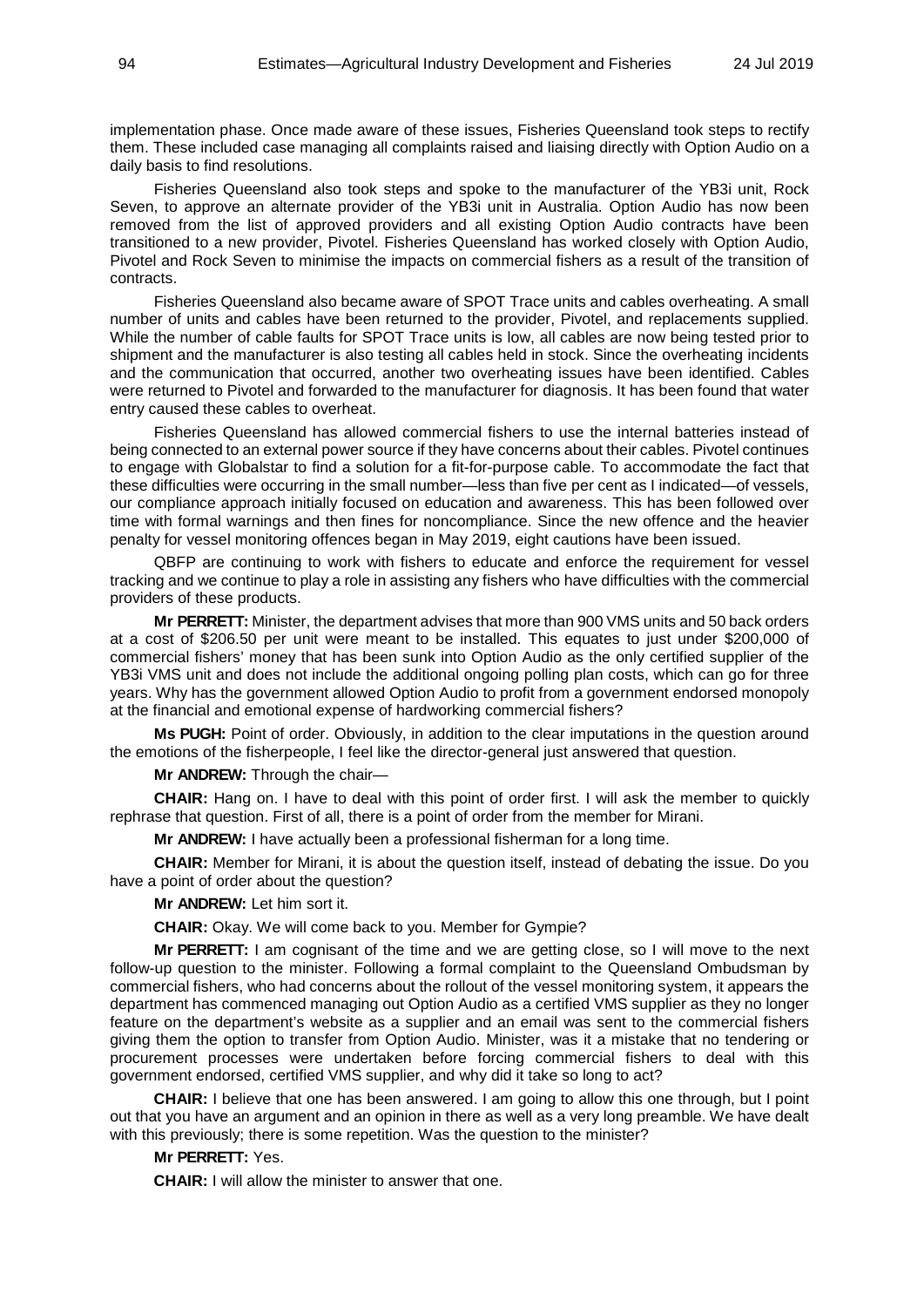**Mr FURNER:** Thank you, Chair. I agree with your summary of the answers provided by the director-general previously. I want to add some additional material around this subject. Following on from the tabling of the MRAG report, which I have done recently, this demonstrates the acceptance of both the LNP and the Labor government of the need for a VMS as a suitable tool to ensure our waters are sustainable. You would accept the fact that Queenslanders expect that we will use the best available information and technology to manage our fisheries just like any other natural resource.

For fisheries, it is important that regulators are able to gather accurate and consistent data about how fishers are interacting with the environment in terms of fish stocks et cetera. This is an important reason why vessel tracking is a critical element of modern fisheries management. Vessel tracking and the data it provides help us to demonstrate that Queensland has a sustainable fishing industry. It is also critical to our social licence for fishers operating in and around some of the natural wonders of the world like the Great Barrier Reef. That is not a new concept. Vessel tracking has been in place in Queensland in the trawler industry—and I am certain the member for Mirani would be mindful of that—over the last two decades. It has been part of several other Queensland fisheries for many years. I will revert to my director-general to add some additional specifics to that further question from the member for Gympie.

### **CHAIR:** Just briefly.

**Dr Woods:** In relation to the question that was answered, there was a full procurement process and there was a selection process with a trial of units. Option Audio demonstrated that they were a reputable service provider of vessel tracking devices with more than 10 years experience. They were able to provide a testimonial from a customer praising their excellent service and quality of tracking devices.

The actual tracking device, the YB3i unit, has performed well and sent data effectively throughout. It meets the department's requirements as it is waterproof, operates on a satellite network and has the benefit of being able to be powered by internal and external power. There were no concerns about the unit itself and few complaints from fishers about the unit. At the time of approval, Option Audio was the only supplier of the YB3i unit in Australia. Once we were made aware of the issues that industry was experiencing with Option Audio—

**Mr ANDREW:** Point of order, Mr Chair. There were complaints from the fishers. There were complaints. That was not polling back.

**CHAIR:** Your point of order needs to be about the question. You want to debate the issue. Once again, you will have to wait for that.

**Dr Woods:** In terms of the specifics of the process, once we were made aware of the service issues that industry was experiencing with Option Audio, we took steps to rectify the matters I have already described through assisting to case manage all complaints. We also worked with Rock Seven to approve an alternative additional provider of the YB3i unit in Australia, Pole Star. As a result of that process, Option Audio took a commercial decision to focus on its other business areas and to exit the vessel tracking market. As a result of this, Option Audio is no longer an approved provider.

The manufacturer of the YB3i unit, Rock Seven, now has a contract with Pivotel to manage the existing contracts previously held by Option Audio, and that transition process has already been described. It is not the case that the department forced or brought about this change; it was a commercial decision by Option Audio to move out of the business. The question also asked about a procurement process, which was undertaken.

**Mr PERRETT:** Director-General, I refer to page 8 of the SDS relating to Biosecurity Queensland's service area objectives relating to the department's role in upholding animal welfare and agricultural chemical use. Since the latest biosecurity legislation and subsequent regulation came into place, can you please outline yearly, from 2015 to the present, the number of fines and total revenue collected by the department as a result of breaches?

**CHAIR:** That question is somewhat excessive and onerous. I will give the director-general some latitude in answering that. You have asked about fines, but the director-general can cover that as she wishes and in a brief manner.

**Dr Woods:** I certainly have the information to hand about the infringements that were issued in the last financial year. In 2018-19, three infringements were issued by Biosecurity Queensland for offences under the Biosecurity Act 2014. Of these three infringements, two were issued for offences relating to untagged cattle and one infringement was issued for incomplete movement records. Of course, there are a range of other warnings, advisory measures et cetera that compliance officers within the department utilise in addition to moving to infringements.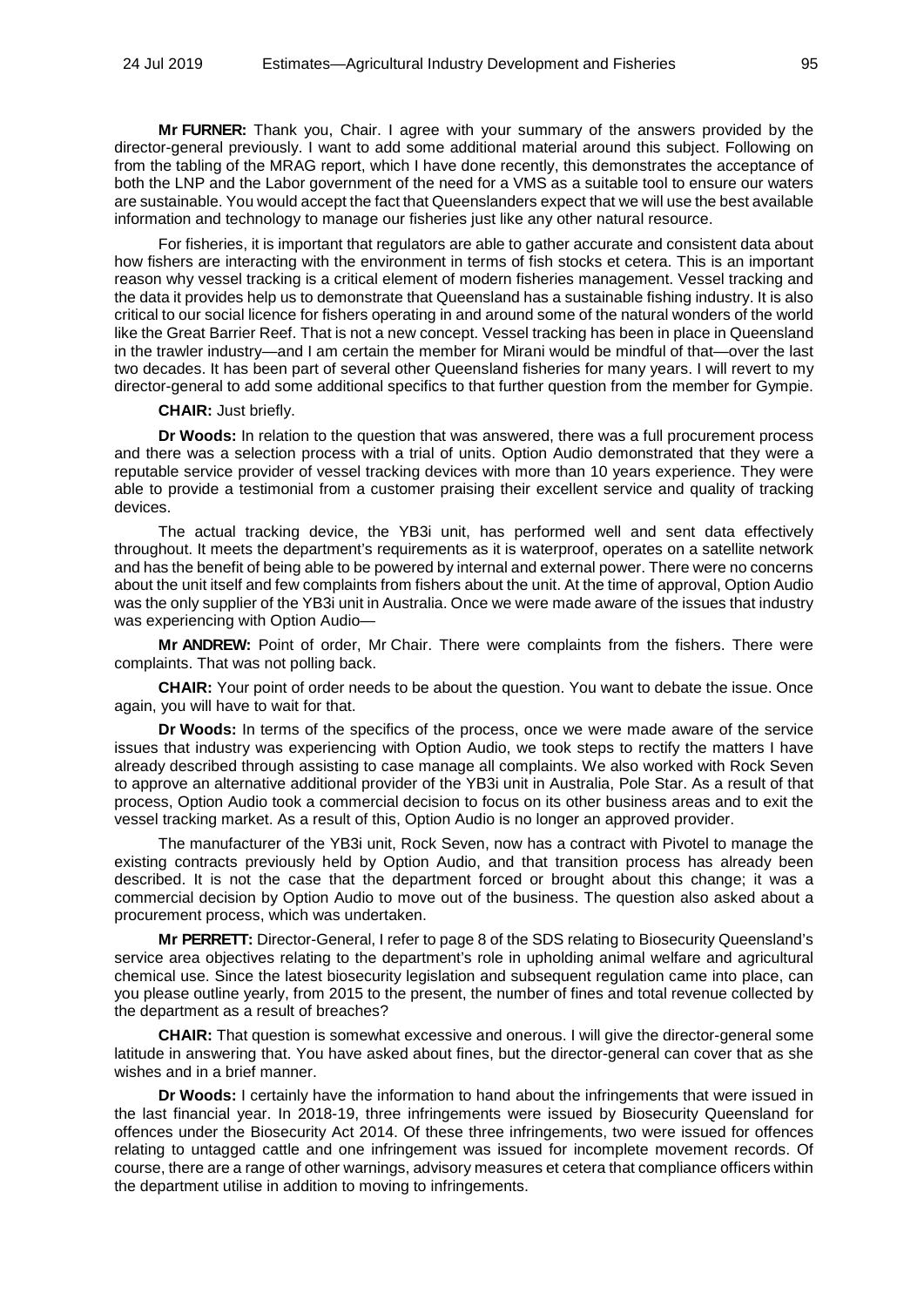**Ms PUGH:** With reference to page 12 of the SDS, will the minister update the committee on trends in recreational fishing in Queensland?

**Mr FURNER:** I know that the member and most members of the committee love throwing a line in the water and fishing when the opportunity arises. They are not alone on this. Nearly one million Queenslanders went fishing last year. We know that recreational fishing is a time-honoured pastime in Queensland. Certainly, Queenslanders' love of fishing reflects a broader consumer trend towards outdoor lifestyles, making the most of our state's natural beauty. It is a trend that our government has recognised and supported from the start through the implementation of net-free zones and the promotion of recreational fishing tourism in Rockhampton, Cairns and Mackay.

Last weekend I was in Cairns catching up with my family. A local councillor spoke positively about the Palaszczuk government's investment in the net-free zones in Trinity Inlet and about seeing the return of a number of species. I thank local councils for their strong support of this election commitment and for their efforts to promote local tourism. It is no surprise that more Queenslanders than ever are taking the chance to get out and catch a feed.

I am pleased to advise the committee that the figures from our most recent recreational fishing survey are now available. This year's survey results, revealed in last week's *Sunday Mail*, show that 943,000 people are now classified as recreational fishers in Queensland. The survey estimates that these 943,000 Queenslanders, aged eight years and older, went fishing at least once in the last 12 months. This is a significant lift from the last survey conducted in 2013, which showed that 642,000 people in Queensland were classified as recreational fishers.

This year's survey was a significant undertaking. The survey commenced in February 2019 is the eighth and largest one of its kind. The figures arrived at are part of an extensive process involving boat ramp surveys, telephone surveys, catch records and a longitudinal research program. The data estimates have also been revised by a party external to Fisheries Queensland.

This data is important because it supports the scientific and evidence base that underpins our Sustainable Fisheries Strategy. We want to ensure that we have the best information for Queenslanders to support sustainable decision-making. We have to make it a priority in our budget. That is why this year the Palaszczuk government allocated another \$10.6 million in new funding to support the rollout of our Sustainable Fisheries Strategy. Part of this money goes towards keeping monitoring programs going. It also keeps our programs at the cutting edge. That is a strong, sustainable legacy to leave for our children and grandchildren—good data, good decision-making and good stocks for a day out casting a line. In fact, it is more likely now than ever that our grandchildren are members of Queensland's growing recreational fishing community. It is a community that our government is supporting and will continue to support.

**Mr MADDEN:** Minister, I refer to page 12 of the Service Delivery Statements and to the question on notice. Will you update the committee on the role and staffing of our very dedicated Queensland Boating and Fisheries Patrol?

**Mr FURNER:** It has been a privilege to spend time with the men and women of our Queensland Boating and Fisheries Patrol, be it on the water or off the water, across our state. Over the last year and more, I have been fortunate to join officers at the Gold Coast, Redlands, Pinkenba, Hervey Bay, Yeppoon, Gladstone, Mackay, Cairns, Weipa and many other locations. It has been a pleasure to be invited to milestones for the patrol, such as welcoming a majority of 20 new officers funded by our government at a graduation ceremony, or reopening the Gladstone Boating and Fisheries Patrol base.

Today I was especially delighted to welcome at Parliament House 17 new officers starting this week and next, at the very start of their careers. These officers are about to start work in Weipa, Hervey Bay, Redlands, Townsville, Kingaroy, Mackay, Bundaberg, Ingham, Gladstone, Port Douglas, Cairns, Airlie Beach and just up the river at Pinkenba. Officers come from a variety of backgrounds and even multiple generations. I was also pleased to acknowledge a number of long-serving staff—one individual with an incredible 37 years of service, in an era when people tend to be highly mobile in moving between different jobs and career paths. It is gratifying to see members of the Public Service who are so passionate about their work that they make it a lifelong pursuit. I thank them for their service.

The Queensland Boating and Fisheries Patrol enforces fisheries and boating safety laws through surveillance and inspection and undertakes related education with industry and community groups. These dedicated officers patrol the thousands of kilometres of coastline, rivers, lakes, weirs and inland waterways across our state. They perform an important educational role. They explain the fishing rules and regulations to recreational fishers, commercial fishers and the general community and keep vessel operators informed about small craft safety. They give talks to community groups and take part in community events. They check that fish are sold through legal markets and that fish markets do not sell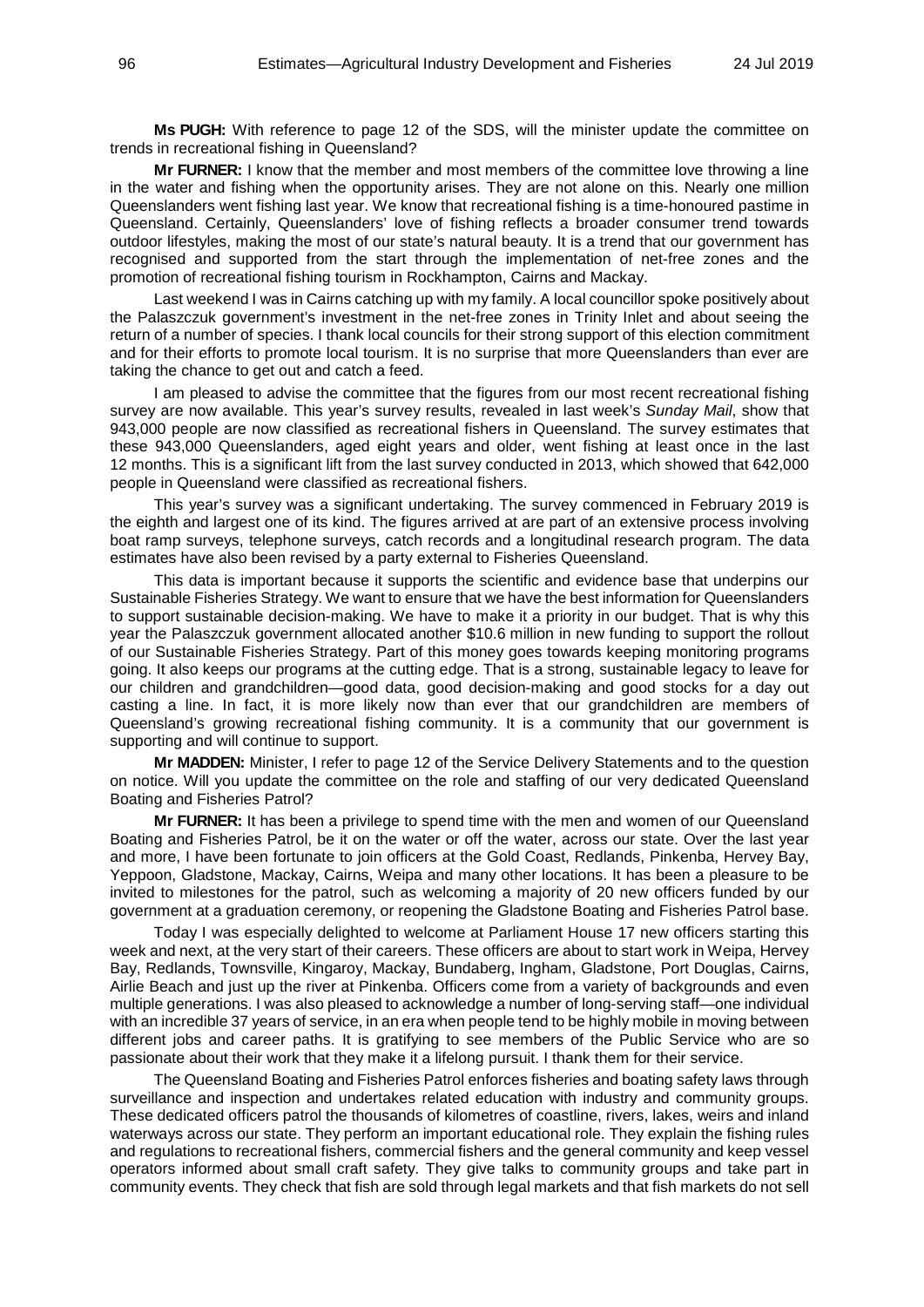undersize fish. They investigate cases of alleged infringement, issue cautions or infringement notices and, when necessary, prosecute matters in the Magistrates Court. Only our government will back the Queensland Boating and Fisheries Patrol with the resources and power it needs to take on black marketers and wrongdoers. We have delivered new powers, new officers, new offences and new technology and equipment to help them meet their goals.

As I said earlier, last year I was astounded, to see the LNP work to compromise the effectiveness of our Boating and Fisheries Patrol officers. It was a shameful attempt to stop our public servants upholding good provisions by proposing an amendment to give black marketers a five-day head start. Thankfully, common sense and a majority government prevailed. With over 245,000 recreational and 13,000 commercial vessels in use, compliance with laws is necessary to ensure both the safety of our waterways and the sustainability of our fisheries resources. This is not an insignificant beat to patrol. Again, I wish our new officers all the very best in their career and thank them for choosing to serve Queensland.

**Mr KATTER:** Minister, I refer to the SDS at page 10 and the new VMS requirements that were introduced on 1 January. What explanation does the minister have for Queensland fishermen now six months into the VMS regime where fishermen and the Productivity Commissioner were told that the required units would cost \$30 to \$40 per month but in reality the actual price is now \$40 to \$60 per month?

**Mr FURNER:** I thank the member for his question and from the start the commitment was put forward with \$3 million to assist industry with implementing vessel tracking. Those rebates were available to help the industry with the initial purchase and also the installation costs of vessel tracking units. The rebate scheme has been designed so that the majority of fishers should not be out of pocket by the installation and the cost of the purchase of those units. Fisheries Queensland respects the privacy of commercial fishers' data and treats this information with confidentiality. Individual information collected is used by internal fishers for management purposes and is shared only with compliance partners under strict conditions. Furthermore, to give confidence to that data and its protection, Fisheries Queensland engaged PricewaterhouseCoopers to audit the safeguards that are in place and recommend any necessary improvements. Furthermore, I will refer to the Deputy Director-General of Fisheries and Forestry, Graeme Bolton, to elaborate further on your question.

**Mr Bolton:** I thank the member for the question. Through the rollout and implementation of the vessel monitoring system, there was, as the minister mentioned, \$3 million made available for rebates through the QRIDA program. That covered both the purchase of the unit and installation. The ongoing costs of the unit, as per any other data like phones, is the sole responsibility of the operator. In time we will have a number of providers that will provide this service and the expectation is that competition will drive that down, but that is a matter for the fisher to take up with the various providers.

**Mr KATTER:** As a quick supplementary, there were metrics applied obviously with that \$3 million in that that would be the cost. Was there an acknowledgement that the quantum of costs would be different? You reimbursed them with \$3 million for instalment and to quantify what the ongoing costs would be. I acknowledge that you just said that the cost was their responsibility, but I imagine some estimates were made initially to say, 'This is the sum we'll apply based on the \$30 or \$40.' Was there an acknowledgement that those prices were higher than initially planned?

**Mr Bolton:** Thank you for the clarification. Part of the estimation when we started the rollout looked at a range, so we were never specific about what that price would be. They are very much a private arrangement between the provider and the purchaser and something that the department cannot control.

**Mr KATTER:** That did not relate to the \$3 million?

**Mr Bolton:** No. The \$3 million that was made available was for a rebate against the purchase and installation of the unit.

**Mr ANDREW:** I am probably one of the only master fishermen in this room—correct me if I am wrong—and I have probably caught more Spanish mackerel than the number of people sitting here in four hours on my own, but I will say this: I am very concerned about how we are going forward.

**CHAIR:** Can we get to the question please?

**Mr ANDREW:** Yes. At the moment, looking at your figures, Mr Furner, there are 950,000 recreational fishers. If 0.25 per cent or 2,375 of those people were to catch in a 50-foot dragnet, there would be 47,500 juvenile fish caught in that net. What are you doing going forward to restrict the death of juvenile fish through recreational fishing? We are now looking at both sides of the story and we need to know how we are going to stop that, and that is in a net-free zone.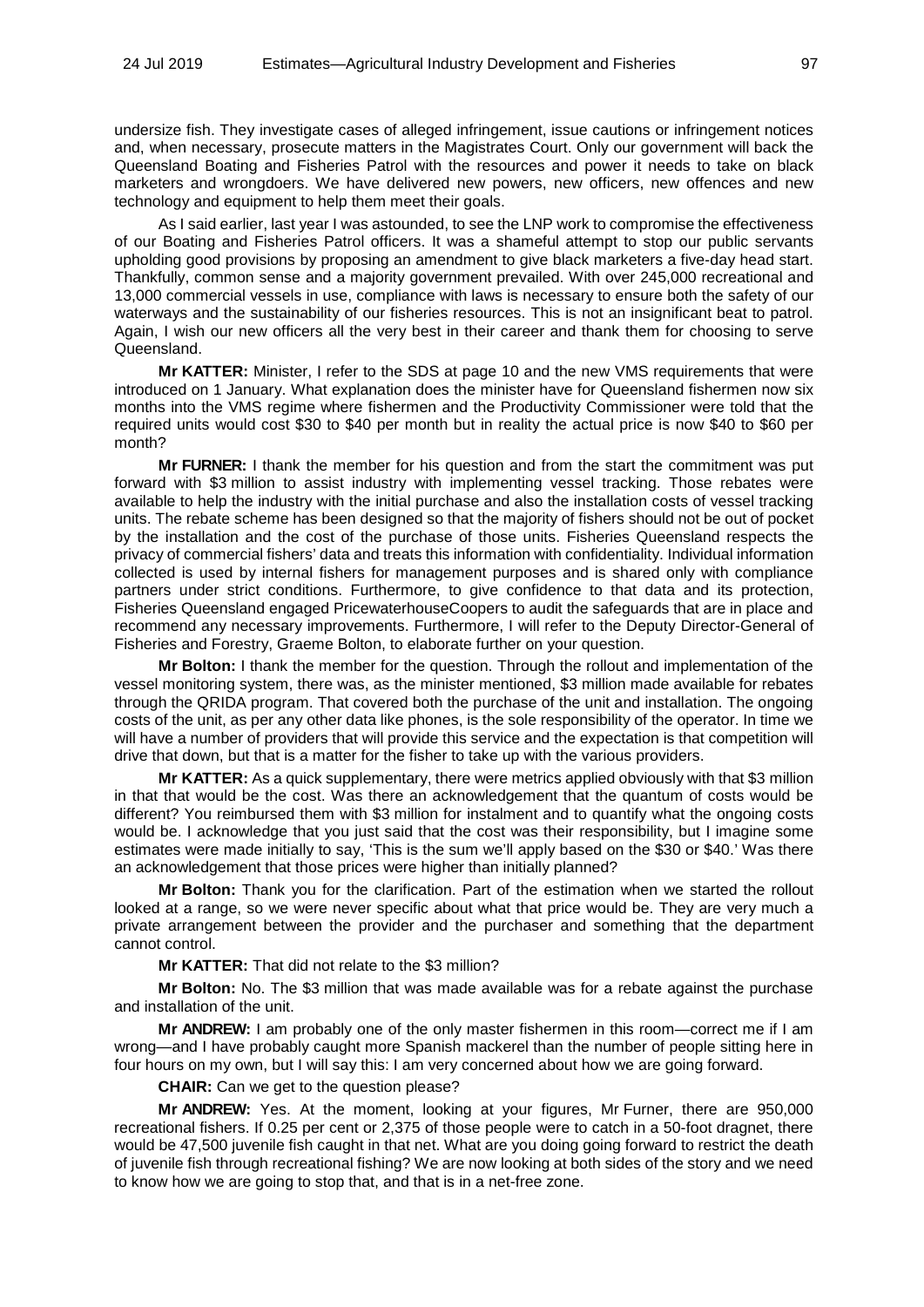**CHAIR:** We have the question. Do not worry about the hypothetical and the long preamble. The question was about—

**Mr ANDREW:** I say that as a master fisherman.

**CHAIR:** Yes, okay. Your question is therefore about catching juvenile fish by recreational fishermen.

**Mr FURNER:** I thank the member for Mirani for his question, and it is an important question and certainly a matter that is addressed in the discussion paper that concluded last Friday looking at measures of nets not only in terms of the fishing part that you have just described but also with respect to ghost netting. There is a whole range of measures with respect to the elimination or the decrease of juvenile species in our waterways which your question alluded to. That is a matter that has been well received through the feedback through many of the over 900 submissions from both commercial and recreational fishers, but to complement that I might refer to the Deputy Director-General of Fisheries and Forestry, Graeme Bolton, to specifically target your question with respect to bycatch with regard to the nettings you were referring to.

**Mr Bolton:** With regard to the concerns raised, the proposals underneath the current discussion paper, which closed last Friday on 19 July, is to introduce a new general possession limit of 20 for fish where there is no species possession limit, and that does exclude bait. There are other ranges of reform proposed including introducing an imposition limit of 50 for certain bait species as well as a range of others for the other recreational type fish and mud crab.

**Mr ANDREW:** Does that address bycatch when you drag that 50-foot net?

**CHAIR:** He is getting to the answer.

**Mr Bolton:** That is pretty much it.

**CHAIR:** That is it. Did you have a further follow-up question?

**Mr ANDREW:** Those fish will be thrown on the sand and die, especially if there is a running out tide. There is no way that those people are going to look at reconstituting those fish and throwing them back in the sea. They pick up their own fish and leave the rest to die and drag again. I am a person who has done this, not just because I have done it; I have lived with it all my life.

**CHAIR:** Member for Mirani, I ask you to come to your question.

**Mr ANDREW:** I am concerned, given the reasoning of what we are doing, whether it is sustainable within the state government.

**CHAIR:** Member for Mirani, you have almost repeated the question. Your question is coming down to how is this sustainable; is that correct?

**Mr ANDREW:** That is correct.

**Mr FURNER:** Chair, I am wondering whether I would be at liberty to ask the member for Mirani for a briefing specifically on this matter given the time constraints for the closure of this estimates hearing. I would be willing to facilitate for that to happen.

**Mr ANDREW:** Minister, there is other stuff as well such as the way we are looking at delivering the new legislation. Even the jewfish legislation does not really reflect what can be taken by the 950,000 recreational fishermen, even if they took one fish per year at a quarter of a per cent at 10 kilos. I am very worried about how we are delivering sustainability in terms of the government looking after our resources and our biomass.

**CHAIR:** Member for Mirani, once again it is a question about sustainability which is repeating the last one. Minister, do you have anything brief to add on the issue of sustainability? Obviously the offer for a briefing is there and I recommend the member for Mirani take up that offer.

**Mr ANDREW:** I just want to put it on the public record because I do not see how—

**CHAIR:** I think you have.

**Mr ANDREW:**—we can say one thing but then see the actual figures and do another.

**CHAIR:** I think you have put it on the public record here.

**Mr ANDREW:** Thank you, Mr Chair.

**CHAIR:** I urge you once again to take up the minister's offer.

**Ms BOLTON:** I am going to be very quick and it will have to be a very quick answer, Minister. I refer to page 12 of the SDS regarding the continuation of the Shark Control Program, which has been very popular tonight. In response to questions from the member for Gympie and others, you outlined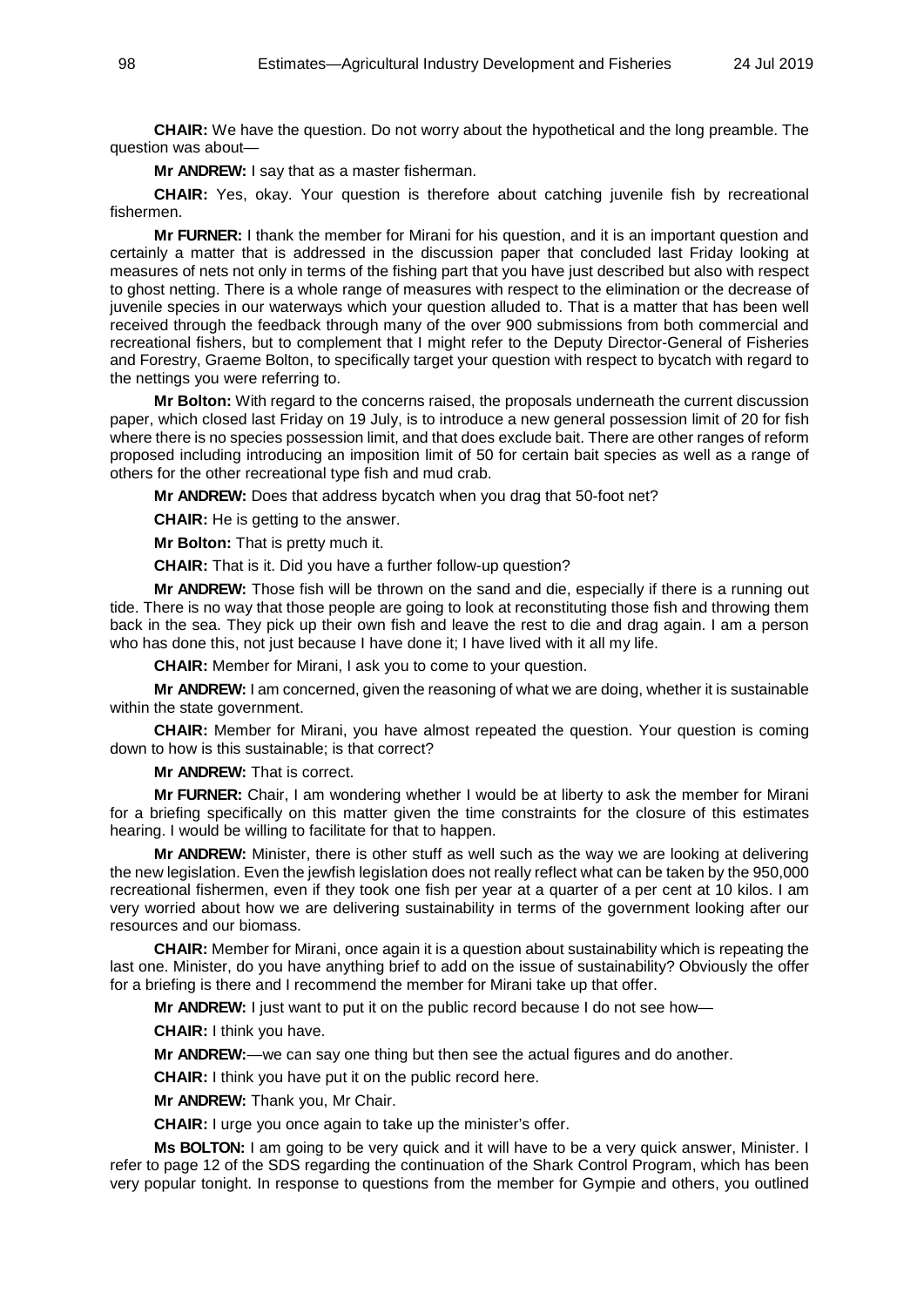that \$1 million has been set aside for research and trials in new technologies. When and where is it expected that these trials will commence given that smart drum lines and other technologies are already being used nationally and internationally in place of mesh nets and lethal drum lines?

**Mr FURNER:** I thank the member for her question. That is correct. In relation to that investment that you alluded to in your question with respect to new technologies, the examination of those has already commenced. I will throw to the deputy director-general of fisheries, Graeme Bolton, to elaborate on where and how.

**Mr Bolton:** I thank the member for the question. We have started looking at the alternative trials. The Shark Control Program expert panel met a little while ago. We have commissioned Cardno, a leading environmental expert, to consider a number of recommendations. They will look at what has already been used around the world, both the electronic buoys and other digital monitoring activity. They will make a number of recommendations to the expert panel and the panel will then make some recommendations to the minister about where to go with the trials.

**Ms BOLTON:** I will go back to my question. When and where? What is the time frame here?

**Mr Bolton:** We are expecting the report from Cardno probably within the next month or so.

**Mr BERKMAN:** With Queensland shark nets having entangled at least three whales in the last few weeks alone, why is it that the Queensland government does not remove them from the waters during the migration period, as is standard practice in New South Wales?

**Mr FURNER:** I thank the member for his question. I think I covered off earlier our government's commitment to the Shark Control Program. That is a program that has been in existence since 1962. It has proven its value in protecting human life.

I take on board your question with respect to whales, which is certainly an important aspect of tourism up and down the coast of Queensland. In fact, at the recruitment engagement here on the green this morning I was talking to an officer from Southport. They have information of whales coming up the coast that have been entangled in apparatus in New South Wales waters and are being monitored as they enter Queensland waters. I think that was the case most recently with respect to, I believe, a humpback whale off the coast of Queensland—somewhere around Stradbroke island.

I refer back to the comments I made earlier about my opportunity to go out on the water with the men and women of the Queensland Boating and Fisheries Patrol and the contractors who are engaged in the Shark Control Program. I saw firsthand no whales, because it was before whale season, but some marine life that was captured in some of the nets were released live. I understand that there are occasions when whales are entangled in some of our equipment. That is based on the knowledge and the information that I received this morning. There were whales coming up from New South Wales that had been entangled in some of the equipment that is used off the coast of New South Wales, or possibly it might have been from private users of that type of equipment. I will defer to the director-general to complement my response to your question.

**Dr Woods:** We certainly have a commitment, as part of the examination of alternative control measures, to consider the possibility of replacing some nets with drum lines. However, it is important to note that we have four marine animal rescue teams stationed up and down the coast. Of the 54 whales that have been entangled—and I may not be quite correct here, but I believe this is since 2006— 52 out of the 54 have been released alive. In saying that, it is important to bear in mind the context, which is that the current estimate is roughly 35,000 whales migrating up the coast. It is a very small proportion that is entangled, and the vast majority of those are released without damage.

**Ms BOLTON:** Do we have time for one more question?

**CHAIR:** Are you seeking a clarification?

**Ms BOLTON:** A clarification. Will that report be made available to the public and to us?

**Mr Bolton:** I would like to take that on notice, but at this point in time, depending on when we receive it—we have not considered that, but I would expect that we would make that publicly available and available through the website.

**Ms BOLTON:** Wonderful. Thank you.

**CHAIR:** The time has just about expired. We have a couple of issues that we need to get information on. I will leave that to the director-general.

**Dr Woods:** I have answers to a couple of questions that we took on notice. In terms of the question about why the Shark Control Program Scientific Working Group has not met since 2018 and why the minutes are not online, the working group did meet in November 2018 and those minutes are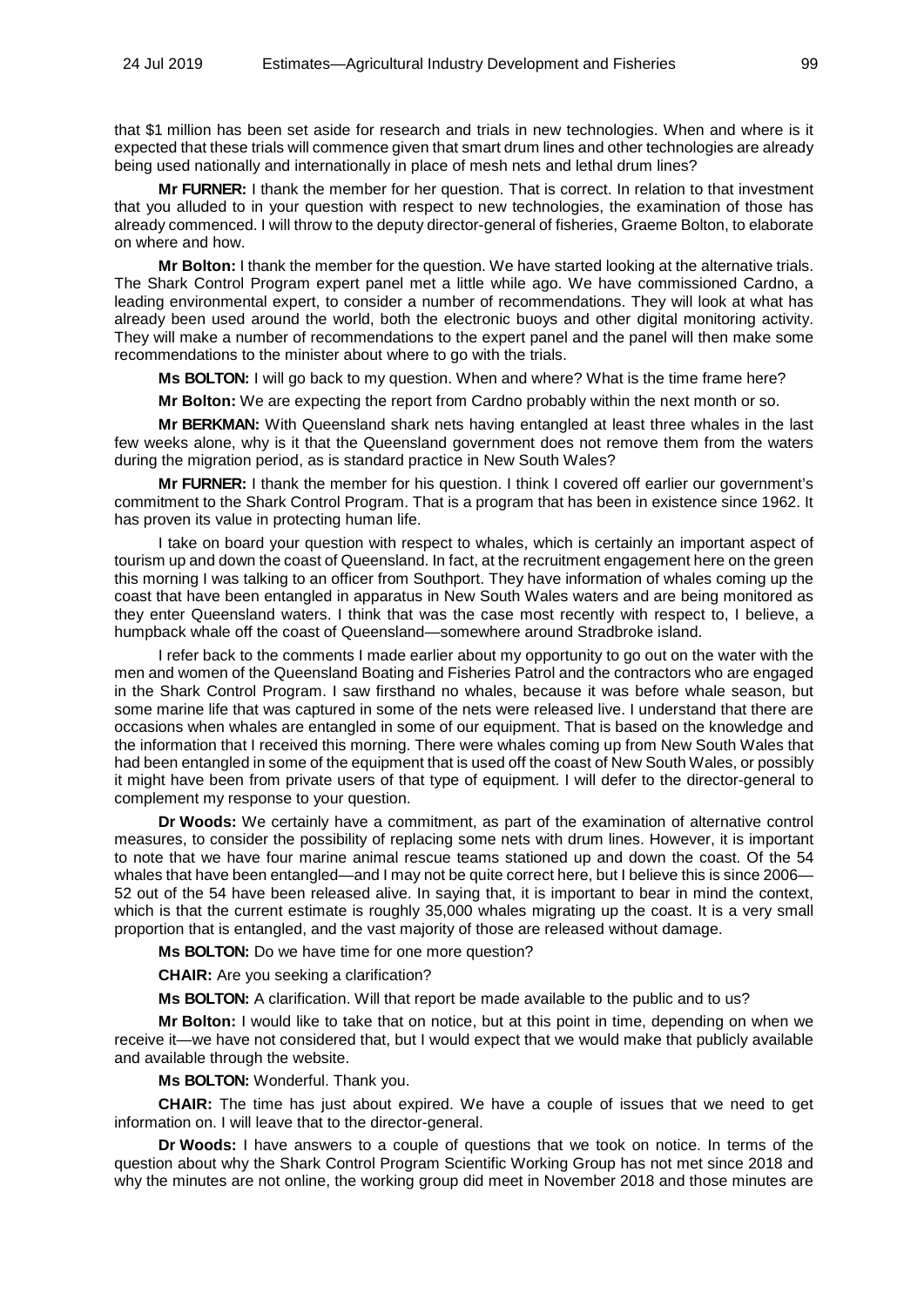online. It met again on 14 June 2019. Those minutes have been finalised and they will go online once they have been approved by the working group. The working group routinely meets twice a year, but it has agreed to meet more regularly—three to four times a year—given the recent concerns around shark attacks and shark control approaches. The next date has not been set, but it is expected to happen in September. Obviously, ideally we would be wanting the working group to be considering the Cardno report, to which the deputy director-general just referred.

The second question we took on notice was in relation to the question of the 2018-19 shark catch in the Great Barrier Reef Marine Park. There were: tiger sharks, 86 caught of which 64 were greater than two metres in length; bull sharks, 90 caught of which nine were greater than two metres in length; and white sharks, none caught. There were many sharks that were just under two metres in length and none of those sharks were released alive, as all target species are euthanased.

There are a couple of other small corrections that I need to make. I am advised that I may have said or used the term 'infection' of fire ants when it should have been 'infestation'. The minister in his answer on the RED Grants referred to 'PB Holdings'. In fact, it is P Brodie Holdings, which trades as PB Agrifood. Just for clarification, we will get that one right.

In relation to the question about farm business debt mediation, the minister said that seven were farmer initiated. We think that should have been eight. The minister said that 31 mediators were accredited, but I am advised that the current number is 39.

I need to advise that the minister advised that the Special Disaster Assistance Recovery Grants would close on 9 August. That has just been extended and that will now be Friday, 29 November to accommodate the fact that some repair businesses are not available.

In relation to the strawberry tampering incident, the minister said that he believed it was around 100 growers. We understand that it was closer to 60. In relation to the question on white spot disease another round of white spot disease surveillance—that will, in fact, be two sampling events, because it is seasonal, so one in March-April 2020 and one in August-September 2020.

In relation to the question on biosecurity infringements back to 2015 where I advised that I had only this year's data, in fact this is the first year that infringement notices have been issued. It is only this year's data.

In relation to the statewide recreational fishing survey, the survey estimates that 943,000 Queenslanders aged five years or older went fishing in Queensland at least once in the last 12 months, which was up from 642,000. I think the minister may have said 'aged eight and above' but it was actually aged five or above. I misspoke in relation to the Option Audio vessel management tracking devices. I think I used the term 'procurement process'. Because this is a commercial relationship between the fisher and the supplier of the device, what the department undertook was a selection process. I think that is all of the corrections.

**CHAIR:** That is pretty extensive. Thank you. Minister, before we close, did you want to make a comment?

**Mr FURNER:** I have some very quick closing comments. Firstly, can I check with the committee that there are no outstanding questions on notice?

**CHAIR:** I believe that is everything.

**Mr FURNER:** In conclusion, I thank you, Chair, and all the other members of the committee, in particular the member for Gympie, for those questions. I am immensely proud of the people in my department who work so tirelessly and diligently in supporting agriculture, fisheries and forestry in this state. I constantly get feedback from a lot of stakeholders and men and women on the land about the excellent work they do. In that respect, I am very proud.

It definitely is a competitive world, with increasing advancements in technology, climate change, drought, rapidly evolving markets and complex trade arrangements between some of our biggest trading partners. On that note I would like to inform the committee that I am proud that Parliamentary Vice-Minister for Agriculture, Forestry and Fisheries, Mr Susumu Hamamura, will be visiting from Japan on 26 and 27 July and will accompany myself and other staff to the electorate of Burdekin. It follows on from the trade delegation I took to Japan last year and is another example of the interest in our growing Queensland produce. I think any producer in Queensland would be very proud of the produce they provide.

In closing I would like to thank my director-general, Beth Woods, my deputy directors-general, Bernadette Ditchfield and Sinead McCarthy, chief biosecurity officer Malcolm Letts, chief financial officer Mike Richards, estimates team leaders Georgina Wilkinson and Kym Coyne and all their teams